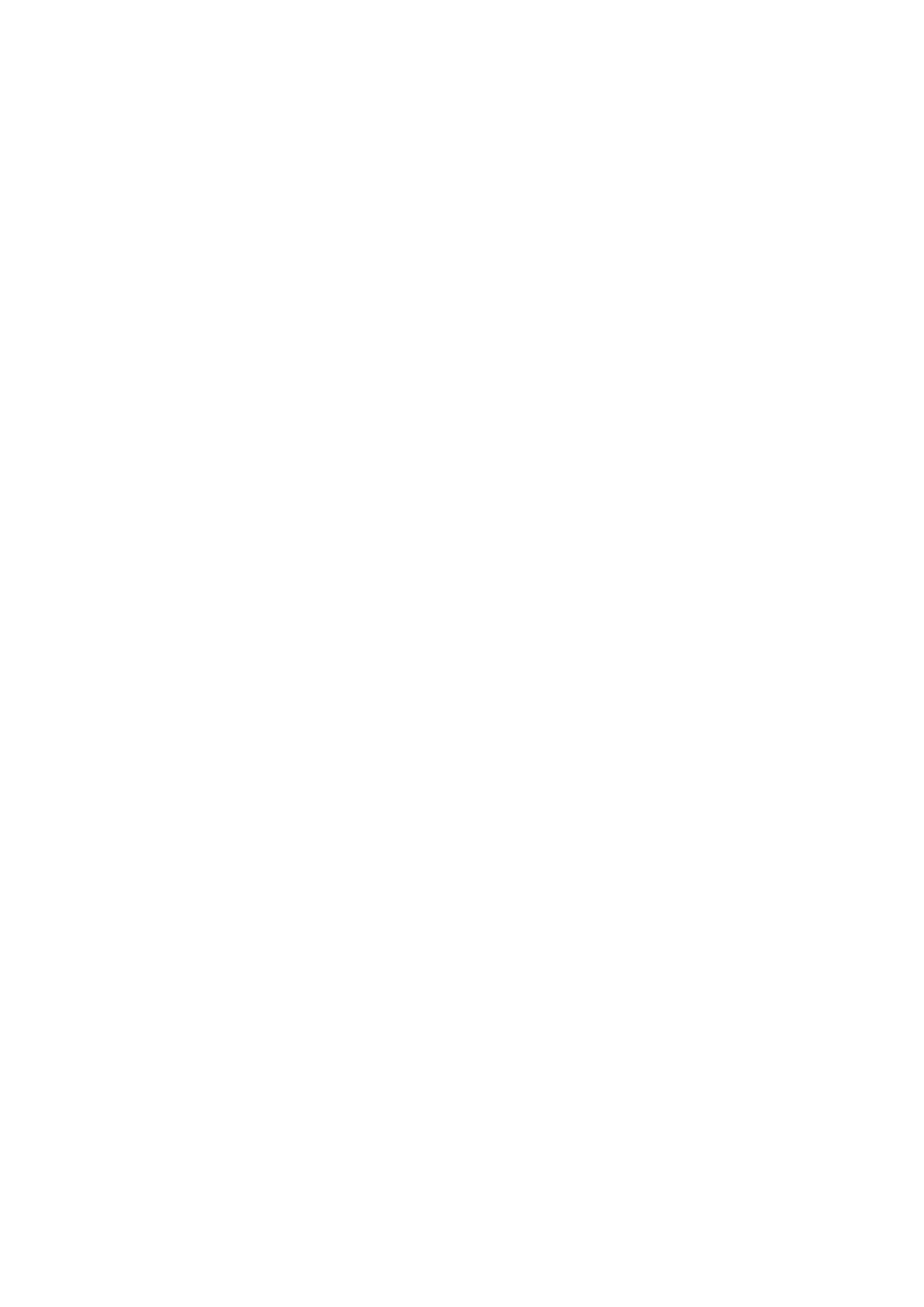# **Contents**

| Element 1:        |                                                                                       |  |
|-------------------|---------------------------------------------------------------------------------------|--|
|                   | Subdivision or Consolidation of Blocks (Including Unit Title Subdivision) 3<br>1.1    |  |
|                   | 1.2<br>1.3                                                                            |  |
|                   | 1.4                                                                                   |  |
| <b>Element 2:</b> |                                                                                       |  |
|                   | 2.1                                                                                   |  |
|                   | 2.2                                                                                   |  |
|                   | 2.3<br>2.4                                                                            |  |
|                   |                                                                                       |  |
| Element 1:        |                                                                                       |  |
|                   | 1.1                                                                                   |  |
|                   | 1.2                                                                                   |  |
|                   | Site Area Requirements for Multi-unit Housing (other than dual occupancy<br>1.3       |  |
| Element 2:        |                                                                                       |  |
|                   | 2.1                                                                                   |  |
|                   | 2.2                                                                                   |  |
|                   | 2.3                                                                                   |  |
| <b>Element 4:</b> | 4.1                                                                                   |  |
|                   |                                                                                       |  |
| Element 2:        |                                                                                       |  |
|                   | 2.1                                                                                   |  |
|                   | 2.2                                                                                   |  |
|                   | 2.3                                                                                   |  |
|                   |                                                                                       |  |
| Element 2:        |                                                                                       |  |
|                   | Restrictions on Use - Staging of Development - Inner North Canberra  14<br>2.1<br>2.2 |  |
|                   | 2.3                                                                                   |  |
|                   | 24                                                                                    |  |
|                   |                                                                                       |  |
| Element 2:        |                                                                                       |  |
|                   | 2.1                                                                                   |  |
|                   |                                                                                       |  |
| Element 1:        | 1.1                                                                                   |  |
|                   | Subdivision or Consolidation of Existing Residential Leases 18                        |  |
| <b>Element 2:</b> | 2.1                                                                                   |  |
|                   | 2.2                                                                                   |  |
|                   | Development proposals where there are pre-existing approved Lease and<br>2.3          |  |
|                   | Development proposals where the Estate Development Plan is subject to a<br>2.4        |  |
|                   |                                                                                       |  |
|                   | 2.5<br>2.6                                                                            |  |
|                   |                                                                                       |  |

contents 1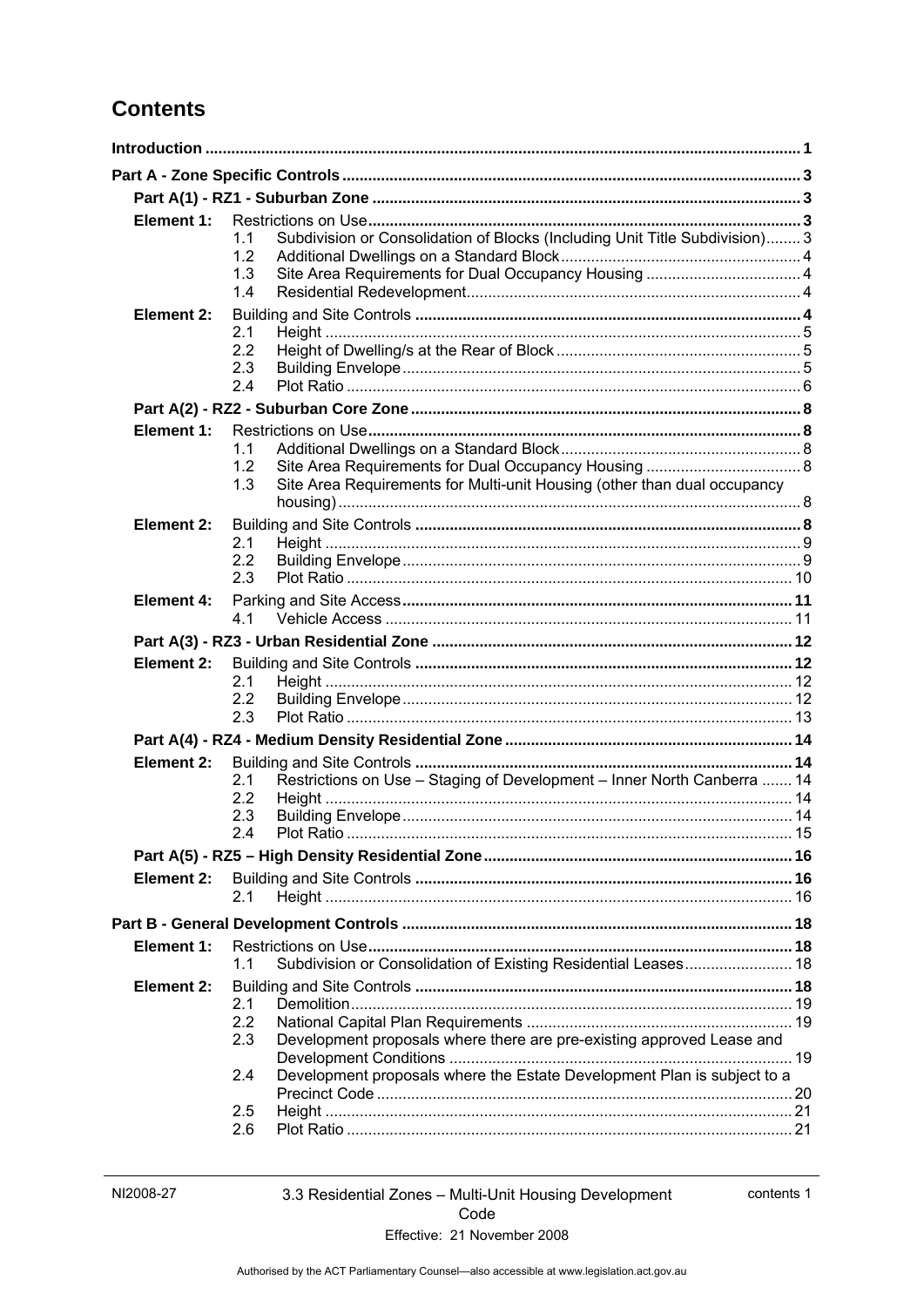| Element 3:        |                                                                                                                                              |  |
|-------------------|----------------------------------------------------------------------------------------------------------------------------------------------|--|
|                   | 3.1<br>3.2                                                                                                                                   |  |
| <b>Element 4:</b> |                                                                                                                                              |  |
|                   | 4.1                                                                                                                                          |  |
|                   | 4.2                                                                                                                                          |  |
| Element 6:        |                                                                                                                                              |  |
|                   | 6.1<br>6.2                                                                                                                                   |  |
|                   | 6.3                                                                                                                                          |  |
|                   | 6.4                                                                                                                                          |  |
|                   | 6.5                                                                                                                                          |  |
|                   | 6.6                                                                                                                                          |  |
|                   | Water Sensitive Urban Design - Mains Water Consumption 24<br>6.7<br>6.8<br>Water Sensitive Urban Design - Stormwater Quality and Quantity 25 |  |
| Element 7:        |                                                                                                                                              |  |
|                   | 7.1                                                                                                                                          |  |
|                   | 7.2                                                                                                                                          |  |
|                   | 7.3                                                                                                                                          |  |
|                   |                                                                                                                                              |  |
|                   |                                                                                                                                              |  |
| Element 2:        |                                                                                                                                              |  |
|                   | 2.1                                                                                                                                          |  |
|                   | 2.2                                                                                                                                          |  |
|                   | 2.3                                                                                                                                          |  |
| Element 3:        |                                                                                                                                              |  |
|                   | 3.1<br>3.2                                                                                                                                   |  |
|                   | 3.3                                                                                                                                          |  |
|                   | 3.4                                                                                                                                          |  |
| <b>Element 4:</b> |                                                                                                                                              |  |
|                   | 4.1                                                                                                                                          |  |
|                   | 4.2                                                                                                                                          |  |
| Element 5:        |                                                                                                                                              |  |
|                   | 5.1                                                                                                                                          |  |
|                   | 5.2<br>5.3                                                                                                                                   |  |
|                   | 5.4                                                                                                                                          |  |
|                   | 5.5                                                                                                                                          |  |
| Element 7:        |                                                                                                                                              |  |
|                   | 7.1                                                                                                                                          |  |
|                   | Part C(2) - Multi Unit Housing - Additional Controls for Deakin and Forrest 46                                                               |  |
| Element 2:        |                                                                                                                                              |  |
|                   | 2.1                                                                                                                                          |  |
|                   | 2.2<br>2.3<br>Side and Rear Setbacks (Replaces R55/C55 and R56/C56) 46                                                                       |  |
| Element 3:        |                                                                                                                                              |  |
|                   | 3.1                                                                                                                                          |  |
| Element 5:        |                                                                                                                                              |  |
|                   | 5.1                                                                                                                                          |  |
|                   | Part C(3) - Multi Unit Housing - Inner North Canberra and Gungahlin District - RZ3 and RZ4                                                   |  |
|                   |                                                                                                                                              |  |
| Element 2:        |                                                                                                                                              |  |
|                   | 2.1                                                                                                                                          |  |
|                   | 2.2<br>2.3                                                                                                                                   |  |
|                   |                                                                                                                                              |  |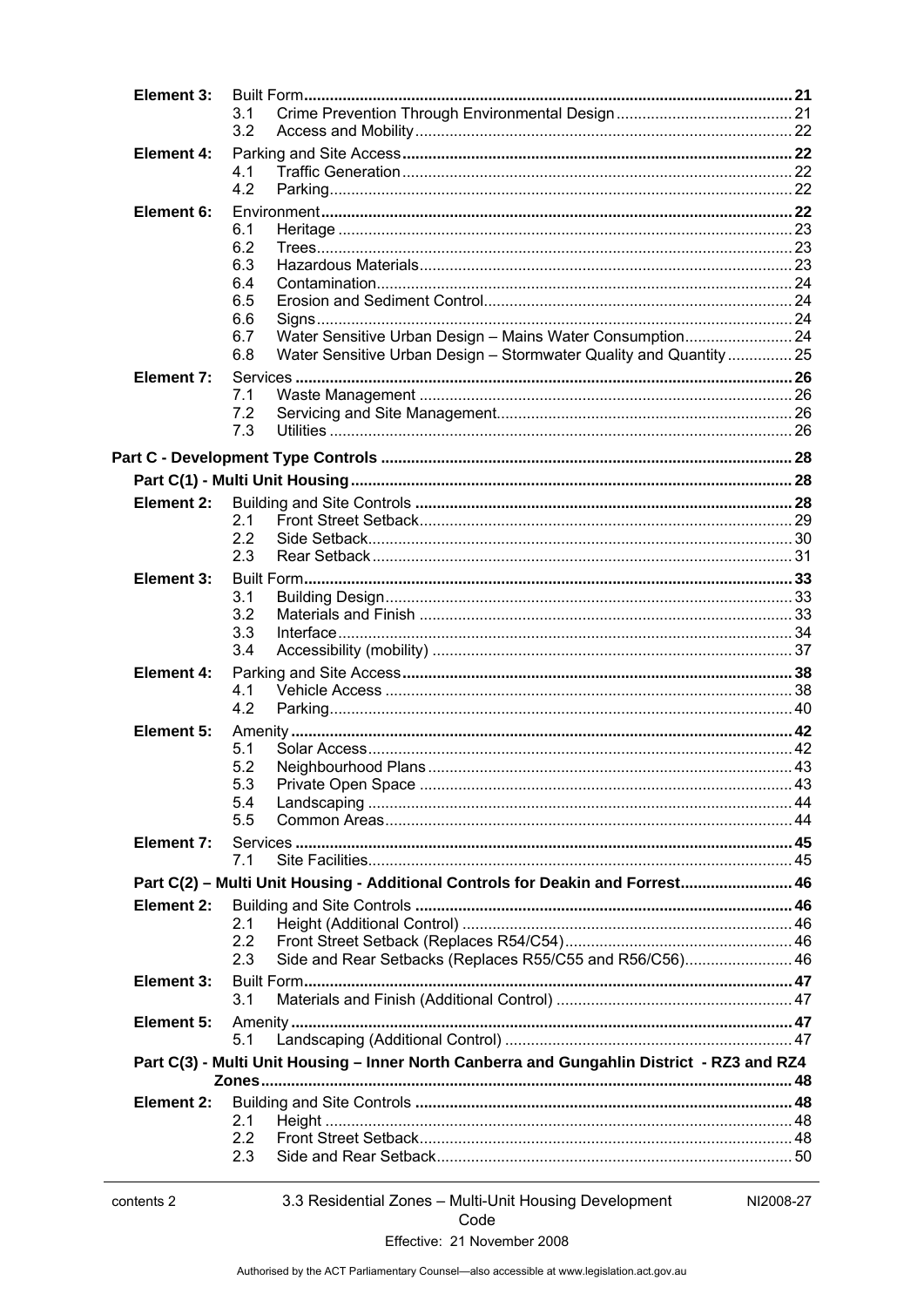|            | 2.4              | Building Envelope (in relation to side and rear boundaries)50                         |  |
|------------|------------------|---------------------------------------------------------------------------------------|--|
| Element 3: |                  |                                                                                       |  |
|            | 3.1              |                                                                                       |  |
|            | 3.2              |                                                                                       |  |
|            | 3.3              |                                                                                       |  |
|            | 3.4              |                                                                                       |  |
|            | 3.5              |                                                                                       |  |
| Element 4: |                  |                                                                                       |  |
|            | 4.1              |                                                                                       |  |
|            | 4.2<br>4.3       |                                                                                       |  |
|            |                  |                                                                                       |  |
| Element 5: | 5.1              |                                                                                       |  |
|            | 5.2              |                                                                                       |  |
|            | 5.3              |                                                                                       |  |
|            | 5.4              |                                                                                       |  |
|            | 5.5              |                                                                                       |  |
|            | 5.6              |                                                                                       |  |
|            | 5.7              |                                                                                       |  |
| Element 7: |                  |                                                                                       |  |
|            | 7.1              |                                                                                       |  |
|            | 7.2              |                                                                                       |  |
|            | 7.3              |                                                                                       |  |
|            |                  |                                                                                       |  |
| Element 2: |                  |                                                                                       |  |
|            | 2.1              |                                                                                       |  |
|            | $2.2\phantom{0}$ |                                                                                       |  |
|            | 2.3<br>2.4       |                                                                                       |  |
|            | 2.5              |                                                                                       |  |
|            | 2.6              |                                                                                       |  |
| Element 3: |                  |                                                                                       |  |
|            | 3.1              |                                                                                       |  |
|            | 3.2              |                                                                                       |  |
|            | 3.3              |                                                                                       |  |
|            | 3.4              |                                                                                       |  |
|            | 3.5              |                                                                                       |  |
|            | 3.6              |                                                                                       |  |
| Element 4: |                  |                                                                                       |  |
|            | 4.1              |                                                                                       |  |
|            | 4.2              |                                                                                       |  |
| Element 5: |                  |                                                                                       |  |
|            | 5.1              |                                                                                       |  |
|            | 5.2<br>5.3       |                                                                                       |  |
|            |                  |                                                                                       |  |
| Element 7: | 71               |                                                                                       |  |
|            |                  |                                                                                       |  |
|            |                  | Part C(5) - Multi Unit Housing - Other Areas - RZ4 and RZ5 Zones and All Areas in the |  |
| Element 3: |                  |                                                                                       |  |
|            | 3.1              |                                                                                       |  |
|            | 3.2              |                                                                                       |  |
|            | 3.3              |                                                                                       |  |
| Element 4: |                  |                                                                                       |  |
|            | 4.1              |                                                                                       |  |
|            | 4.2              |                                                                                       |  |
|            |                  |                                                                                       |  |

3.3 Residential Zones - Multi-Unit Housing Development Code

contents 3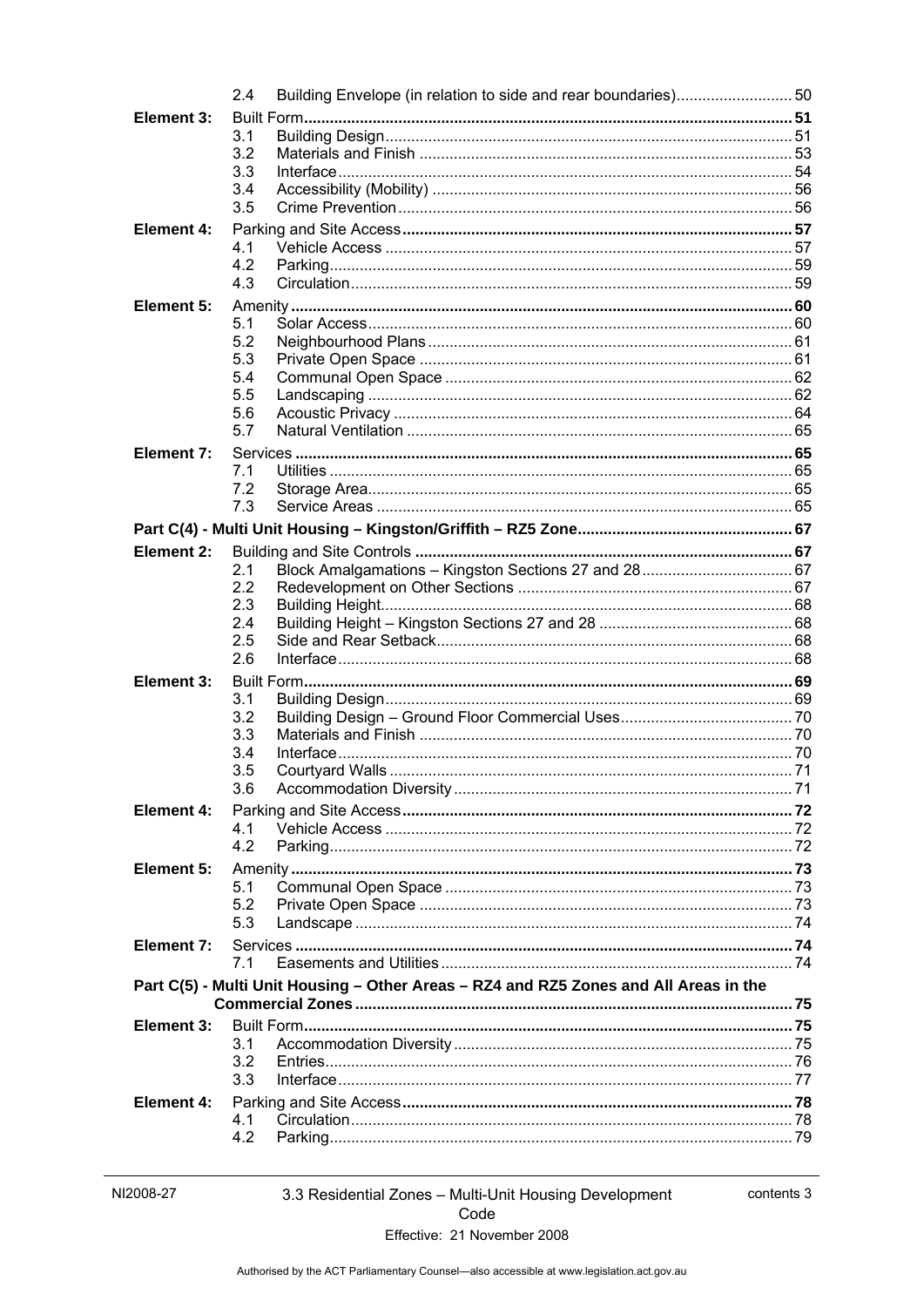| Element 5: |      |                                                                                      |  |
|------------|------|--------------------------------------------------------------------------------------|--|
|            | 5.1  |                                                                                      |  |
|            | 5.2  |                                                                                      |  |
|            | 5.3  |                                                                                      |  |
|            | 5.4  |                                                                                      |  |
|            | 5.5  |                                                                                      |  |
|            | 5.6  |                                                                                      |  |
|            | 5.7  |                                                                                      |  |
| Element 7: |      |                                                                                      |  |
|            | 7.1  |                                                                                      |  |
|            | 7.2  |                                                                                      |  |
|            | 7.3  |                                                                                      |  |
|            | 7.4  |                                                                                      |  |
|            |      | Part D - Development Type Controls - Other Forms of Residential Development and Non- |  |
|            |      |                                                                                      |  |
|            |      |                                                                                      |  |
|            |      |                                                                                      |  |
| Element 1: |      |                                                                                      |  |
|            | 1.1  |                                                                                      |  |
|            | 1.2  |                                                                                      |  |
|            | 1.3  |                                                                                      |  |
|            | 1.4  |                                                                                      |  |
|            | 1.5  | Boarding House, Child Care Centre, Community Activity Centre and                     |  |
|            |      |                                                                                      |  |
|            | 1.6  |                                                                                      |  |
|            | 1.7  |                                                                                      |  |
|            | 1.8  |                                                                                      |  |
|            | 1.9  |                                                                                      |  |
|            | 1.10 |                                                                                      |  |
|            | 1.11 |                                                                                      |  |
|            | 1.12 | Use of Buildings - Narrabundah, Section 100, Blocks 11, 12, 37, 44, 45, 2,           |  |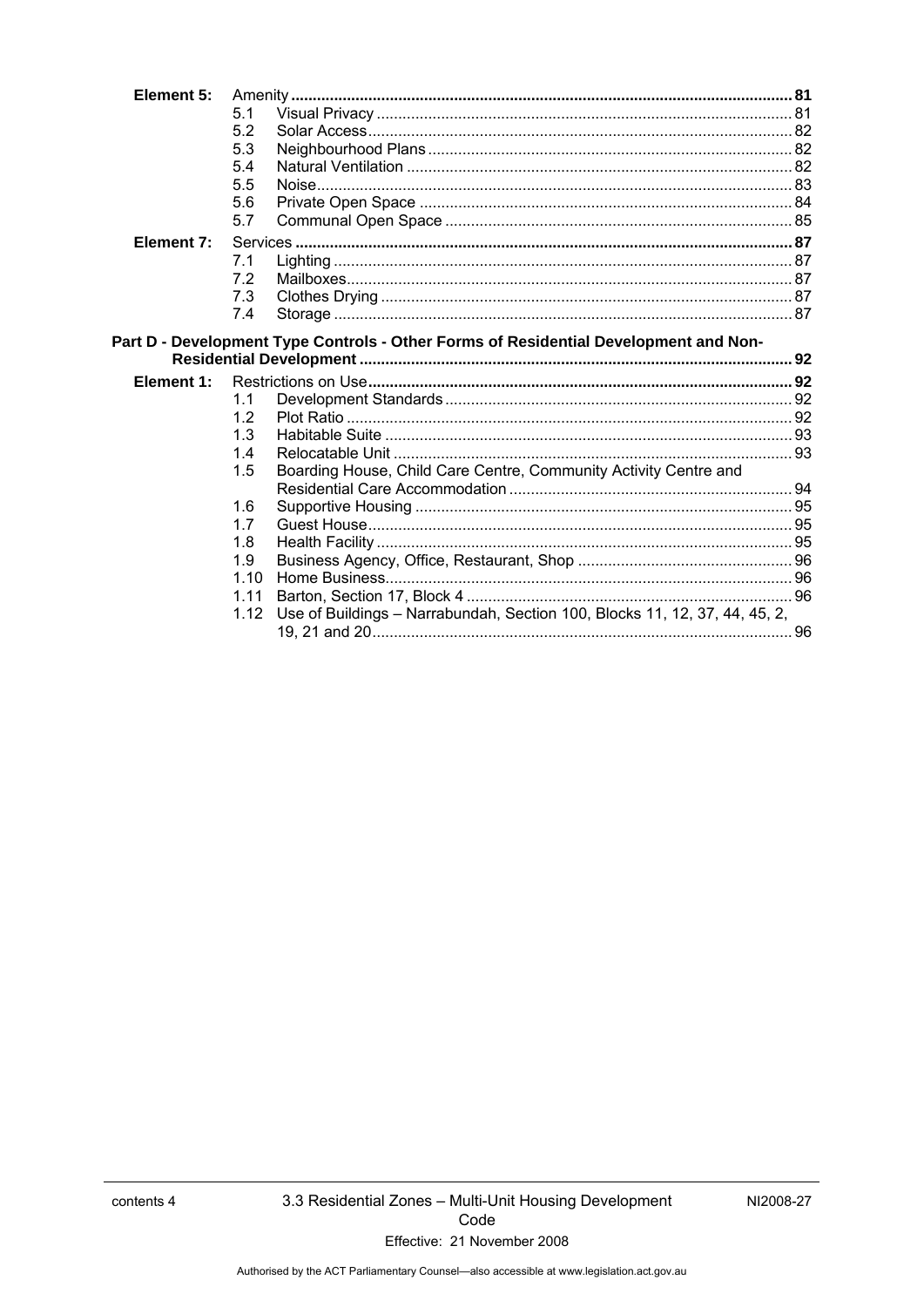# <span id="page-6-0"></span>**Introduction**

#### **Application of the code**

This Development Code applies to development for multi unit housing in the Residential Zones being RZ1 – Suburban Zone, RZ2 – Suburban Core Zone, RZ3 - Urban Residential Zone, RZ4 - Medium Density Zone and RZ5 - High Density Zone.

Part C(5) of this Code also applies to development for multi unit housing in the Commercial Zones being CZ1 – Core Zone, CZ2 – Business Zone, CZ3 – Services Zone, CZ4 - Local Centre Zone, CZ5 – Mixed Use Zone and CZ6 – Leisure and Accommodation Zone. Part C (5) applies in conjunction with the relevant Commercial Development Code or Precinct Code in Volume 1 at Sections 4.1 - 4.8 and Section 10.2.

Multi unit housing is identified in the zones' development tables as being within the merit assessment track.

This Development Code also applies to other forms of residential development (not including single dwelling housing) and non-residential forms of development that are identified in the zones' development table as being within the merit assessment tracks.

#### **Purpose of codes**

Codes provide additional planning, design and environmental controls to support the zone objectives and assessable uses in the development tables.

The Codes are used by the Authority to assess development applications. The Codes therefore also provide guidance to intending applicants in designing their developments and preparing their development applications.

Each Code's controls are expressed as either **rules**, which are generally definitive and quantitative, or as qualitative **criteria**.

- Proposals in the **code track** must comply with all rules relevant to the development.
- Proposals in the **merit track** and **impact track** have the option to comply with the rules or criteria, unless the rule is mandatory. Where it is proposed to meet the criteria, the onus is on the applicant to demonstrate, by supporting plans and written documentation, that the proposed development satisfies the criteria and therefore the intent of the element.
- Proposals in the **impact track** also have the option to justify any non-compliance with the rules and the criteria, unless the rule is mandatory. Where it is proposed to not meet the rules and the criteria, the onus is on the applicant to justify the non-compliance by demonstrating that the proposed development is consistent with the relevant principles of the Statement of Strategic Directions. Supporting plans and written documentation, providing consideration of the relevant Intents of the Code and the Zone objectives*,* are to accompany the development application.

#### **Structure of codes**

The Residential Zones – Multi unit Housing Development Code is divided into four Parts:

**Part A – Zone Specific Controls** provide any specific controls for each Residential Zone.

**Part B – General Development Controls** provide general controls that are applicable to all development, subject to this Code, within the Residential Zones.

**Part C – Development Type Controls** provide the specific controls for multi unit housing. This Part is divided into five sub-parts to differentiate between types of multi unit housing and area specific requirements:

**Part C(1) - Multi unit housing** provide the controls for all multi unit housing, except in those circumstances where Parts C(2) - C(5) would apply.

page 1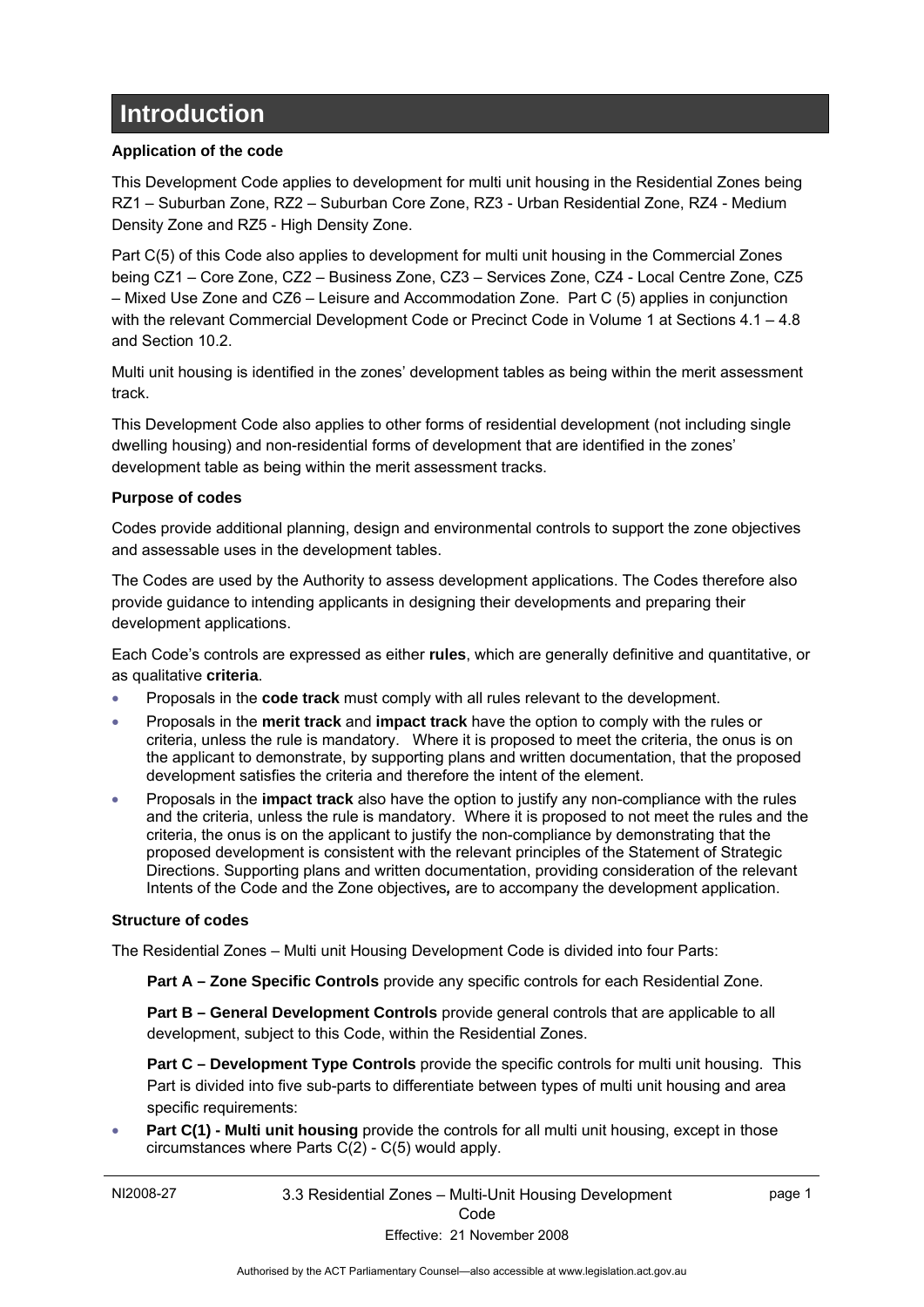- **Part C(2) Multi unit housing Additional Controls for part of Deakin and Forrest** provide the controls for individual Sections in Deakin and Forrest where additional controls, or substitute controls, are necessary to guide the development outcome in these historic sectors of South Canberra.
- **Part C(3) Multi unit housing –Inner North Canberra and Gungahlin District RZ3 and RZ4 Zones** provide the controls for multi unit housing in the RZ3 - Urban Residential and RZ4 – Medium Density Residential Zones in Inner North Canberra and the Gungahlin District.
- **Part C(4) Multi unit housing –Kingston/Griffith RZ5 Zone** provide the controls for multi unit housing in the R5 Zone as it applies to Kingston and Griffith
- **Part C(5) Multi unit housing Other areas in the RZ4 and RZ5 Zones and all areas in the Commercial Zones** provide the controls for multi unit housing in the RZ4 – Medium Density and RZ5 – High Density Zones as they apply to Belconnen, Bruce, Hawker, Narrabundah, Woden District and Tuggeranong District and the CZ1 – Core, CZ2 – Business, CZ3 – Services, CZ4 Local Centre, CZ5 – Mixed Use and CZ6 – Leisure and Accommodation Zones as they apply to all commercial areas.

**Part D – Development Type Controls - Other Forms of Residential Development and Non-Residential Development** provide any specific controls for other forms of residential development (not including single dwelling housing) and for non-residential development in all Residential Zones.

Care is needed to check whether any specific controls apply to individual sites.

Each Part is divided into sections referred to as **Elements,** although each Part may not include provisions for every Element. The Elements describe the various issues for consideration:

- 1. Restrictions on Use
- 2. Building and Site Controls
- 3. Built Form
- 4. Parking and Site Access
- 5. Amenity
- 6. Environment
- 7. Services

Each Element consists of Intents and Items under which are Rules and Criteria.

**Intent** describes the purpose of the development controls

**Rules** provide the quantitative, or definitive, controls for development

**Criteria** provide the qualitative controls for development

In some instances, there are rules that are mandatory. For clarity of use, the mandatory rules are emphasised by the following words: **"This is a mandatory requirement. There is no applicable criterion"**. Non-compliance with these provisions will result in the refusal of a development application. Conversely, the words **"There is no applicable rule"** is used when controls cannot be quantitative or definitive and only criteria exist.

Any application of a **General Code** to a development proposal, is identified as part of the relevant rule or criteria.

Where more than one type of Code applies to a development, the order of precedence when there is inconsistency of provisions between Codes, as defined by the Act, is **Precinct Code**, then **Development Code**, and then **General Code**.

#### **Further information**

Please refer to the Development Application Guide, for more information on preparing applications under the Territory Plan, including the use of assessment codes.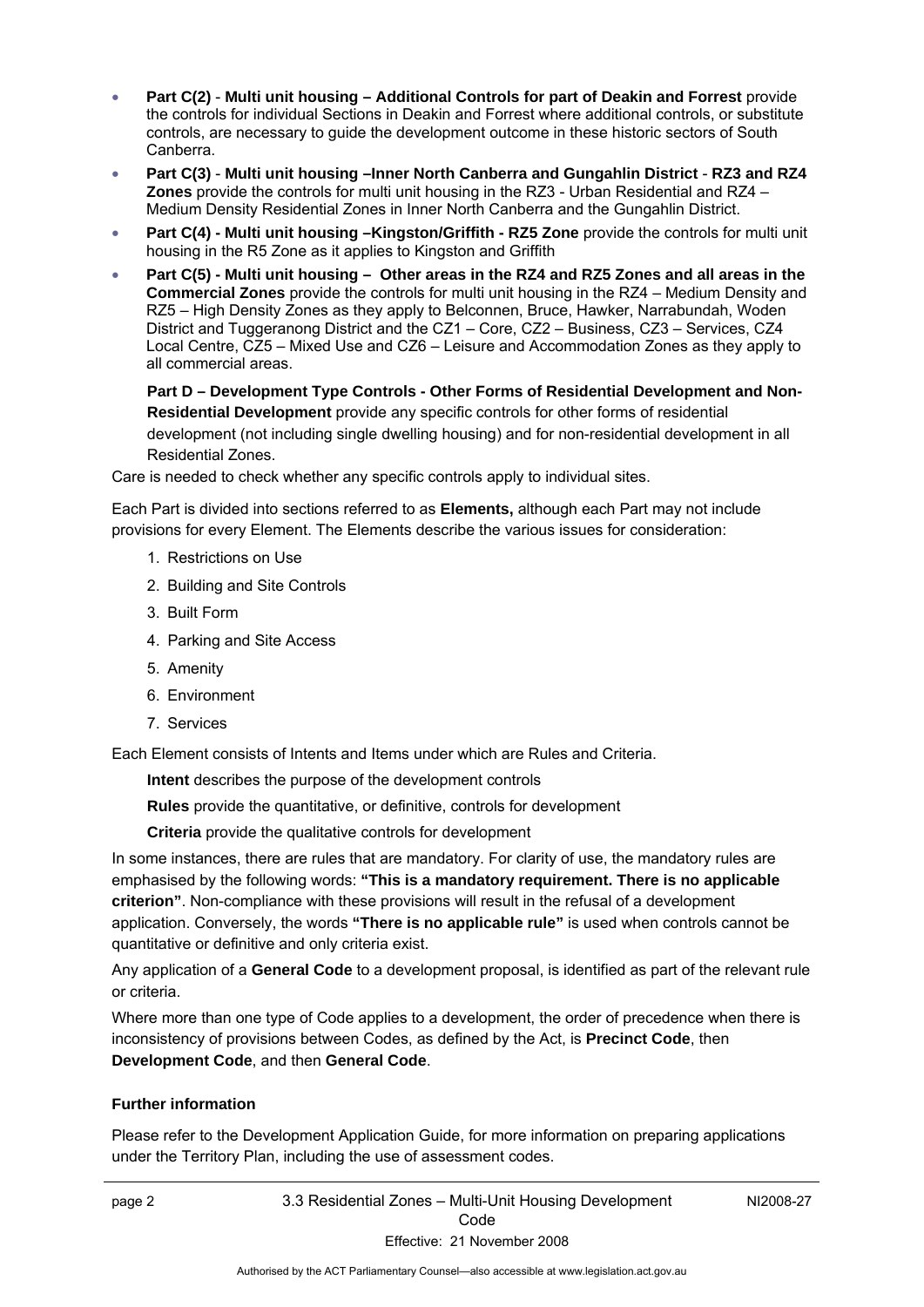# <span id="page-8-0"></span>**Part A - Zone Specific Controls**

This Part provides the specific controls that apply to each individual Residential Zone. It is to be read in conjunction with Parts B and C.

# **Part A(1) - RZ1 - Suburban Zone**

# **Element 1: Restrictions on Use**

#### **Intent:**

a) To allow a limited level of additional housing to meet changing community needs and preferences whilst ensuring development is of a density compatible with adjoining development

| <b>Rules</b>                                                                                                                                                                                                                                                                                                                                                                                                                                                                                        | <b>Criteria</b>                                                       |
|-----------------------------------------------------------------------------------------------------------------------------------------------------------------------------------------------------------------------------------------------------------------------------------------------------------------------------------------------------------------------------------------------------------------------------------------------------------------------------------------------------|-----------------------------------------------------------------------|
| Subdivision or Consolidation of Blocks (Including Unit Title Subdivision)<br>1.1                                                                                                                                                                                                                                                                                                                                                                                                                    |                                                                       |
| R <sub>1</sub>                                                                                                                                                                                                                                                                                                                                                                                                                                                                                      |                                                                       |
| Consolidation of a lease of a standard block with<br>another block (including another standard block)<br>may only be permitted where the land is not<br>registered on the Heritage Register and where<br>the development is for supportive housing (see<br>also Part D - Element 1.6).                                                                                                                                                                                                              | This is a mandatory requirement. There is no<br>applicable criterion. |
| Subdivision of a lease of a standard block (or a<br>block resulting from the consolidation of these<br>blocks) to provide for more than one dwelling<br>may only be permitted where:                                                                                                                                                                                                                                                                                                                |                                                                       |
| a) For land registered on the Heritage<br>Register - all dwellings were lawfully<br>constructed, approved or had been the<br>subject of a development application for the<br>construction of the dwellings that had been<br>lodged by 1 September 2002 and<br>subsequently approved; or                                                                                                                                                                                                             |                                                                       |
| For land not registered on the Heritage<br>b)<br>Register - all dwellings were lawfully<br>constructed, approved or had been the<br>subject of a formally commenced High<br>Quality Sustainable Design process (ACT<br>Planning and Land Management; June<br>2001) by 17 June 2003 and for which a<br>development application for the construction<br>of the dwellings had been lodged by<br>1 September 2003 and subsequently<br>approved.<br>Note 1: Notwithstanding the provisions of this rule, |                                                                       |
| subdivision (including unit title subdivision) of a standard block<br>may be permitted where the development is located on land                                                                                                                                                                                                                                                                                                                                                                     |                                                                       |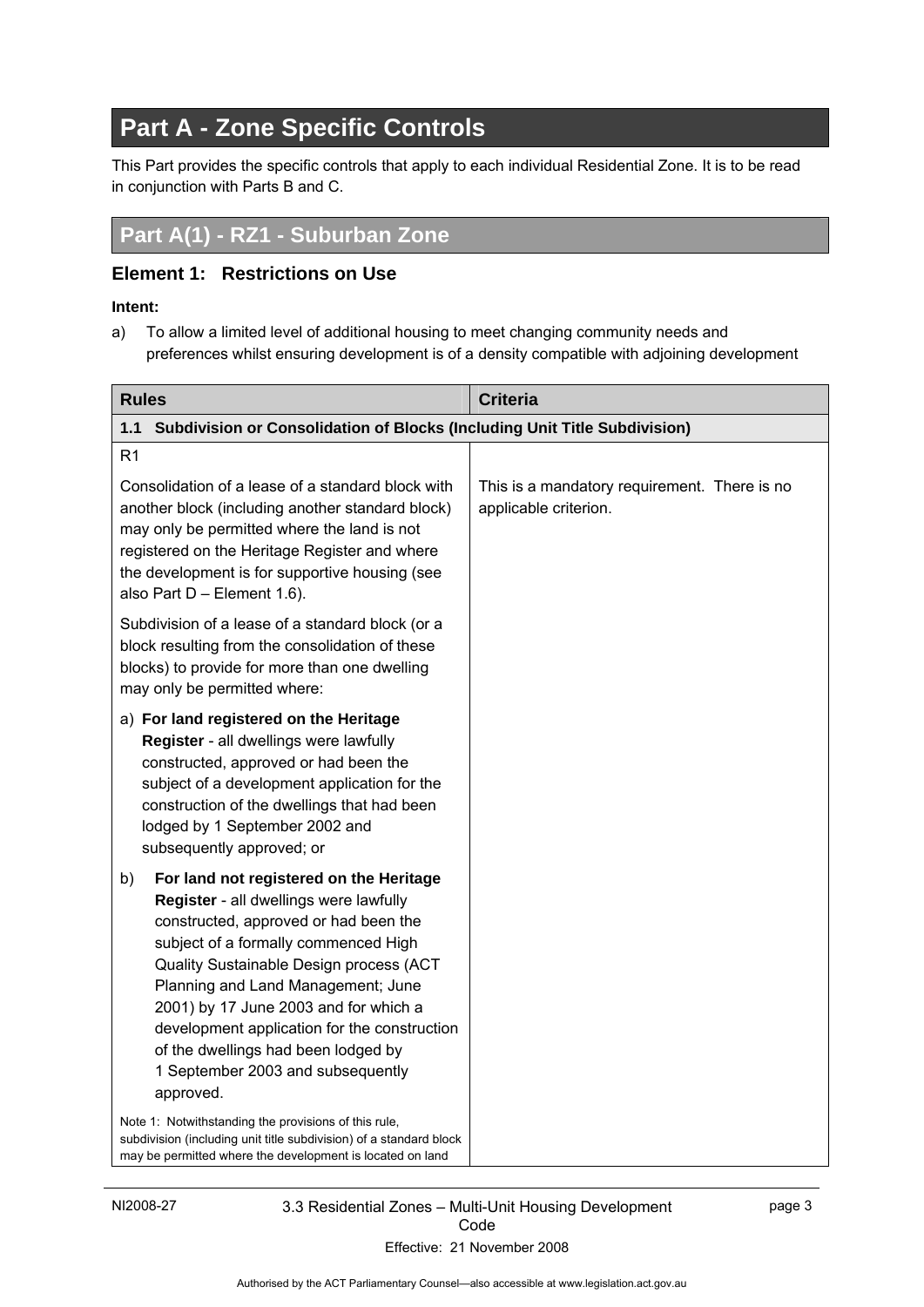<span id="page-9-0"></span>

| <b>Rules</b>                                                                                                                                                                                          | <b>Criteria</b>                                                                                                                                                                                                              |  |
|-------------------------------------------------------------------------------------------------------------------------------------------------------------------------------------------------------|------------------------------------------------------------------------------------------------------------------------------------------------------------------------------------------------------------------------------|--|
| that was subject to the A10 Residential Core Area Specific<br>Policy under the Territory Plan at the time the development<br>was approved.                                                            |                                                                                                                                                                                                                              |  |
| Note 2: Subdivision or consolidation of land subject to the<br>Heritage Act 2004 may only be permitted where not<br>specifically prohibited by a guideline, order or agreement<br>made under that Act |                                                                                                                                                                                                                              |  |
| Note 3: Nothing in this rule prevents the subdivision or<br>consolidation of blocks that are not standard blocks.                                                                                     |                                                                                                                                                                                                                              |  |
| Note 4: See also Rule R28.                                                                                                                                                                            |                                                                                                                                                                                                                              |  |
| <b>Additional Dwellings on a Standard Block</b><br>$1.2$                                                                                                                                              |                                                                                                                                                                                                                              |  |
| R <sub>2</sub>                                                                                                                                                                                        |                                                                                                                                                                                                                              |  |
| On a standard block (or a block resulting from the<br>consolidation of these blocks):                                                                                                                 | This is a mandatory requirement. There is no<br>applicable criterion.                                                                                                                                                        |  |
| the maximum number of dwellings permitted<br>a)<br>is two, unless the development is for the<br>purpose of supportive housing.                                                                        |                                                                                                                                                                                                                              |  |
| no new apartments are permitted.<br>b)                                                                                                                                                                |                                                                                                                                                                                                                              |  |
| <b>Site Area Requirements for Dual Occupancy Housing</b><br>1.3                                                                                                                                       |                                                                                                                                                                                                                              |  |
| R <sub>3</sub>                                                                                                                                                                                        |                                                                                                                                                                                                                              |  |
| The minimum site area for dual occupancy<br>housing is 800 $m^2$ .                                                                                                                                    | This is a mandatory requirement. There is no<br>applicable criterion.                                                                                                                                                        |  |
| 1.4 Residential Redevelopment                                                                                                                                                                         |                                                                                                                                                                                                                              |  |
|                                                                                                                                                                                                       | C <sub>4</sub>                                                                                                                                                                                                               |  |
| There is no applicable rule.                                                                                                                                                                          | Notwithstanding R2 and R3, residential<br>redevelopment on blocks originally used for multi-<br>unit housing may be approved subject to<br>consideration of adverse impacts resulting from<br>any increase in building bulk. |  |

# **Element 2: Building and Site Controls**

- a) To ensure buildings are compatible with, and complement, the built form, siting and scale of surrounding properties and are of an appropriate residential character
- b) To ensure buildings are designed and sited to:
	- i) provide privacy between neighbours and between occupants and the public
	- ii) provide adequate light and natural ventilation between dwellings
	- iii) provide opportunities for additional landscaping and to deliver quality open space
	- iv) maintain or enhance the streetscape character in existing areas
	- v) establish appropriate and attractive streetscapes in new residential areas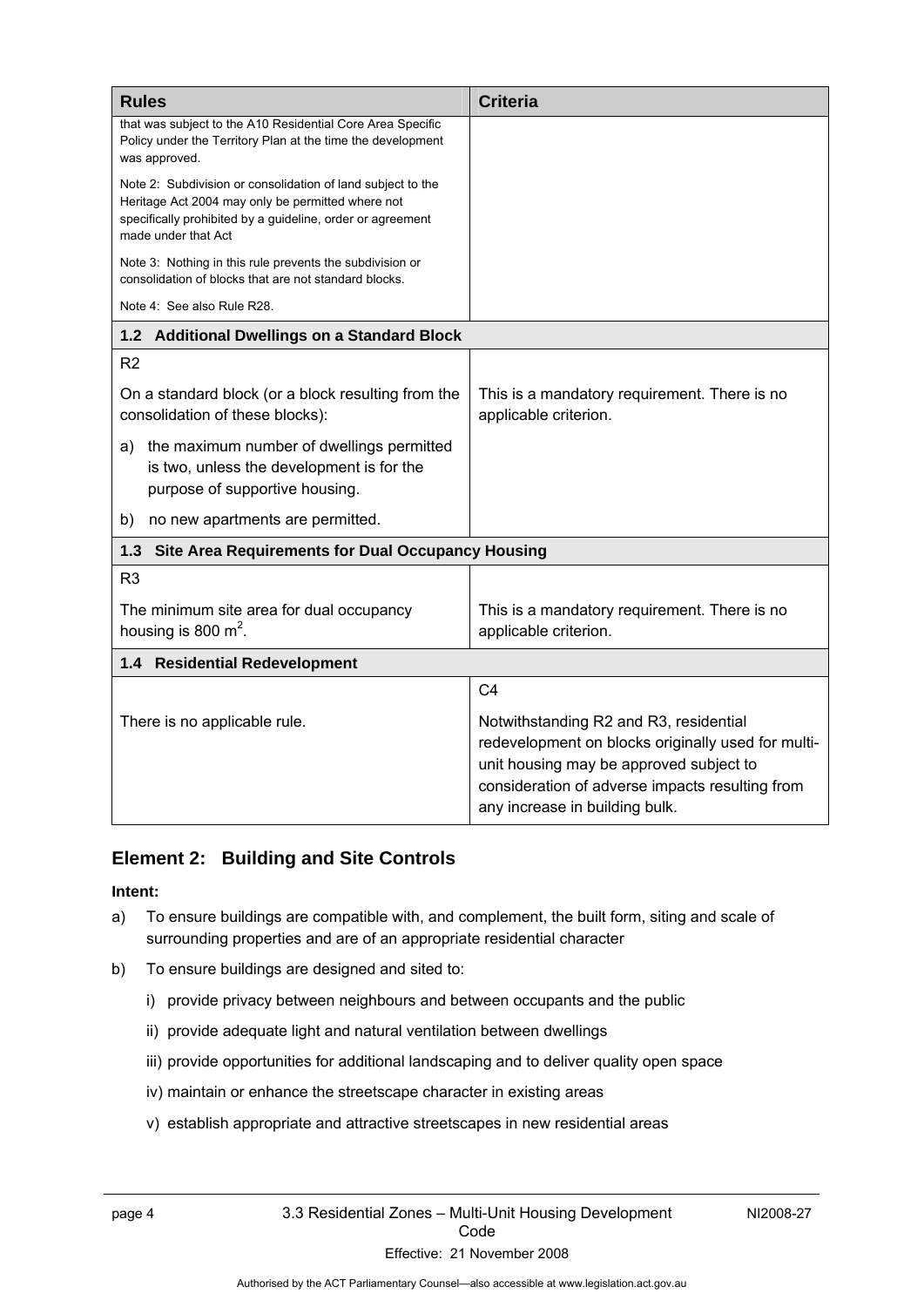<span id="page-10-0"></span>c) To ensure the amenity of surrounding properties is maintained, particularly in relation to privacy, overshadowing and solar access

| <b>Rules</b>                                                                                                                                                                                                                                                           |                                                                                                                                                                                                                                                                                                                                                                  | <b>Criteria</b>                                                                                                                                                                                                                                                                                                                        |  |  |
|------------------------------------------------------------------------------------------------------------------------------------------------------------------------------------------------------------------------------------------------------------------------|------------------------------------------------------------------------------------------------------------------------------------------------------------------------------------------------------------------------------------------------------------------------------------------------------------------------------------------------------------------|----------------------------------------------------------------------------------------------------------------------------------------------------------------------------------------------------------------------------------------------------------------------------------------------------------------------------------------|--|--|
| Height<br>2.1                                                                                                                                                                                                                                                          |                                                                                                                                                                                                                                                                                                                                                                  |                                                                                                                                                                                                                                                                                                                                        |  |  |
| R <sub>5</sub><br>Buildings do not exceed 2 storeys.<br>Attics or basement car parking are not permitted<br>where they are located directly above or below<br>any 2 storey element of the dwelling.                                                                    |                                                                                                                                                                                                                                                                                                                                                                  | This is a mandatory requirement. There is no<br>applicable criterion.                                                                                                                                                                                                                                                                  |  |  |
|                                                                                                                                                                                                                                                                        | 2.2 Height of Dwelling/s at the Rear of Block                                                                                                                                                                                                                                                                                                                    |                                                                                                                                                                                                                                                                                                                                        |  |  |
| R <sub>6</sub><br>On a standard block (or a block resulting from the<br>consolidation of these blocks), multi unit housing<br>that does not directly front a public road from<br>which vehicular access is permitted is single<br>storey with no basement car parking. |                                                                                                                                                                                                                                                                                                                                                                  | This is a mandatory requirement. There is no<br>applicable criterion.                                                                                                                                                                                                                                                                  |  |  |
| 2.3                                                                                                                                                                                                                                                                    | <b>Building Envelope</b>                                                                                                                                                                                                                                                                                                                                         |                                                                                                                                                                                                                                                                                                                                        |  |  |
| R <sub>7</sub><br>a)                                                                                                                                                                                                                                                   | Buildings are sited wholly within the building<br>envelope (refer Figure A1) defined by:<br>Blocks that are the north facing boundary of<br>an adjoining residential block:<br>i) within the <i>primary building zone (PBZ)</i> ,<br>planes projected at 45 degrees above<br>horizontal from a height of 2 m above                                               | C <sub>7</sub><br>The built form does not adversely impact on the<br>amenity of neighbouring properties by ensuring:<br>sufficient spatial separation between<br>a)<br>adjoining developments<br>the protection of a reasonable amount of<br>b)<br>privacy and solar access to adjacent<br>dwellings and their associated private open |  |  |
|                                                                                                                                                                                                                                                                        | natural ground level at the side<br>boundaries, up to a maximum building<br>height of 8.5 m above natural ground<br>level<br>ii) within the rear zone (RZ), planes<br>projected at 30 degrees above horizontal<br>from a height of 2 m above natural<br>ground level at the side and rear<br>boundaries, up to a maximum of 8.5 m<br>above natural ground level. | space.                                                                                                                                                                                                                                                                                                                                 |  |  |
| b)<br>I)                                                                                                                                                                                                                                                               | All other side and rear boundaries:<br>within the primary building zone (PBZ),<br>planes projected at 45 degrees above<br>horizontal from a height of 3.5 m above<br>natural ground level at the side<br>boundaries, up to a maximum building<br>height of 8.5 m above natural ground<br>level                                                                   |                                                                                                                                                                                                                                                                                                                                        |  |  |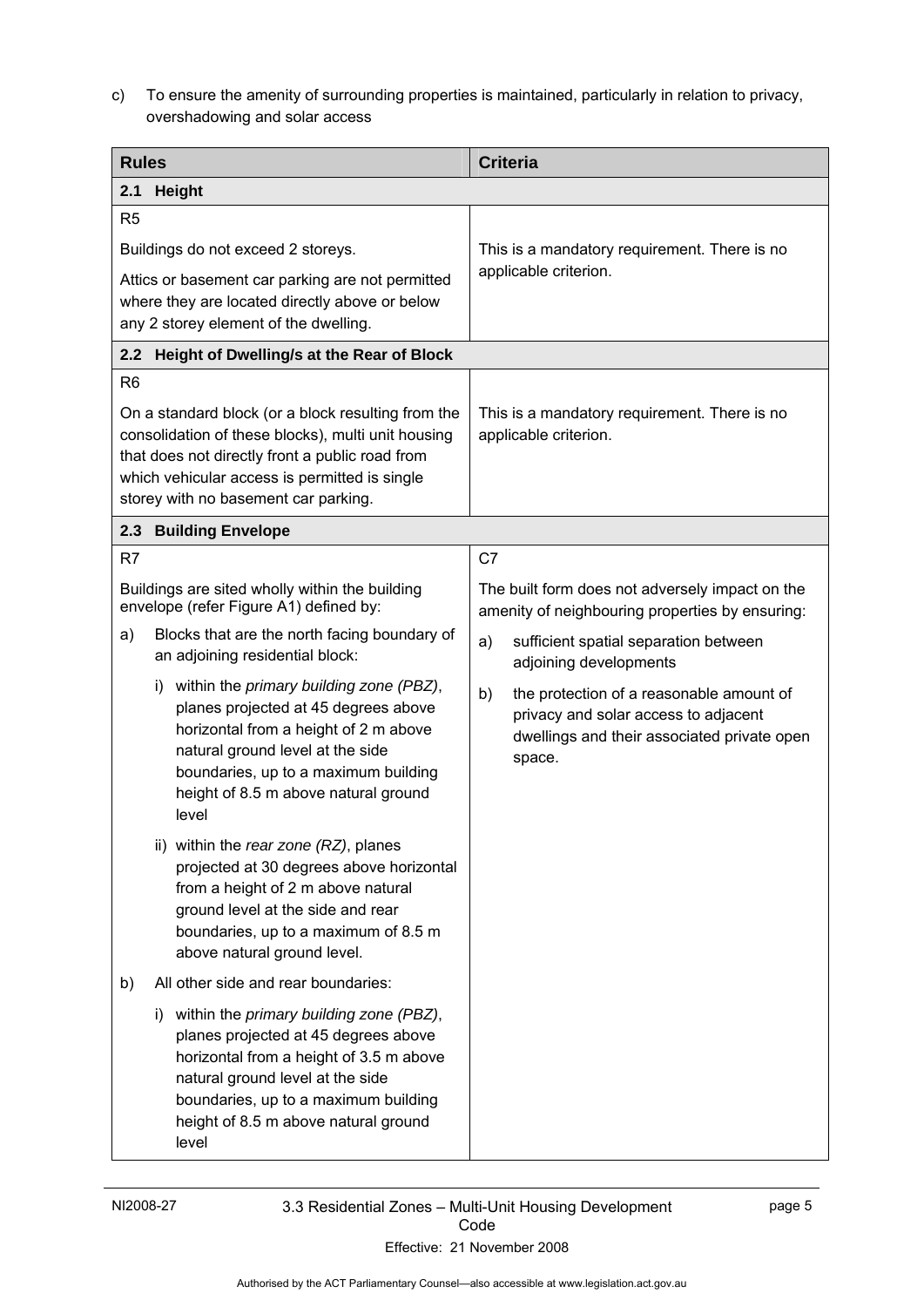<span id="page-11-0"></span>

| <b>Rules</b>                                                                                                                                                                                                                                                                                                                                        | <b>Criteria</b>                                                       |
|-----------------------------------------------------------------------------------------------------------------------------------------------------------------------------------------------------------------------------------------------------------------------------------------------------------------------------------------------------|-----------------------------------------------------------------------|
| ii) within the rear zone (RZ), planes<br>projected at 30 degrees above horizontal<br>from a height of 3.5 m above natural<br>ground level at the side and rear<br>boundaries, up to a maximum of 8.5 m<br>above natural ground level.                                                                                                               |                                                                       |
| <b>Plot Ratio</b><br>2.4                                                                                                                                                                                                                                                                                                                            |                                                                       |
| R <sub>8</sub>                                                                                                                                                                                                                                                                                                                                      |                                                                       |
| For dual occupancy housing, on a standard<br>block, the maximum plot ratio does not exceed<br>the calculation determined by the following<br>formula:                                                                                                                                                                                               | This is a mandatory requirement. There is no<br>applicable criterion. |
| $P = (140/B + 0.15) \times 100$                                                                                                                                                                                                                                                                                                                     |                                                                       |
| Where:<br>P is the maximum permissible plot ratio<br>expressed as a percentage<br>B is the block area in square metres.                                                                                                                                                                                                                             |                                                                       |
| R <sub>9</sub><br>In addition to R8, for dual occupancy housing, the<br>maximum plot ratio for any additional new<br>dwelling that does not directly front a public road<br>from which vehicular access is permitted does<br>not exceed half of the permissible plot ratio of all<br>development on the block or 17.5%, whichever is<br>the lesser. | This is a mandatory requirement. There is no<br>applicable criterion. |
| 8.5m<br>max<br>$45^{\rm o}$<br><b>ភេ</b> °<br>2m or 3.5m*                                                                                                                                                                                                                                                                                           | 8.5m<br>max<br>2m or 3.5m*                                            |

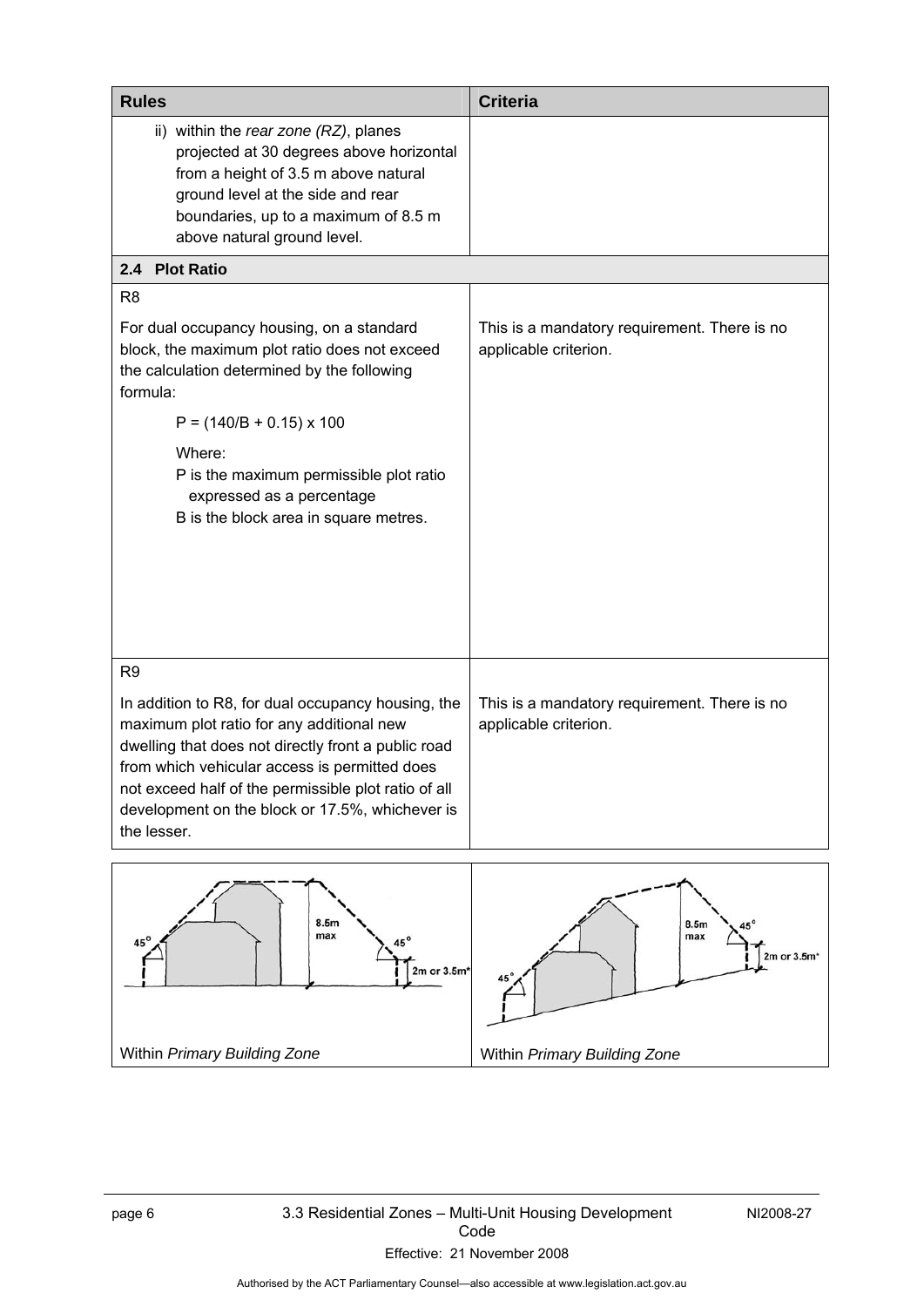

# **Figures A1 Building Envelope**

 \*2 metres where the boundary is a north facing boundary of an adjoining residential block, or 3.5 metres for other side or rear boundaries

Note. Where a maximum plot ratio is specified the gross floor area of the development used in the calculation of the plot ratio shall be taken to be the gross floor area of the buildings plus 18m<sup>2</sup> for each roofed open car space or car port provided to meet Territory requirements for resident car parking (not including basement car parking) and the area of any balcony that is roofed and substantially enclosed by solid walls.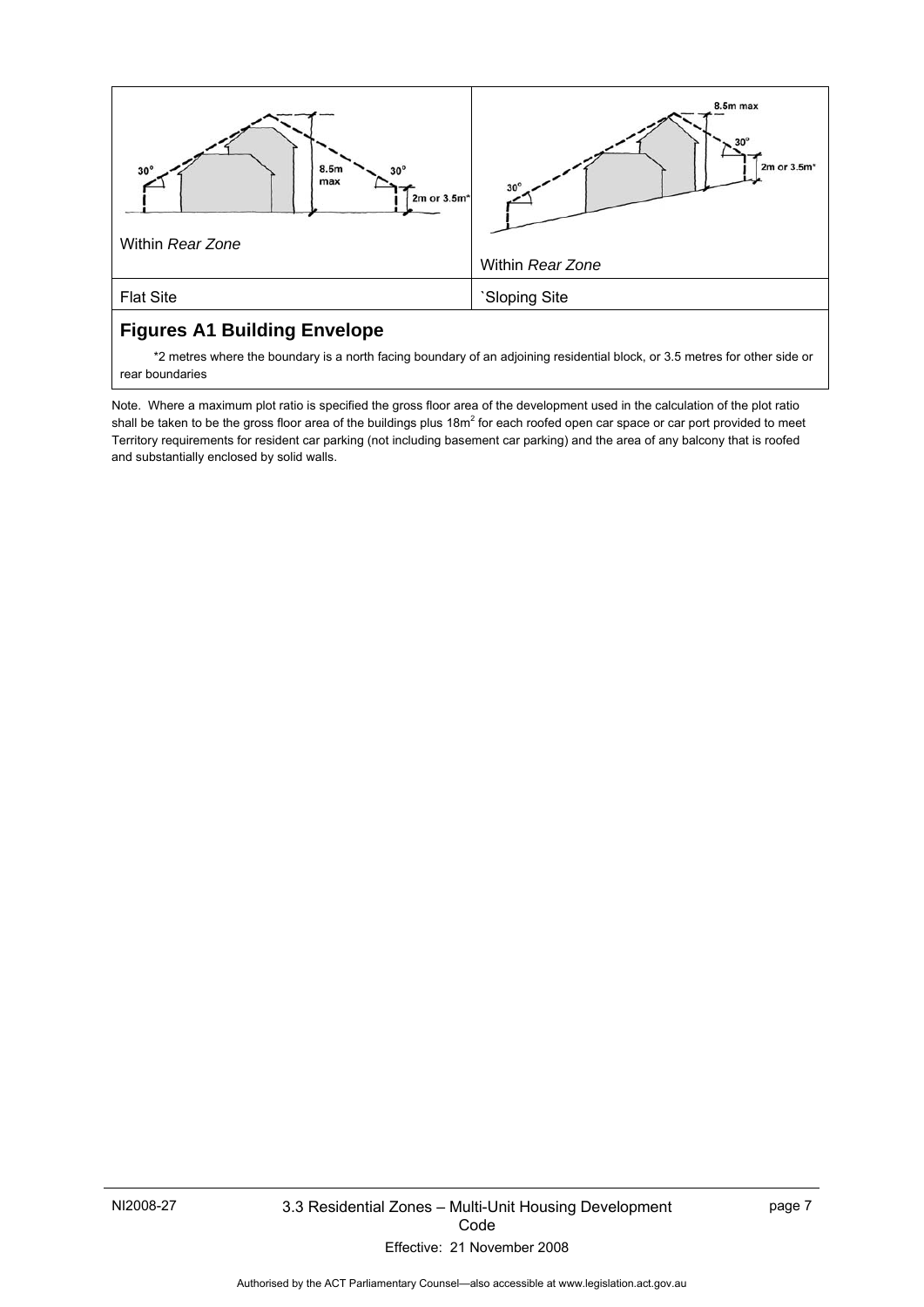# <span id="page-13-0"></span>**Part A(2) - RZ2 - Suburban Core Zone**

### **Element 1: Restrictions on Use**

#### **Intent:**

To allow a moderate level of flexibility to accommodate a variety of additional housing to meet changing community needs and preferences whilst ensuring development is of a density that respects adjoining development

| <b>Rules</b>                                                                                                                                                                                      | <b>Criteria</b>                                                       |  |  |  |
|---------------------------------------------------------------------------------------------------------------------------------------------------------------------------------------------------|-----------------------------------------------------------------------|--|--|--|
| <b>Additional Dwellings on a Standard Block</b><br>1.1                                                                                                                                            |                                                                       |  |  |  |
| R <sub>10</sub>                                                                                                                                                                                   |                                                                       |  |  |  |
| On a standard block (or a block resulting from the<br>consolidation of these blocks):                                                                                                             | This is a mandatory requirement. There is no<br>applicable criterion. |  |  |  |
| the maximum number of dwellings permitted<br>a)<br>is three, unless the block boundary fronting a<br>street from which vehicular access is<br>permitted is greater than 20m wide.                 |                                                                       |  |  |  |
| b)<br>no new apartments are permitted.                                                                                                                                                            |                                                                       |  |  |  |
| <b>Site Area Requirements for Dual Occupancy Housing</b><br>1.2 <sub>2</sub>                                                                                                                      |                                                                       |  |  |  |
| R <sub>11</sub>                                                                                                                                                                                   |                                                                       |  |  |  |
| The minimum site area for dual occupancy<br>housing is 800 $m^2$ .                                                                                                                                | This is a mandatory requirement. There is no<br>applicable criterion. |  |  |  |
| Site Area Requirements for Multi-unit Housing (other than dual occupancy housing)<br>1.3                                                                                                          |                                                                       |  |  |  |
| R <sub>12</sub>                                                                                                                                                                                   |                                                                       |  |  |  |
| On a standard block (or a block resulting<br>a)<br>from the consolidation of these blocks), the<br>minimum site area for triple occupancy and<br>other multi-unit housing is 1400m <sup>2</sup> . | This is a mandatory requirement. There is no<br>applicable criterion. |  |  |  |

### **Element 2: Building and Site Controls**

#### **Intent:**

- a) To ensure buildings are compatible with, and complement, the built form, siting and scale of surrounding properties and are of an appropriate residential character
- b) To ensure buildings are designed and sited to:
	- i) provide privacy between neighbours and between occupants and the public
	- ii) provide adequate light and natural ventilation between dwellings
	- iii) provide opportunities for additional landscaping and to deliver quality open space
	- iv) enhance the streetscape character in existing areas
	- v) establish appropriate and attractive streetscapes in new residential areas
- c) To ensure the amenity of surrounding properties is maintained, particularly in relation to privacy, overshadowing and solar access

NI2008-27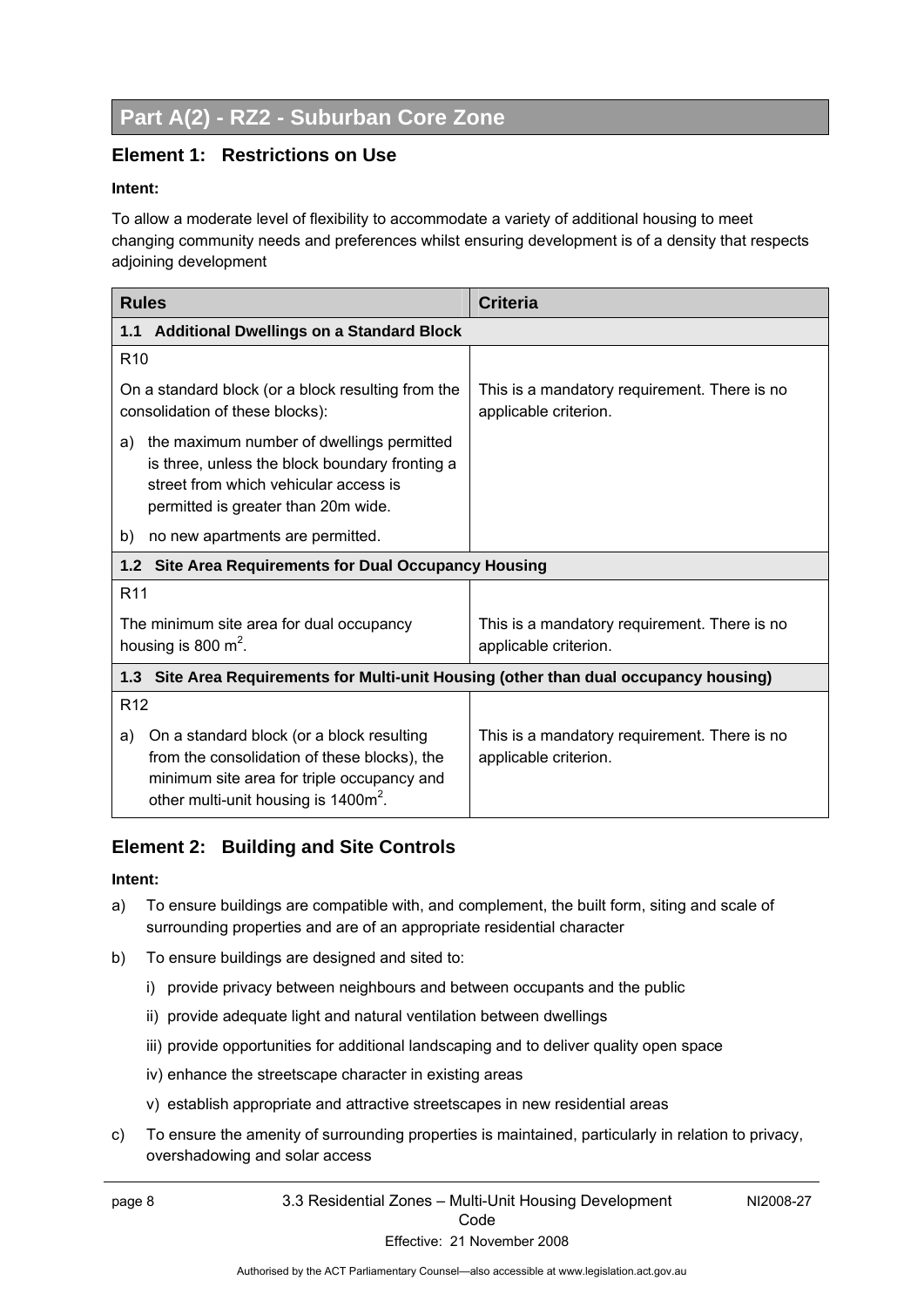<span id="page-14-0"></span>

| <b>Rules</b>                                                                                                                                                                                                                                                  | <b>Criteria</b>                                                                                                                                 |
|---------------------------------------------------------------------------------------------------------------------------------------------------------------------------------------------------------------------------------------------------------------|-------------------------------------------------------------------------------------------------------------------------------------------------|
| 2.1<br>Height                                                                                                                                                                                                                                                 |                                                                                                                                                 |
| R <sub>13</sub>                                                                                                                                                                                                                                               |                                                                                                                                                 |
| Buildings do not exceed 2 storeys. An attic and/or<br>basement may be permitted in addition to 2<br>storeys.                                                                                                                                                  | This is a mandatory requirement. There is no<br>applicable criterion.                                                                           |
| 2.2 Building Envelope                                                                                                                                                                                                                                         |                                                                                                                                                 |
| R <sub>14</sub>                                                                                                                                                                                                                                               | C <sub>14</sub>                                                                                                                                 |
| Buildings are sited wholly within the building<br>envelope (refer Figure A2) defined by:                                                                                                                                                                      | The built form does not adversely impact on the<br>amenity of neighbouring properties by ensuring:                                              |
| Blocks that are the north facing boundary of<br>a)<br>an adjoining residential block:                                                                                                                                                                         | sufficient spatial separation between<br>a)<br>adjoining developments                                                                           |
| i) within the primary building zone (PBZ),<br>planes projected at 45 degrees above<br>horizontal from a height of 2 m above<br>natural ground level at the side<br>boundaries, up to a maximum building<br>height of 8.5 m above natural ground<br>level      | b)<br>the protection of a reasonable amount of<br>privacy and solar access to adjacent<br>dwellings and their associated private open<br>space. |
| ii) within the rear zone (RZ), planes<br>projected at 30 degrees above horizontal<br>from a height of 2 m above natural<br>ground level at the side and rear<br>boundaries, up to a maximum of 8.5 m<br>above natural ground level.                           |                                                                                                                                                 |
| All other side and rear boundaries:<br>b)                                                                                                                                                                                                                     |                                                                                                                                                 |
| within the primary building zone (PBZ),<br>I)<br>planes projected at 45 degrees above<br>horizontal from a height of 3.5 m above<br>natural ground level at the side<br>boundaries, up to a maximum building<br>height of 8.5 m above natural ground<br>level |                                                                                                                                                 |
| ii) within the rear zone (RZ), planes<br>projected at 30 degrees above horizontal<br>from a height of 3.5 m above natural<br>ground level at the side and rear<br>boundaries, up to a maximum of 8.5 m<br>above natural ground level.                         |                                                                                                                                                 |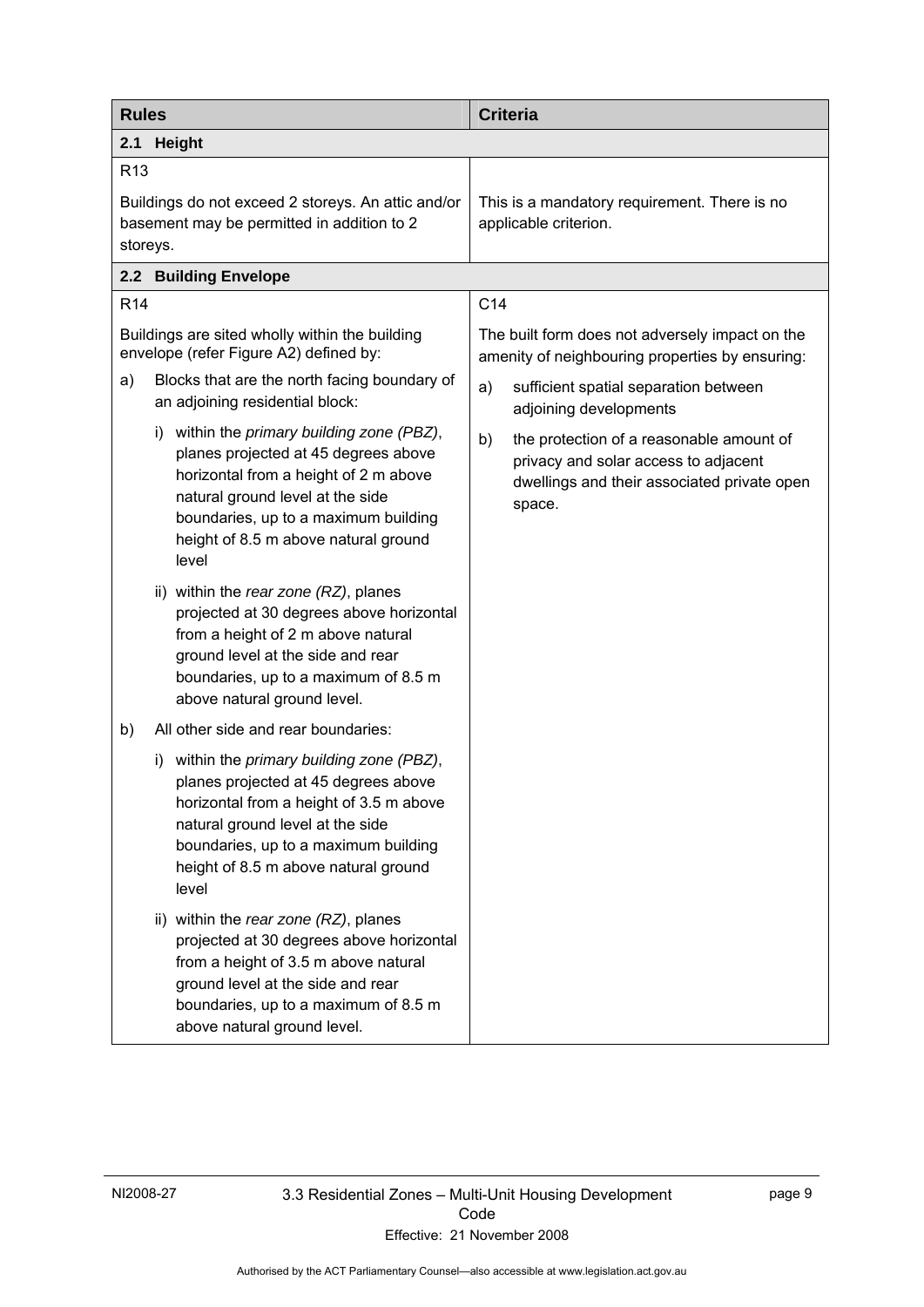<span id="page-15-0"></span>

| <b>Rules</b>                                                                                                                                                                                                                                                                                                                                  | <b>Criteria</b>                                                       |
|-----------------------------------------------------------------------------------------------------------------------------------------------------------------------------------------------------------------------------------------------------------------------------------------------------------------------------------------------|-----------------------------------------------------------------------|
| 2.3 Plot Ratio                                                                                                                                                                                                                                                                                                                                |                                                                       |
| R <sub>15</sub>                                                                                                                                                                                                                                                                                                                               |                                                                       |
| On a standard block (or a block resulting from the<br>consolidation of these blocks), the maximum plot<br>ratio does not exceed 50%, except for dual or<br>triple occupancy housing, where at least one<br>dwelling does not directly front a public road from<br>which vehicular access is permitted, the plot ratio<br>does not exceed 35%. | This is a mandatory requirement. There is no<br>applicable criterion. |
| R <sub>16</sub>                                                                                                                                                                                                                                                                                                                               |                                                                       |
| In addition to R15, for dual occupancy housing,<br>the maximum plot ratio for any additional new<br>dwelling that does not directly front a public road<br>from which vehicular access is permitted does<br>not exceed half of the permissible plot ratio of all<br>development on the block or 17.5%, whichever is<br>the lesser.            | This is a mandatory requirement. There is no<br>applicable criterion. |



# **Figure A2 Building Envelope**

 \*2 metres where the boundary is a north facing boundary of an adjoining residential block, or 3.5 metres for other side or rear boundaries

Note. Where a maximum plot ratio is specified the gross floor area of the development used in the calculation of the plot ratio shall be taken to be the gross floor area of the buildings plus 18m<sup>2</sup> for each roofed open car space or car port provided to meet Territory requirements for resident car parking (not including basement car parking) and the area of any balcony that is roofed and substantially enclosed by solid walls.).

page 10 3.3 Residential Zones – Multi-Unit Housing Development Code

NI2008-27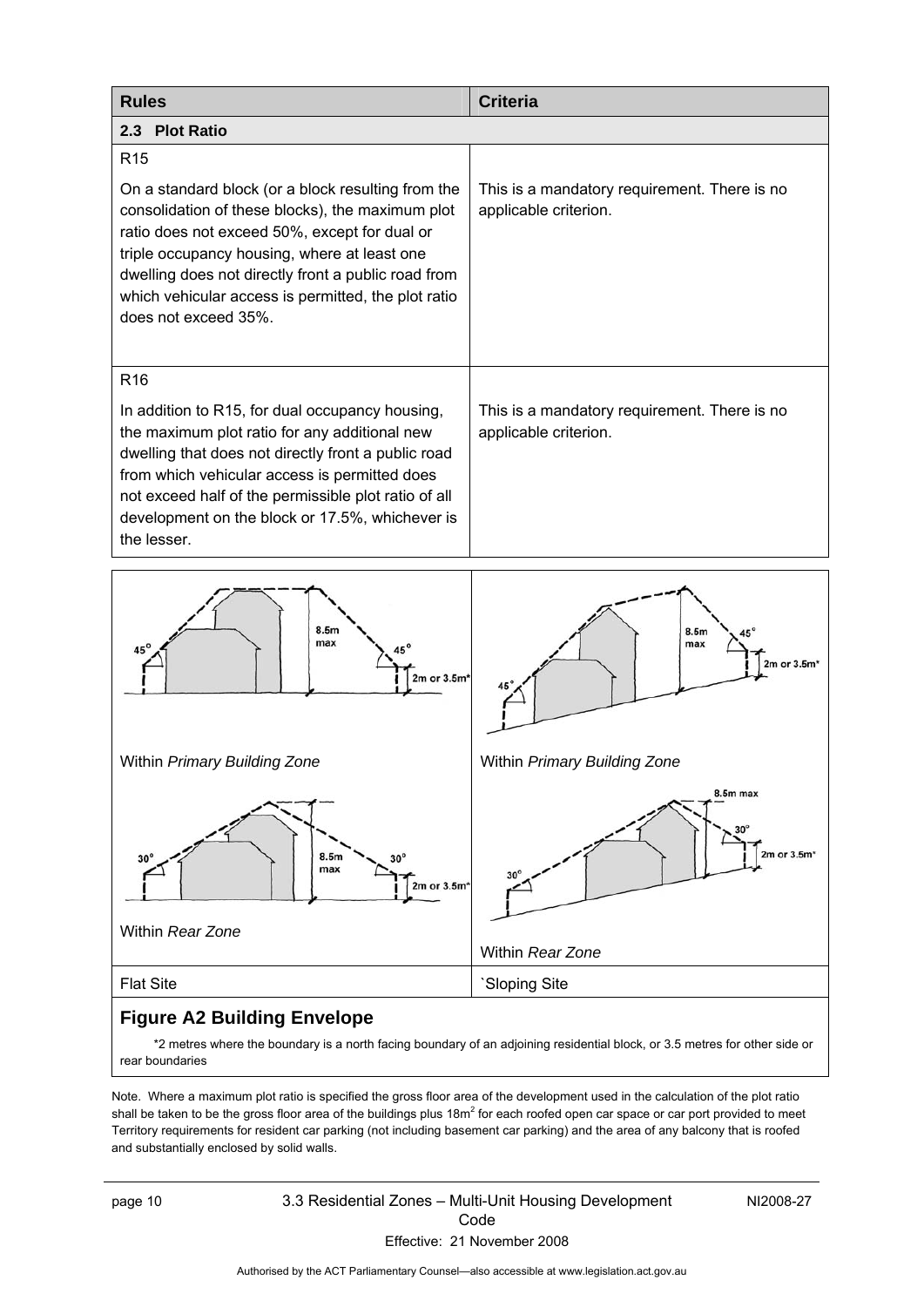# <span id="page-16-0"></span>**Element 4: Parking and Site Access**

- a) To encourage design of access and parking as part of the overall design of the development
- b) To provide sufficient, convenient, accessible and safe parking to meet the needs of the residents and visitors
- c) To ensure that parking facilities do not detract from streetscape amenity and surveillance of the street

| <b>Rules</b>                                                                                                                                                                                                      | <b>Criteria</b>                                                                                                                         |
|-------------------------------------------------------------------------------------------------------------------------------------------------------------------------------------------------------------------|-----------------------------------------------------------------------------------------------------------------------------------------|
| <b>Vehicle Access</b><br>4.1                                                                                                                                                                                      |                                                                                                                                         |
| R <sub>17</sub>                                                                                                                                                                                                   | C <sub>17</sub>                                                                                                                         |
| On a standard block, ramps accessing basement<br>car parking are not permitted forward of the<br>building line, where the block is less than 30 m<br>wide. Ramps comply with the relevant Australian<br>Standard. | Ramps to be limited in their extent to maintain<br>streetscape amenity and allow safe and efficient<br>vehicle and pedestrian movement. |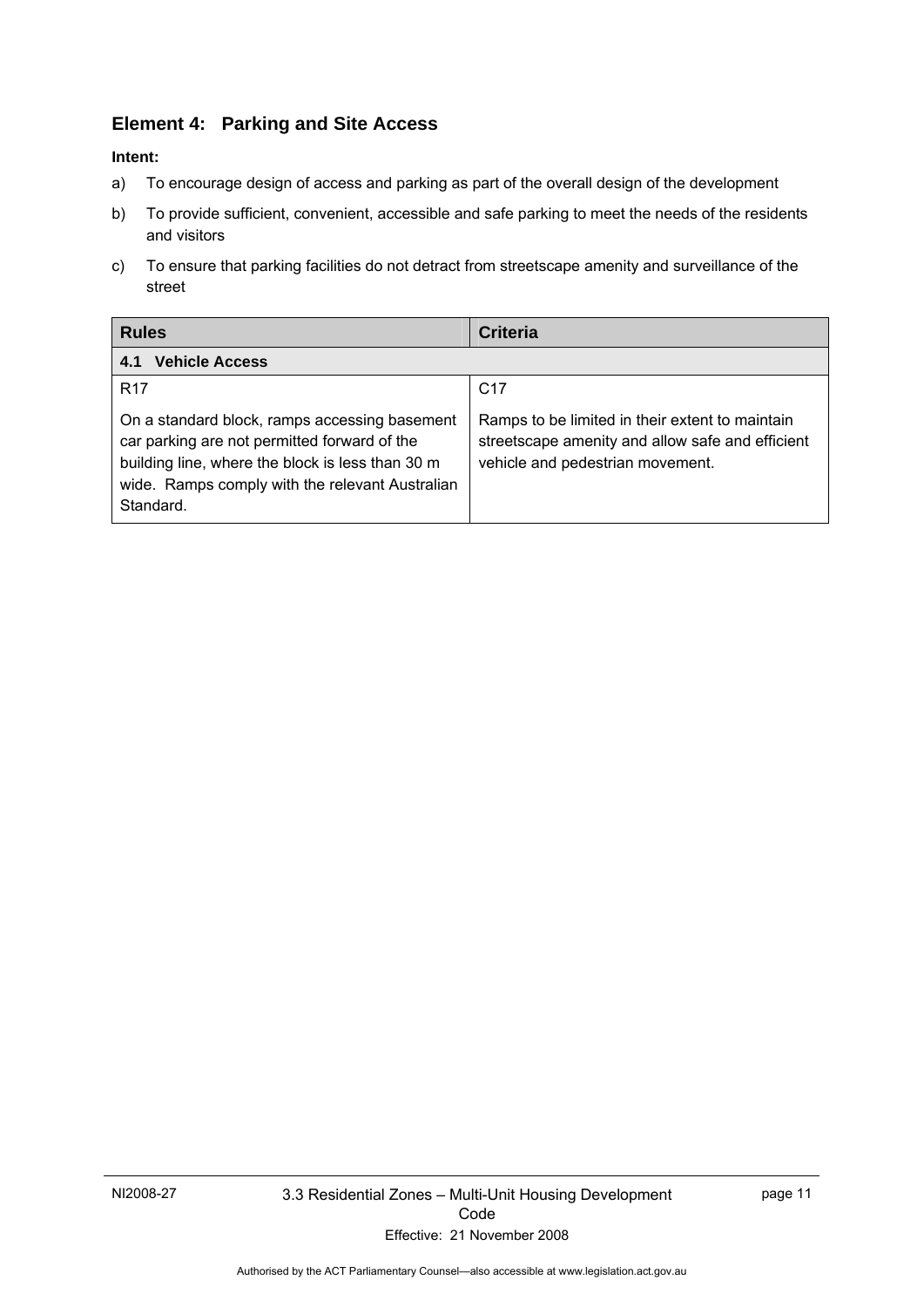# <span id="page-17-0"></span>**Element 2: Building and Site Controls**

- a) To ensure buildings are compatible with, and complement, the built form, siting and scale of surrounding properties and are of an appropriate residential character
- b) To ensure buildings are designed and sited to:
	- i) provide privacy between neighbours and between occupants and the public
	- ii) provide adequate light and natural ventilation between dwellings
	- iii) provide opportunities for additional landscaping and to deliver quality open space
	- iv) enhance the streetscape character in existing areas
	- v) establish appropriate and attractive streetscapes in new residential areas
- c) To ensure the amenity of surrounding properties is maintained, particularly in relation to privacy, overshadowing and solar access

| <b>Rules</b>                                                                                                                                                                                                                                                | <b>Criteria</b>                                                                                                                                 |
|-------------------------------------------------------------------------------------------------------------------------------------------------------------------------------------------------------------------------------------------------------------|-------------------------------------------------------------------------------------------------------------------------------------------------|
| 2.1<br>Height                                                                                                                                                                                                                                               |                                                                                                                                                 |
| R <sub>18</sub>                                                                                                                                                                                                                                             |                                                                                                                                                 |
| Buildings do not exceed 2 storeys. An attic and/or<br>basement may be permitted in addition to 2<br>storeys.                                                                                                                                                | This is a mandatory requirement. There is no<br>applicable criterion.                                                                           |
| 2.2 Building Envelope                                                                                                                                                                                                                                       |                                                                                                                                                 |
| R <sub>19</sub>                                                                                                                                                                                                                                             | C <sub>19</sub>                                                                                                                                 |
| Buildings are sited wholly within the building<br>envelope (refer Figure A3) defined by:                                                                                                                                                                    | The built form does not adversely impact on the<br>amenity of neighbouring properties by ensuring:                                              |
| Blocks that are the north facing boundary of<br>a)<br>an adjoining residential block:                                                                                                                                                                       | sufficient spatial separation between<br>a)<br>adjoining developments                                                                           |
| within the primary building zone (PBZ),<br>i)<br>planes projected at 45 degrees above<br>horizontal from a height of 2 m above<br>natural ground level at the side<br>boundaries, up to a maximum building<br>height of 8.5 m above natural ground<br>level | the protection of a reasonable amount of<br>b)<br>privacy and solar access to adjacent<br>dwellings and their associated private open<br>space. |
| ii) within the rear zone (RZ), planes<br>projected at 30 degrees above horizontal<br>from a height of 2 m above natural<br>ground level at the side and rear<br>boundaries, up to a maximum of 8.5 m<br>above natural ground level.                         |                                                                                                                                                 |
| All other side and rear boundaries:<br>b)                                                                                                                                                                                                                   |                                                                                                                                                 |
| within the primary building zone (PBZ),<br>i)                                                                                                                                                                                                               |                                                                                                                                                 |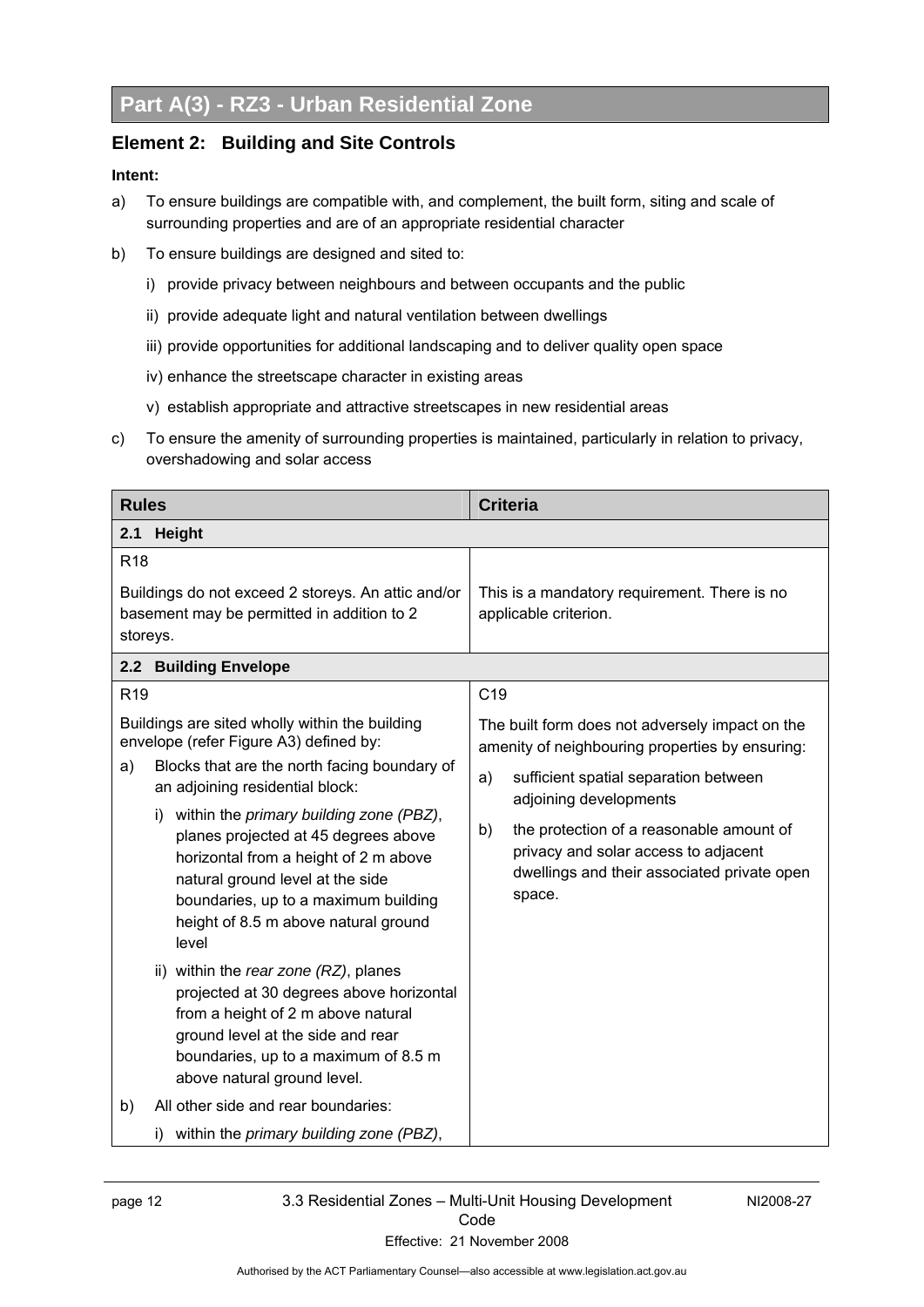<span id="page-18-0"></span>

| <b>Rules</b>                                                                                                                                                                                                                          | <b>Criteria</b>                                                       |
|---------------------------------------------------------------------------------------------------------------------------------------------------------------------------------------------------------------------------------------|-----------------------------------------------------------------------|
| planes projected at 45 degrees above<br>horizontal from a height of 3.5 m above<br>natural ground level at the side<br>boundaries, up to a maximum building<br>height of 8.5 m above natural ground<br>level                          |                                                                       |
| ii) within the rear zone (RZ), planes<br>projected at 30 degrees above horizontal<br>from a height of 3.5 m above natural<br>ground level at the side and rear<br>boundaries, up to a maximum of 8.5 m<br>above natural ground level. |                                                                       |
| <b>Plot Ratio</b><br>2.3                                                                                                                                                                                                              |                                                                       |
| <b>R20</b><br>Maximum plot ratio does not exceed 65%.                                                                                                                                                                                 | This is a mandatory requirement. There is no<br>applicable criterion. |
| 8.5m<br>max<br>45 <sup>°</sup><br>$2m$ or $3.5m*$                                                                                                                                                                                     | 8.5m<br>max<br>2m or 3.5m*                                            |
| Within Primary Building Zone                                                                                                                                                                                                          | Within Primary Building Zone                                          |
| 8.5m<br>30 <sup>°</sup><br>max<br>2m or 3.5m*                                                                                                                                                                                         | 8.5m max<br>2m or 3.5m*                                               |

ىلە Within *Rear Zone* Within *Rear Zone* Flat Site Sloping Site Sloping Site

# **Figure A3 Building Envelope**

 \*2 metres where the boundary is a north facing boundary of an adjoining residential block, or 3.5 metres for other side or rear boundaries

Note. Where a maximum plot ratio is specified the gross floor area of the development used in the calculation of the plot ratio shall be taken to be the gross floor area of the buildings plus  $18m^2$  for each roofed open car space or car port provided to meet Territory requirements for resident car parking (not including basement car parking) and the area of any balcony that is roofed and substantially enclosed by solid walls.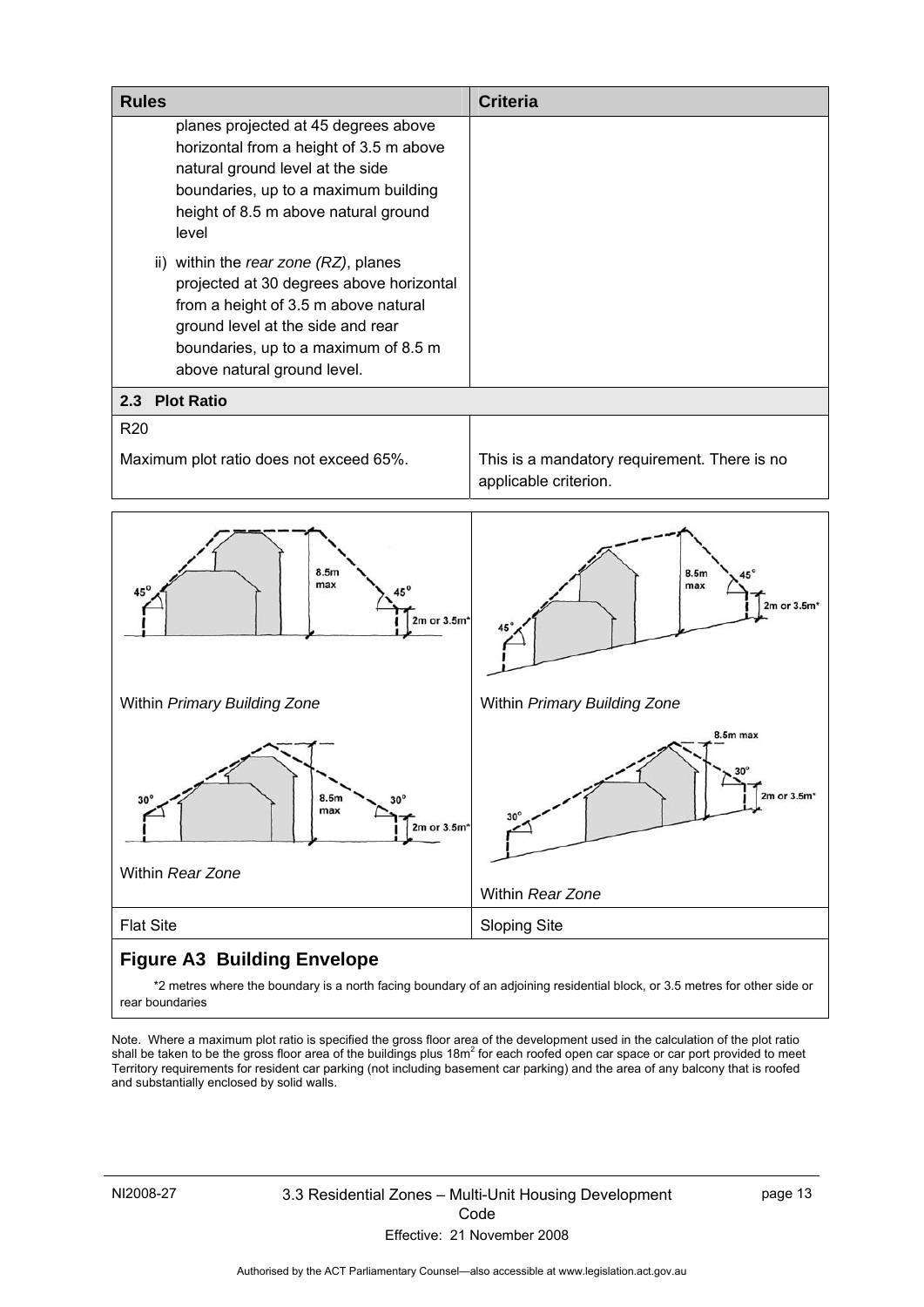# <span id="page-19-0"></span>**Part A(4) - RZ4 - Medium Density Residential Zone**

### **Element 2: Building and Site Controls**

- a) To provide for a range of residential forms that respect the residential character of the locality
- b) To ensure buildings are designed and sited to:
	- i) provide privacy between neighbours and between occupants and the public
	- ii) provide adequate light and natural ventilation between dwellings
	- iii) provide opportunities for additional landscaping and to deliver quality open space
	- iv) enhance the streetscape character in existing areas
	- v) establish appropriate and attractive streetscapes in new residential areas
- c) To ensure the amenity of surrounding properties is optimised, particularly in relation to privacy, overshadowing and solar access
- d) To provide a staging plan for Inner North Canberra to enable efficient and effective redevelopment to occur

| <b>Rules</b>                                                                                                                                                                                                                                                                                                                                                                                             | <b>Criteria</b>                                                                                    |  |
|----------------------------------------------------------------------------------------------------------------------------------------------------------------------------------------------------------------------------------------------------------------------------------------------------------------------------------------------------------------------------------------------------------|----------------------------------------------------------------------------------------------------|--|
| Restrictions on Use - Staging of Development - Inner North Canberra<br>2.1                                                                                                                                                                                                                                                                                                                               |                                                                                                    |  |
| R <sub>21</sub>                                                                                                                                                                                                                                                                                                                                                                                          |                                                                                                    |  |
| Development of land in the RZ4 zones of<br>O'Connor, Dickson and Lyneham, north of<br>Macarthur Avenue and Wakefield Avenue, is<br>restricted in height to 2 storeys and a maximum<br>plot ratio of 65%, until 23.5 hectares of residential<br>blocks in the RZ4 zones of O'Connor, Turner and<br>Braddon north of Cooyong Street and Donaldson<br>Streets has been developed for multi-unit<br>housing. | This is a mandatory requirement. There is no<br>applicable criterion.                              |  |
| 2.2 Height                                                                                                                                                                                                                                                                                                                                                                                               |                                                                                                    |  |
| R <sub>22</sub>                                                                                                                                                                                                                                                                                                                                                                                          |                                                                                                    |  |
| Buildings do not exceed 3 storeys. An attic and/or<br>basement may be permitted in addition to 3<br>storeys.                                                                                                                                                                                                                                                                                             | This is a mandatory requirement. There is no<br>applicable criterion.                              |  |
| <b>Building Envelope</b><br>2.3                                                                                                                                                                                                                                                                                                                                                                          |                                                                                                    |  |
| R <sub>23</sub>                                                                                                                                                                                                                                                                                                                                                                                          | C <sub>23</sub>                                                                                    |  |
| Buildings are sited wholly within the building<br>envelope defined by:                                                                                                                                                                                                                                                                                                                                   | The built form does not adversely impact on the<br>amenity of neighbouring properties by ensuring: |  |
| Blocks that are the north facing boundary of<br>a)<br>an adjoining residential block:                                                                                                                                                                                                                                                                                                                    | sufficient spatial separation between<br>a)<br>adjoining developments                              |  |
| within the primary building zone (PBZ),<br>i)                                                                                                                                                                                                                                                                                                                                                            | the protection of a reasonable amount of<br>b)                                                     |  |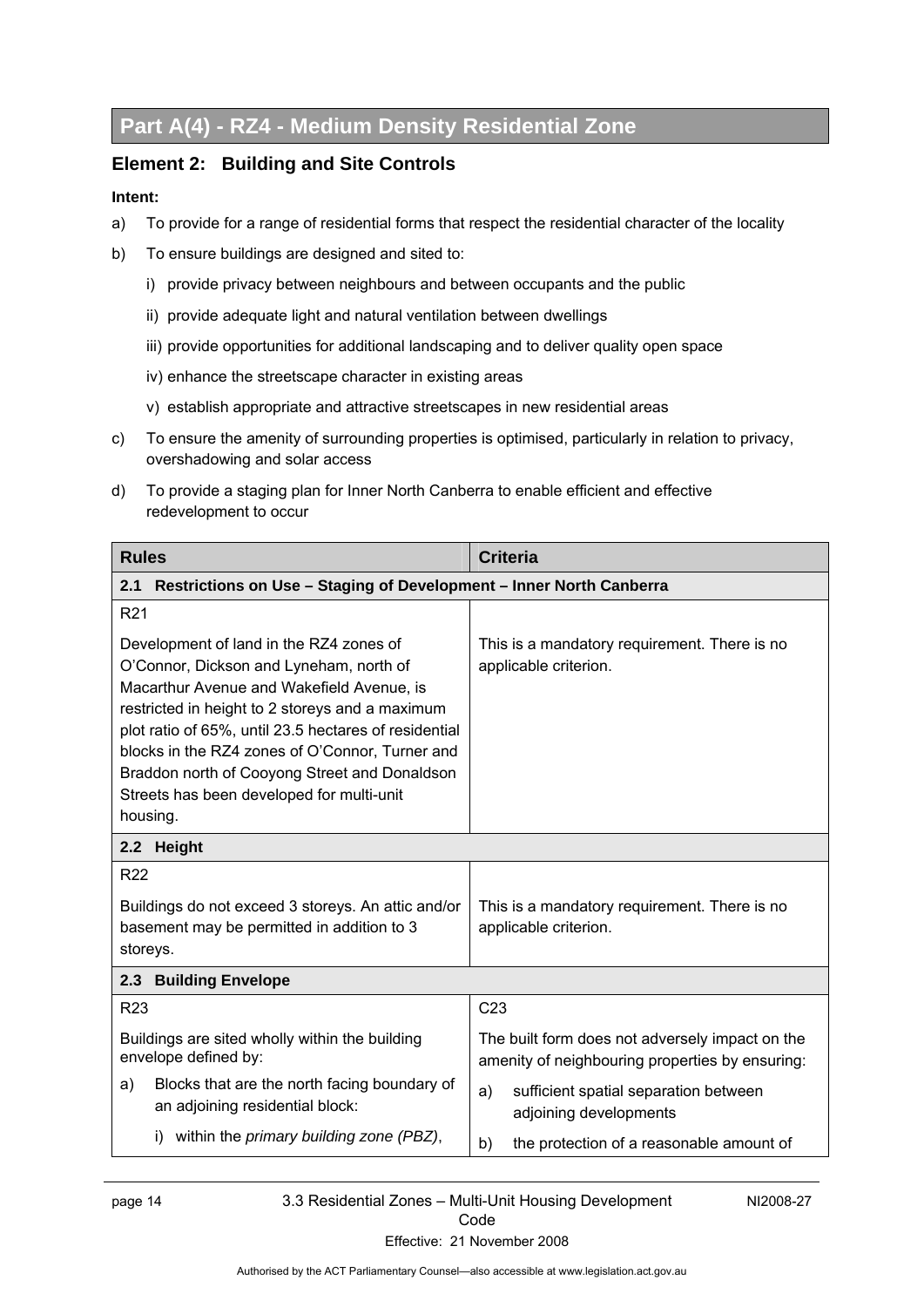<span id="page-20-0"></span>

| <b>Rules</b>                                                                                                                                                                                                                              | <b>Criteria</b>                                                                               |
|-------------------------------------------------------------------------------------------------------------------------------------------------------------------------------------------------------------------------------------------|-----------------------------------------------------------------------------------------------|
| planes projected at 45 degrees above<br>horizontal from a height of 2 m above<br>natural ground level at the side<br>boundaries, up to a maximum building<br>height of 12 m above natural ground level                                    | privacy and solar access to adjacent<br>dwellings and their associated private open<br>space. |
| ii) within the rear zone (RZ), planes<br>projected at 30 degrees above horizontal<br>from a height of 2 m above natural<br>ground level at the side and rear<br>boundaries, up to a maximum height of<br>12 m above natural ground level. |                                                                                               |
| for all other side and rear boundaries:<br>b)                                                                                                                                                                                             |                                                                                               |
| i) within the primary building zone (PBZ),<br>planes projected at 45 degrees above<br>horizontal from a height of 3.5 m above<br>natural ground level at the side<br>boundaries, up to a maximum building<br>height of 12 m               |                                                                                               |
| ii) within the rear zone (RZ), planes<br>projected at 30 degrees above horizontal<br>from a height of 3.5 m above natural<br>ground level at the side and rear<br>boundaries, up to a maximum of 12 m<br>above natural ground level.      |                                                                                               |
| 2.4 Plot Ratio                                                                                                                                                                                                                            |                                                                                               |
| <b>R24</b><br>Maximum plot ratio does not exceed 80%.                                                                                                                                                                                     | This is a mandatory requirement. There is no<br>applicable criterion.                         |

Note. Where a maximum plot ratio is specified the gross floor area of the development used in the calculation of the plot ratio shall be taken to be the gross floor area of the buildings plus  $18m^2$  for each roofed open car space or car port provided to meet Territory requirements for resident car parking (not including basement car parking) and the area of any balcony that is roofed and substantially enclosed by solid walls.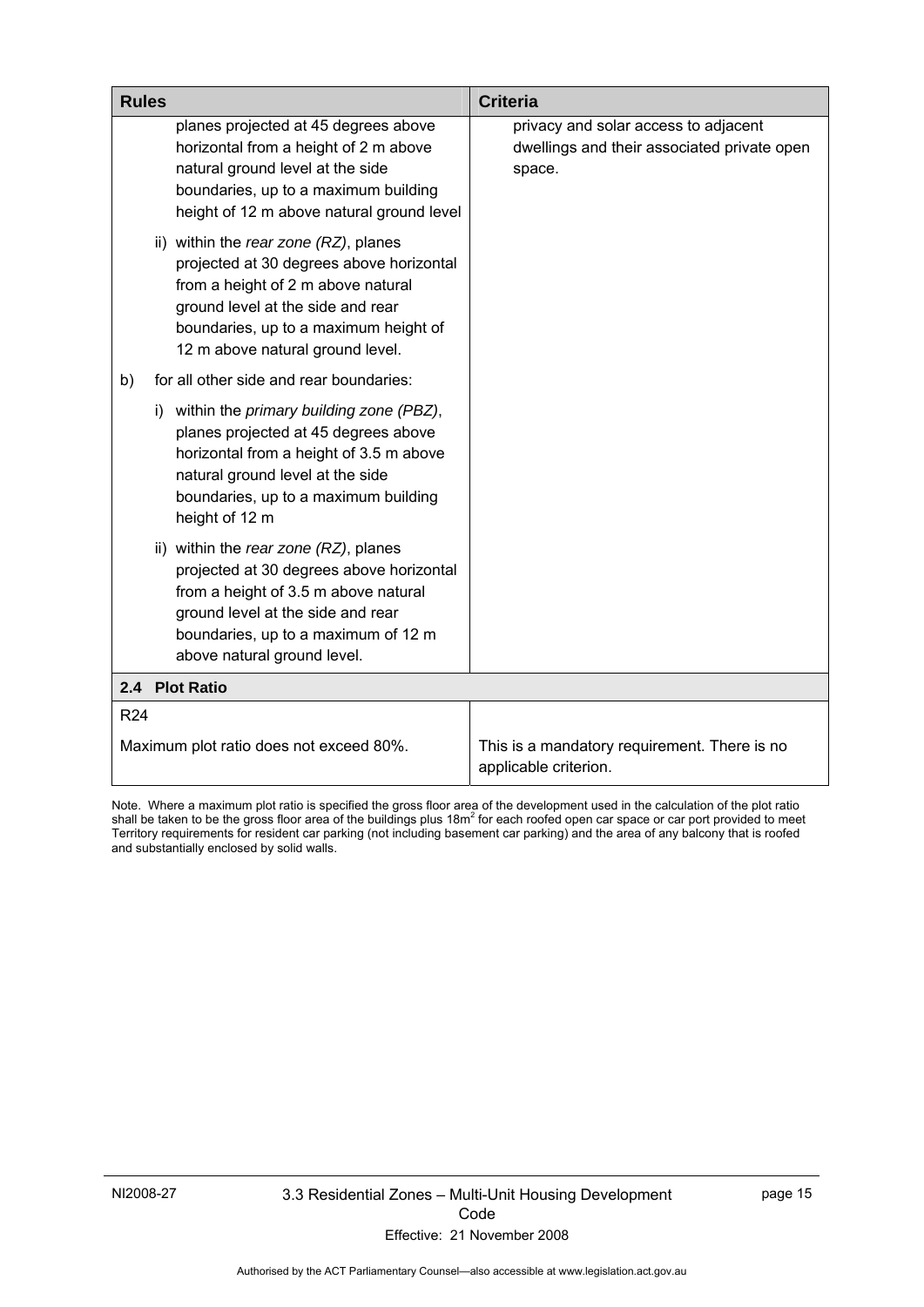# <span id="page-21-0"></span>**Part A(5) - RZ5 – High Density Residential Zone**

### **Element 2: Building and Site Controls**

- a) To ensure buildings are designed and sited to:
	- i) provide privacy between neighbours and between occupants and the public
	- ii) provide adequate light and natural ventilation between dwellings
	- iii) provide opportunities for additional landscaping and to deliver quality open space
	- iv) enhance the streetscape character in existing areas
	- v) establish appropriate and attractive streetscapes in new residential areas
- b) To ensure the amenity of surrounding properties is optimised, particularly in relation to privacy, overshadowing and solar access

| <b>Rules</b>    |                                                                                                    | <b>Criteria</b>                                                                                                                                        |
|-----------------|----------------------------------------------------------------------------------------------------|--------------------------------------------------------------------------------------------------------------------------------------------------------|
| 2.1             | <b>Height</b>                                                                                      |                                                                                                                                                        |
| R <sub>25</sub> |                                                                                                    | C <sub>25</sub>                                                                                                                                        |
|                 | Buildings do not exceed 3 storeys.                                                                 | Buildings to be limited in height to ensure                                                                                                            |
|                 | Exception: The restriction on height does not<br>apply to:                                         | compatibility with adjacent development and<br>may include a basement and/or an attic.                                                                 |
| a)              | Kingston/Griffith Section 25 Block 12 and<br>Section 26 Block 47                                   |                                                                                                                                                        |
| b)              | Belconnen Section 66, Section 67 Block 3,<br>and part Block 2, and Section 88<br>part Block 1      |                                                                                                                                                        |
| c)              | Belconnen Section 55 Block 37                                                                      |                                                                                                                                                        |
| R <sub>26</sub> |                                                                                                    |                                                                                                                                                        |
|                 | Buildings do not exceed RL 609.3 AHD in<br>Kingston Section 25 Block 12 and Section 26<br>Block 47 | This is a mandatory requirement. There is no<br>applicable criterion.                                                                                  |
| <b>R26A</b>     |                                                                                                    | <b>C26A</b>                                                                                                                                            |
|                 | Kingston/Griffith:                                                                                 | Kingston/Griffith:                                                                                                                                     |
|                 | Buildings do not exceed 3 storeys.                                                                 | Buildings are predominantly three storeys, with<br>a maximum height of four storeys only where it<br>is not the dominant feature of a street frontage. |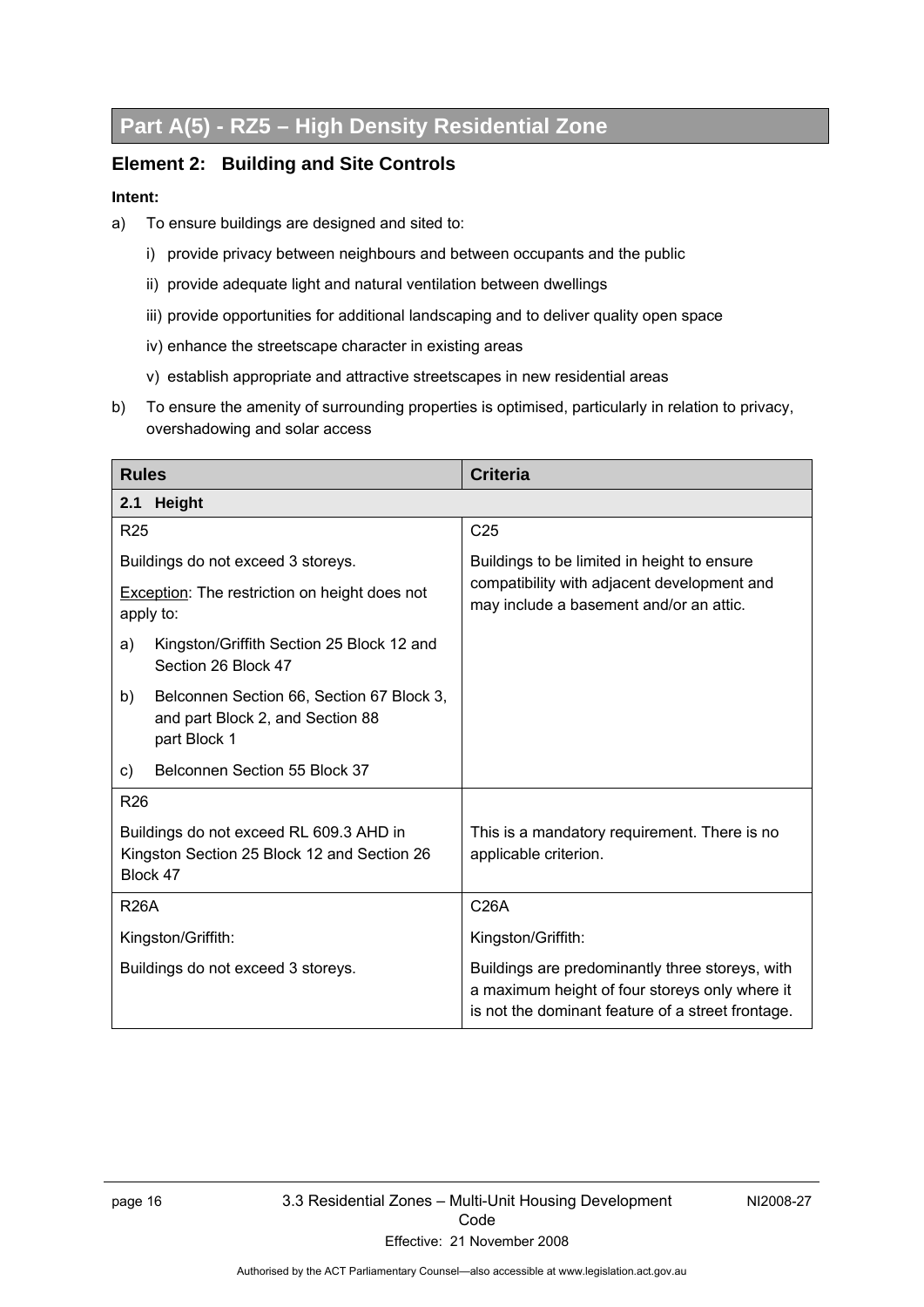|                              | C <sub>27</sub>                                                                                                                                                                                                                                                  |
|------------------------------|------------------------------------------------------------------------------------------------------------------------------------------------------------------------------------------------------------------------------------------------------------------|
| There is no applicable rule. | Buildings are, on:                                                                                                                                                                                                                                               |
|                              | Belconnen Section 66, Section 67, Block 3,<br>a)<br>part Block 2, and Section 88, part Block 1,<br>predominantly three storeys, with a<br>maximum of five storeys on parts of the<br>Sections.                                                                   |
|                              | Belconnen Section 55 Blocks 39-49,<br>b)<br>predominantly three storeys; however,<br>taller buildings may be allowed where it is<br>demonstrated that they will not create<br>undesirable environmental conditions and<br>will be of high architectural quality. |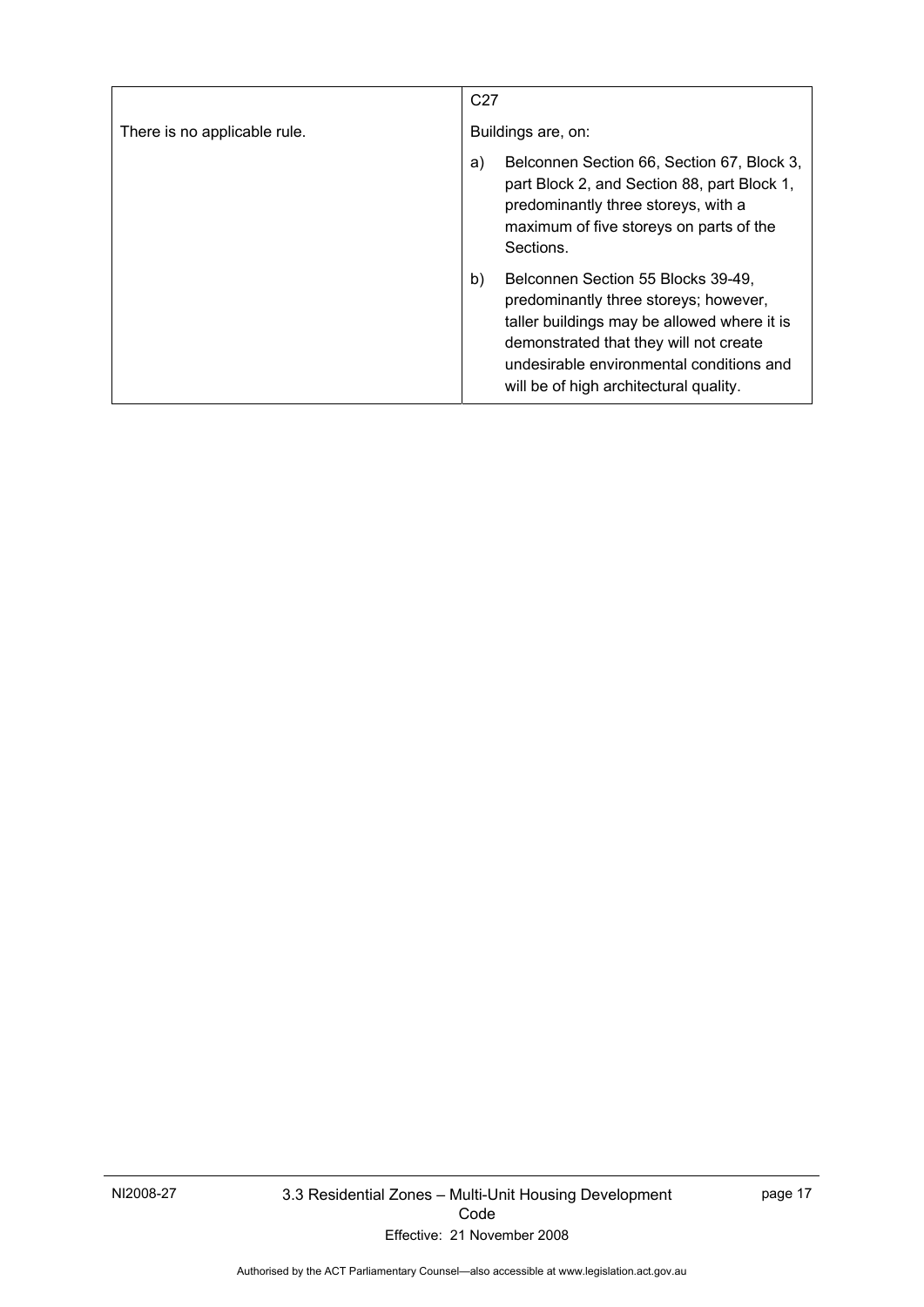# <span id="page-23-0"></span>**Part B - General Development Controls**

This Part of the Code provides the general controls that are applicable to all development subject to this Code. Parts A and C of the Code also apply.

### **Element 1: Restrictions on Use**

#### **Intent:**

a) To ensure future development can be accommodated on subdivided blocks

| <b>Rules</b>                                                                                                                                                                                                                                                                                                                          | <b>Criteria</b>                                                       |
|---------------------------------------------------------------------------------------------------------------------------------------------------------------------------------------------------------------------------------------------------------------------------------------------------------------------------------------|-----------------------------------------------------------------------|
| <b>Subdivision or Consolidation of Existing Residential Leases</b><br>1.1                                                                                                                                                                                                                                                             |                                                                       |
| R <sub>28</sub>                                                                                                                                                                                                                                                                                                                       |                                                                       |
| a) Subdivision or consolidation of existing<br>residential leases is only permitted where the<br>subdivision or consolidation is part of an<br>integrated housing development and it is<br>demonstrated that any building on a<br>consequent lease is or can be designed in<br>accordance with the relevant sections of this<br>code. | This is a mandatory requirement. There is no<br>applicable criterion. |
| Subdivision of a lease under the Unit Titles<br>b)<br>Act 2001 may only be permitted where the<br>lease expressly provides for the number of<br>units or dwellings provided for in the<br>proposed subdivision.                                                                                                                       |                                                                       |
| Note 1: In this rule subdivision does not include a minor<br>boundary adjustment that does not provide for the creation of<br>an additional residential lease.                                                                                                                                                                        |                                                                       |
| Note 2: See also Rule R1 in relation to subdivision of a<br>standard block in the RZ1 Zone.                                                                                                                                                                                                                                           |                                                                       |

# **Element 2: Building and Site Controls**

- a) To ensure buildings are compatible with, and complement, the built form, siting and scale of surrounding properties and are of an appropriate residential character
- b) To ensure buildings are designed and sited to:
	- i) provide privacy between neighbours and between occupants and the public
	- ii) provide adequate light and natural ventilation between dwellings
	- iii) provide opportunities for additional landscaping and to deliver quality open space
	- iv) maintain or enhance the streetscape character in existing areas
	- v) establish appropriate and attractive streetscapes in new residential areas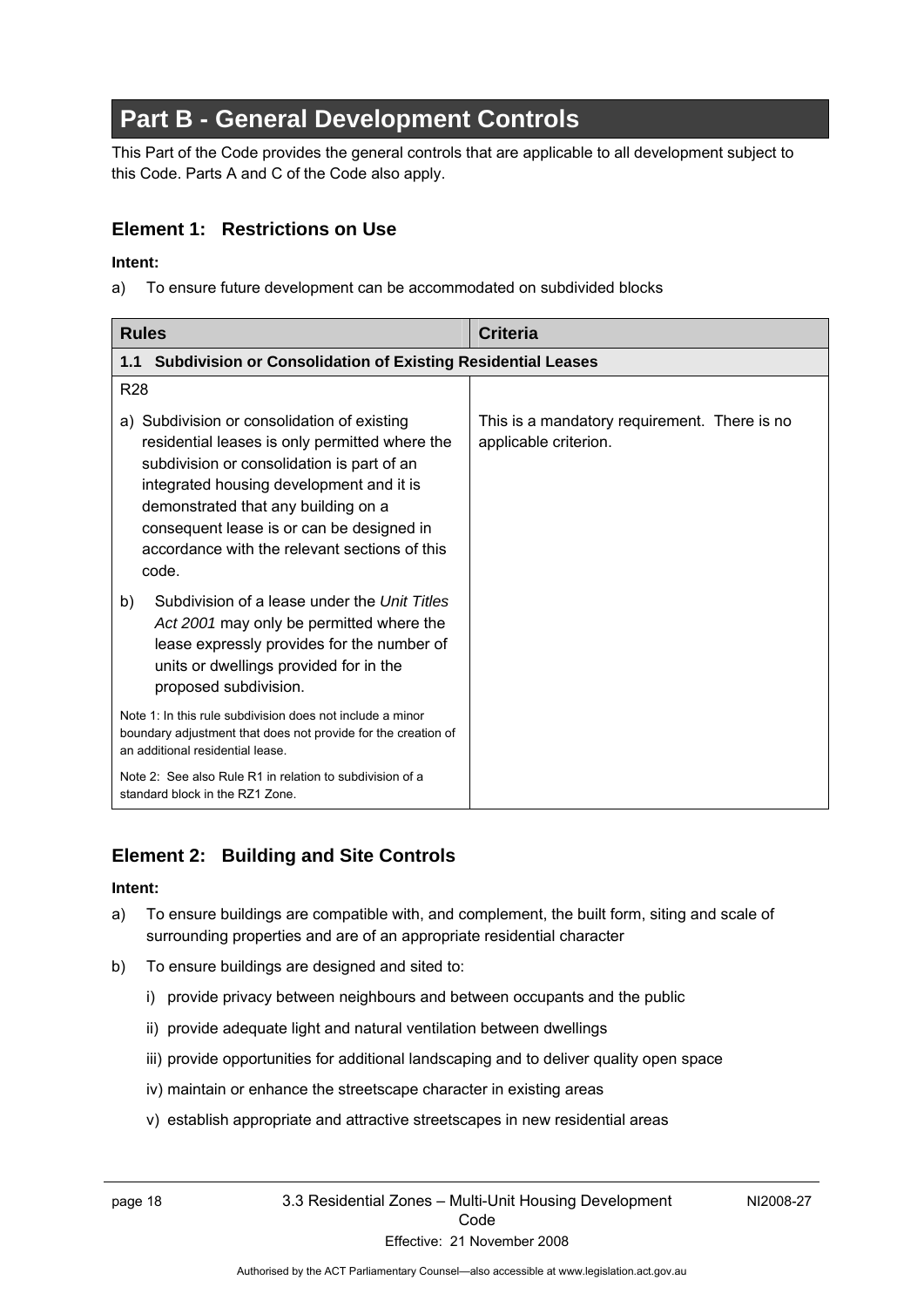<span id="page-24-0"></span>c) To ensure the amenity of surrounding properties is maintained, particularly in relation to privacy, overshadowing and solar access

| <b>Rules</b>                                                                                                  |                                                                                                                                                                                                                                                                                                                                                                                      | <b>Criteria</b>                                                                                                                                                                              |  |
|---------------------------------------------------------------------------------------------------------------|--------------------------------------------------------------------------------------------------------------------------------------------------------------------------------------------------------------------------------------------------------------------------------------------------------------------------------------------------------------------------------------|----------------------------------------------------------------------------------------------------------------------------------------------------------------------------------------------|--|
| 2.1                                                                                                           | <b>Demolition</b>                                                                                                                                                                                                                                                                                                                                                                    |                                                                                                                                                                                              |  |
| <b>R29</b>                                                                                                    |                                                                                                                                                                                                                                                                                                                                                                                      | C <sub>29</sub>                                                                                                                                                                              |  |
|                                                                                                               | In accordance with section 148 of the Planning<br>and Development Act 2007, the application is<br>accompanied by a Statement of Endorsement for<br>utilities (including Water, Sewerage, Stormwater,<br>Electricity and Gas) stating that:                                                                                                                                           | If a Statement of Endorsement is not provided,<br>the application will be referred to relevant utilities<br>in accordance with the requirements of the<br>Planning and Development Act 2007. |  |
| a)                                                                                                            | all network infrastructure on or immediately<br>adjacent the site has been identified on the<br>plan                                                                                                                                                                                                                                                                                 |                                                                                                                                                                                              |  |
| b)                                                                                                            | all potentially hazardous substances and<br>conditions (associated with or resulting from<br>the demolition process) that may constitute<br>a risk to utility services have been identified                                                                                                                                                                                          |                                                                                                                                                                                              |  |
| c)                                                                                                            | all required network disconnections have<br>been identified and the disconnection works<br>comply with utility requirements                                                                                                                                                                                                                                                          |                                                                                                                                                                                              |  |
| d)                                                                                                            | all works associated with the demolition<br>comply with and are in accordance with<br>utility asset access and protection<br>requirements.                                                                                                                                                                                                                                           |                                                                                                                                                                                              |  |
| 2.2                                                                                                           | <b>National Capital Plan Requirements</b>                                                                                                                                                                                                                                                                                                                                            |                                                                                                                                                                                              |  |
|                                                                                                               | There is no applicable rule.                                                                                                                                                                                                                                                                                                                                                         | C <sub>30</sub><br>Where a development is subject to Special                                                                                                                                 |  |
|                                                                                                               |                                                                                                                                                                                                                                                                                                                                                                                      | Requirements under the National Capital Plan<br>(including any relevant Development Control<br>Plan) the development is not inconsistent with the<br>Special Requirements.                   |  |
| Development proposals where there are pre-existing approved Lease and Development<br>2.3<br><b>Conditions</b> |                                                                                                                                                                                                                                                                                                                                                                                      |                                                                                                                                                                                              |  |
| R31                                                                                                           |                                                                                                                                                                                                                                                                                                                                                                                      | C31                                                                                                                                                                                          |  |
|                                                                                                               | The development proposal complies with any<br>relevant pre-existing approved Lease and<br>Development Conditions and any required<br>developer's consent has been provided. To the<br>extent of any inconsistency, the requirements of<br>the Lease and Development Conditions will take<br>precedence over any Rules in the Multi Unit<br>Housing Development Code as listed below. | The development meets the intent of the Lease<br>and Development Conditions.                                                                                                                 |  |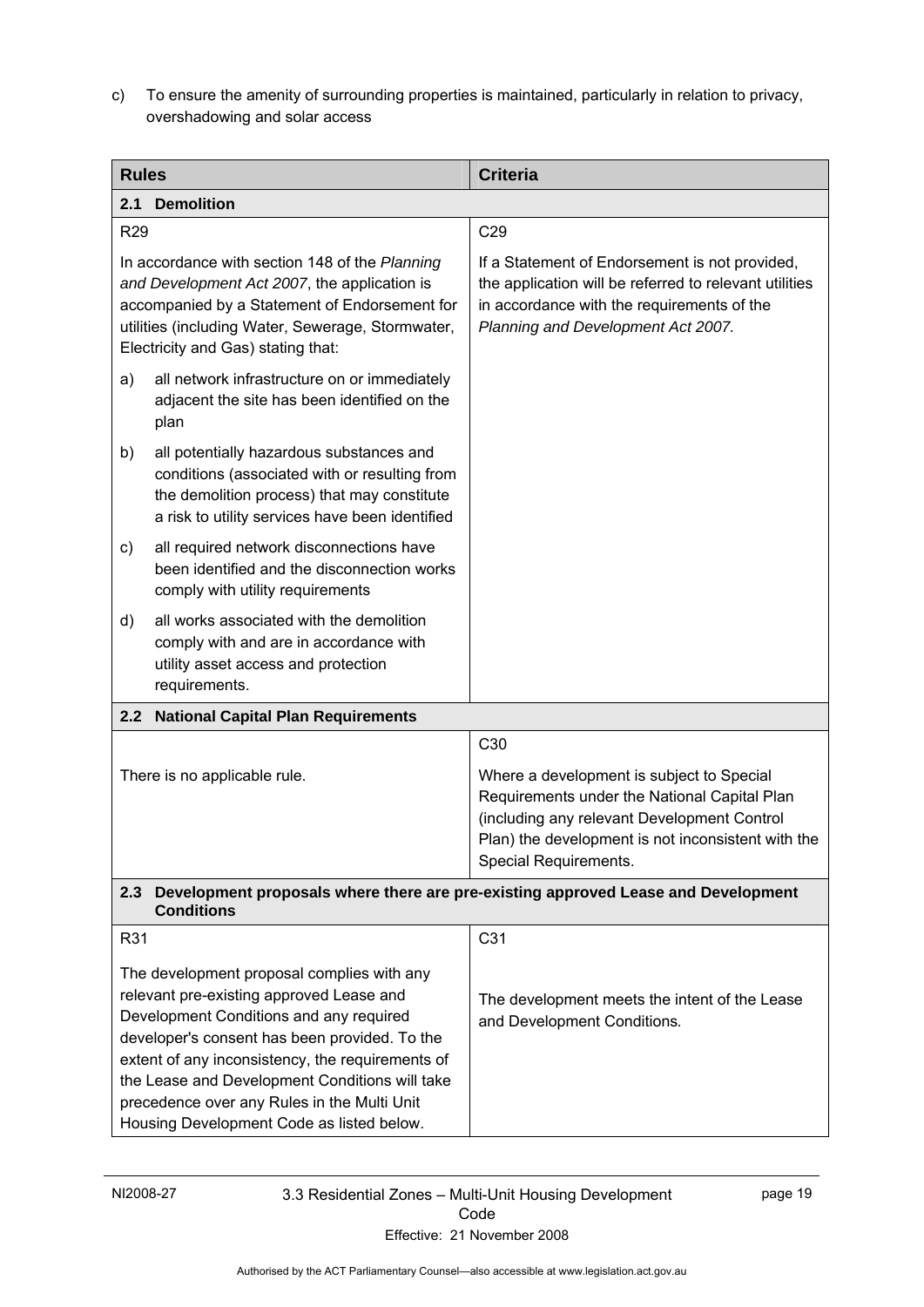<span id="page-25-0"></span>

| <b>Rules</b>                                                                              |                                                                                                | <b>Criteria</b>                                                                        |
|-------------------------------------------------------------------------------------------|------------------------------------------------------------------------------------------------|----------------------------------------------------------------------------------------|
| $\bullet$                                                                                 | <b>Plot Ratio</b>                                                                              |                                                                                        |
|                                                                                           | <b>Building Envelope</b>                                                                       |                                                                                        |
| $\bullet$                                                                                 | <b>Building Height</b>                                                                         |                                                                                        |
|                                                                                           | Site Area Requirements                                                                         |                                                                                        |
| $\bullet$                                                                                 | Parking                                                                                        |                                                                                        |
|                                                                                           | Water Sensitive Urban Design                                                                   |                                                                                        |
|                                                                                           | <b>Front Street Setback</b>                                                                    |                                                                                        |
|                                                                                           | Side Setback                                                                                   |                                                                                        |
| $\bullet$                                                                                 | <b>Rear Setback</b>                                                                            |                                                                                        |
| $\bullet$                                                                                 | <b>Building Design</b>                                                                         |                                                                                        |
|                                                                                           | <b>Materials and Finish</b>                                                                    |                                                                                        |
| $\bullet$                                                                                 | Interface                                                                                      |                                                                                        |
|                                                                                           | <b>Vehicle Access</b>                                                                          |                                                                                        |
|                                                                                           | Solar Access                                                                                   |                                                                                        |
|                                                                                           | Private Open Space                                                                             |                                                                                        |
| $\bullet$                                                                                 | Landscaping                                                                                    |                                                                                        |
| 2.4 Development proposals where the Estate Development Plan is subject to a Precinct Code |                                                                                                |                                                                                        |
| R32                                                                                       |                                                                                                | C32                                                                                    |
| any).                                                                                     | The development proposal complies with all<br>relevant rules in the relevant Precinct Code (if | The development meets all relevant criteria in the<br>relevant Precinct Code (if any). |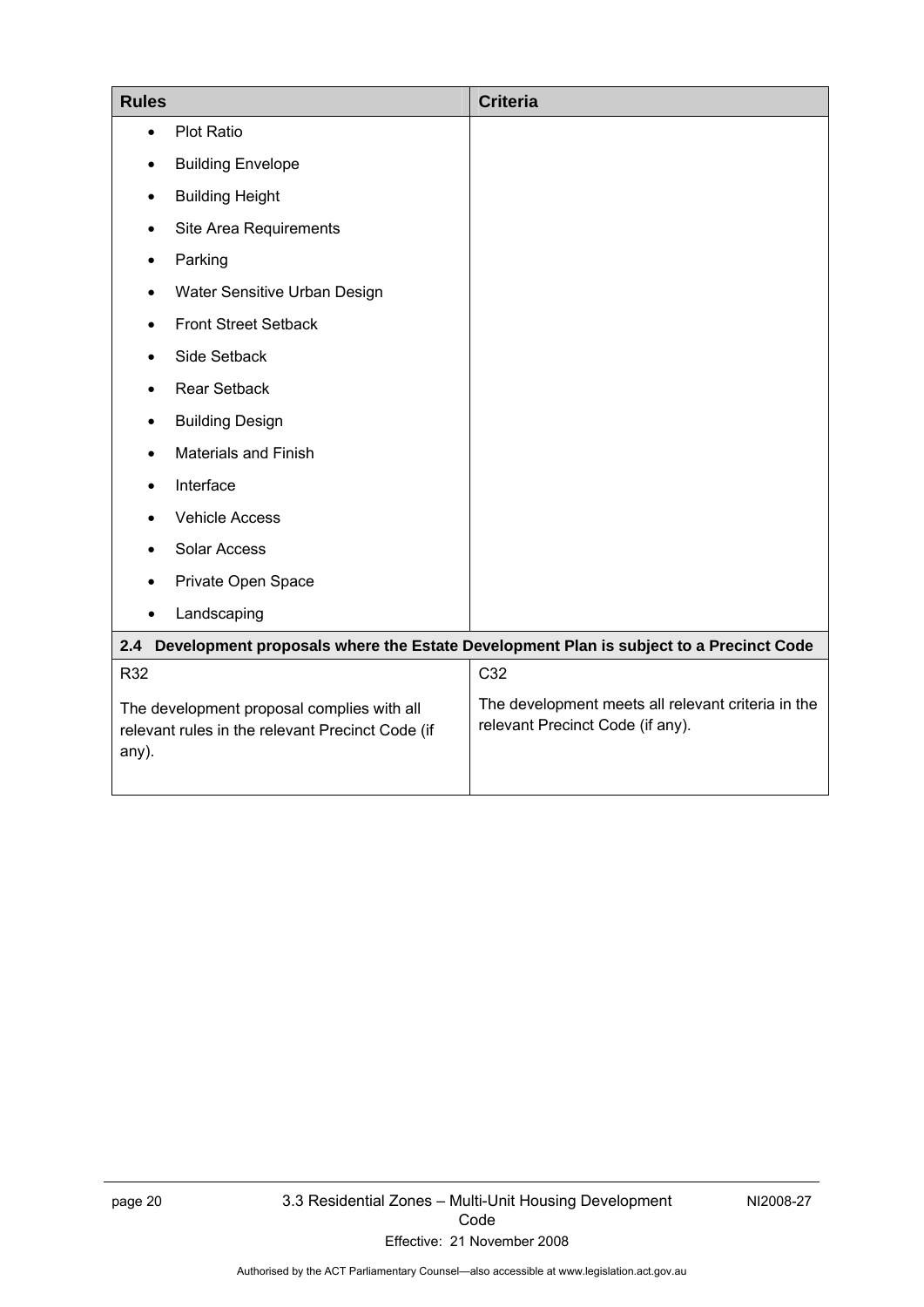<span id="page-26-0"></span>

| <b>Rules</b>                 | <b>Criteria</b>                                                                                                                                                                                                                                                                                                                            |  |
|------------------------------|--------------------------------------------------------------------------------------------------------------------------------------------------------------------------------------------------------------------------------------------------------------------------------------------------------------------------------------------|--|
| 2.5 Height                   |                                                                                                                                                                                                                                                                                                                                            |  |
|                              | C <sub>33</sub>                                                                                                                                                                                                                                                                                                                            |  |
| There is no applicable rule. | Notwithstanding any other provision relating to<br>height, on land where a lawfully constructed<br>building exceeds two storeys in height, a new<br>building or buildings up to the height of the<br>existing building may be permitted subject to<br>consideration of any adverse impact resulting<br>from any increase in building bulk. |  |
| 2.6 Plot Ratio               |                                                                                                                                                                                                                                                                                                                                            |  |
|                              | C34                                                                                                                                                                                                                                                                                                                                        |  |
| There is no applicable rule. | Notwithstanding any other provision relating to<br>plot ratio, on land where a lawfully constructed<br>building exceeds the stipulated maximum plot<br>ratio, a new building or buildings up to the same<br>plot ratio may be permitted:                                                                                                   |  |
|                              | subject to consideration of any adverse<br>a)<br>impact resulting from increase in building<br>bulk                                                                                                                                                                                                                                        |  |
|                              | if, and only if, the development does not<br>b)<br>involve an increase in the number of<br>dwellings on the land.                                                                                                                                                                                                                          |  |

Note. Where a maximum plot ratio is specified the gross floor area of the development used in the calculation of the plot ratio<br>shall be taken to be the gross floor area of the buildings plus 18m<sup>2</sup> for each roofed open ca Territory requirements for resident car parking (not including basement car parking) and the area of any balcony that is roofed and substantially enclosed by solid walls.

### **Element 3: Built Form**

#### **Intent:**

a) To provide safe and accessible neighbourhoods

| <b>Rules</b>                                                | <b>Criteria</b>                                                                                                 |
|-------------------------------------------------------------|-----------------------------------------------------------------------------------------------------------------|
| <b>Crime Prevention Through Environmental Design</b><br>3.1 |                                                                                                                 |
|                                                             | C <sub>35</sub>                                                                                                 |
| There is no applicable rule.                                | The development meets the requirements of the<br>Crime Prevention Through Environmental Design<br>General Code. |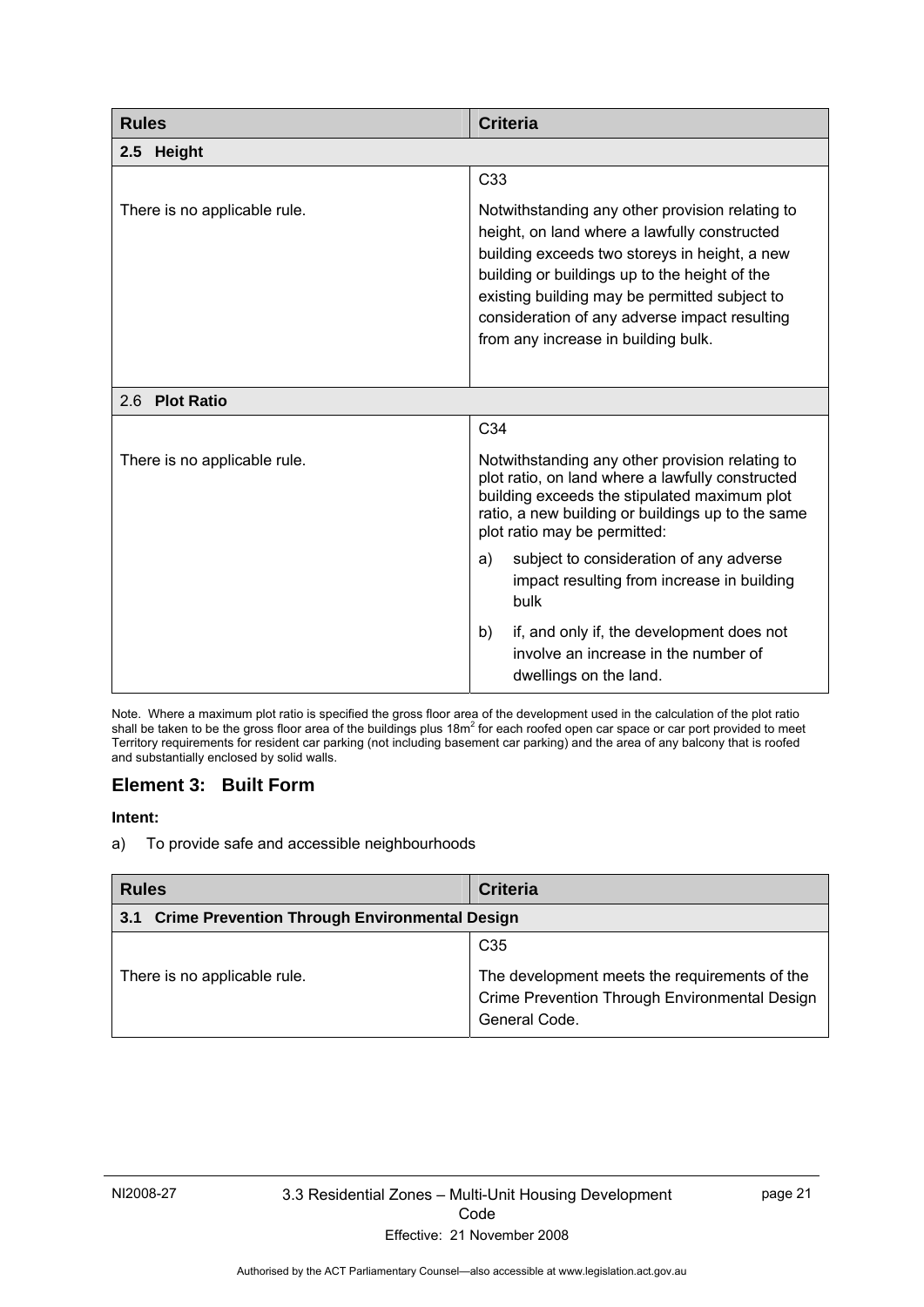<span id="page-27-0"></span>

| <b>Rules</b>                 | <b>Criteria</b>                                                                    |
|------------------------------|------------------------------------------------------------------------------------|
| 3.2 Access and Mobility      |                                                                                    |
|                              | C <sub>36</sub>                                                                    |
| There is no applicable rule. | The development meets the requirements of the<br>Access and Mobility General Code. |

### **Element 4: Parking and Site Access**

#### **Intent:**

a) To ensure traffic generation and parking are considered as part of the overall design of the development

| <b>Rules</b>                     | <b>Criteria</b>                                                                                                                                                                                                          |
|----------------------------------|--------------------------------------------------------------------------------------------------------------------------------------------------------------------------------------------------------------------------|
| <b>Traffic Generation</b><br>4.1 |                                                                                                                                                                                                                          |
|                                  | C <sub>37</sub>                                                                                                                                                                                                          |
| There is no applicable rule.     | The existing road network can accommodate the<br>amount of traffic that is likely to be generated by<br>the development.                                                                                                 |
| 4.2 Parking                      |                                                                                                                                                                                                                          |
|                                  | C <sub>38</sub>                                                                                                                                                                                                          |
| There is no applicable rule.     | Car and bicycle parking complies with the<br>requirements of the Parking and Vehicular<br>Access General Code and AS 2890.1 - The<br>Australian Standard for Off-Street Parking and<br>the Bicycle Parking General Code. |

### **Element 6: Environment**

- a) To identify and mitigate potential on-site and off-site environmental impacts of development and incorporate alternative design options where necessary
- b) Buildings are designed to provide for the retention of existing significant vegetation and minimise impact on landform
- c) To ensure preservation of areas, or items, of heritage significance that are valued by the community
- d) To encourage harvesting of rainwater and the efficient use of water resources
- e) Note: Refer to the Water Ways: Water Sensitive Urban Design General Code for more information on Water Sensitive Urban Design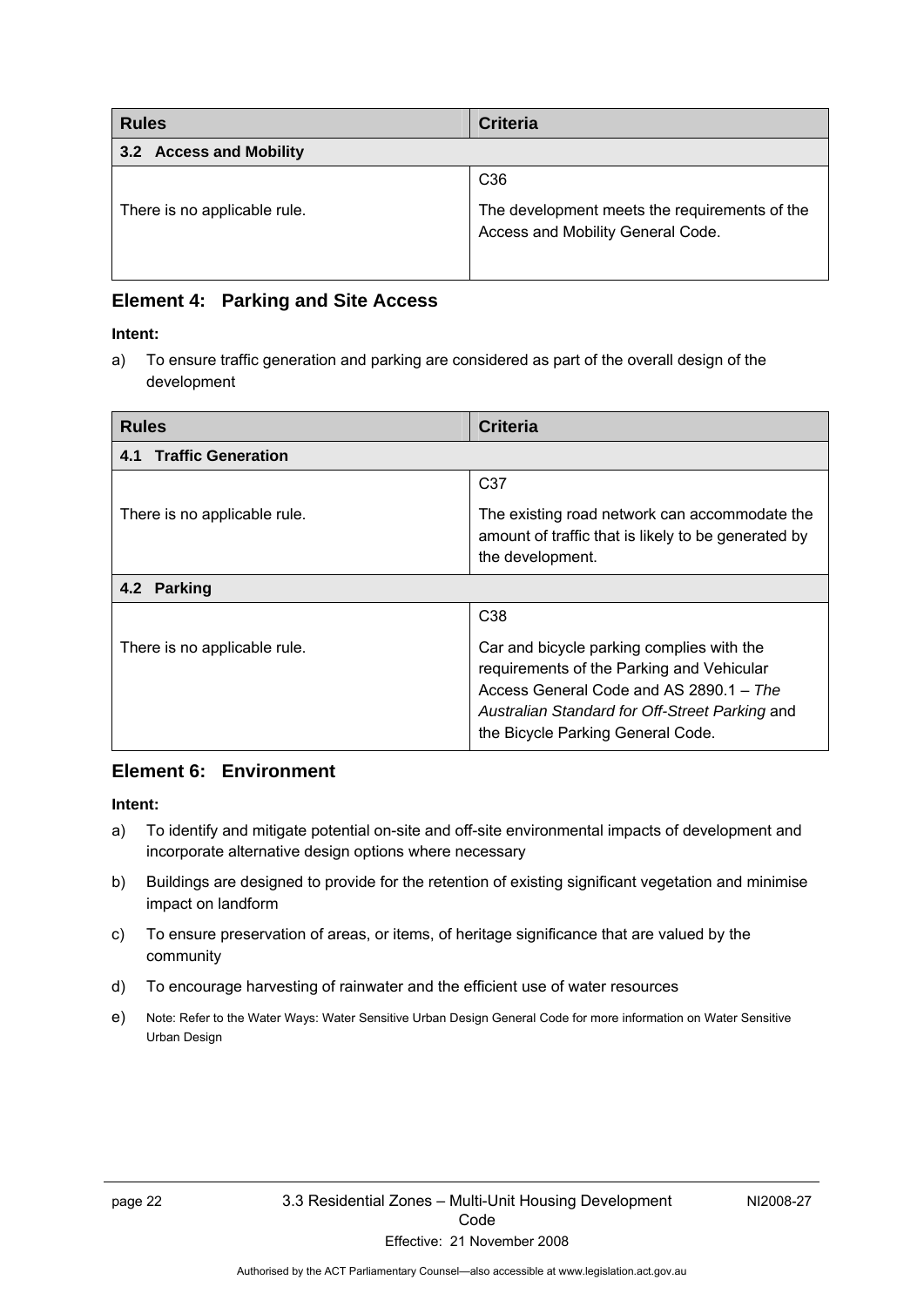<span id="page-28-0"></span>

| <b>Rules</b>                                                                                                                                                                                                                                                                                                                                                                                                                                                | <b>Criteria</b>                                                                                                                                                                                                                                                                                              |
|-------------------------------------------------------------------------------------------------------------------------------------------------------------------------------------------------------------------------------------------------------------------------------------------------------------------------------------------------------------------------------------------------------------------------------------------------------------|--------------------------------------------------------------------------------------------------------------------------------------------------------------------------------------------------------------------------------------------------------------------------------------------------------------|
| 6.1<br><b>Heritage</b>                                                                                                                                                                                                                                                                                                                                                                                                                                      |                                                                                                                                                                                                                                                                                                              |
| R39                                                                                                                                                                                                                                                                                                                                                                                                                                                         | C39                                                                                                                                                                                                                                                                                                          |
| In accordance with section 148 of the Planning<br>and Development Act 2007, applications for<br>developments on land or buildings subject to<br>provisional registration or registration under s.41<br>of the Heritage Act 2004 are accompanied by<br>advice from the Heritage Council stating that the<br>development meets the requirements of the<br>Heritage Act 2004.                                                                                  | If advice from the Heritage Council is required,<br>but not provided, then the application will be<br>referred to the Heritage Council in accordance<br>with the requirements of the Planning and<br>Development Act 2007.                                                                                   |
| 6.2 Trees                                                                                                                                                                                                                                                                                                                                                                                                                                                   |                                                                                                                                                                                                                                                                                                              |
| R40                                                                                                                                                                                                                                                                                                                                                                                                                                                         | C40                                                                                                                                                                                                                                                                                                          |
| In accordance with section 148 of the Planning<br>and Development Act 2007, where the<br>development proposal requires groundwork<br>within the tree protection zone of a protected tree,<br>or is likely to cause damage to or removal of, any<br>protected trees, the application is accompanied<br>by a Tree Management Plan approved under the<br>Tree Protection Act 2005.<br>Note: 'Protected tree' is defined under the Tree<br>Protection Act 2005. | If an approved Tree Management Plan is<br>required, but not provided, then a draft Tree<br>Management Plan is to accompany the<br>application. The draft Tree Management Plan will<br>be referred to the relevant agency in accordance<br>with the requirements of the Planning and<br>Development Act 2007. |
| 6.3 Hazardous Materials                                                                                                                                                                                                                                                                                                                                                                                                                                     |                                                                                                                                                                                                                                                                                                              |
| R41                                                                                                                                                                                                                                                                                                                                                                                                                                                         | C41                                                                                                                                                                                                                                                                                                          |
| For the demolition of multi-unit housing (including<br>garages and carports) constructed* prior to 1985,<br>and Commercial / Industrial premises constructed<br>prior to 2005, a Hazardous Materials Survey<br>(including an asbestos survey) is carried out and<br>signed by an appropriately licensed person and is<br>endorsed by Environment Protection.                                                                                                | If an endorsed Hazardous Materials Survey is not<br>provided the application will be referred to the<br>relevant agency in accordance with the<br>requirements of the Planning and Development<br>Act 2007.                                                                                                  |
| The Survey is provided and covers the disposal<br>of hazardous materials, showing that:                                                                                                                                                                                                                                                                                                                                                                     |                                                                                                                                                                                                                                                                                                              |
| a) Hazardous material disposal (including<br>asbestos) is to be at a licensed disposal facility in<br>the ACT                                                                                                                                                                                                                                                                                                                                               |                                                                                                                                                                                                                                                                                                              |
| b) If hazardous materials are to be transported for<br>disposal interstate, approval from the<br>Environment Protection Authority is obtained prior<br>to removal of material from the site                                                                                                                                                                                                                                                                 |                                                                                                                                                                                                                                                                                                              |
| c) An appropriately licensed contractor is<br>engaged for the removal and transport of all<br>hazardous materials (including asbestos) present<br>at the site.                                                                                                                                                                                                                                                                                              |                                                                                                                                                                                                                                                                                                              |
| construction date means the date when the<br>Certificate of Occupancy was issued                                                                                                                                                                                                                                                                                                                                                                            |                                                                                                                                                                                                                                                                                                              |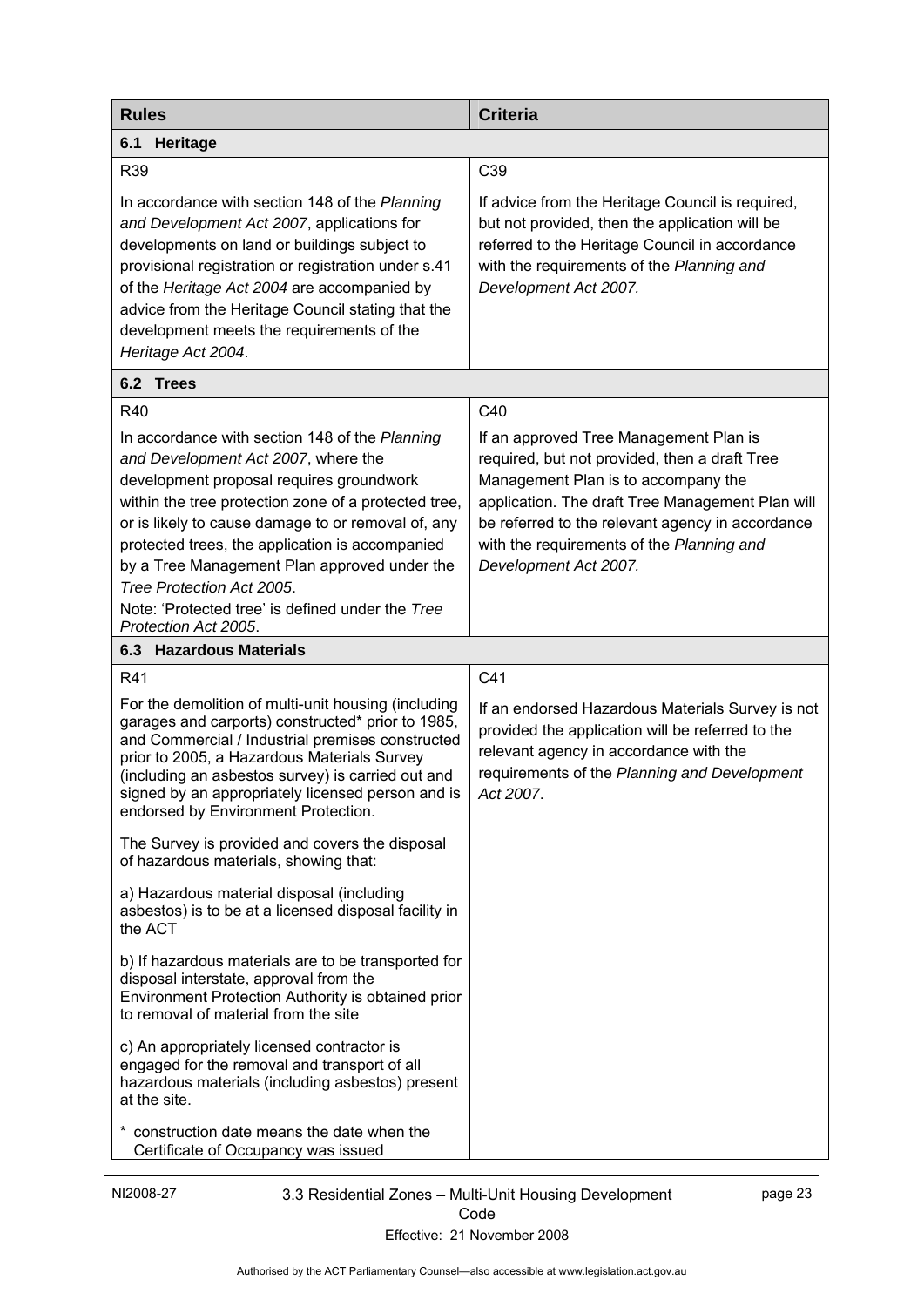<span id="page-29-0"></span>

| <b>Rules</b>                                                                                                                                                                                                                                                                                                                                                                                                                                                                                          | <b>Criteria</b>                                                                                                                                                                                                                                                                                                                                                                                                                              |
|-------------------------------------------------------------------------------------------------------------------------------------------------------------------------------------------------------------------------------------------------------------------------------------------------------------------------------------------------------------------------------------------------------------------------------------------------------------------------------------------------------|----------------------------------------------------------------------------------------------------------------------------------------------------------------------------------------------------------------------------------------------------------------------------------------------------------------------------------------------------------------------------------------------------------------------------------------------|
| <b>6.4 Contamination</b>                                                                                                                                                                                                                                                                                                                                                                                                                                                                              |                                                                                                                                                                                                                                                                                                                                                                                                                                              |
| R42                                                                                                                                                                                                                                                                                                                                                                                                                                                                                                   | C <sub>25</sub>                                                                                                                                                                                                                                                                                                                                                                                                                              |
| For all residential developments with 3 or more<br>dwellings, or sites that are located adjacent to a<br>potentially polluting source (including a service<br>station), a statement is provided that the potential<br>for land contamination has been assessed in<br>accordance with the ACT Government Strategic<br>Plan - Contaminated Sites Management 1995<br>and the ACT Environment Protection Policy 2000,<br>and it is demonstrated that the land is suitable<br>for the proposed development | For all residential developments with 3 or more<br>dwellings, or sites that are likely to have<br>contaminated groundwater due to location<br>adjacent to a potentially polluting source<br>(including a service station), if a statement that<br>the site has been assessed is not provided, the<br>application will be referred to the relevant agency<br>in accordance with the requirements of the<br>Planning and Development Act 2007. |
| 6.5 Erosion and Sediment Control                                                                                                                                                                                                                                                                                                                                                                                                                                                                      |                                                                                                                                                                                                                                                                                                                                                                                                                                              |
| R43                                                                                                                                                                                                                                                                                                                                                                                                                                                                                                   | C43                                                                                                                                                                                                                                                                                                                                                                                                                                          |
| For sites less than 0.3 of a hectare, a plan is<br>provided to demonstrate that the development<br>complies with the ACT Environment Protection<br>Authority, Environment Protection Guidelines for<br>Construction and Land Development in the ACT,<br>August 2007.                                                                                                                                                                                                                                  | If a plan is not provided, the application will be<br>referred to the relevant agency in accordance<br>with the requirements of the Planning and<br>Development Act 2007.                                                                                                                                                                                                                                                                    |
| <b>R44</b>                                                                                                                                                                                                                                                                                                                                                                                                                                                                                            | C44                                                                                                                                                                                                                                                                                                                                                                                                                                          |
| For development on a site greater than 0.3 of a<br>hectare, the application is accompanied by an<br>Erosion and Sediment Control Plan endorsed by<br>the ACT Environment Protection Authority.                                                                                                                                                                                                                                                                                                        | If an endorsed Sediment and Erosion Control<br>Plan is not provided the application will be<br>referred to the relevant agency in accordance<br>with the requirements of the Planning and<br>Development Act 2007.                                                                                                                                                                                                                           |
| <b>Signs</b><br>6.6                                                                                                                                                                                                                                                                                                                                                                                                                                                                                   |                                                                                                                                                                                                                                                                                                                                                                                                                                              |
|                                                                                                                                                                                                                                                                                                                                                                                                                                                                                                       | C45                                                                                                                                                                                                                                                                                                                                                                                                                                          |
| There is no applicable rule.                                                                                                                                                                                                                                                                                                                                                                                                                                                                          | Signs comply with the Signs General Code.                                                                                                                                                                                                                                                                                                                                                                                                    |
| Water Sensitive Urban Design - Mains Water Consumption<br>6.7                                                                                                                                                                                                                                                                                                                                                                                                                                         |                                                                                                                                                                                                                                                                                                                                                                                                                                              |
| R46                                                                                                                                                                                                                                                                                                                                                                                                                                                                                                   |                                                                                                                                                                                                                                                                                                                                                                                                                                              |
| Evidence is provided that shows the development<br>achieves a minimum 40% reduction in mains<br>water consumption compared to an equivalent<br>development constructed in 2003 using the<br>ACTPLA on-line assessment tool or another tool<br>as included in the Water Ways: Water Sensitive<br>Urban Design General Code. The 40% target is<br>met without any reliance on landscaping<br>measures to reduce consumption.                                                                            | This is a mandatory requirement. There is no<br>applicable criterion.                                                                                                                                                                                                                                                                                                                                                                        |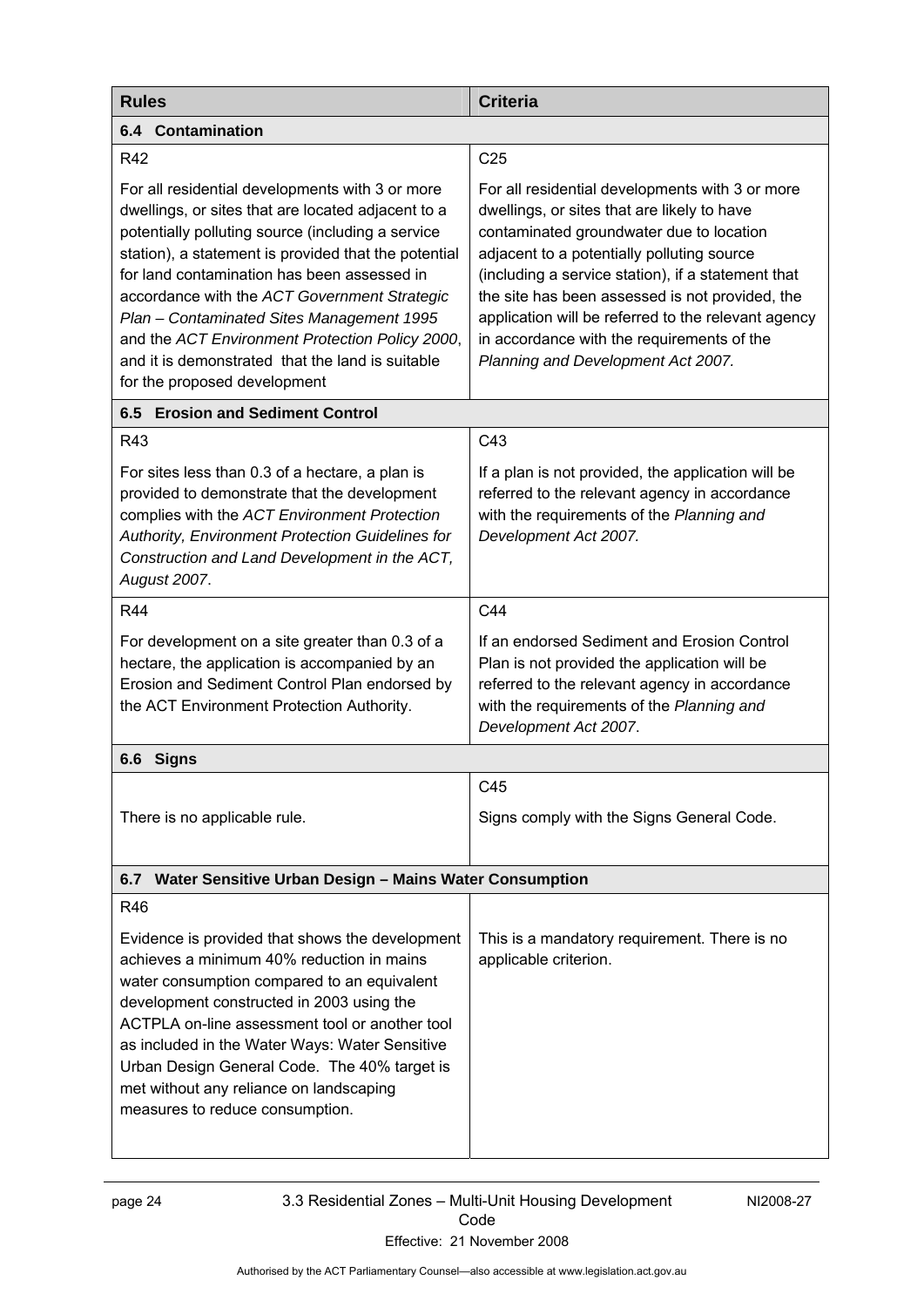<span id="page-30-0"></span>

| <b>Rules</b>                                                                                                                                                                                                                                                                                                           | <b>Criteria</b>                                                                                                                                                                                                       |  |  |
|------------------------------------------------------------------------------------------------------------------------------------------------------------------------------------------------------------------------------------------------------------------------------------------------------------------------|-----------------------------------------------------------------------------------------------------------------------------------------------------------------------------------------------------------------------|--|--|
| Water Sensitive Urban Design - Stormwater Quality and Quantity<br>6.8                                                                                                                                                                                                                                                  |                                                                                                                                                                                                                       |  |  |
| <b>R47</b><br>Evidence is provided that demonstrates that for<br>all developments with 3 or more dwellings, a<br>reduction of 1-in-3 month stormwater peak run off<br>flow to pre-development levels with release of<br>captured flow over a period of 1 to 3 days can be<br>achieved.                                 | This is a mandatory requirement. There is no<br>applicable criterion.                                                                                                                                                 |  |  |
| <b>R48</b>                                                                                                                                                                                                                                                                                                             | C48                                                                                                                                                                                                                   |  |  |
| Evidence is provided that demonstrates that for<br>all developments with 3 or more dwellings, a<br>reduction in average annual stormwater pollutant<br>export load of:                                                                                                                                                 | For all developments with 3 or more dwellings the<br>development is demonstrated to achieve a<br>reduction in average annual stormwater pollutant<br>export load of:                                                  |  |  |
| suspended solids by 60%<br>a)                                                                                                                                                                                                                                                                                          | a)<br>suspended solids by 60%                                                                                                                                                                                         |  |  |
| total phosphorous by 45%<br>b)                                                                                                                                                                                                                                                                                         | total phosphorous by 45%<br>b)                                                                                                                                                                                        |  |  |
| total nitrogen by 40%<br>c)                                                                                                                                                                                                                                                                                            | total nitrogen by 40%<br>$\mathsf{c})$                                                                                                                                                                                |  |  |
| using the MUSIC model to demonstrate<br>compliance.                                                                                                                                                                                                                                                                    | compared to an urban catchment with no water<br>quality management controls, using any other<br>method, eg XP-AQUALM, PURRS, Aquacycle,<br>that can demonstrate, to the satisfaction of the<br>Authority, compliance. |  |  |
| <b>R49</b>                                                                                                                                                                                                                                                                                                             |                                                                                                                                                                                                                       |  |  |
| Evidence is provided that shows that all<br>developments with 3 or more dwellings achieves<br>a reduction of 1-in-5 year and 1-in-100 year<br>stormwater peak run off flow to pre-development<br>levels using XP-RAFTS, DRAINS (ILSAX),<br>RORB, or WBNM models or TAMS OSD<br>spreadsheet, to demonstrate compliance. | This is a mandatory requirement. There is no<br>applicable criterion.                                                                                                                                                 |  |  |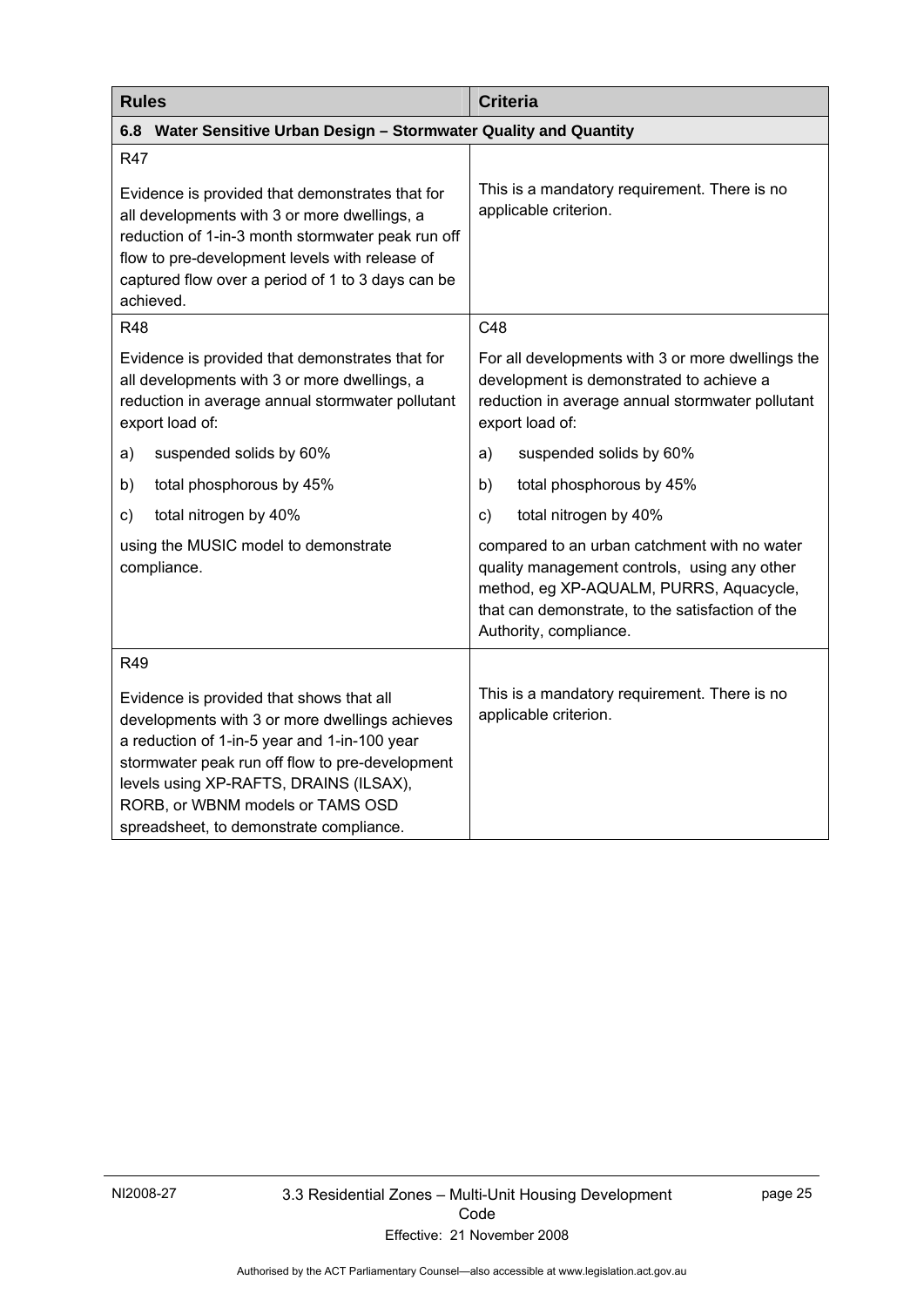# <span id="page-31-0"></span>**Element 7: Services**

- a) To ensure adequate provision of services to cater for demand from residents
- b) To protect easements and service reservations

| <b>Rules</b>                                                                                                                                                                                                                                                                                                                                                                                                                                                                                                                                                                                                                                                                                                                                | <b>Criteria</b>                                                                                                                                                                                                                                                                                                                                                                                                                                                                                                                                                           |  |
|---------------------------------------------------------------------------------------------------------------------------------------------------------------------------------------------------------------------------------------------------------------------------------------------------------------------------------------------------------------------------------------------------------------------------------------------------------------------------------------------------------------------------------------------------------------------------------------------------------------------------------------------------------------------------------------------------------------------------------------------|---------------------------------------------------------------------------------------------------------------------------------------------------------------------------------------------------------------------------------------------------------------------------------------------------------------------------------------------------------------------------------------------------------------------------------------------------------------------------------------------------------------------------------------------------------------------------|--|
| 7.1 Waste Management                                                                                                                                                                                                                                                                                                                                                                                                                                                                                                                                                                                                                                                                                                                        |                                                                                                                                                                                                                                                                                                                                                                                                                                                                                                                                                                           |  |
| <b>R50</b>                                                                                                                                                                                                                                                                                                                                                                                                                                                                                                                                                                                                                                                                                                                                  | C <sub>50</sub>                                                                                                                                                                                                                                                                                                                                                                                                                                                                                                                                                           |  |
| Where the development will generate a total of 20<br>cubic metres or greater of demolition and/or<br>construction waste and/or excavation material,<br>the application is accompanied by a Statement of<br>Compliance from the Department of Territory and<br>Municipal Services stating that the waste facilities<br>and management associated with the<br>development are in accordance with the current<br>version of the Development Control Code for<br>Best Practice Waste Management in the ACT.                                                                                                                                                                                                                                     | Development is in accordance with the current<br>version of the Development Control Code for<br>Best Practice Water Management in the ACT.<br>If the development will generate a total of 20<br>cubic metres or greater of demolition and/or<br>construction waste and/or excavation material<br>and a Statement of Compliance is not provided,<br>the application will be referred to the Department<br>of Territory and Municipal Services in<br>accordance with the requirements of the<br>Planning and Development Act 2007 for<br>assessment against the above code. |  |
| <b>Servicing and Site Management</b><br>7.2                                                                                                                                                                                                                                                                                                                                                                                                                                                                                                                                                                                                                                                                                                 |                                                                                                                                                                                                                                                                                                                                                                                                                                                                                                                                                                           |  |
| R <sub>51</sub>                                                                                                                                                                                                                                                                                                                                                                                                                                                                                                                                                                                                                                                                                                                             | C <sub>51</sub>                                                                                                                                                                                                                                                                                                                                                                                                                                                                                                                                                           |  |
| In accordance with section 148 of the Planning<br>and Development Act 2007, the application is<br>accompanied by a Statement of Endorsement<br>from the relevant agency stating that the waste<br>facilities and management associated with the<br>development are in accordance with the Design<br>Standards for Urban Infrastructure.                                                                                                                                                                                                                                                                                                                                                                                                     | If a Statement of Endorsement is not provided the<br>application will be referred to the relevant agency<br>in accordance with the requirements of the<br>Planning and Development Act 2007.                                                                                                                                                                                                                                                                                                                                                                              |  |
| 7.3 Utilities                                                                                                                                                                                                                                                                                                                                                                                                                                                                                                                                                                                                                                                                                                                               |                                                                                                                                                                                                                                                                                                                                                                                                                                                                                                                                                                           |  |
| <b>R52</b>                                                                                                                                                                                                                                                                                                                                                                                                                                                                                                                                                                                                                                                                                                                                  | C <sub>52</sub>                                                                                                                                                                                                                                                                                                                                                                                                                                                                                                                                                           |  |
| A Statement of Compliance from each relevant<br>utility provider (for water, sewerage, electricity,<br>stormwater and gas) is provided, which confirms<br>that the location and nature of earthworks, utility<br>connections, proposed buildings, pavements and<br>landscape features comply with utility standards,<br>access provisions and asset clearance zones.<br>Note 1: If there is no stormwater easement or Territory owned<br>stormwater pipes located within the property boundary, a<br>"Statement of Compliance" for stormwater from TAMS (Asset<br>Acceptance) is not required to be obtained<br>Note 2: Where there is conflict between planning and utility<br>requirements, the utility requirements take precedence over | If a Statement of Compliance is not provided the<br>application will be referred to the relevant agency<br>in accordance with the requirements of the<br>Planning and Development Act 2007.                                                                                                                                                                                                                                                                                                                                                                               |  |
| other codified or merit provisions                                                                                                                                                                                                                                                                                                                                                                                                                                                                                                                                                                                                                                                                                                          |                                                                                                                                                                                                                                                                                                                                                                                                                                                                                                                                                                           |  |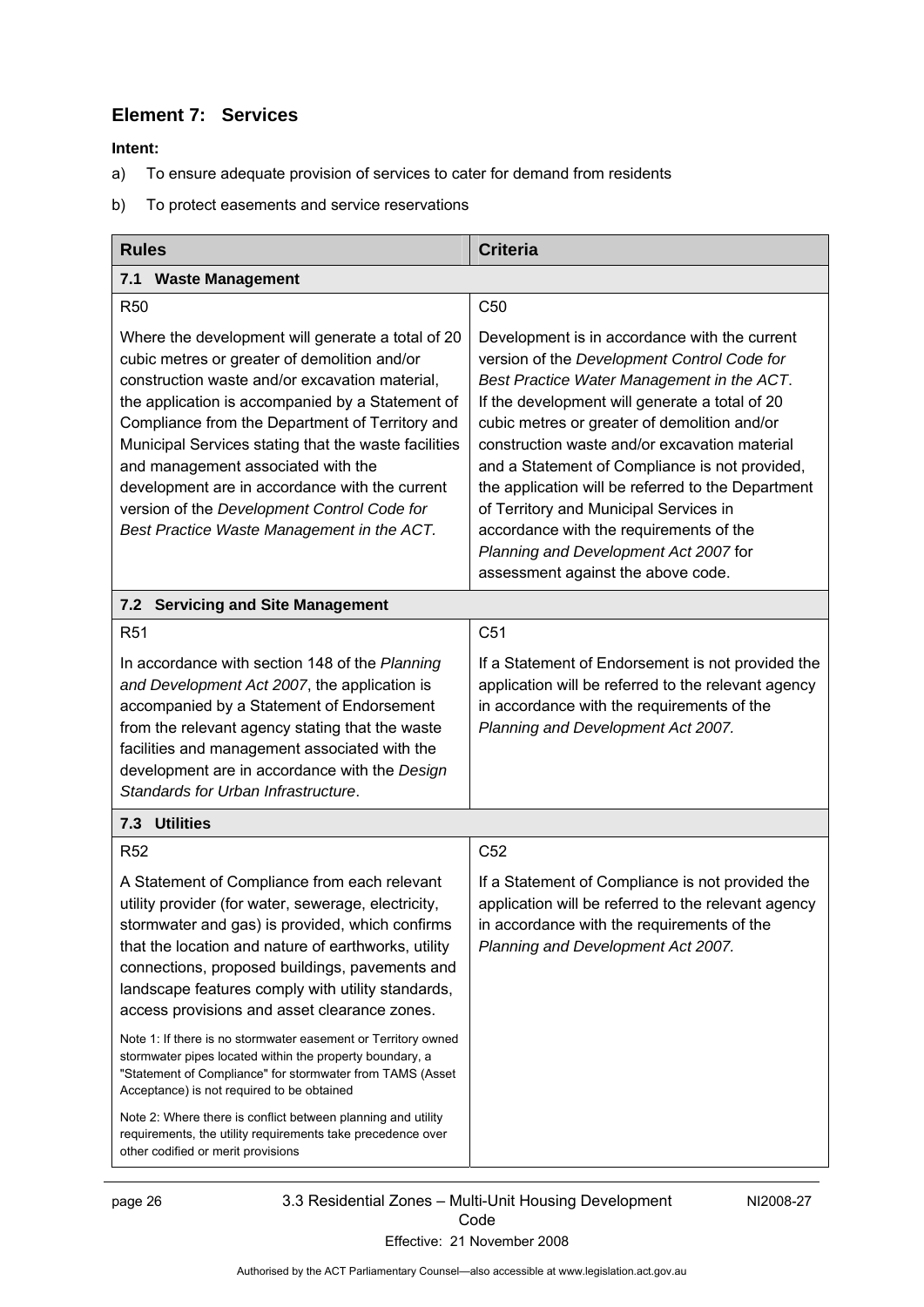| <b>Rules</b>    |                                                                                                                             | <b>Criteria</b>                                                       |  |
|-----------------|-----------------------------------------------------------------------------------------------------------------------------|-----------------------------------------------------------------------|--|
| R <sub>53</sub> |                                                                                                                             |                                                                       |  |
| a)              | Electricity supply lines within existing<br>residential areas are underground or along<br>the rear spine or side of blocks. | This is a mandatory requirement. There is no<br>applicable criterion. |  |
| b)              | No continuous rows of electricity supply<br>poles are erected on residential streets or<br>streets with residential access. |                                                                       |  |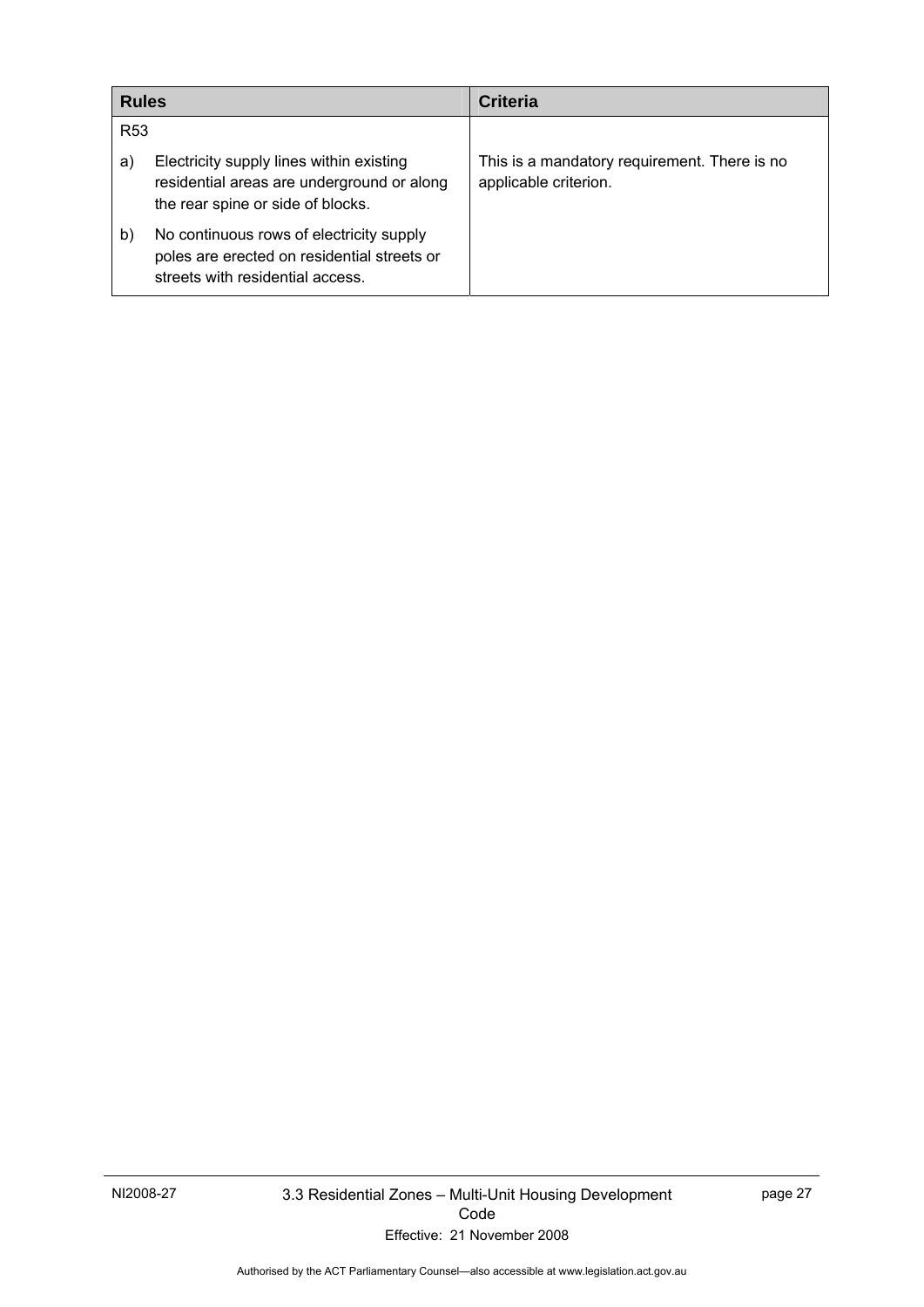# <span id="page-33-0"></span>**Part C - Development Type Controls**

This part of the Code provides the controls for multi unit housing. It is divided into five sub-parts.

Part C(1) provide the controls for multi unit housing in all residential zones, except where provided for by Parts C(2) - C(5). As such, it is the default position for multi unit housing.

Part C(2) provide additional controls to, or controls that are to be applied in lieu of, those in Part C(1) for multi unit housing in parts of Deakin and Forrest due to the distinctive environmental quality of these historic Sections of South Canberra. This Part applies to Deakin, Sections 5-8 and Forrest, Sections 20-22 and 26-27.

Part C(3) provide the controls for multi unit housing in the RZ3 - Urban Residential and RZ4 – Medium Density Residential Zones in Inner North Canberra and the Gungahlin District.

Part C(4) provide the controls for multi unit housing in excess of 2 storeys in the RZ5 – High Density Residential Zone as it applies to Kingston and Griffith.

Part C(5) – provide the controls for multi unit housing in the other RZ4 – Medium Density Residential and RZ5 – High Density Residential Zones as they apply in Belconnen, Bruce, Hawker, Narrabundah, Woden District and Tuggeranong District. It also applies to multi unit housing in the Commercial Zones.

# **Part C(1) - Multi Unit Housing**

This section of the code applies to development applications for multi unit housing in all residential zones, except where provided for by Parts C(2) - C(5). As such, it is the default position for multi unit housing. It is to be read in conjunction with Parts A and B.

# **Element 2: Building and Site Controls**

- a) To ensure buildings are compatible with, and complement, the built form, siting and scale of surrounding properties and are of an appropriate residential character
- b) To ensure buildings are designed and sited to:
	- i) provide privacy between neighbours and between occupants and the public
	- ii) provide adequate light and natural ventilation between dwellings
	- iii) provide opportunities for additional landscaping and to deliver quality open space
	- iv) maintain or enhance the streetscape character in existing areas
	- v) establish appropriate and attractive streetscapes in new residential areas
- c) To ensure the amenity of surrounding properties is maintained, particularly in relation to privacy, overshadowing and solar access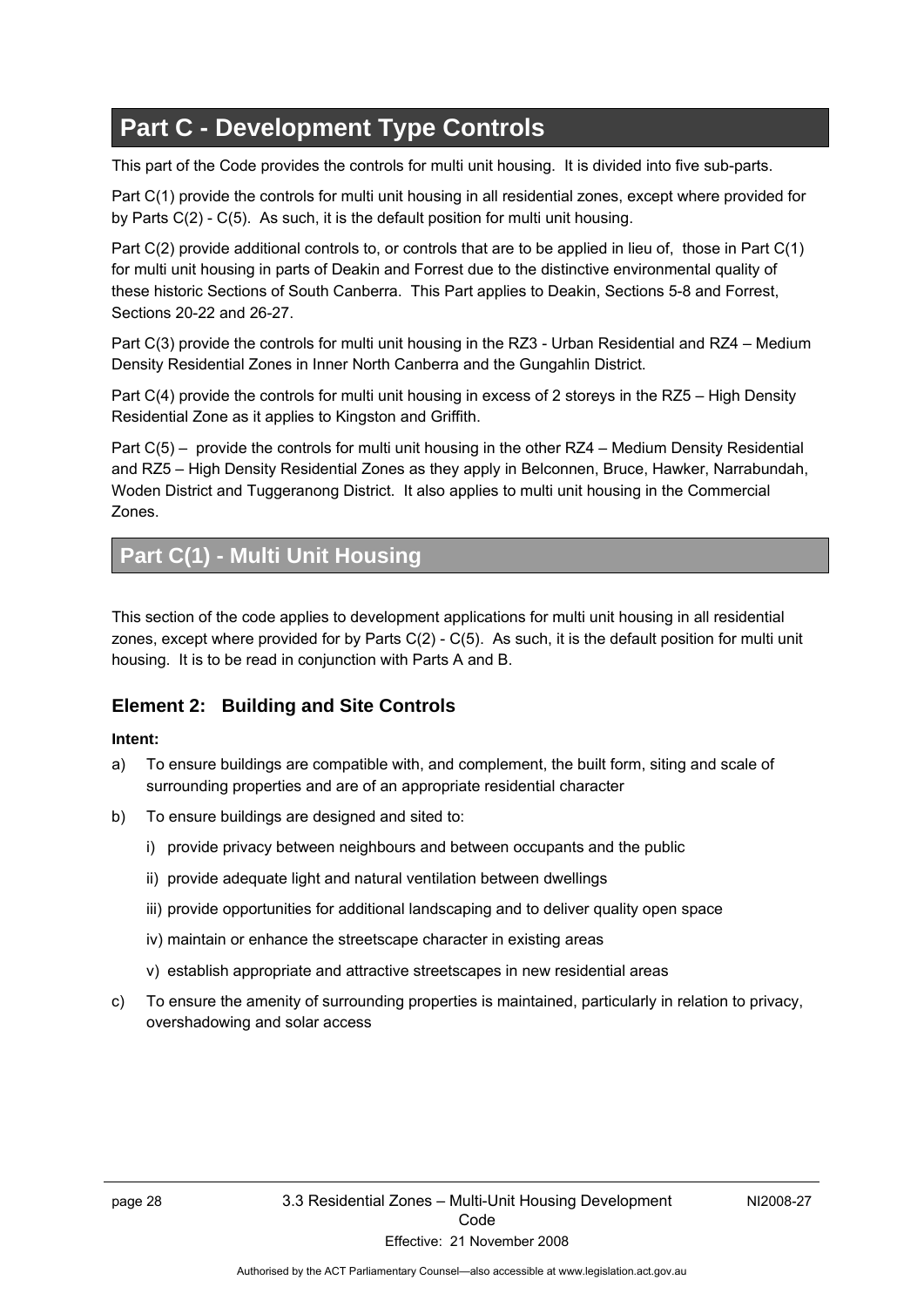<span id="page-34-0"></span>

| <b>Rules</b>                             | <b>Criteria</b>                                                                                                                                      |  |
|------------------------------------------|------------------------------------------------------------------------------------------------------------------------------------------------------|--|
| <b>Front Street Setback</b><br>2.1       |                                                                                                                                                      |  |
| <b>R54</b>                               | C <sub>54</sub>                                                                                                                                      |  |
| Front setbacks are as specified in       | The front setback:                                                                                                                                   |  |
| Tables 1 and 2. Refer also to Figure C1. | reflects the existing or proposed streetscape<br>a)<br>character                                                                                     |  |
|                                          | provides for the most efficient use of the site<br>b)                                                                                                |  |
|                                          | will not significantly compromise the amenity<br>C)<br>of residents of the proposed building and<br>residents of adjoining and adjacent<br>dwellings |  |
|                                          | is related to the height of the building and to<br>d)<br>the width of the street to ensure pedestrian<br>scale at street level                       |  |
|                                          | space is provided for street trees to grow to<br>e)<br>maturity                                                                                      |  |
|                                          | f)<br>parking and garages do not dominate the<br>frontage of the development.                                                                        |  |

#### **Table 1: Front Street Setback (refer Figure C1)**

| Floor level                 | Blocks in                | Blocks in                | Exceptions                 |                           |                                   |
|-----------------------------|--------------------------|--------------------------|----------------------------|---------------------------|-----------------------------------|
|                             | subdivisions<br>approved | subdivisions<br>approved | Corner blocks              |                           | Open space or                     |
|                             | after                    | before                   | ≤500 m <sup>2</sup> , long | $>500 \text{ m}^2$ , long | pedestrian paths<br>wider than 6m |
|                             | 18 October<br>1993       | 18 October<br>1993       | street frontage            | street frontage           |                                   |
| Lower floor<br>level        | 4 m                      | 6 m                      | 3 <sub>m</sub>             | 4 m                       | 4 <sub>m</sub>                    |
| <b>Upper floor</b><br>level | 6 m                      | 7.5 <sub>m</sub>         | 3 <sub>m</sub>             | 6 m                       | 4 m                               |

Notes: The minimum setbacks for corner blocks apply only to the street frontage nominated. Setbacks to any other street frontage are to comply with the minimum requirements stated in the respective columns for blocks is subdivision approved post or pre 18 October 1993. If street frontages on corner blocks are of equal length, the minimum setbacks only apply to one street frontage.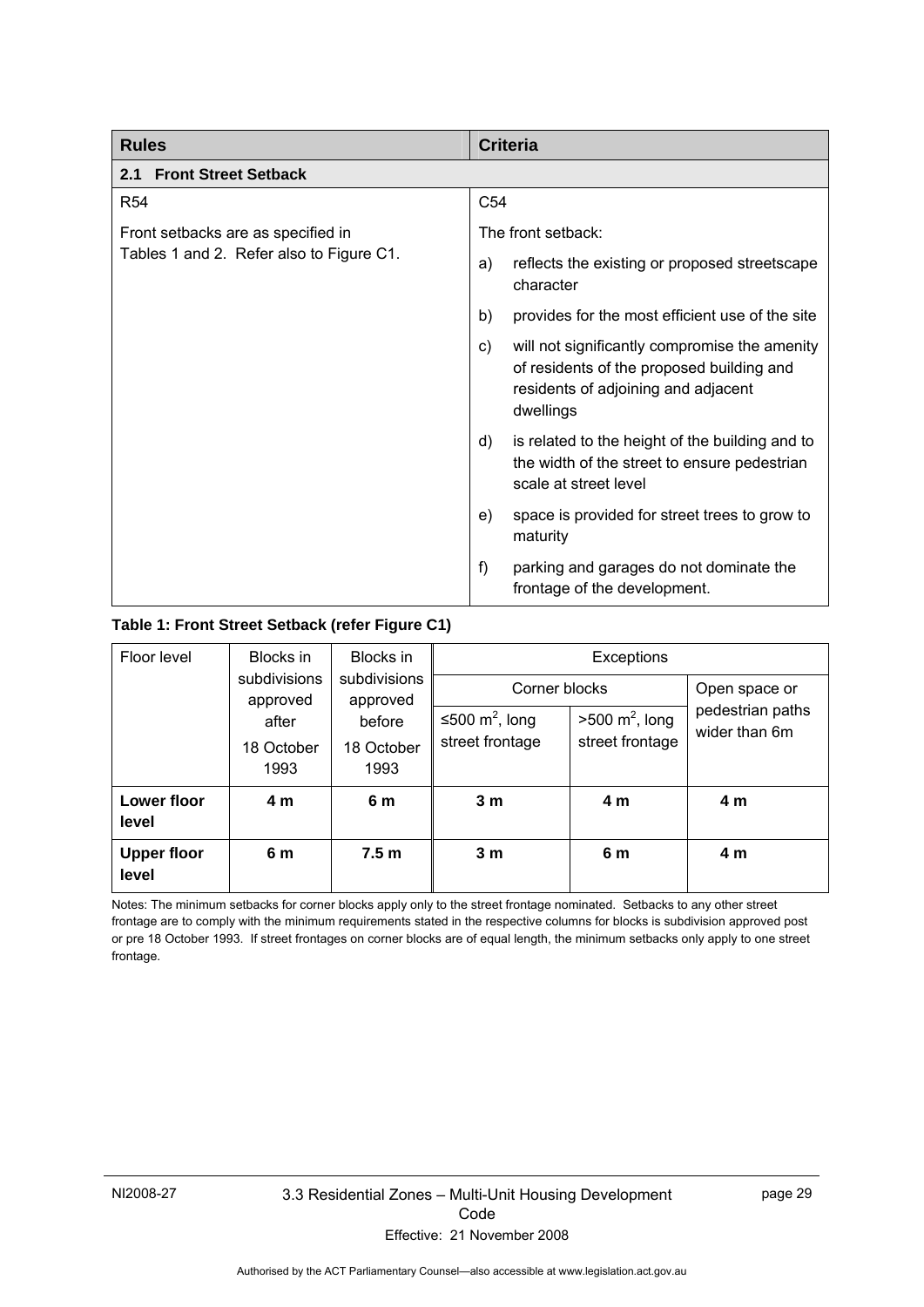#### <span id="page-35-0"></span>**Table 2: Front Street Setback to Garages (refer Figure C1)**

| Item   | Blocks in subdivisions approved<br>after 18 October 1993        | Blocks in subdivisions approved<br>before 18 October 1993 |
|--------|-----------------------------------------------------------------|-----------------------------------------------------------|
| Garage | 5.5 m with a minimum of 1.5 m<br>behind the front building line | 6 m                                                       |

| <b>Rules</b>                                                                                                                                 | <b>Criteria</b>                                                                                                                                                         |  |  |
|----------------------------------------------------------------------------------------------------------------------------------------------|-------------------------------------------------------------------------------------------------------------------------------------------------------------------------|--|--|
| 2.2 Side Setback                                                                                                                             |                                                                                                                                                                         |  |  |
| <b>R55</b>                                                                                                                                   | C <sub>55</sub>                                                                                                                                                         |  |  |
| Side setbacks are as specified in Tables 3 to 4.<br>Refer also to Figure C1 and Definitions for a<br>dictionary of terms used in the Tables. | Buildings and other structures are sited and<br>a)<br>reflect residential (suburban) scale, height<br>and length to ensure:                                             |  |  |
|                                                                                                                                              | sufficient spatial separation between<br>adjoining developments                                                                                                         |  |  |
|                                                                                                                                              | ii) the protection of a reasonable amount of<br>privacy and solar access to the dwelling<br>(or adjacent dwellings) and outdoor<br>spaces (or adjacent outdoor spaces). |  |  |
|                                                                                                                                              | Setbacks are progressively increased as<br>b)<br>wall heights increase to reduce bulk and<br>scale of the building.                                                     |  |  |

#### **Table 3: Side Setback for Lower Floor Level** (refer Figure C1)

| Side boundary 1   |     | Side boundary 2 |
|-------------------|-----|-----------------|
| Lower floor level | 3 m | 3 m             |

Note: Minimum side setback requirements apply to buildings and Class 10 structures, except for Boundary 2, where the minimum side setback for Class 10 structures is 1.5 m.

#### **Table 4: Side Setback for Upper Floors** (refer Figure C1)

| <b>Floor Level</b>  | Side boundary 1<br>within the<br><b>Primary Building</b><br>Zone (PBZ) | Side boundary 2<br>within the<br><b>Primary Building</b><br>Zone (PBZ) | <b>Side boundaries</b><br>within<br>the Rear Zone (RZ) |
|---------------------|------------------------------------------------------------------------|------------------------------------------------------------------------|--------------------------------------------------------|
| Upper floor level*  | 3 <sub>m</sub>                                                         | 3m                                                                     | 6 m                                                    |
| Upper floor level** | 6 m                                                                    | 6 <sub>m</sub>                                                         | 9 m                                                    |

\* Where design incorporates blank walls, windows with sill heights ≥ 1.7m from the floor, windows with permanently fixed panes of obscure glass or screened decks.

\*\* Where design incorporates other walls, outer faces or unscreened decks, balconies and external stairs.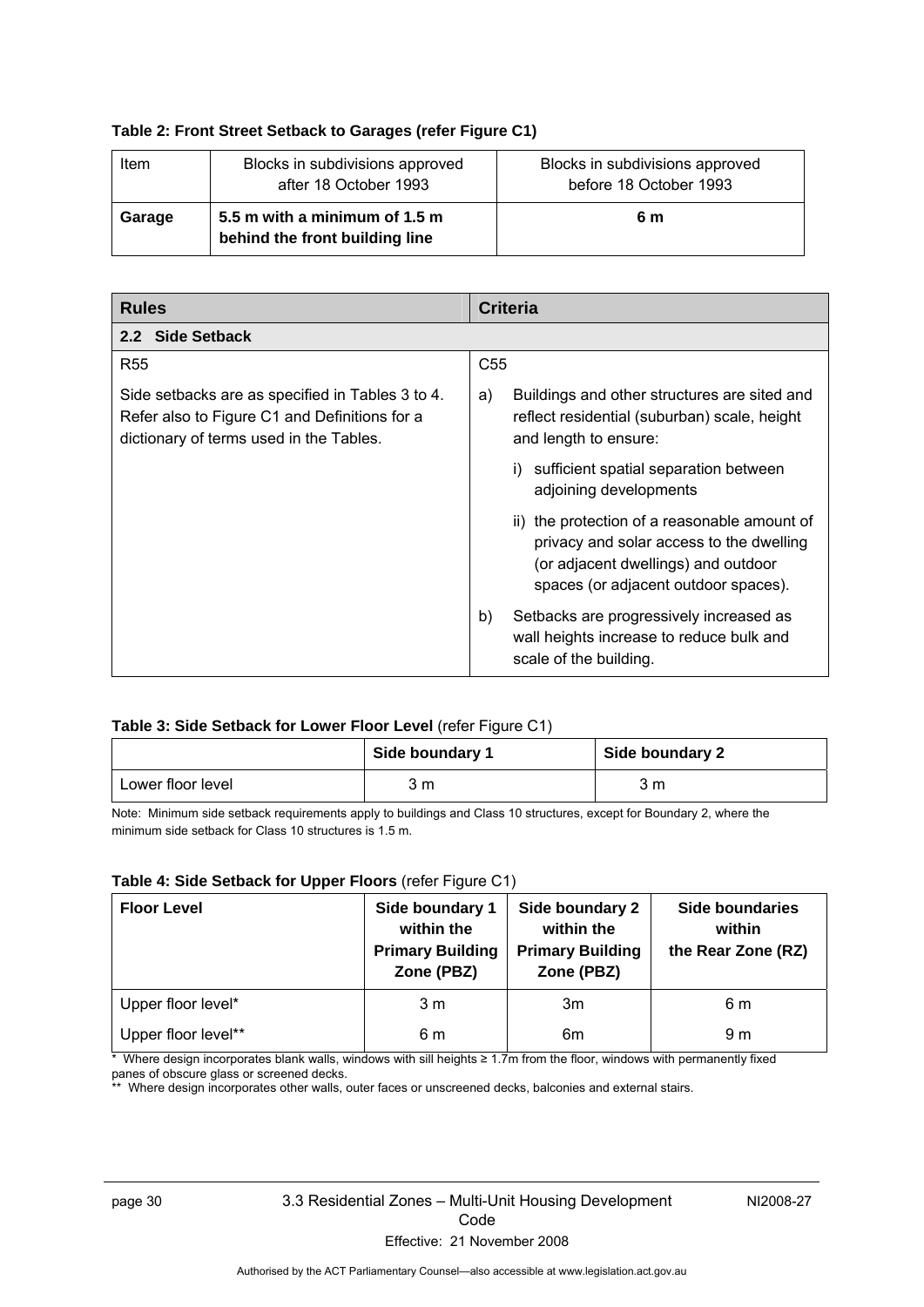| <b>Rules</b>                                                                                                                                                                  | Criteria                                                                                                                                     |  |
|-------------------------------------------------------------------------------------------------------------------------------------------------------------------------------|----------------------------------------------------------------------------------------------------------------------------------------------|--|
| 2.3 Rear Setback                                                                                                                                                              |                                                                                                                                              |  |
| <b>R56</b>                                                                                                                                                                    | C <sub>56</sub>                                                                                                                              |  |
| Rear setbacks are a minimum of:                                                                                                                                               | Buildings and other structures are sited and                                                                                                 |  |
| a) 3 m to the lower floor level                                                                                                                                               | reflect residential (suburban) scale, height and<br>length to ensure:                                                                        |  |
| 6m <sup>*</sup> or 9m <sup>**</sup> to the upper floor level.<br>b)                                                                                                           | sufficient spatial separation between<br>a)                                                                                                  |  |
| Refer Figures C1-3<br>C)                                                                                                                                                      | adjoining developments                                                                                                                       |  |
| * Where design incorporates blank walls, windows with sill<br>heights $\geq 1.7$ m from the floor, windows with permanently fixed<br>panes of obscure glass or screened decks | b)<br>the protection of a reasonable amount of<br>privacy and solar access to the dwelling (or<br>adjacent dwellings) and outdoor spaces (or |  |
| ** Where design incorporates other walls, outer faces or<br>unscreened decks, balconies and external stairs.                                                                  | adjacent outdoor spaces).                                                                                                                    |  |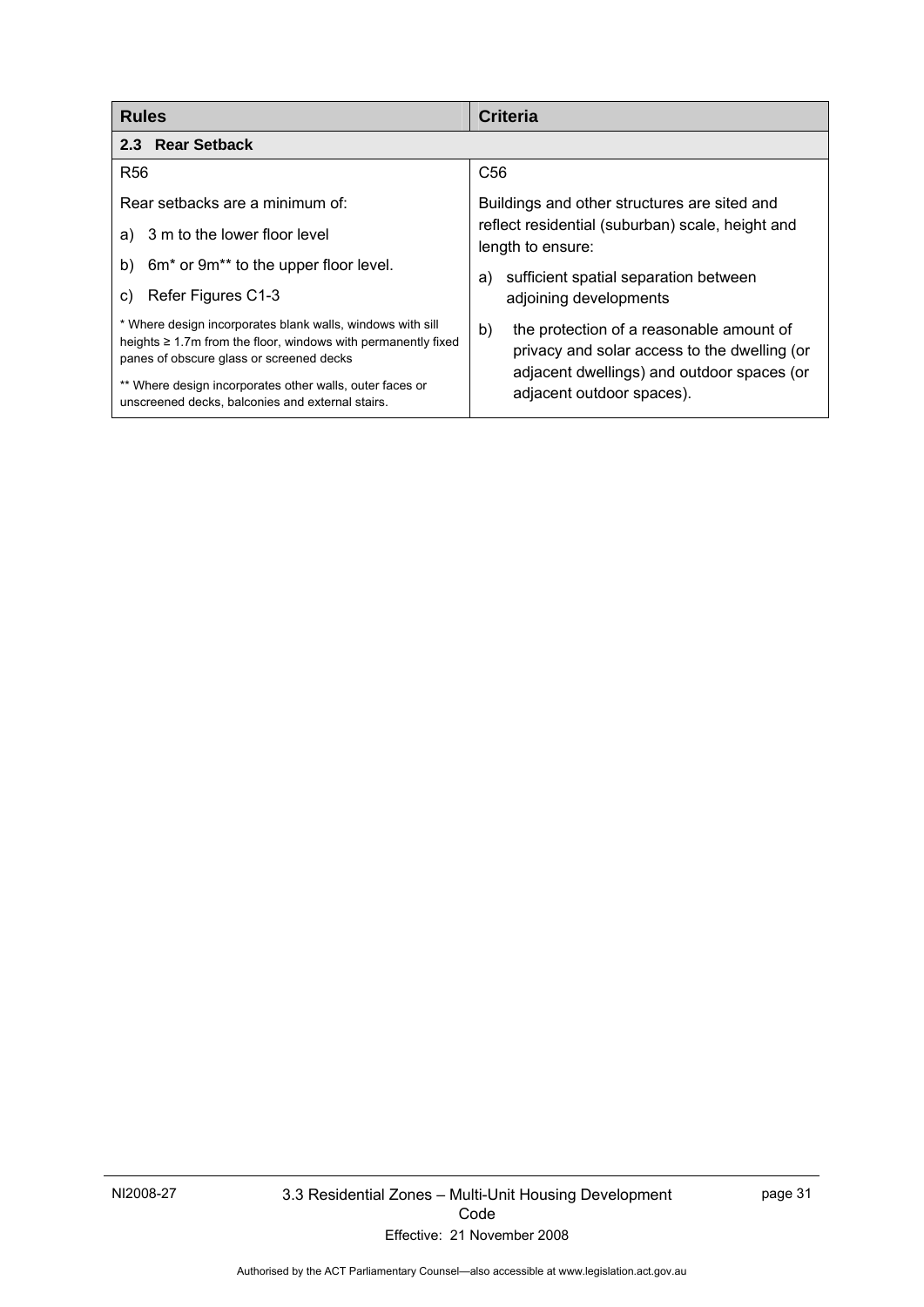

page 32 3.3 Residential Zones – Multi-Unit Housing Development Code

NI2008-27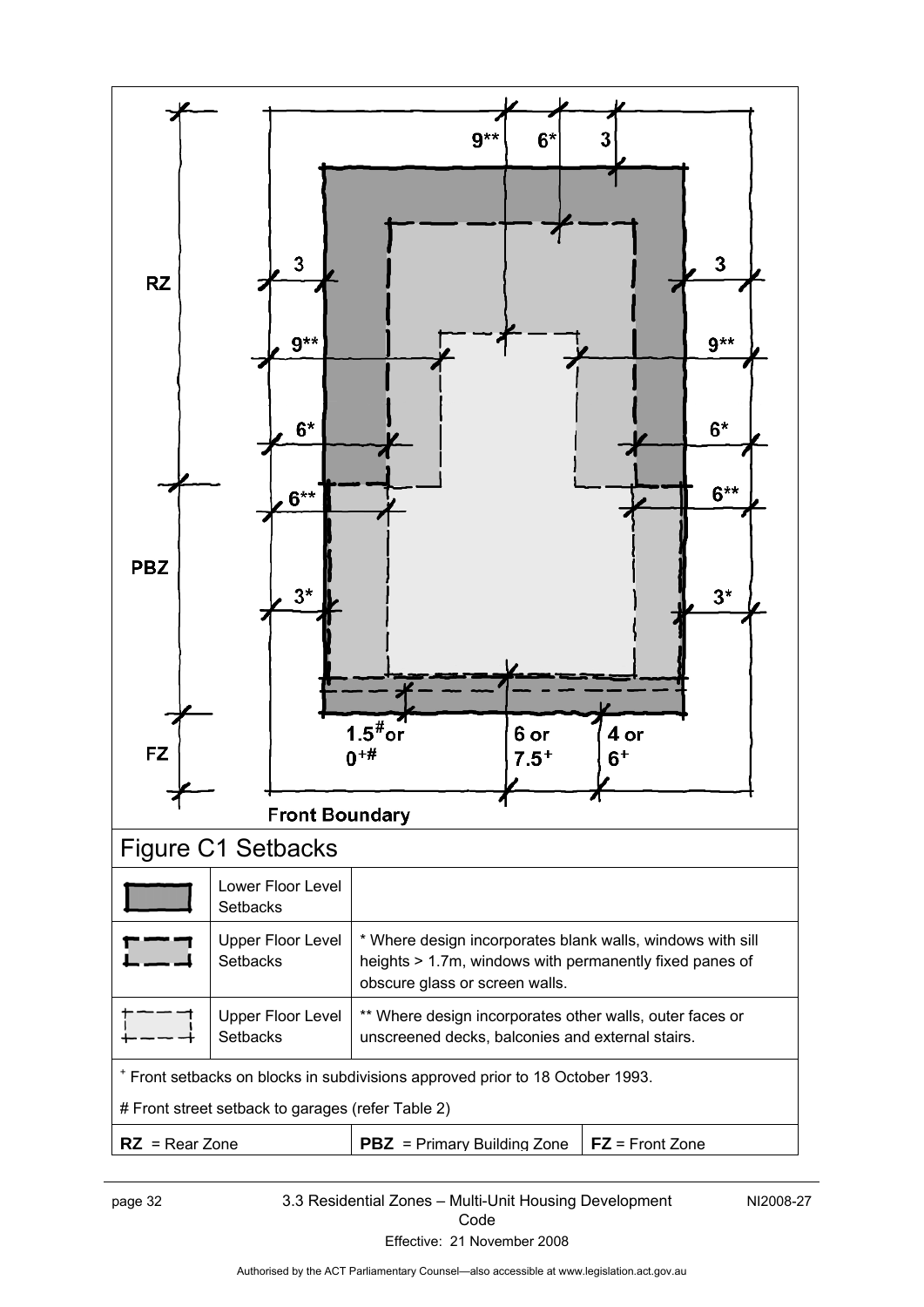## **Element 3: Built Form**

#### **Intent:**

- a) To ensure that the design of buildings complement the built form of surrounding properties
- b) To allow flexibility in design and use of materials and colours and encourage high quality architectural standards that contribute to visually harmonious and attractive streetscapes
- c) To ensure that rear and side fencing will assist in providing privacy to open space areas
- d) To ensure that the design of buildings provides visual variety and interest within overall harmony with surrounding development

Note: Under the *Building Act 2004* most buildings need to meet the requirements of the Building Code of Australia. For certain classes of buildings, this will include prescribed energy requirements.

| <b>Rules</b>                                                                                                                                                                                                                                                                                                                                                                            |                                                                                        | <b>Criteria</b>                                                                                                                                       |  |
|-----------------------------------------------------------------------------------------------------------------------------------------------------------------------------------------------------------------------------------------------------------------------------------------------------------------------------------------------------------------------------------------|----------------------------------------------------------------------------------------|-------------------------------------------------------------------------------------------------------------------------------------------------------|--|
| 3.1                                                                                                                                                                                                                                                                                                                                                                                     | <b>Building Design</b>                                                                 |                                                                                                                                                       |  |
| <b>R57</b>                                                                                                                                                                                                                                                                                                                                                                              |                                                                                        | C <sub>57</sub>                                                                                                                                       |  |
| There is a maximum of 15 m of unarticulated<br>walls in buildings that contain more than two<br>dwellings. Wall articulation is provided by:                                                                                                                                                                                                                                            |                                                                                        | Building design, articulation, detailing and finish<br>provide an appropriate scale, add visual interest<br>and enable visual differentiation between |  |
| a)                                                                                                                                                                                                                                                                                                                                                                                      | changes in wall planes of a minimum 1.0 m<br>in depth and 4.0 m in length<br><b>OR</b> | dwellings when viewed from public streets.                                                                                                            |  |
| b)                                                                                                                                                                                                                                                                                                                                                                                      | inclusion of balconies, fin walls, etc.,<br><b>OR</b>                                  |                                                                                                                                                       |  |
| c)                                                                                                                                                                                                                                                                                                                                                                                      | horizontally stepping facades by at least 1.0<br>m                                     |                                                                                                                                                       |  |
| 3.2 <sub>2</sub>                                                                                                                                                                                                                                                                                                                                                                        | <b>Materials and Finish</b>                                                            |                                                                                                                                                       |  |
| <b>R58</b>                                                                                                                                                                                                                                                                                                                                                                              |                                                                                        | C <sub>58</sub>                                                                                                                                       |  |
| Metal roofing and/or metal walling is painted or<br>pre-coloured other than in white or off-white. A<br>finish is white or off-white when, compared to<br>Australian Standard AS 2700 - Colour Standards<br>for General Purposes, the colour which under<br>that standard that most closely matches the finish<br>is any of the following colour codes or names<br>under that standard: |                                                                                        | Roofing and/or wall finish to avoid glare.                                                                                                            |  |
| a)                                                                                                                                                                                                                                                                                                                                                                                      | Y31 (Lily Green), Y33 (Pale Primrose), or<br>Y35 (Off White);                          |                                                                                                                                                       |  |
| b)                                                                                                                                                                                                                                                                                                                                                                                      | X33 (Warm White);                                                                      |                                                                                                                                                       |  |
| c)                                                                                                                                                                                                                                                                                                                                                                                      | R32 (Apple Blossom), R33 (Ghost Gum);                                                  |                                                                                                                                                       |  |
| d)                                                                                                                                                                                                                                                                                                                                                                                      | B33 (Mist Blue), or B35 (Pale Blue)                                                    |                                                                                                                                                       |  |
| e)                                                                                                                                                                                                                                                                                                                                                                                      | G42 (Glacier);                                                                         |                                                                                                                                                       |  |
| f)<br>N14 (White).                                                                                                                                                                                                                                                                                                                                                                      |                                                                                        |                                                                                                                                                       |  |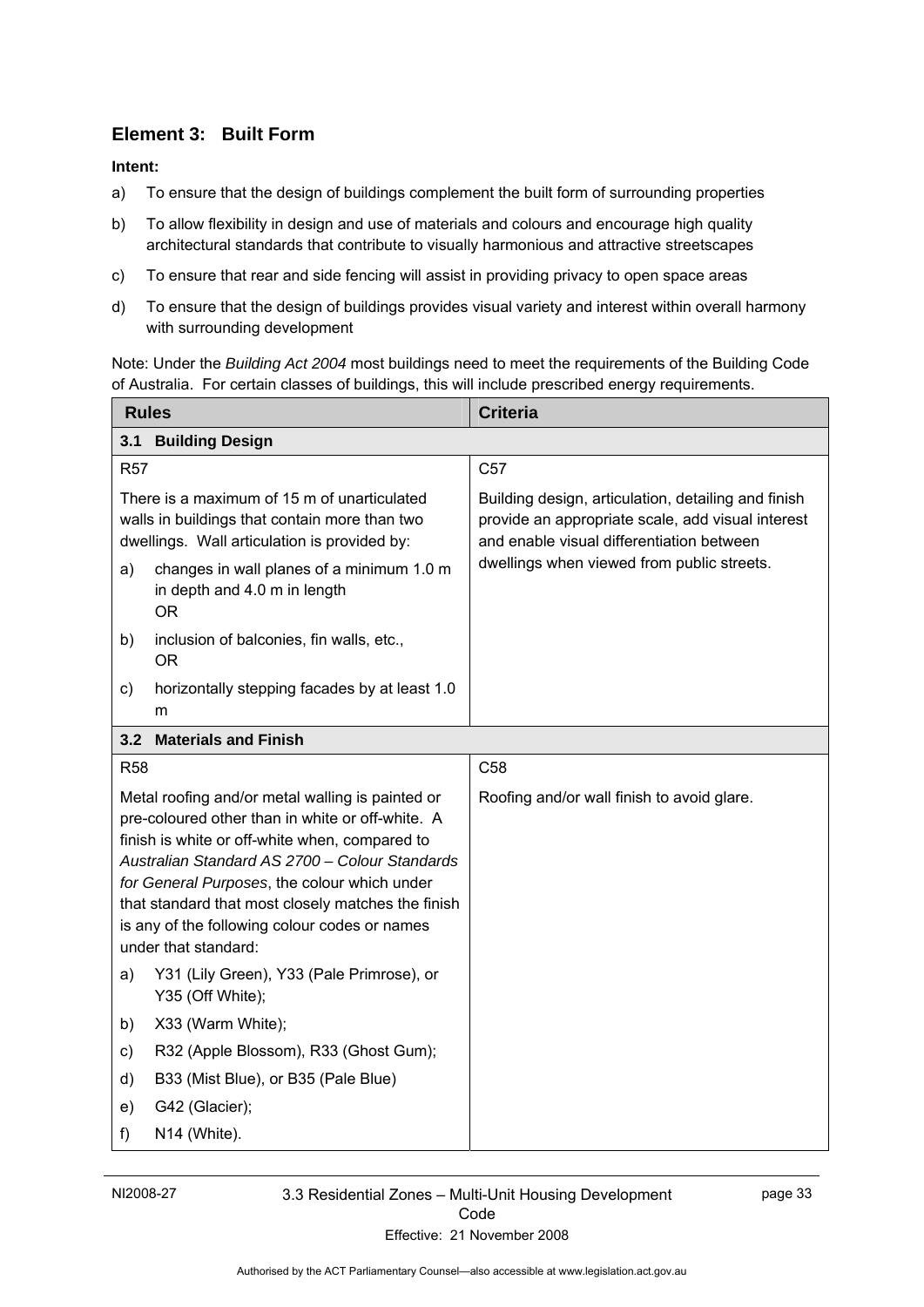| <b>Rules</b>                                                                                                                                                                                                                                                                                                                                       | <b>Criteria</b>                                                                                                                                                                                                |  |
|----------------------------------------------------------------------------------------------------------------------------------------------------------------------------------------------------------------------------------------------------------------------------------------------------------------------------------------------------|----------------------------------------------------------------------------------------------------------------------------------------------------------------------------------------------------------------|--|
|                                                                                                                                                                                                                                                                                                                                                    | C <sub>59</sub>                                                                                                                                                                                                |  |
| There is no applicable rule.                                                                                                                                                                                                                                                                                                                       | In established residential areas, external<br>materials and colours are respectful of the<br>surrounding built form.                                                                                           |  |
| R60                                                                                                                                                                                                                                                                                                                                                | C60                                                                                                                                                                                                            |  |
| Structures and plant and equipment situated on<br>the roof is not visible from the street frontage or<br>unleased territory land unless exempt under<br>Planning and Development Act 2007. This<br>includes water tanks, solar energy devices,<br>evaporative cooling or air conditioning devices, a<br>radio mast or aerial, or a satellite dish. | Any structures and plant and equipment situated<br>on or visible above the roofline is as<br>inconspicuous as possible or does not<br>significantly impact on the amenity of the<br>streetscape or neighbours. |  |
| R61                                                                                                                                                                                                                                                                                                                                                | C61                                                                                                                                                                                                            |  |
| Garages and carports within 15 m of the front<br>boundary are constructed with the same material<br>as the corresponding elements of the dwelling.                                                                                                                                                                                                 | The construction of garages and carports are<br>compatible with the dwelling design in terms of<br>materials and colours.                                                                                      |  |
| R <sub>62</sub>                                                                                                                                                                                                                                                                                                                                    |                                                                                                                                                                                                                |  |
| No externally exposed plumbing attached to<br>building walls.                                                                                                                                                                                                                                                                                      | This is a mandatory requirement. There is no<br>applicable criterion.                                                                                                                                          |  |
| 3.3 Interface                                                                                                                                                                                                                                                                                                                                      |                                                                                                                                                                                                                |  |
| R <sub>63</sub>                                                                                                                                                                                                                                                                                                                                    | C63                                                                                                                                                                                                            |  |
| Free standing walls or fencing are not permitted<br>forward of the building line except where one or<br>more of the following apply:                                                                                                                                                                                                               | Fences may be permitted where the proposal<br>meets the requirements contained in the<br>Residential Boundaries Fences General Code.                                                                           |  |
| previously approved in an estate<br>a)<br>development plan                                                                                                                                                                                                                                                                                         |                                                                                                                                                                                                                |  |
| consistent with an relevant precinct code<br>b)                                                                                                                                                                                                                                                                                                    |                                                                                                                                                                                                                |  |
| it is a gate to a maximum height of 1.8m in<br>C)<br>an established, vigorous hedge                                                                                                                                                                                                                                                                |                                                                                                                                                                                                                |  |
| it is a courtyard wall that meets the<br>d)<br>requirements of R62/C62, C63 and<br>R64/C64.                                                                                                                                                                                                                                                        |                                                                                                                                                                                                                |  |
| <b>R64</b>                                                                                                                                                                                                                                                                                                                                         | C64                                                                                                                                                                                                            |  |
| Courtyard walls forward of the building line have:                                                                                                                                                                                                                                                                                                 | Courtyard walls forward of the building line<br>a)                                                                                                                                                             |  |
| a total length not exceeding 50% of the<br>a)<br>width of the block, or 70% in the case of<br>blocks less than 12m wide, at the line of the                                                                                                                                                                                                        | may be considered where the existing front<br>building facade is maintained as the<br>dominant built element in the streetscape.                                                                               |  |
| wall<br>a minimum setback from the front boundary<br>b)<br>of not less than 50% of the minimum front                                                                                                                                                                                                                                               | The courtyard wall reads as a secondary<br>b)<br>built element of appropriate proportions and<br>character with respect to:                                                                                    |  |
| street setback                                                                                                                                                                                                                                                                                                                                     | i) height                                                                                                                                                                                                      |  |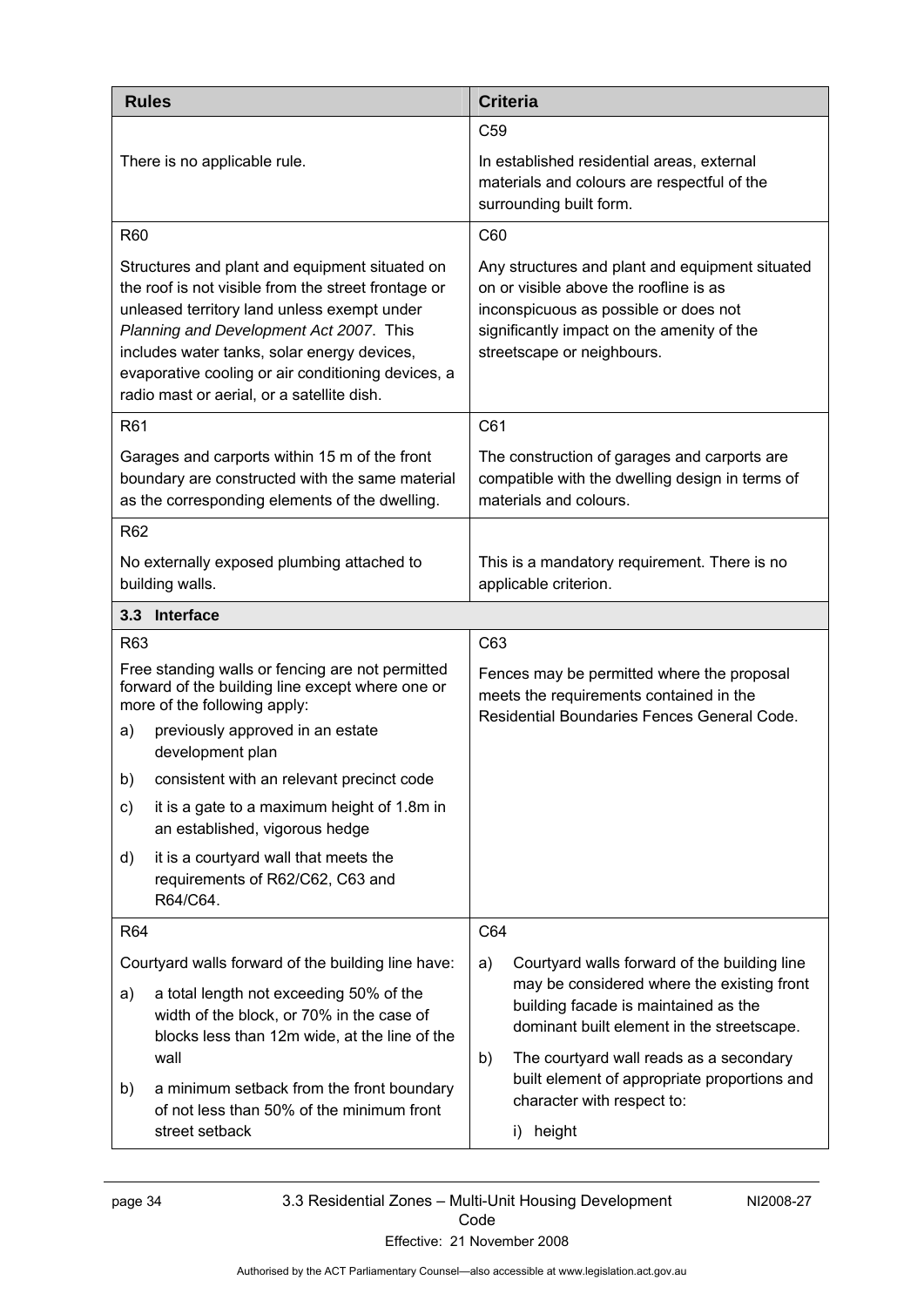| <b>Rules</b>                                                               |                                                                                                                                                                                                                                                                                                                                                                 | <b>Criteria</b>                                                                                                                                                                                       |  |
|----------------------------------------------------------------------------|-----------------------------------------------------------------------------------------------------------------------------------------------------------------------------------------------------------------------------------------------------------------------------------------------------------------------------------------------------------------|-------------------------------------------------------------------------------------------------------------------------------------------------------------------------------------------------------|--|
| c)                                                                         | a maximum height not exceeding 1.8m                                                                                                                                                                                                                                                                                                                             | ii) relationship to verge footpath                                                                                                                                                                    |  |
| d)                                                                         | brick, block or stonework construction, any<br>of which may be combined with feature                                                                                                                                                                                                                                                                            | iii) total proportion relative to the building<br>width                                                                                                                                               |  |
|                                                                            | panels                                                                                                                                                                                                                                                                                                                                                          | iv) colour and design features                                                                                                                                                                        |  |
| e)                                                                         | the area between the wall and the front<br>boundary planted with shrubs                                                                                                                                                                                                                                                                                         | v) transparency and articulation                                                                                                                                                                      |  |
| f)                                                                         | courtyard walls do not obstruct site lines for<br>vehicles and pedestrians on public paths on                                                                                                                                                                                                                                                                   | vi) protection of existing desirable landscape<br>features                                                                                                                                            |  |
|                                                                            | driveways in accordance with A2890.1- The<br>Australian Standard for Off-Street Parking.                                                                                                                                                                                                                                                                        | vii) tree and shrub planting forward of the<br>wall                                                                                                                                                   |  |
|                                                                            |                                                                                                                                                                                                                                                                                                                                                                 | courtyard walls do not obstruct sight lines for<br>C)<br>vehicles and pedestrians on public paths or<br>driveways in accordance with AS2890.1-<br>The Australian Standard for Off-Street<br>Parking.  |  |
|                                                                            |                                                                                                                                                                                                                                                                                                                                                                 | C65                                                                                                                                                                                                   |  |
|                                                                            | There is no applicable rule.                                                                                                                                                                                                                                                                                                                                    | Courtyard walls do not detract from the<br>established character of the street.                                                                                                                       |  |
| <b>R66</b>                                                                 |                                                                                                                                                                                                                                                                                                                                                                 | C66                                                                                                                                                                                                   |  |
| a)                                                                         | The design and siting of courtyard walls<br>include breaks or indents every 15 m, the<br>indents are not less than 1 m in depth and 4<br>m in length, the indented area is directly<br>accessible from within the block and,<br>together with any area between the wall and<br>the front boundary, is planted in accordance<br>with an approved landscape plan. | Courtyard walls are designed and detailed to<br>provide visual interest to the streetscape and<br>provide for landscaping to reduce their scale and<br>soften the visual impact of the wall surfaces. |  |
| b)                                                                         | Courtyard walls are constructed of brick,<br>block or stonework.                                                                                                                                                                                                                                                                                                |                                                                                                                                                                                                       |  |
| <b>R67</b>                                                                 |                                                                                                                                                                                                                                                                                                                                                                 |                                                                                                                                                                                                       |  |
| Fences are permitted in accordance with the<br>Common Boundaries Act 1981. |                                                                                                                                                                                                                                                                                                                                                                 | This is a mandatory requirement. There is no<br>applicable criterion.                                                                                                                                 |  |
| R68                                                                        |                                                                                                                                                                                                                                                                                                                                                                 | C68                                                                                                                                                                                                   |  |
| $C1A)$ :                                                                   | The minimum interfacing distance (refer figure                                                                                                                                                                                                                                                                                                                  | The dwellings are to be designed and located to:                                                                                                                                                      |  |
| a)                                                                         | of balconies, unscreened decks or windows                                                                                                                                                                                                                                                                                                                       | receive adequate daylight and sunlight<br>a)                                                                                                                                                          |  |
|                                                                            | (other than fixed obscure glazing) or glazed<br>doors to a habitable room in a dwelling from<br>the external wall of any other dwelling on the<br>subject site is:                                                                                                                                                                                              | protect the living rooms of adjacent<br>b)<br>dwellings on the subject site from direct<br>overlooking.                                                                                               |  |
|                                                                            | 6 m if both dwellings at lower floor level<br>(i)                                                                                                                                                                                                                                                                                                               |                                                                                                                                                                                                       |  |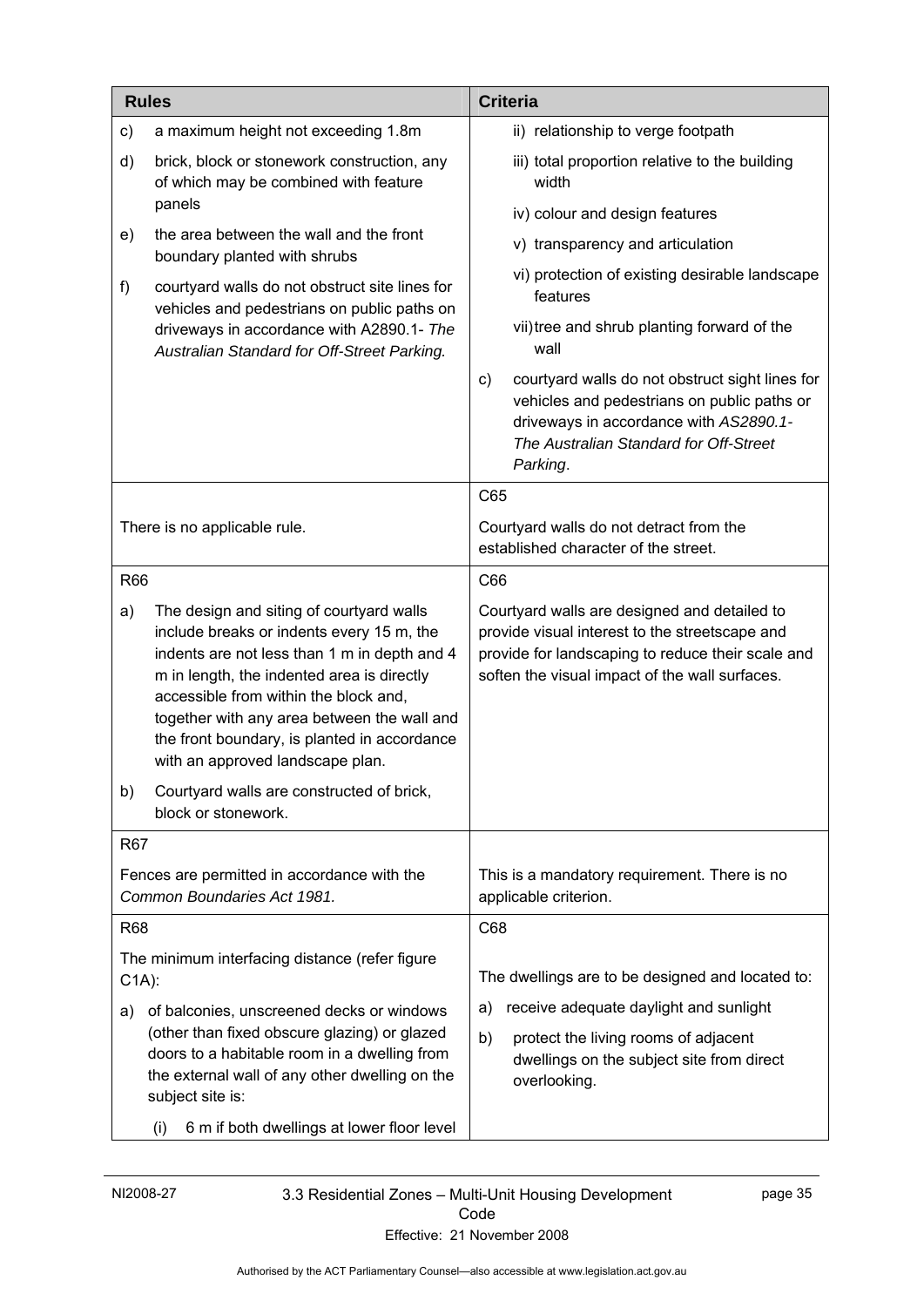|            | <b>Rules</b> |                                                                                                                                                                                                                                                                                                     | <b>Criteria</b>                                                                                                                                                                                    |
|------------|--------------|-----------------------------------------------------------------------------------------------------------------------------------------------------------------------------------------------------------------------------------------------------------------------------------------------------|----------------------------------------------------------------------------------------------------------------------------------------------------------------------------------------------------|
|            |              | and a screen wall provided                                                                                                                                                                                                                                                                          |                                                                                                                                                                                                    |
|            | (ii)         | 12 m otherwise                                                                                                                                                                                                                                                                                      |                                                                                                                                                                                                    |
|            |              | (iii) or where the external wall of the other<br>dwelling is a blank wall and is not<br>located to the north, north-east or north-<br>west of the first dwelling, the minimum<br>distance is:                                                                                                       |                                                                                                                                                                                                    |
|            |              | 3 m if external wall at lower floor<br>i.<br>level                                                                                                                                                                                                                                                  |                                                                                                                                                                                                    |
|            |              | ii. 6 m if external wall at upper floor<br>level                                                                                                                                                                                                                                                    |                                                                                                                                                                                                    |
| b)         |              | of windows to other than habitable rooms and<br>fixed obscure glazing from the external wall<br>of any dwelling on the subject site is:                                                                                                                                                             |                                                                                                                                                                                                    |
|            | (i)          | 1.5 m if both dwellings at lower floor<br>level                                                                                                                                                                                                                                                     |                                                                                                                                                                                                    |
|            | (ii)         | 3 m otherwise                                                                                                                                                                                                                                                                                       |                                                                                                                                                                                                    |
| C)         | is 1 m.      | between blank walls of dwellings on the<br>subject site where a party wall is not provided                                                                                                                                                                                                          |                                                                                                                                                                                                    |
| <b>R69</b> |              |                                                                                                                                                                                                                                                                                                     | C69                                                                                                                                                                                                |
| C1A)       |              | Outlook from windows, balconies, stairs, landings<br>and decks or other private, communal or public<br>areas within a development are designed,<br>screened or obscured to prevent overlooking of<br>more than 50% of the private open space of<br>another dwelling on the same block (refer figure | Direct overlooking of private open spaces of other<br>dwellings is limited by building layout, location<br>and design of windows and balconies, screening<br>devices and landscape, or remoteness. |



page 36 3.3 Residential Zones – Multi-Unit Housing Development Code Effective: 21 November 2008

NI2008-27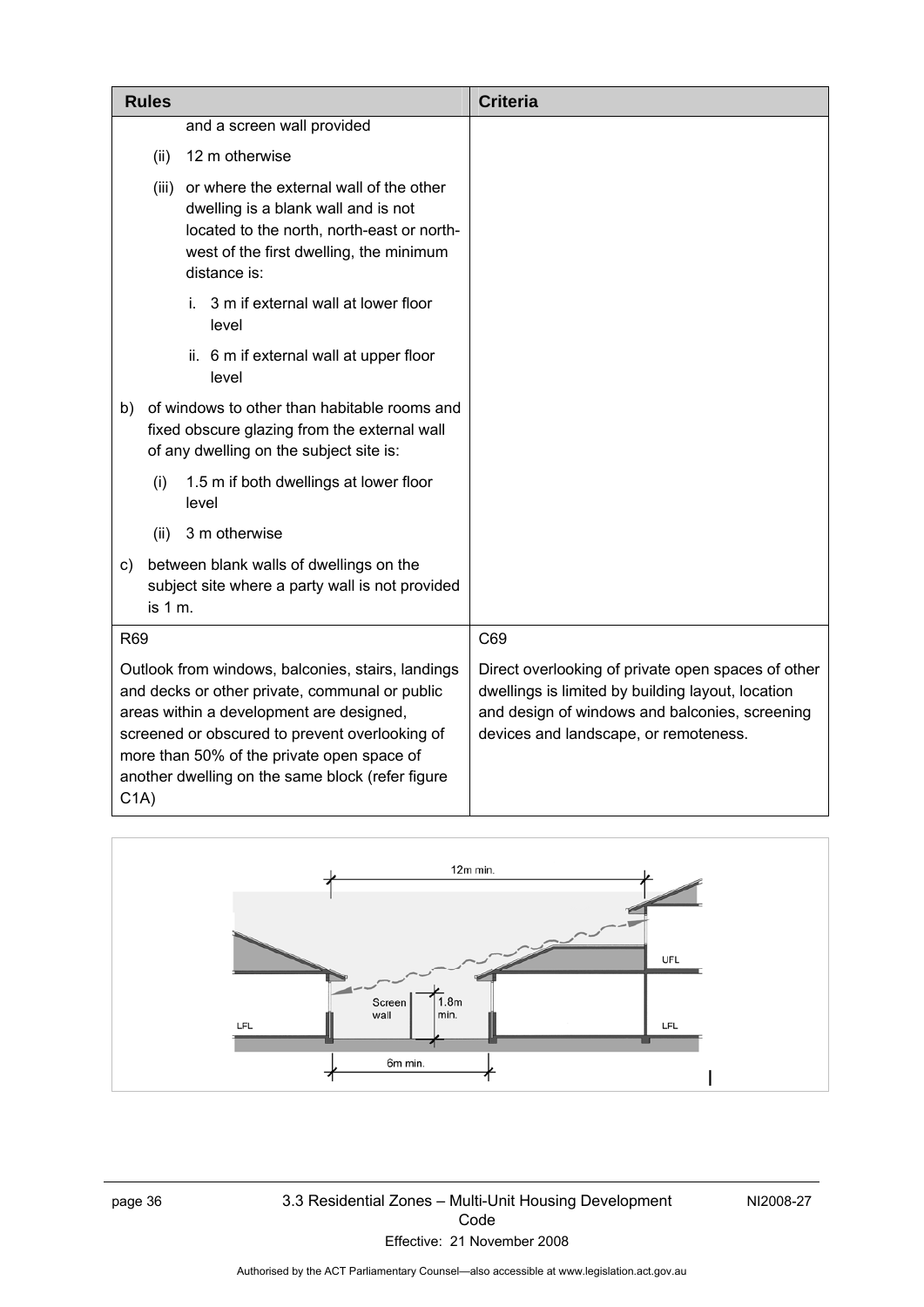

| <b>Rules</b>                                                                                                                                                                                                                                           | <b>Criteria</b>                                                       |  |
|--------------------------------------------------------------------------------------------------------------------------------------------------------------------------------------------------------------------------------------------------------|-----------------------------------------------------------------------|--|
| <b>Accessibility (mobility)</b><br>3.4                                                                                                                                                                                                                 |                                                                       |  |
| <b>R70</b><br>10% of the dwellings of any multi-unit housing<br>development consisting of 10 or more dwellings<br>are designed to meet the relevant Australian<br>Standard and any relevant considerations in the<br>Access and Mobility General Code. | This is a mandatory requirement. There is no<br>applicable criterion. |  |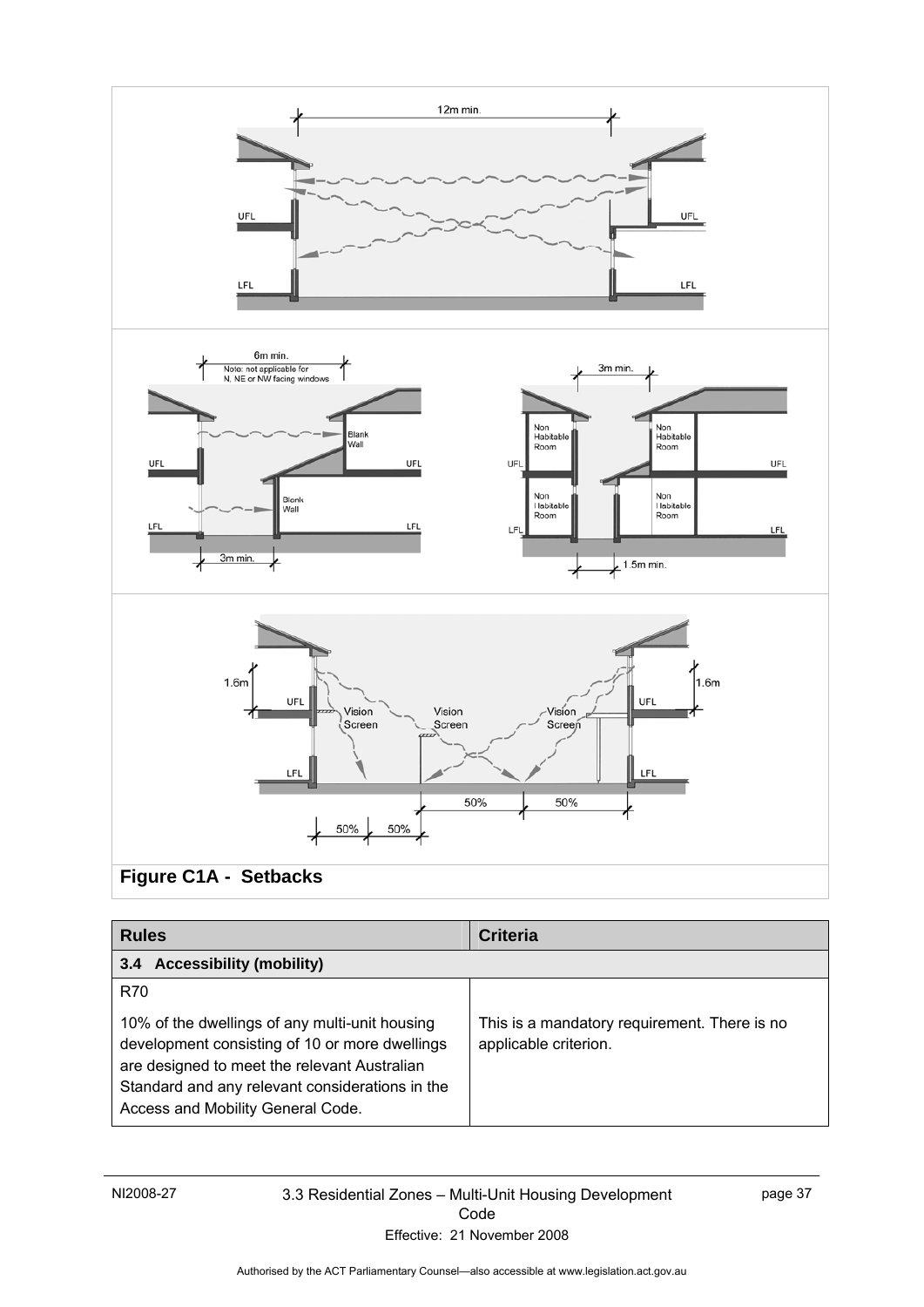### **Element 4: Parking and Site Access**

- a) To encourage design of access and parking as part of the overall design of the development
- b) To provide sufficient, convenient, accessible and safe parking to meet the needs of the residents and visitors
- c) To ensure that parking facilities do not detract from streetscape amenity and surveillance of the street
- d) To ensure that parked vehicles do not obstruct the passage of vehicles on the carriageway or create traffic hazards

| <b>Rules</b>                                                                                                                                                                                                                                                  | <b>Criteria</b>                                                                                                                                                                         |  |
|---------------------------------------------------------------------------------------------------------------------------------------------------------------------------------------------------------------------------------------------------------------|-----------------------------------------------------------------------------------------------------------------------------------------------------------------------------------------|--|
| 4.1<br><b>Vehicle Access</b>                                                                                                                                                                                                                                  |                                                                                                                                                                                         |  |
| R71                                                                                                                                                                                                                                                           | C71                                                                                                                                                                                     |  |
| There is one driveway and kerb crossing for each<br>block.                                                                                                                                                                                                    | Provided all other rules in this element are met.<br>more than one driveway and kerb crossing over<br>the verge may be permitted for:                                                   |  |
|                                                                                                                                                                                                                                                               | forward entry to roads carrying greater than<br>a)<br>3000 vpd; or                                                                                                                      |  |
|                                                                                                                                                                                                                                                               | large blocks where the visual impact to the<br>b)<br>streetscape is not adversely affected,<br>provided the site access is of appropriate<br>proportions and character with respect to: |  |
|                                                                                                                                                                                                                                                               | i) relationship to verge footpath                                                                                                                                                       |  |
|                                                                                                                                                                                                                                                               | ii) total proportion of the width of the access<br>relative to the building width                                                                                                       |  |
|                                                                                                                                                                                                                                                               | iii) design features                                                                                                                                                                    |  |
|                                                                                                                                                                                                                                                               | iv) protection of existing landscape features.                                                                                                                                          |  |
| R72                                                                                                                                                                                                                                                           | C72                                                                                                                                                                                     |  |
| The location and design of residential driveway<br>verge crossings are:                                                                                                                                                                                       | If the development proposal does not comply with<br>R72 the application will be referred to the                                                                                         |  |
| 1.2 m horizontally clear of stormwater<br>a)<br>sumps and other services                                                                                                                                                                                      | Department of Territory and Municipal Services in<br>accordance with the requirements of the Planning                                                                                   |  |
| 1.5 m horizontally clear of transformers, bus<br>b)<br>stops, public light poles                                                                                                                                                                              | and Development Act 2007.                                                                                                                                                               |  |
| 6.0 m horizontally clear of the tangent point<br>C)<br>of the radius of the curve on a corner block<br>(excluding locations with roundabouts and<br>signalised intersections, which require<br>separate formal approval and support from<br>Asset Acceptance) |                                                                                                                                                                                         |  |
| uphill grade of less than 17%; downhill<br>d)<br>grade of less than 12%                                                                                                                                                                                       |                                                                                                                                                                                         |  |
| at a right angle to the kerb line with a<br>e)                                                                                                                                                                                                                |                                                                                                                                                                                         |  |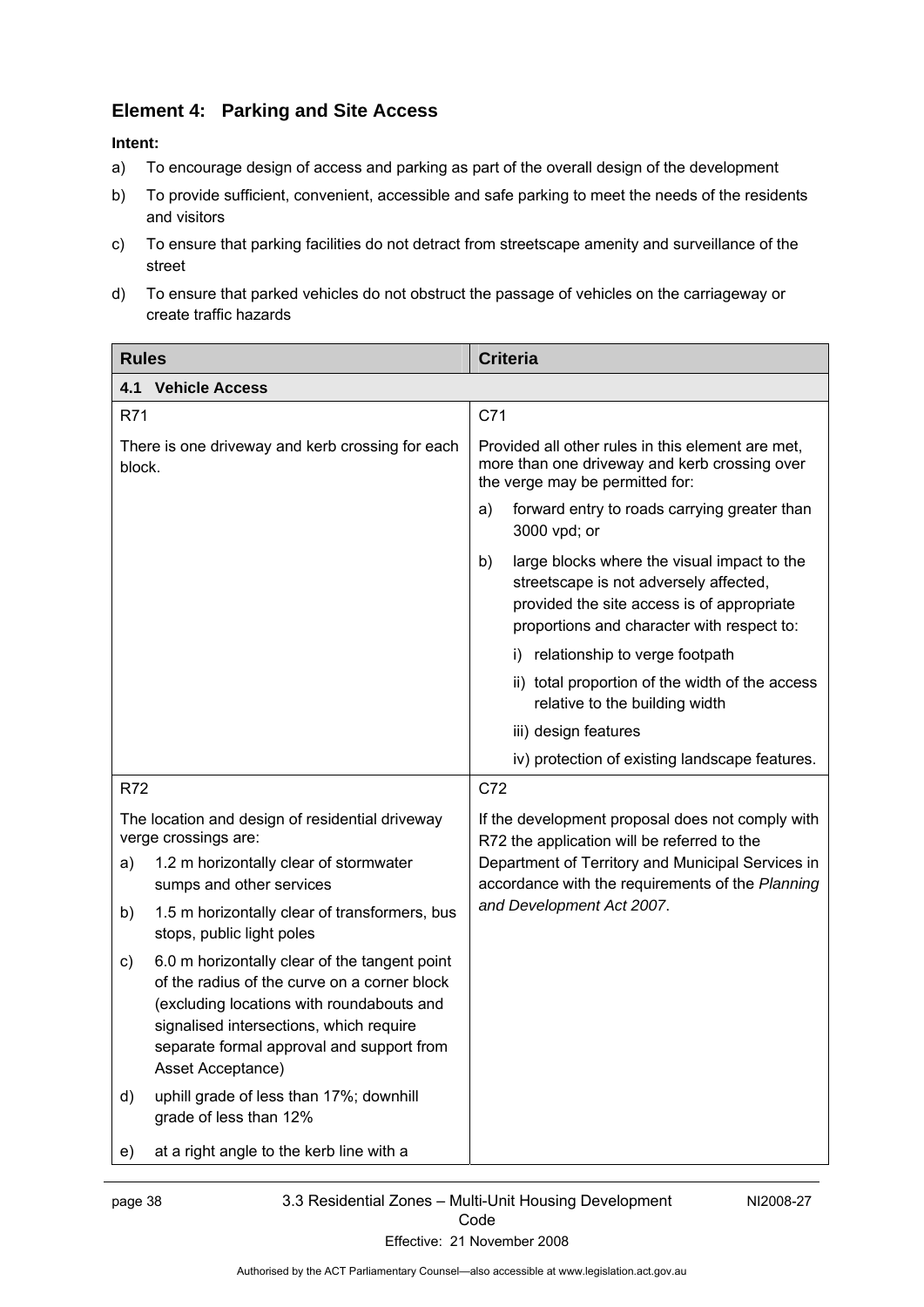| <b>Rules</b>                                                                                                                             |                                                                                                                                                                                                                  | <b>Criteria</b>                                                                                                                                                                          |
|------------------------------------------------------------------------------------------------------------------------------------------|------------------------------------------------------------------------------------------------------------------------------------------------------------------------------------------------------------------|------------------------------------------------------------------------------------------------------------------------------------------------------------------------------------------|
|                                                                                                                                          | maximum 10% deviation                                                                                                                                                                                            |                                                                                                                                                                                          |
| f)                                                                                                                                       | a maximum of 5.5 m width, and a minimum<br>of 5 m width at the kerb, a minimum 3 m<br>width at the front boundary, and a maximum<br>width no greater than the width at the kerb                                  |                                                                                                                                                                                          |
| g)                                                                                                                                       | outside of the drip line of mature trees, and<br>a minimum of 3 m clear of small and new<br>street trees                                                                                                         |                                                                                                                                                                                          |
| h)                                                                                                                                       | compliant with AS 2890.1 - The Australian<br>Standard for Off Street Parking, having<br>particular regard for sightlines and cross fall<br>of the site.                                                          |                                                                                                                                                                                          |
| <b>R73</b>                                                                                                                               |                                                                                                                                                                                                                  |                                                                                                                                                                                          |
|                                                                                                                                          | Where there is a paved pathway in the verge the<br>pathway material is continuous and not<br>interrupted by the driveway.                                                                                        | This is a mandatory requirement. There is no<br>applicable criterion.                                                                                                                    |
|                                                                                                                                          |                                                                                                                                                                                                                  | C74                                                                                                                                                                                      |
| There is no applicable rule.                                                                                                             |                                                                                                                                                                                                                  | Service areas and setdown arrangements<br>provide for the efficient operations of the<br>development whilst protecting residential amenity<br>and avoiding impacts on adjoining streets. |
| <b>R75</b>                                                                                                                               |                                                                                                                                                                                                                  | C75                                                                                                                                                                                      |
| Individual parking spaces are accessed from a<br>common driveway or access/internal road in a<br>development of more than two dwellings. |                                                                                                                                                                                                                  | Vehicular access and car parking to be located<br>and designed to maintain streetscape amenity<br>and allow safe and efficient vehicle movement.                                         |
| <b>R76</b>                                                                                                                               |                                                                                                                                                                                                                  | C76                                                                                                                                                                                      |
| roads:                                                                                                                                   | In relation to driveways and access/internal                                                                                                                                                                     | Driveways and access/internal roads allow safe<br>and efficient vehicle movement and good                                                                                                |
| a)                                                                                                                                       | shared driveways and access/internal roads<br>are separated from the side boundary and<br>building frontages by an area of planting that<br>is a minimum width of 1.5 m                                          | connections to the existing street network as well<br>as providing a high quality pedestrian priority<br>environment.                                                                    |
| b)                                                                                                                                       | the minimum width of driveways and<br>access/internal roads is 3 m                                                                                                                                               |                                                                                                                                                                                          |
| c)                                                                                                                                       | where there are changes in direction or<br>intersections, the internal radius of the<br>driveway and access/internal road is at least<br>4 m                                                                     |                                                                                                                                                                                          |
| d)                                                                                                                                       | where four or more car spaces are served or<br>a driveway or access road connects to a<br>public road, manoeuvring space is provided<br>to ensure vehicles can enter and exit the<br>site in a forward direction |                                                                                                                                                                                          |
| e)                                                                                                                                       | where more than 10 car spaces are served                                                                                                                                                                         |                                                                                                                                                                                          |

NI2008-27 3.3 Residential Zones – Multi-Unit Housing Development Code Effective: 21 November 2008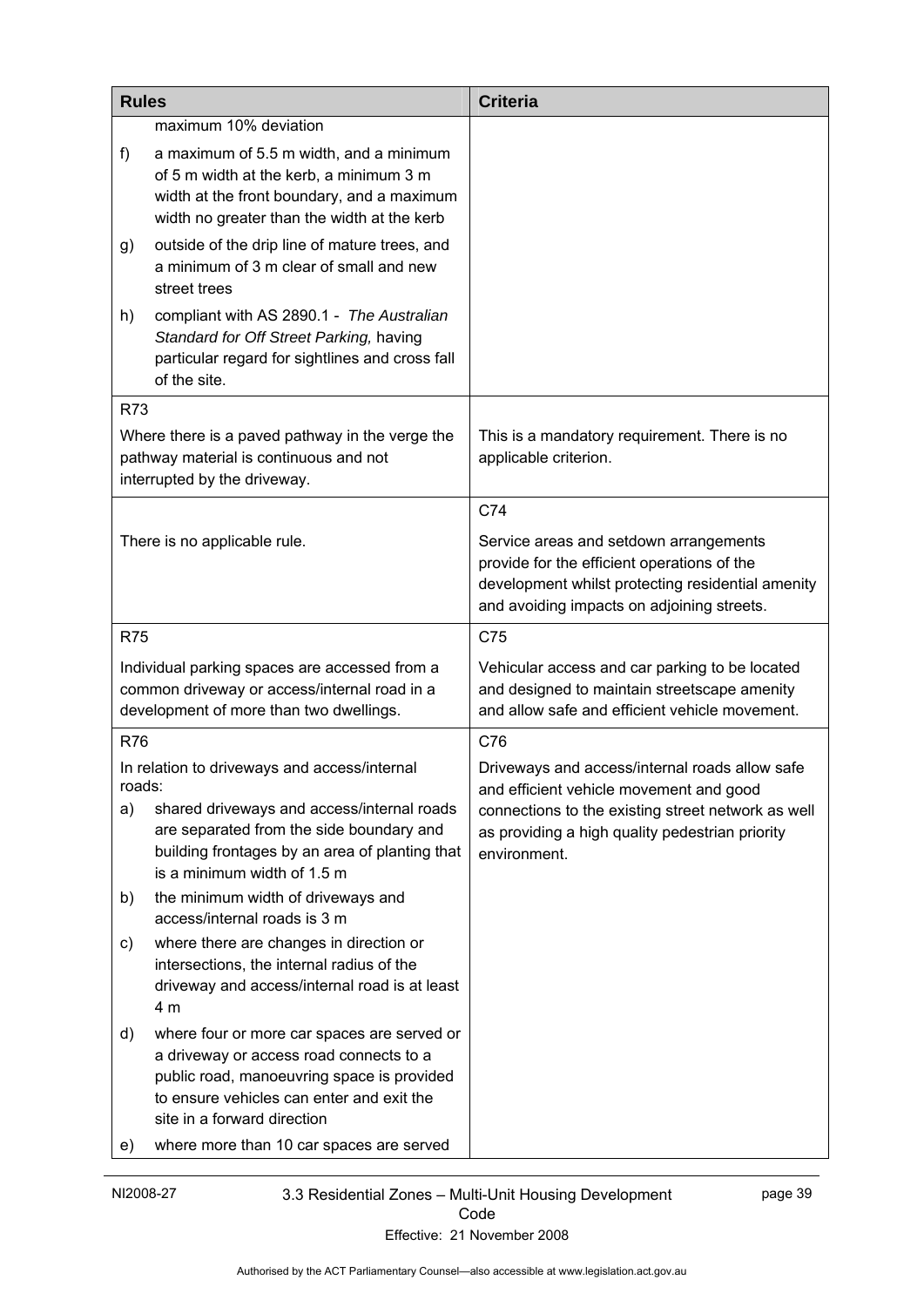| <b>Rules</b>                                                                                                                                                                                                 | <b>Criteria</b>                                                                                                                                                |  |
|--------------------------------------------------------------------------------------------------------------------------------------------------------------------------------------------------------------|----------------------------------------------------------------------------------------------------------------------------------------------------------------|--|
| and the driveway or access/internal road<br>connects to a public road, the entrance is at<br>least 5 m wide for a distance of 7 m from the<br>street front boundary to allow vehicles to<br>pass each other. |                                                                                                                                                                |  |
| <b>R77</b>                                                                                                                                                                                                   | C77                                                                                                                                                            |  |
| a)<br>Driveways and access/internal roads are to<br>have minimum widths as detailed below for<br>the corresponding angle parking:                                                                            | Access/internal roads to meet the requirements<br>of TaMS, if waste management vehicles are<br>required to enter the site.                                     |  |
| 3.5 <sub>m</sub><br>i) 45 degree parking:                                                                                                                                                                    |                                                                                                                                                                |  |
| 4.9 m<br>ii) 60 degree parking:                                                                                                                                                                              |                                                                                                                                                                |  |
| iii) 90 degree parking:<br>6.4 <sub>m</sub>                                                                                                                                                                  |                                                                                                                                                                |  |
| iv) parallel parking: 3.6 m                                                                                                                                                                                  |                                                                                                                                                                |  |
| In the case of 90 degree angle parking, the<br>b)<br>width of the driveway or access road can be<br>reduced, provided that the width of car<br>parking spaces is increased, as follows:                      |                                                                                                                                                                |  |
| i) for a driveway width of 5.8 m, the<br>car-parking space width is at least 2.8 m                                                                                                                           |                                                                                                                                                                |  |
| ii) for a driveway width of 5.2 m, the<br>car-parking space width is at least 3 m.                                                                                                                           |                                                                                                                                                                |  |
| <b>R78</b>                                                                                                                                                                                                   |                                                                                                                                                                |  |
| The surface treatment of driveways and<br>access/internal roads is distinct from car parking<br>spaces/ and areas.                                                                                           | This is a mandatory requirement. There is no<br>applicable criterion.                                                                                          |  |
|                                                                                                                                                                                                              | C79                                                                                                                                                            |  |
| There is no applicable rule.                                                                                                                                                                                 | Driveways, access/internal roads and car parking<br>areas are designed, surfaced and sloped to<br>encourage and facilitate stormwater infiltration on<br>site. |  |
| 4.2 Parking                                                                                                                                                                                                  |                                                                                                                                                                |  |
| R81                                                                                                                                                                                                          | C81                                                                                                                                                            |  |
| Car-parking spaces and areas are set back a<br>a)<br>minimum distance of:                                                                                                                                    | Car parking complies with the requirements of the<br>Parking and Vehicular Access General Code and                                                             |  |
| (i) 1.5 m from any external block boundary                                                                                                                                                                   | ensures:                                                                                                                                                       |  |
| (ii) 1.5 m from a window to a habitable room<br>of a dwelling with which it is not<br>associated.                                                                                                            | the amenity of neighbouring residential areas<br>a)<br>and streetscapes is not unacceptably<br>affected by the provision of parking and<br>access              |  |
| b)<br>Car-parking spaces:<br>can be in tandem where they belong to<br>i)                                                                                                                                     | no traffic hazards are created by the<br>b)<br>provision of access and parking facilities for a                                                                |  |

# page 40 3.3 Residential Zones – Multi-Unit Housing Development Code

NI2008-27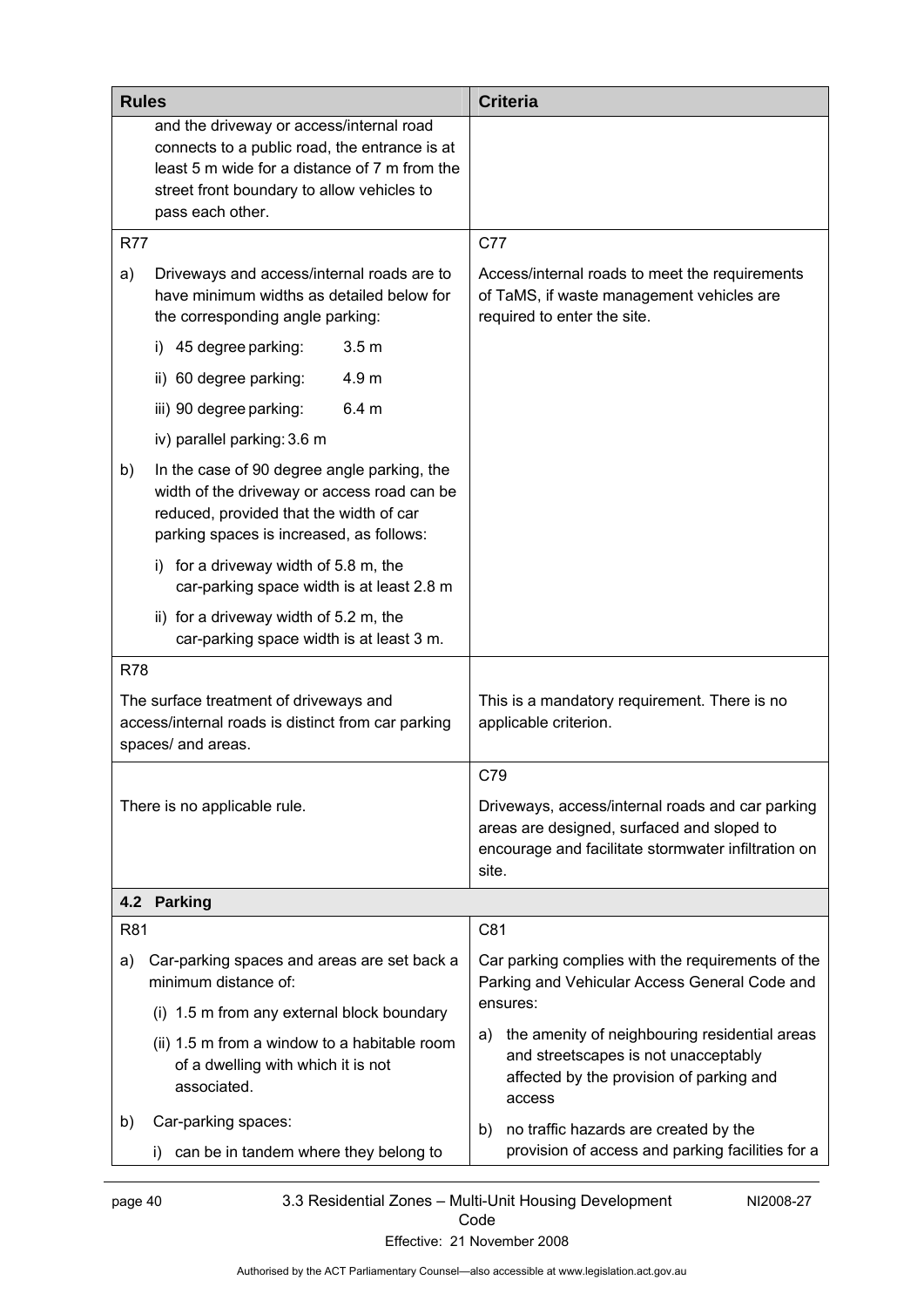| <b>Rules</b>                                                                           |                                                                                                                                                                                | <b>Criteria</b>                                                                                                                                |  |
|----------------------------------------------------------------------------------------|--------------------------------------------------------------------------------------------------------------------------------------------------------------------------------|------------------------------------------------------------------------------------------------------------------------------------------------|--|
|                                                                                        | the same dwelling, except for visitor<br>parking where required<br>ii) do not encroach any property                                                                            | development<br>the safety of all users, especially pedestrians<br>C)<br>and cyclists, is considered                                            |  |
|                                                                                        | boundaries.                                                                                                                                                                    | the creation of community surveillance of car<br>d)                                                                                            |  |
| C)                                                                                     | One space is capable of being roofed and be<br>behind the front zone.                                                                                                          | parking areas by people using neighbouring<br>areas                                                                                            |  |
| d)                                                                                     | Minimum dimensions of on-site car parking<br>spaces are:                                                                                                                       | parking generated by a development does<br>e)<br>not unacceptably affect the safe and efficient                                                |  |
|                                                                                        | 6.0 x 3.0 m single roofed space<br>i)                                                                                                                                          | functioning of traffic and access to<br>neighbouring areas                                                                                     |  |
|                                                                                        | ii) 6.0 x 5.5 m double roofed space                                                                                                                                            | adequate supply of parking for the level of<br>f)                                                                                              |  |
|                                                                                        | iii) $5.5 \times 3.0$ m unroofed space (unless for                                                                                                                             | demand generated by the development                                                                                                            |  |
|                                                                                        | multiple spaces side by side, in which<br>case, minimum 5.5 x 2.6 m per unroofed<br>space is required)                                                                         | safe and efficient access for all users, with<br>g)<br>the needs of residents and visitors being<br>catered for by the on-site provision of    |  |
|                                                                                        | iv) 6.7 x 2.3 m parallel parking spaces                                                                                                                                        | adequate parking.                                                                                                                              |  |
|                                                                                        | v) 2.1 m minimum height to any overhead<br>structure                                                                                                                           |                                                                                                                                                |  |
| e)                                                                                     | Sightlines for off-street car-parking facilities<br>are designed in accordance with the<br>relevant requirements in AS2890.1 The<br>Australian Standard for Off Street Parking |                                                                                                                                                |  |
| <b>R82</b>                                                                             |                                                                                                                                                                                | C82                                                                                                                                            |  |
|                                                                                        | Shared car parking spaces are not located more<br>than 50 m from any dwelling they serve.                                                                                      | Car parking facilities to be designed and located<br>to be reasonably close and convenient to<br>dwellings.                                    |  |
| R83                                                                                    |                                                                                                                                                                                | C83                                                                                                                                            |  |
| Car parking spaces are not located between the<br>front boundary and the building line |                                                                                                                                                                                | Parking spaces are configured to minimise their<br>visual impact from the street and maintain<br>streetscape amenity.                          |  |
| <b>R84</b>                                                                             |                                                                                                                                                                                | C84                                                                                                                                            |  |
|                                                                                        | The maximum total width of garage door<br>openings and external width of carports is 6m, or<br>50% of the frontage of the dwelling, whichever is                               | Parking complies with the requirements of the<br>Parking and Vehicular Access General Code and<br>ensures:                                     |  |
| less.                                                                                  |                                                                                                                                                                                | a) the amenity of neighbouring residential areas<br>and streetscapes is not unacceptably<br>affected by the provision of parking and<br>access |  |
|                                                                                        |                                                                                                                                                                                | no traffic hazards are created by the<br>b)<br>provision of access and parking facilities for a<br>development                                 |  |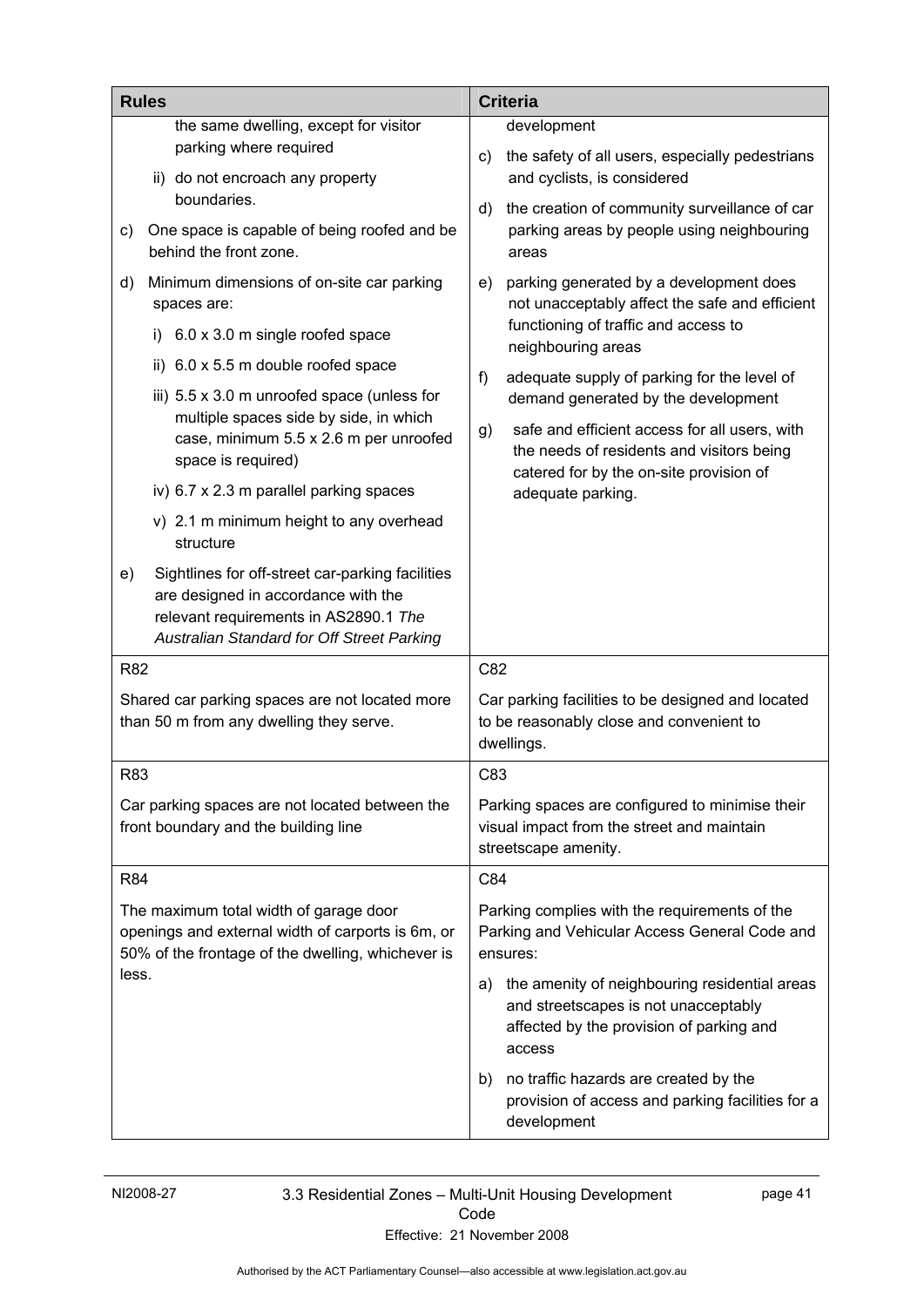| <b>Rules</b>                                                 | <b>Criteria</b>                                                                                                                                                  |
|--------------------------------------------------------------|------------------------------------------------------------------------------------------------------------------------------------------------------------------|
|                                                              | the safety of all users, especially pedestrians<br>C)<br>and cyclists, is considered                                                                             |
|                                                              | the creation of community surveillance of car<br>d)<br>parking areas by people using neighbouring<br>areas                                                       |
|                                                              | parking generated by a development does<br>e)<br>not unacceptably affect the safe and efficient<br>functioning of traffic and access to<br>neighbouring areas    |
|                                                              | f)<br>adequate supply of parking for the level of<br>demand generated by the development                                                                         |
|                                                              | safe and efficient access for all users, with<br>g)<br>the needs of residents and visitors being<br>catered for by the on-site provision of<br>adequate parking. |
| <b>R85</b>                                                   |                                                                                                                                                                  |
| Provision for vehicle parking is not permitted on<br>verges. | This is a mandatory requirement. There is no<br>applicable criterion.                                                                                            |

### **Element 5: Amenity**

- a) Development is sited and designed to maximise solar access to private open space and living areas of dwellings
- b) Dwellings are provided with private and useable private open space that is integrated with, and directly accessible from, the living areas of the dwelling
- c) To ensure landscaping creates a pleasant, safe and attractive living environment and assists to blend new development into the streetscape and neighbourhood

| <b>Rules</b>                                                                                                                                                                                                                             | <b>Criteria</b>                                                       |  |
|------------------------------------------------------------------------------------------------------------------------------------------------------------------------------------------------------------------------------------------|-----------------------------------------------------------------------|--|
| <b>Solar Access</b><br>5.1                                                                                                                                                                                                               |                                                                       |  |
| R86                                                                                                                                                                                                                                      |                                                                       |  |
| Development is sited to allow a minimum of 3<br>hours of direct sunlight onto the floor or internal<br>wall of the main daytime living area of the<br>dwelling between the hours of 9.00 am and 3.00<br>pm on 21 June (winter solstice). | This is a mandatory requirement. There is no<br>applicable criterion. |  |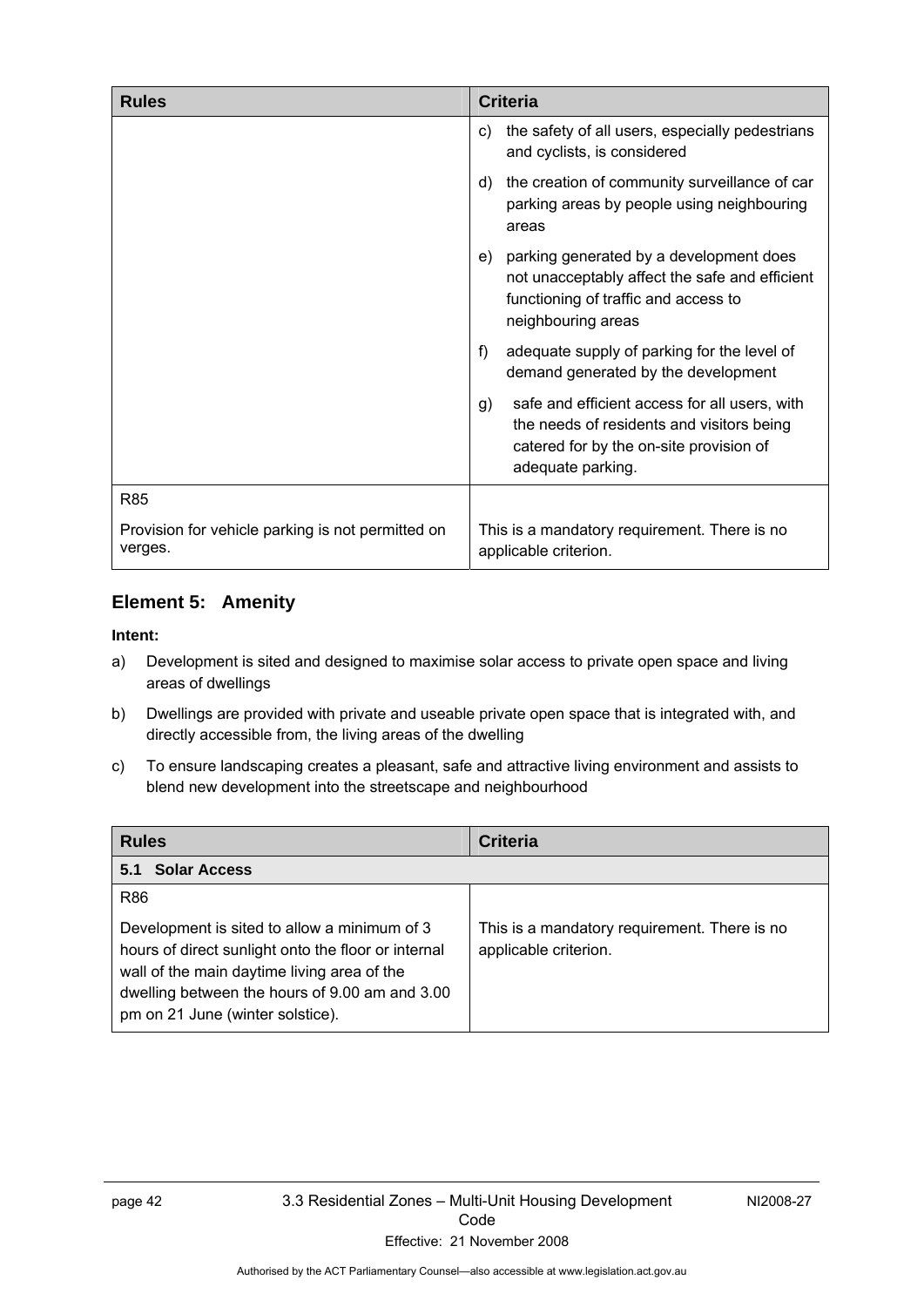| <b>Rules</b>                                                                                                                                                                                                                                                                                                           |                                                                                                                                                                            | <b>Criteria</b>                                                                                                                                                                                                                                                  |                                                                                                                                                                                             |
|------------------------------------------------------------------------------------------------------------------------------------------------------------------------------------------------------------------------------------------------------------------------------------------------------------------------|----------------------------------------------------------------------------------------------------------------------------------------------------------------------------|------------------------------------------------------------------------------------------------------------------------------------------------------------------------------------------------------------------------------------------------------------------|---------------------------------------------------------------------------------------------------------------------------------------------------------------------------------------------|
| 5.2                                                                                                                                                                                                                                                                                                                    | <b>Neighbourhood Plans</b>                                                                                                                                                 |                                                                                                                                                                                                                                                                  |                                                                                                                                                                                             |
|                                                                                                                                                                                                                                                                                                                        |                                                                                                                                                                            | C87                                                                                                                                                                                                                                                              |                                                                                                                                                                                             |
| There is no applicable rule.                                                                                                                                                                                                                                                                                           |                                                                                                                                                                            | Where a Neighbourhood Plan exists,<br>development demonstrates response to the key<br>strategies and actions of the relevant<br>Neighbourhood Plan.                                                                                                              |                                                                                                                                                                                             |
|                                                                                                                                                                                                                                                                                                                        |                                                                                                                                                                            |                                                                                                                                                                                                                                                                  |                                                                                                                                                                                             |
|                                                                                                                                                                                                                                                                                                                        | 5.3 Private Open Space                                                                                                                                                     |                                                                                                                                                                                                                                                                  |                                                                                                                                                                                             |
| <b>R88</b>                                                                                                                                                                                                                                                                                                             |                                                                                                                                                                            | C88                                                                                                                                                                                                                                                              |                                                                                                                                                                                             |
| The average area of private open space per dwelling is<br>not less than 60% of the average area of the block per<br>dwelling less $50m^2$ , as demonstrated in the equation<br>below<br>Average POS = $\left(\left(\frac{\text{Block Size}}{n^{\circ} \text{ of Dwellings}}\right) \times 0.6\right) - 50 \text{ m}^2$ |                                                                                                                                                                            | Private open space is of dimensions to suit the<br>projected requirements of the dwelling's<br>occupants and to accommodate both outdoor<br>recreation needs as well as providing space for<br>service functions such as clothes drying and<br>domestic storage. |                                                                                                                                                                                             |
|                                                                                                                                                                                                                                                                                                                        | The total required area of private open space is<br>the average area of private open space per<br>dwelling multiplied by the proposed number of<br>dwellings on the block. |                                                                                                                                                                                                                                                                  |                                                                                                                                                                                             |
| <b>R89</b>                                                                                                                                                                                                                                                                                                             |                                                                                                                                                                            | C89                                                                                                                                                                                                                                                              |                                                                                                                                                                                             |
| Except as provided for in Rule 92, at least one<br>area of private open space is provided per<br>dwelling to meet the following minimum area and<br>dimension requirements:                                                                                                                                            |                                                                                                                                                                            |                                                                                                                                                                                                                                                                  | Private open space is of dimensions to suit the<br>projected requirements of the dwelling's<br>occupants and to accommodate both outdoor<br>recreation needs as well as providing space for |
| a)                                                                                                                                                                                                                                                                                                                     | 10% of the area of the block                                                                                                                                               |                                                                                                                                                                                                                                                                  | service functions such as clothes drying and                                                                                                                                                |
| b)                                                                                                                                                                                                                                                                                                                     | $6m \times 6m$                                                                                                                                                             | domestic storage.                                                                                                                                                                                                                                                |                                                                                                                                                                                             |
| R90                                                                                                                                                                                                                                                                                                                    |                                                                                                                                                                            | C90                                                                                                                                                                                                                                                              |                                                                                                                                                                                             |
| Except as provided for in Rule 92, an area of<br>private open space with a minimum dimension of<br>at least 6 metres is:                                                                                                                                                                                               |                                                                                                                                                                            | a)                                                                                                                                                                                                                                                               | Private open space is capable of enabling an<br>extension of the function of the dwelling for<br>relaxation, dining, entertainment and<br>recreation                                        |
| a)                                                                                                                                                                                                                                                                                                                     | screened from public view                                                                                                                                                  |                                                                                                                                                                                                                                                                  |                                                                                                                                                                                             |
| b)                                                                                                                                                                                                                                                                                                                     | not forward of the building line except where<br>permitted by, and illustrated in, an approved<br>estate development plan                                                  | b)                                                                                                                                                                                                                                                               | Private open space forward of the front<br>building line ensures the amenity of the<br>private open space and the dwelling is<br>protected whilst maintaining opportunities for             |
| located<br>c)                                                                                                                                                                                                                                                                                                          |                                                                                                                                                                            |                                                                                                                                                                                                                                                                  | passive surveillance.                                                                                                                                                                       |
| (i)                                                                                                                                                                                                                                                                                                                    | not to the south, south-east or south-<br>west of the dwelling, or                                                                                                         | C)                                                                                                                                                                                                                                                               | Private open space is to take account of<br>outlook, natural features of the site and                                                                                                       |
| (ii)                                                                                                                                                                                                                                                                                                                   | to maintain a minimum three hours<br>sunlight onto 50% of the ground                                                                                                       |                                                                                                                                                                                                                                                                  | neighbouring buildings or open space and to<br>provide for maximum year round use.                                                                                                          |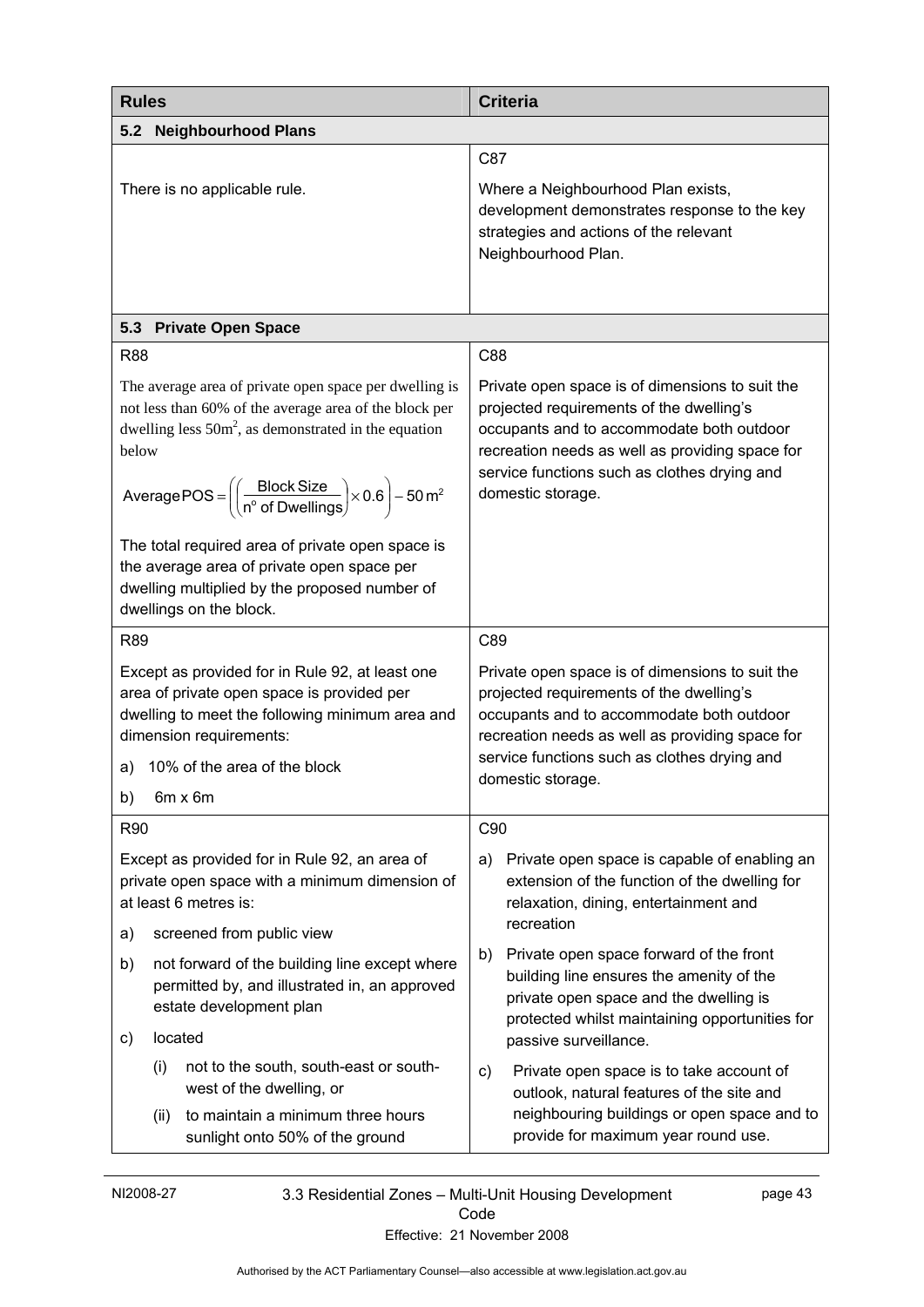| <b>Rules</b>                                                                                                                             |                                                                                                        | <b>Criteria</b>                                                                                                                                                                                     |
|------------------------------------------------------------------------------------------------------------------------------------------|--------------------------------------------------------------------------------------------------------|-----------------------------------------------------------------------------------------------------------------------------------------------------------------------------------------------------|
|                                                                                                                                          | between the hours of 9:00am and<br>3:00pm on 21 June (winter solstice)                                 |                                                                                                                                                                                                     |
| d)                                                                                                                                       | at ground level with direct ground level<br>access from a main daytime living area of<br>the dwelling. |                                                                                                                                                                                                     |
| R91                                                                                                                                      |                                                                                                        | C91                                                                                                                                                                                                 |
| A minimum of 50% of the private open space is to<br>be retained as planting area.                                                        |                                                                                                        | Unpaved or unsealed areas are provided to<br>facilitate on-site infiltration of stormwater run-off<br>and provision of landscaping.                                                                 |
| R92                                                                                                                                      |                                                                                                        | C92                                                                                                                                                                                                 |
| Where a dwelling is located entirely on an upper<br>floor, private open space is provided in the form<br>of a balcony or courtyard that: |                                                                                                        | The location of private open space is to take<br>account of outlook, natural features of the site<br>and neighbouring buildings or open space and to                                                |
| a)                                                                                                                                       | is located directly off a main daytime living<br>area of the dwelling                                  | provide for maximum year round comfort.                                                                                                                                                             |
| b)                                                                                                                                       | does not face a rear or side boundary within<br>9 <sub>m</sub>                                         |                                                                                                                                                                                                     |
| C)                                                                                                                                       | does not face another dwelling within 12m                                                              |                                                                                                                                                                                                     |
| d)                                                                                                                                       | has a minimum area of 6 $m2$ and dimension<br>of 1.8 m.                                                |                                                                                                                                                                                                     |
| 5.4                                                                                                                                      | Landscaping                                                                                            |                                                                                                                                                                                                     |
|                                                                                                                                          |                                                                                                        | C93                                                                                                                                                                                                 |
| There is no applicable rule.                                                                                                             |                                                                                                        | A survey and evaluation of existing trees is<br>undertaken and a comprehensive landscape<br>design, indicating the size and type of species<br>proposed, is submitted for consideration.            |
| 5.5 Common Areas                                                                                                                         |                                                                                                        |                                                                                                                                                                                                     |
|                                                                                                                                          |                                                                                                        | C94                                                                                                                                                                                                 |
| There is no applicable rule.                                                                                                             |                                                                                                        | Common areas, including driveways and<br>access/internal roads, are designed to have clear<br>function, provide equity of access and ensure<br>high levels of residential amenity of all dwellings. |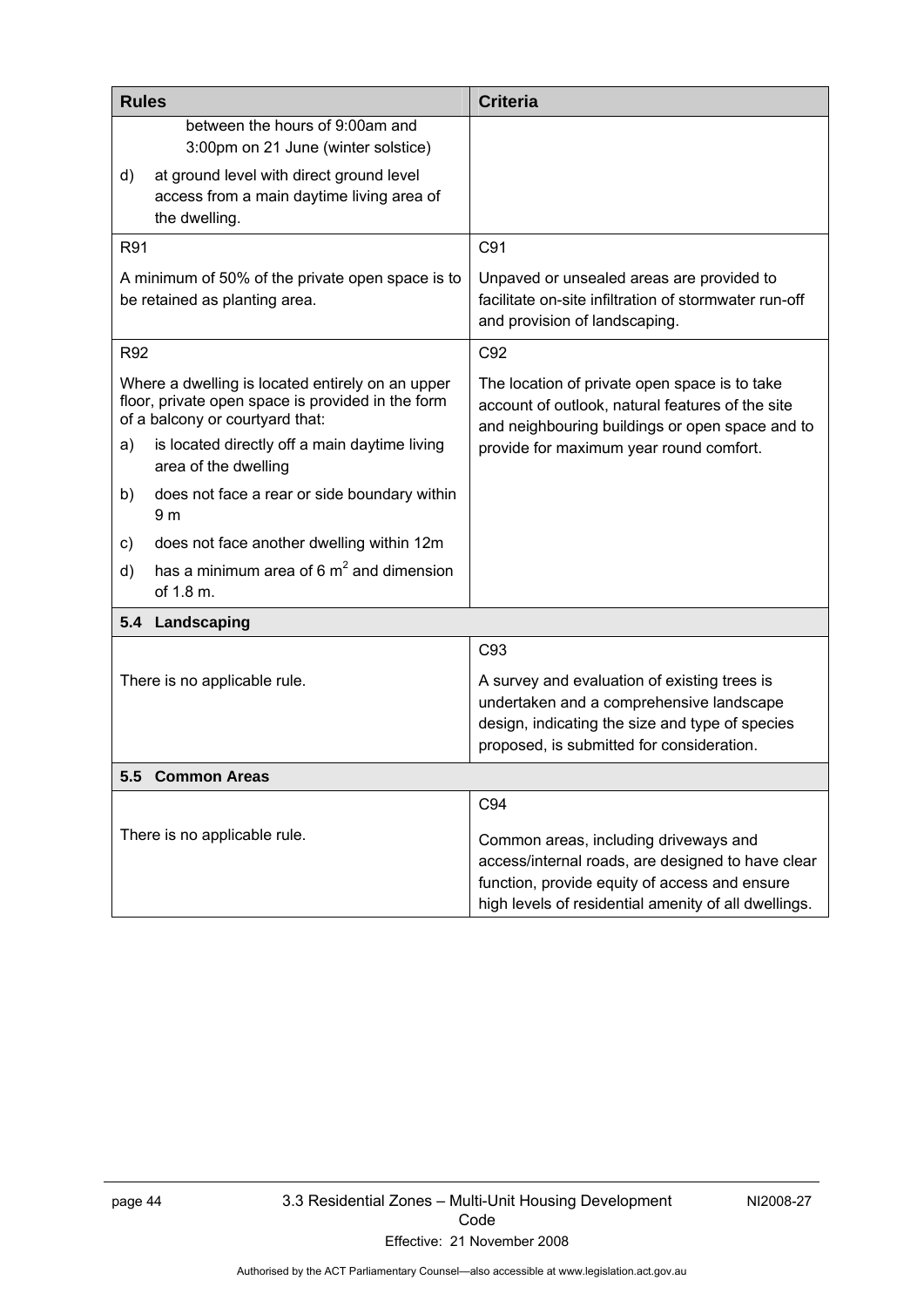# **Element 7: Services**

### **Intent:**

To provide site facilities and service areas and design them to be convenient and visually attractive, blend with the development and street character and require minimal maintenance

| <b>Rules</b>                                                                                                                                  | <b>Criteria</b>                                                                                                                                                                                                   |
|-----------------------------------------------------------------------------------------------------------------------------------------------|-------------------------------------------------------------------------------------------------------------------------------------------------------------------------------------------------------------------|
| <b>Site Facilities</b><br>7.1                                                                                                                 |                                                                                                                                                                                                                   |
|                                                                                                                                               | C95                                                                                                                                                                                                               |
| There is no applicable rule.                                                                                                                  | The location and design of site facilities (including<br>garbage bin enclosures, external storage, clothes<br>drying areas, car wash bays) to be coordinated<br>and complimentary to the overall building design. |
| <b>R96</b>                                                                                                                                    | C96                                                                                                                                                                                                               |
| An externally accessible, enclosed space for<br>storage is provided for each dwelling without a<br>garage. The storage area is/has a minimum: | Dwellings are provided with adequate secure<br>storage areas.                                                                                                                                                     |
| area of 1.5 $m2$<br>a)                                                                                                                        |                                                                                                                                                                                                                   |
| 2 m high<br>b)                                                                                                                                |                                                                                                                                                                                                                   |
| internal dimension of 0.6m.<br>C)                                                                                                             |                                                                                                                                                                                                                   |
| <b>R97</b>                                                                                                                                    | C97                                                                                                                                                                                                               |
| External clothes drying facilities are<br>a)<br>provided as follows:                                                                          | Dwellings are provided with adequate external<br>clothes drying facilities.                                                                                                                                       |
| dwellings at ground floor level:<br>i)<br>minimum area of 6 $m2$                                                                              |                                                                                                                                                                                                                   |
| ii) dwelling wholly located at upper floor<br>level:<br>minimum area of 2 $m^2$ .                                                             |                                                                                                                                                                                                                   |
| b)<br>The clothes drying facilities are screened<br>from public view and are exclusive of private<br>open space requirements.                 |                                                                                                                                                                                                                   |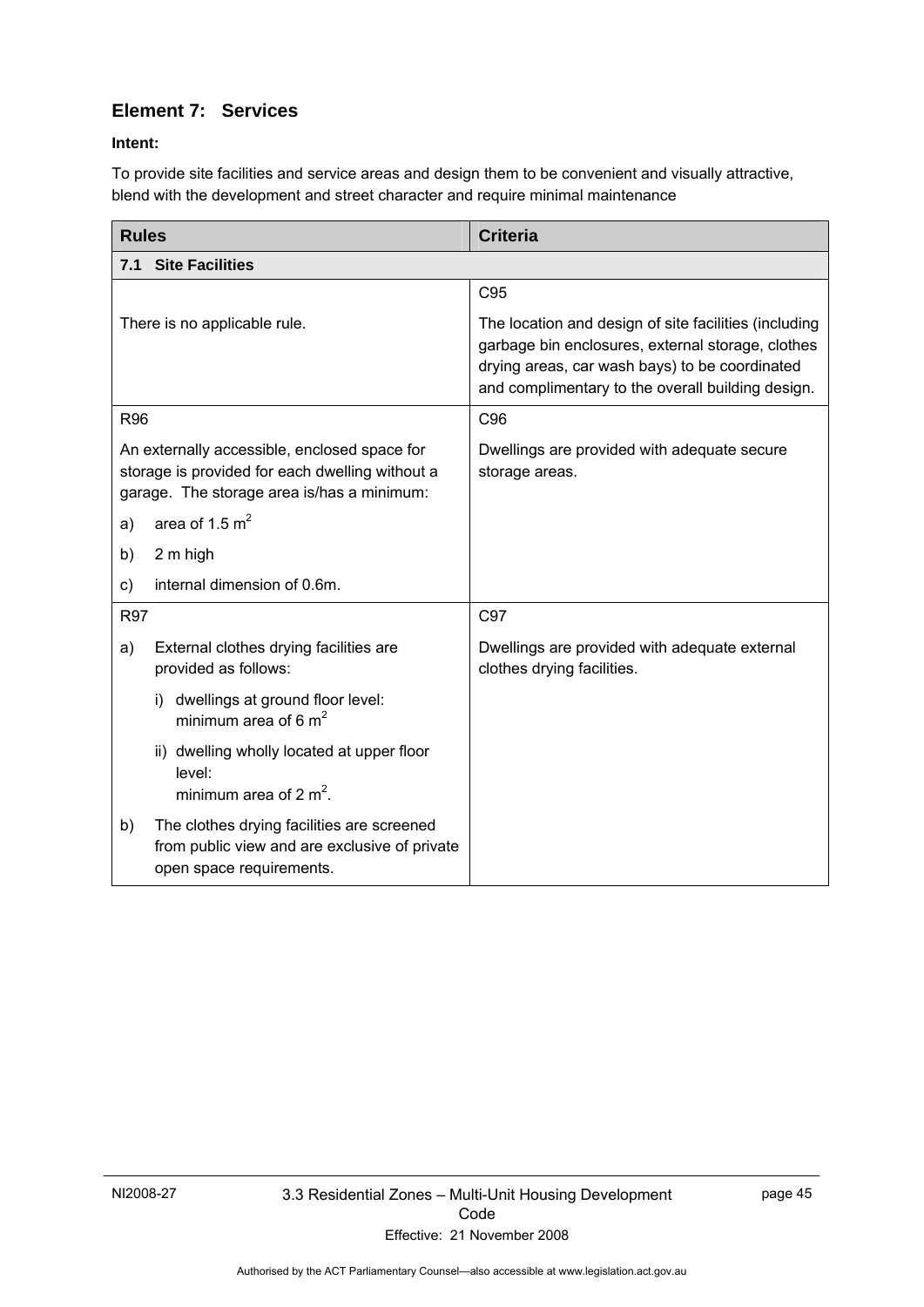# **Part C(2) – Multi Unit Housing - Additional Controls for Deakin and Forrest**

This part of the Code applies to development applications for multi unit housing in Deakin, Sections 5- 8 and Forrest, Sections 20-22 and 26-27. It provides additional controls to, or controls that are to be applied in lieu of, those in Part C(1) for multi unit housing. The controls have been applied due to the distinctive environmental quality of these historic Sections of South Canberra, particularly in relation to streetscape, block size, on site landscape and built form.

These controls are either in addition to, or in lieu of, those in Part C(1). Where a control is in addition to one contained in Part C(1) it will be identified with the words **'Additional Control'** in the Item title bar. Where a control is in lieu of one contained in Part C(1) it will identify which control it replaces.

Parts A, B and C(1) of this Code also apply.

### **Element 2: Building and Site Controls**

- a) To ensure that buildings are compatible, and complement, the built form, siting and scale of surrounding properties and are of an appropriate residential character.
- b) To ensure buildings are designed and sited to provide privacy between neighbours

| <b>Rules</b>                                                               | <b>Criteria</b>                                                                                                                                                               |  |
|----------------------------------------------------------------------------|-------------------------------------------------------------------------------------------------------------------------------------------------------------------------------|--|
| <b>Height (Additional Control)</b><br>2.1                                  |                                                                                                                                                                               |  |
| <b>R98</b>                                                                 |                                                                                                                                                                               |  |
| Buildings do not exceed 11.5 m in height above<br>natural ground level.    | This is a mandatory requirement. There is no<br>applicable criterion.                                                                                                         |  |
| 2.2 Front Street Setback (Replaces R54/C54)                                |                                                                                                                                                                               |  |
| <b>R99</b>                                                                 | C <sub>99</sub>                                                                                                                                                               |  |
| Buildings are setback a minimum of 10 m from<br>the front street boundary. | Front street setbacks respect the established<br>building lines of surrounding properties.                                                                                    |  |
| 2.3 Side and Rear Setbacks (Replaces R55/C55 and R56/C56)                  |                                                                                                                                                                               |  |
|                                                                            | C <sub>100</sub>                                                                                                                                                              |  |
| There is no applicable rule.                                               | Buildings and other structures are sited and<br>designed to protect a reasonable amount of<br>privacy and solar access to adjacent dwellings<br>and their private open space. |  |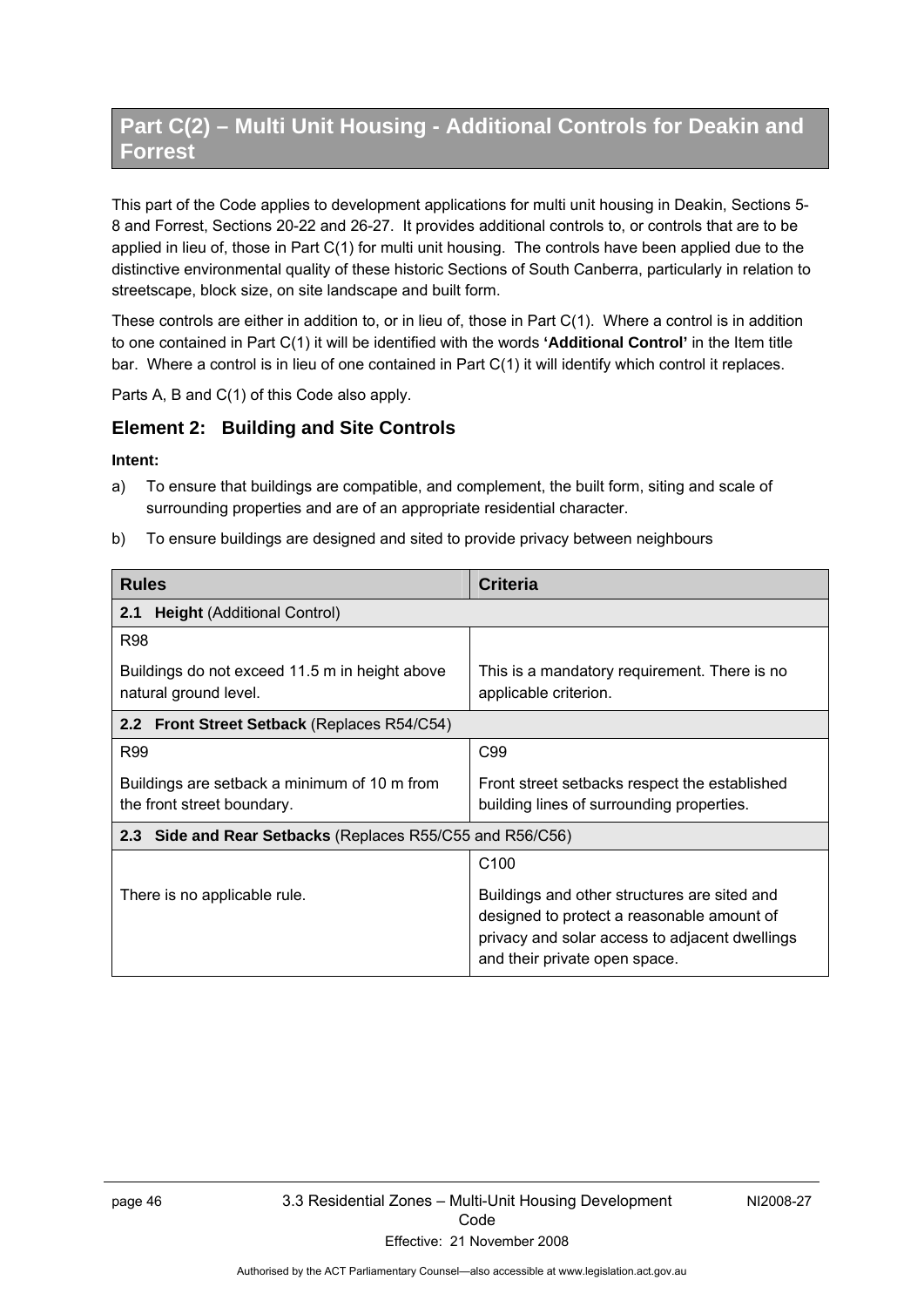# **Element 3: Built Form**

### **Intent:**

a) To ensure that buildings are compatible, and complement, the built form, siting and scale of surrounding properties and are of an appropriate residential character.

| <b>Rules</b>                                            | <b>Criteria</b>                                                                                                        |  |  |
|---------------------------------------------------------|------------------------------------------------------------------------------------------------------------------------|--|--|
| <b>Materials and Finish (Additional Control)</b><br>3.1 |                                                                                                                        |  |  |
|                                                         | C <sub>101</sub>                                                                                                       |  |  |
| There is no applicable rule.                            | Buildings are constructed:                                                                                             |  |  |
|                                                         | predominantly of masonry materials<br>a)                                                                               |  |  |
|                                                         | with pitched roofs, except where alterations<br>b)<br>and/or additions are proposed to existing flat<br>roofed houses. |  |  |

## **Element 5: Amenity**

#### **Intent:**

a) New development blends into the landscape setting and character of the locality

| <b>Rules</b>                                   | <b>Criteria</b>                                                                                                                                                                                   |  |
|------------------------------------------------|---------------------------------------------------------------------------------------------------------------------------------------------------------------------------------------------------|--|
| <b>Landscaping (Additional Control)</b><br>5.1 |                                                                                                                                                                                                   |  |
| There is no applicable rule.                   | C <sub>102</sub><br>An evaluation of exiting trees is undertaken and a<br>comprehensive landscape design, indicating the<br>size and type of species proposed, is submitted<br>for consideration. |  |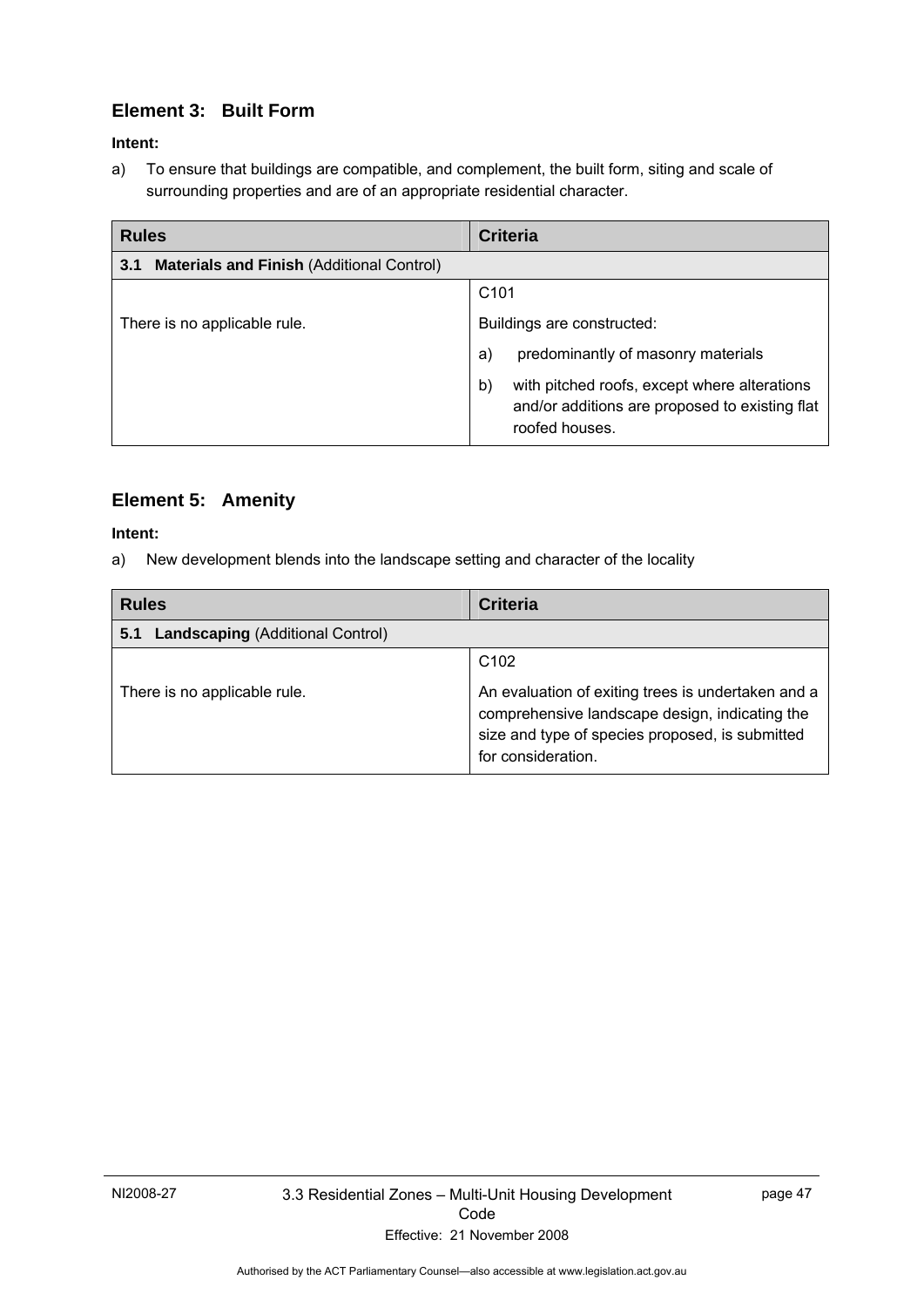# **Part C(3) - Multi Unit Housing – Inner North Canberra and Gungahlin District - RZ3 and RZ4 Zones**

This Part of the Code applies to development applications for multi unit housing in the RZ3 - Urban and RZ4 – Medium Density Zones in Inner North Canberra and the Gungahlin District. These controls apply instead of those contained in Part C(1) of the Code. Parts A and B of the Code also apply.

## **Element 2: Building and Site Controls**

- a) To ensure buildings are compatible with, and complement, the built form, siting and scale of surrounding properties
- b) To ensure buildings are designed and sited to:
	- i) provide privacy between neighbours and between occupants and the public
	- ii) provide adequate light and natural ventilation between dwellings
	- iii) provide opportunities for additional landscaping and to deliver quality open space
	- iv) maintain or enhance the streetscape character in existing areas
	- v) establish appropriate and attractive streetscapes in new residential areas
- c) To ensure the amenity of surrounding properties is maintained, particularly in relation to privacy, overshadowing and solar access

| <b>Rules</b>                                                                                                                                                                                                                                                        | <b>Criteria</b>                                                                                                                                                                                                                                                                  |  |  |
|---------------------------------------------------------------------------------------------------------------------------------------------------------------------------------------------------------------------------------------------------------------------|----------------------------------------------------------------------------------------------------------------------------------------------------------------------------------------------------------------------------------------------------------------------------------|--|--|
| <b>Height</b><br>2.1                                                                                                                                                                                                                                                |                                                                                                                                                                                                                                                                                  |  |  |
| R <sub>103</sub>                                                                                                                                                                                                                                                    | C <sub>103</sub>                                                                                                                                                                                                                                                                 |  |  |
| Finished floor levels immediately above<br>basement car parking that faces the street is no<br>higher than an average of 600 mm, and a<br>maximum of 750 mm above natural ground level.                                                                             | Development is designed and sited to ensure that<br>basement car-parking structures do not dominate<br>the development frontage and impact adversely<br>on the streetscape of the locality by screening or<br>limiting the size of structures and openings facing<br>the street. |  |  |
| R <sub>104</sub>                                                                                                                                                                                                                                                    | C <sub>104</sub>                                                                                                                                                                                                                                                                 |  |  |
| Differences in building height between existing<br>buildings on adjacent blocks and new<br>developments are not more than one storey when<br>viewed from the street. This requirement applies<br>to building elements within 3.0 m of the front<br>building facade. | Building height at the street frontage maintains a<br>compatible scale with adjacent developments.                                                                                                                                                                               |  |  |
| 2.2 Front Street Setback                                                                                                                                                                                                                                            |                                                                                                                                                                                                                                                                                  |  |  |
| R <sub>105</sub>                                                                                                                                                                                                                                                    | C <sub>105</sub>                                                                                                                                                                                                                                                                 |  |  |
| Front setbacks are as specified in Table 5.                                                                                                                                                                                                                         | Front street setbacks contribute to the existing or<br>proposed streetscape character, assist in the<br>integration of new development into the public<br>streetscape, make efficient use of the site, and<br>provide amenity for residents.                                     |  |  |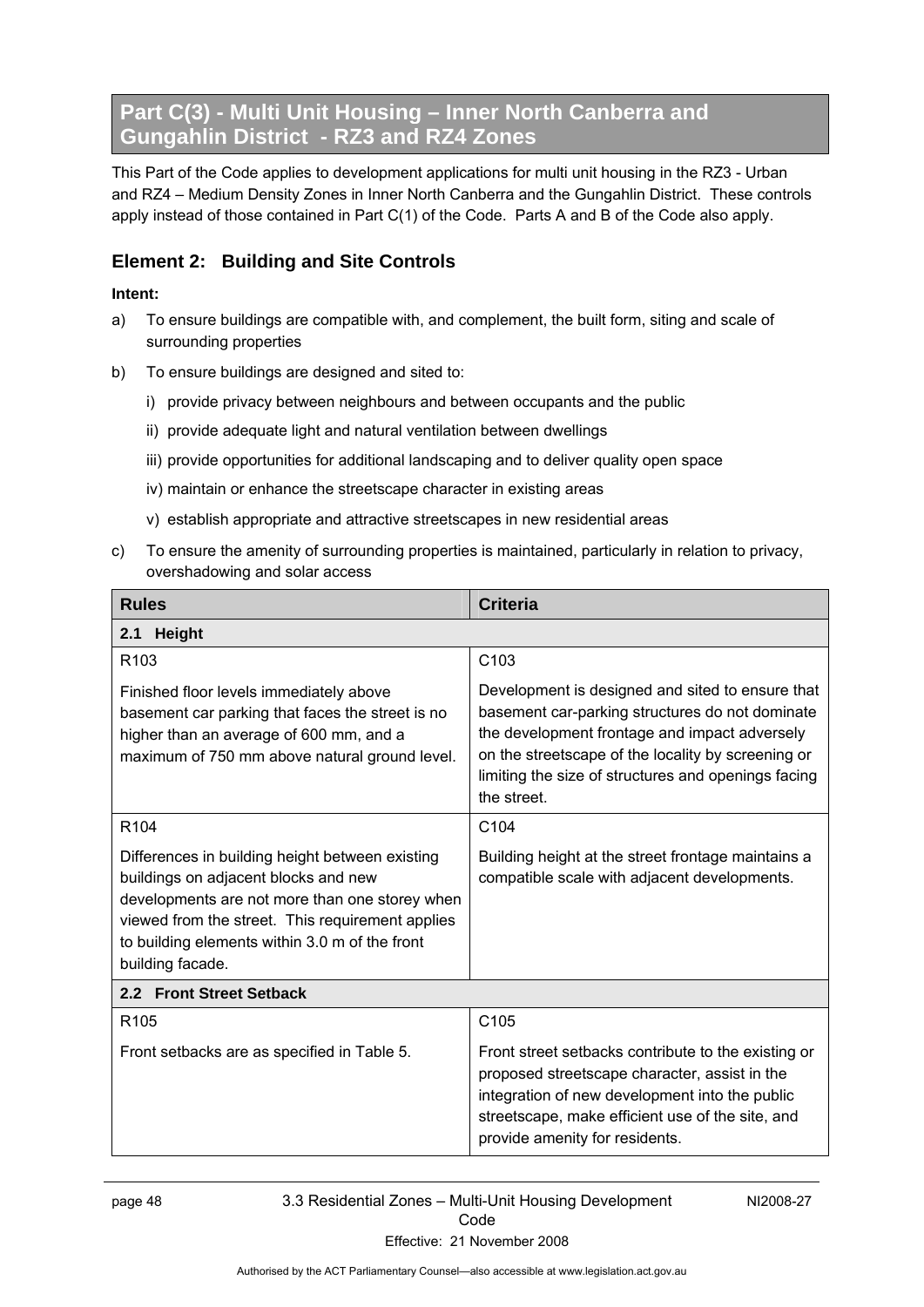### **Table 5 : Front Street Setback**

| RZ3 - Urban Residential Zone                                                        | <b>Lower Floor Level</b>       | <b>Upper Floor Level</b>     |
|-------------------------------------------------------------------------------------|--------------------------------|------------------------------|
| Adjacent to undeveloped blocks or non-residential<br>development setback $\geq$ 3 m | 6.0 <sub>m</sub>               | 8.5 m                        |
| Adjoins development setback < 3 m                                                   | $=$ To adjacent<br>development | $+2.5 m$                     |
| Adjoins residential development setback 3-4 m                                       | 4.0 <sub>m</sub>               | 6.5 m                        |
| Adjoins residential development setback 4.5–7 m                                     | 6.0 <sub>m</sub>               | 7.5 <sub>m</sub>             |
| Adjoins residential development setback 7-9 m                                       | 6.0 <sub>m</sub>               | 7.5 <sub>m</sub>             |
| Adjoins residential development setback ≥9 m                                        | 6.0 <sub>m</sub>               | 7.5 m                        |
| Heritage Conservation Area                                                          | = Adjoining<br>development     | $=$ Adjoining<br>development |
| Adjoining open space or laneway                                                     | 4.0 <sub>m</sub>               | 4.0 <sub>m</sub>             |
| Garages and carports                                                                | Behind the building<br>line    |                              |

Note: The front street setbacks apply to both frontages on corner blocks.

| RZ4 - Medium Density Residential Zone                                              | <b>Lower Floor Level</b>     | <b>Upper Floor Level</b>     |
|------------------------------------------------------------------------------------|------------------------------|------------------------------|
| Adjacent to undeveloped blocks or non-residential<br>development setback $\geq 3m$ | 3.0 <sub>m</sub>             | 5.5 <sub>m</sub>             |
| Adjoins development setback < 3 m                                                  | $=$ Adjoining<br>development | $+2m$                        |
| Adjoins residential development setback 3-4 m                                      | 4.0 <sub>m</sub>             | 6.0 <sub>m</sub>             |
| Adjoins residential development setback 4.5–7 m                                    | 4.0 m                        | 6.0 <sub>m</sub>             |
| Adjoins residential development setback 7-9 m                                      | 5.0 <sub>m</sub>             | 6.0 <sub>m</sub>             |
| Adjoins residential development setback ≥9 m                                       | 6.0 <sub>m</sub>             | 6.0 <sub>m</sub>             |
| Heritage Conservation Area                                                         | $=$ Adjoining<br>development | $=$ Adjoining<br>development |
| Adjoining open space or laneway                                                    | 4.0 <sub>m</sub>             | 4.0 <sub>m</sub>             |
| Garages and carports                                                               | Behind the building line     |                              |

Note: The front street setbacks apply to both frontages on corner blocks.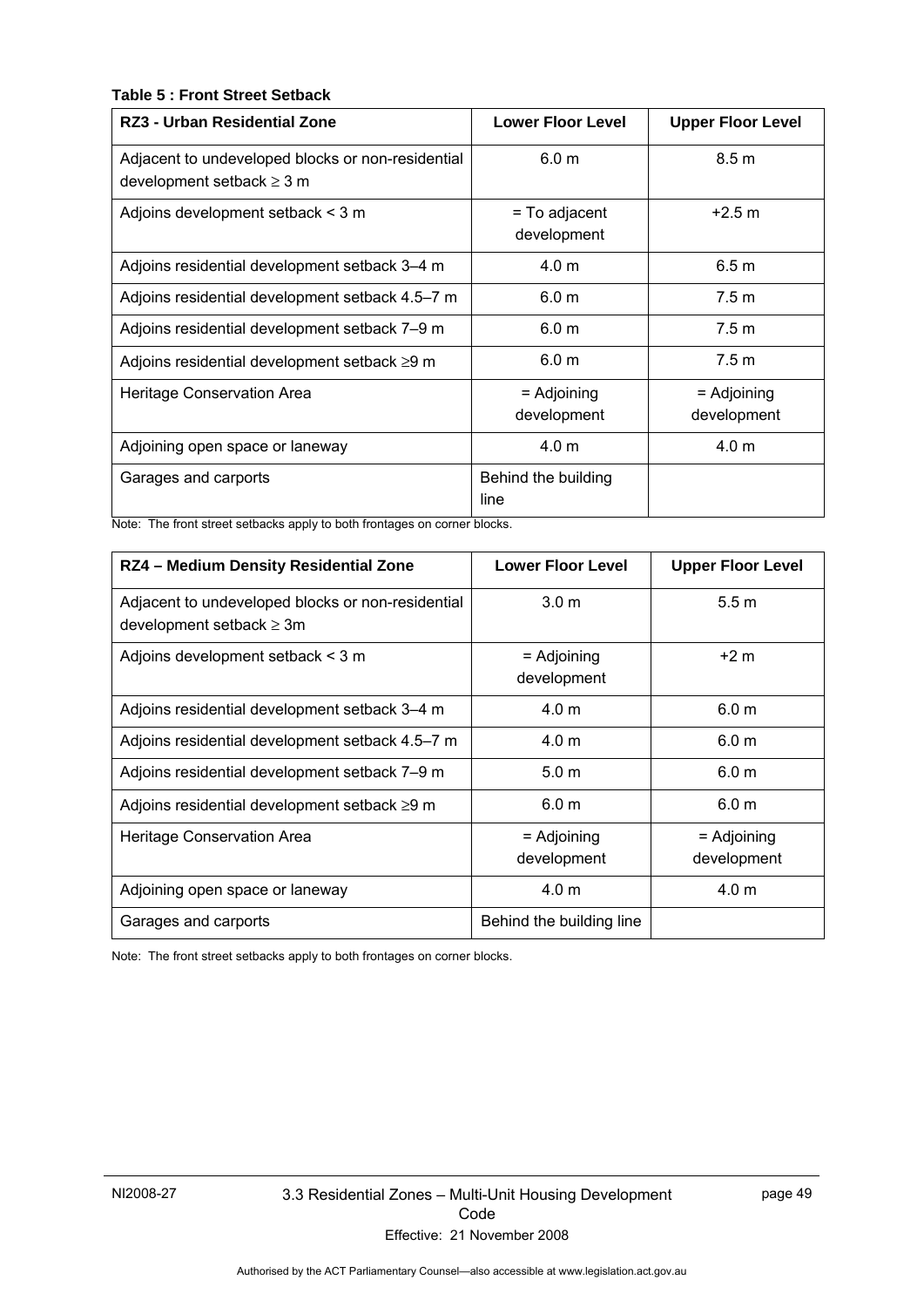| <b>Rules</b>                                                                                                                                                                                                                                                           | <b>Criteria</b>                                                                                                                                                                                                                |
|------------------------------------------------------------------------------------------------------------------------------------------------------------------------------------------------------------------------------------------------------------------------|--------------------------------------------------------------------------------------------------------------------------------------------------------------------------------------------------------------------------------|
| 2.3 Side and Rear Setback                                                                                                                                                                                                                                              |                                                                                                                                                                                                                                |
| R <sub>106</sub>                                                                                                                                                                                                                                                       |                                                                                                                                                                                                                                |
| A minimum side boundary setback of 1 m where<br>the wall is not built to the boundary.                                                                                                                                                                                 | This is a mandatory requirement. There is no<br>applicable criterion.                                                                                                                                                          |
| R <sub>107</sub>                                                                                                                                                                                                                                                       | C <sub>107</sub>                                                                                                                                                                                                               |
| Where upper floor levels contain windows with a<br>sill height of less than 1.7 m, or have unscreened<br>decks, balconies or external stairs, the minimum<br>rear and side setbacks are 9 m at the second<br>storey and 12 m at any level at or above three            | Setbacks are progressively increased as the<br>height of the wall/building increases so that the<br>built form does not adversely impact on the<br>amenity of neighbouring properties and the<br>streetscape by means such as: |
| storeys.                                                                                                                                                                                                                                                               | a) reducing building bulk;                                                                                                                                                                                                     |
|                                                                                                                                                                                                                                                                        | b) minimising the length and height of boundary<br>walls:                                                                                                                                                                      |
|                                                                                                                                                                                                                                                                        | c) providing sufficient spatial separation<br>between upper floor levels of adjoining<br>development                                                                                                                           |
|                                                                                                                                                                                                                                                                        | d) protecting a reasonable amount of privacy<br>and solar access to adjacent dwelling and<br>their associated private open space                                                                                               |
| 2.4 Building Envelope (in relation to side and rear boundaries)                                                                                                                                                                                                        |                                                                                                                                                                                                                                |
| R <sub>108</sub>                                                                                                                                                                                                                                                       | C108                                                                                                                                                                                                                           |
| The following building elements may extend<br>a)<br>within the minimum side or rear setback or<br>extend beyond the building envelope<br>(provided the distance of the building element<br>to the boundary is not less than 1 m):<br>Fascias, gutters, downpipes<br>i) | Structures are sited and reflect residential<br>(suburban) scale, height and length to ensure:<br>sufficient spatial separation between<br>a)<br>adjoining developments                                                        |
|                                                                                                                                                                                                                                                                        | b) the protection of a reasonable amount of<br>privacy and solar access to the dwelling (or                                                                                                                                    |
| Eaves up to 0.75 m wide<br>ii)<br>iii) Masonry chimneys, flues, pipes                                                                                                                                                                                                  | adjacent dwellings) and outdoor spaces (or<br>adjacent outdoor spaces)                                                                                                                                                         |
| iv) Domestic fuel tanks                                                                                                                                                                                                                                                |                                                                                                                                                                                                                                |
| v) Cooling or heating appliances or other<br>services                                                                                                                                                                                                                  |                                                                                                                                                                                                                                |
| Development that may extend within the<br>b)<br>minimum side or rear setback, without<br>restriction, are:                                                                                                                                                             |                                                                                                                                                                                                                                |
| Pergolas, screens or sunblinds<br>I)                                                                                                                                                                                                                                   |                                                                                                                                                                                                                                |
| Light fittings, electricity connections<br>ii)                                                                                                                                                                                                                         |                                                                                                                                                                                                                                |
| iii) Unroofed terraces, landings, steps or<br>ramps not more than 1m in height                                                                                                                                                                                         |                                                                                                                                                                                                                                |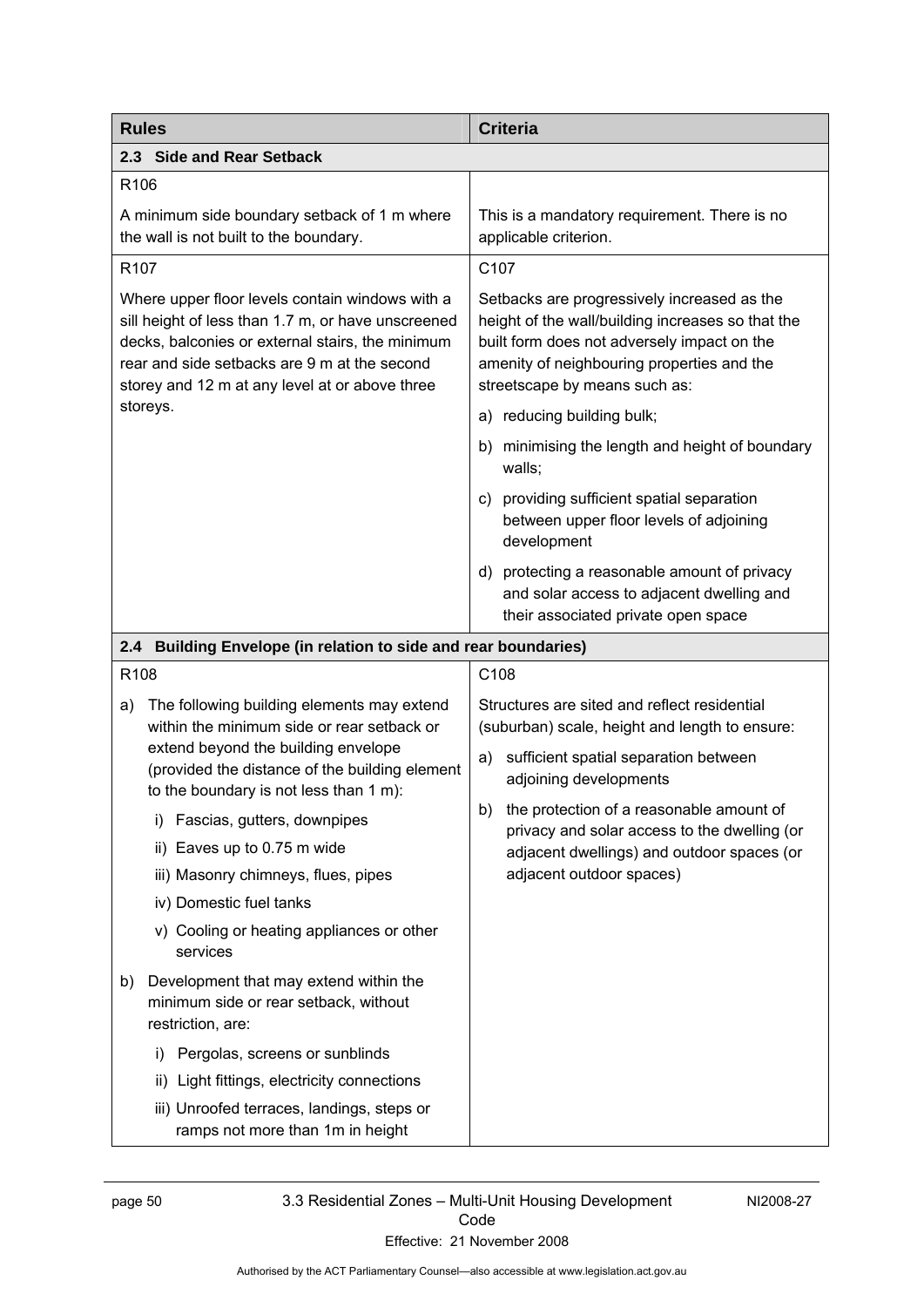| <b>Rules</b>                 | <b>Criteria</b>                                                                                                                                                                                                                                                           |
|------------------------------|---------------------------------------------------------------------------------------------------------------------------------------------------------------------------------------------------------------------------------------------------------------------------|
|                              | C <sub>109</sub>                                                                                                                                                                                                                                                          |
| There is no applicable rule. | Building to the boundary may be considered<br>where the walls are limited in length and height<br>and where it is demonstrated that building to the<br>boundary is necessary to maximise privacy for<br>neighbouring dwellings and their associated<br>private open space |

## **Element 3: Built Form**

#### **Intent:**

- a) To achieve a coherent site layout that provides a pleasant, attractive, manageable, resource efficient and sustainable living environment
- b) To ensure buildings are compatible with, and complement, the positive elements of the built form of surrounding development; enhance existing or planned future patterns of development; and provide attractive streetscapes
- c) To ensure there is diversity in building type and size
- d) To allow flexibility in design and use of materials and colours while encouraging high quality architectural standards that contribute to harmonious and attractive streetscapes
- e) Development is designed to facilitate pedestrian access from the street frontage, car parking areas and public open space and provide an individual identity in respect of each dwelling
- f) To provide adequate separation between dwellings and windows for privacy
- g) To ensure that fencing (including courtyard walls) provides privacy, security and noise attenuation without having a detrimental impact upon the streetscape and adjoining buildings
- h) To ensure buildings and landscaping provides for resident and visitor safety and mobility

Note: Under the *Building Act 2004* most buildings need to meet the requirements of the Building Code of Australia. For certain classes of buildings, this will include prescribed energy requirements.

| <b>Rules</b>                  | <b>Criteria</b>                                                                                        |  |
|-------------------------------|--------------------------------------------------------------------------------------------------------|--|
| <b>Building Design</b><br>3.1 |                                                                                                        |  |
|                               | C <sub>110</sub>                                                                                       |  |
| There is no applicable rule.  | A site analysis plan is submitted demonstrating<br>that site layout and building design:               |  |
|                               | Compliments:<br>a)                                                                                     |  |
|                               | Existing or future planned built form, in<br>terms of scale, character and massing, in<br>the locality |  |
|                               | ii) landscape character, achieved through<br>attention to silhouette, pattern, texture<br>and colour   |  |
|                               | iii) residential identity                                                                              |  |
|                               | iv) streetscape character and functions                                                                |  |

NI2008-27 3.3 Residential Zones – Multi-Unit Housing Development Code

page 51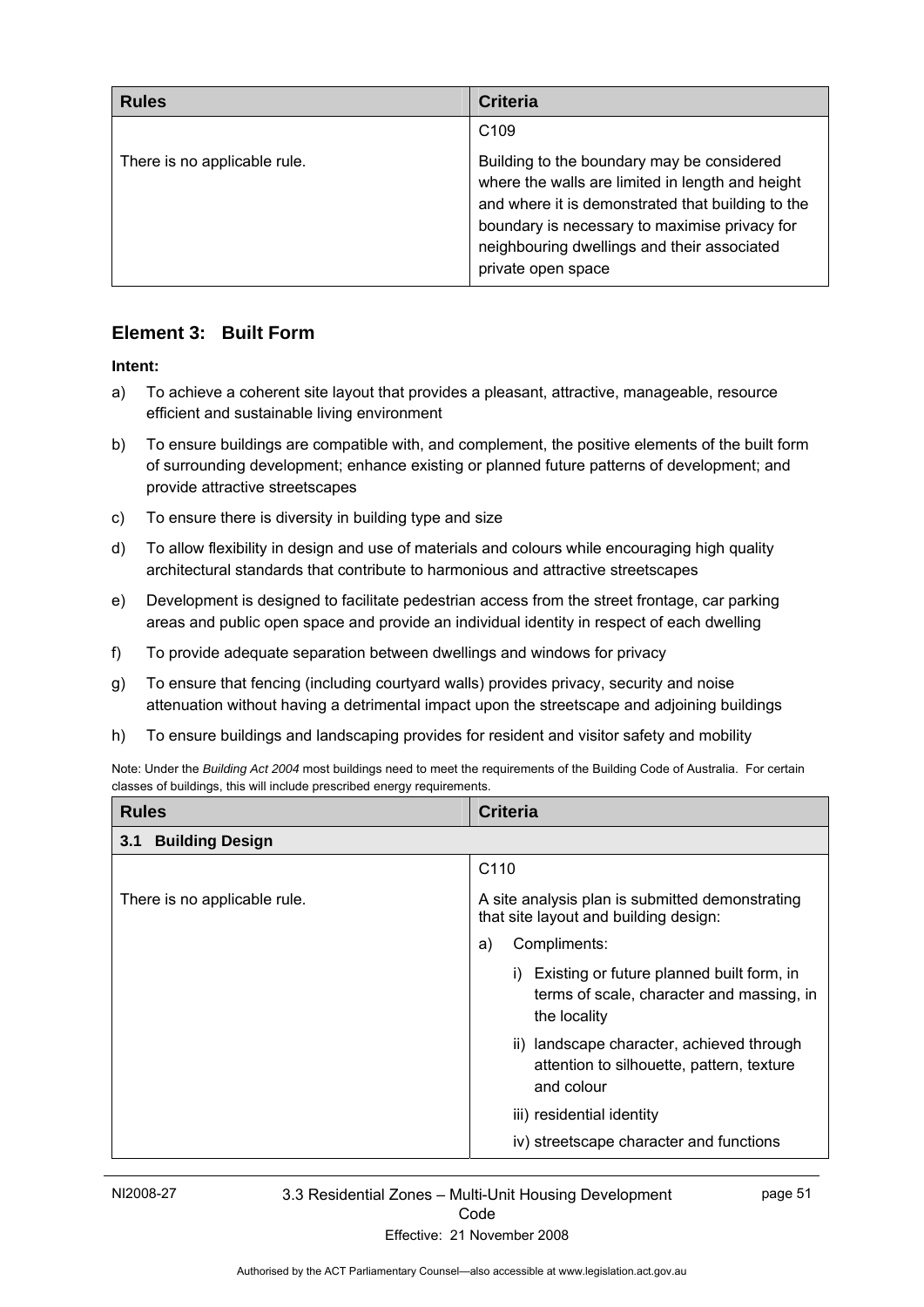| <b>Rules</b>                                                                                                                                                            |                                                                                                                                                                                     | <b>Criteria</b>                                                                                                                                                                                      |                                                                                                                                                                          |
|-------------------------------------------------------------------------------------------------------------------------------------------------------------------------|-------------------------------------------------------------------------------------------------------------------------------------------------------------------------------------|------------------------------------------------------------------------------------------------------------------------------------------------------------------------------------------------------|--------------------------------------------------------------------------------------------------------------------------------------------------------------------------|
|                                                                                                                                                                         |                                                                                                                                                                                     |                                                                                                                                                                                                      | v) existing important site features                                                                                                                                      |
|                                                                                                                                                                         |                                                                                                                                                                                     |                                                                                                                                                                                                      | vi) heritage places, and                                                                                                                                                 |
|                                                                                                                                                                         |                                                                                                                                                                                     | b)                                                                                                                                                                                                   | integrates with the surrounding environment<br>through:                                                                                                                  |
|                                                                                                                                                                         |                                                                                                                                                                                     |                                                                                                                                                                                                      | i) adequate pedestrian, cycle and vehicle<br>links to street and open space networks                                                                                     |
|                                                                                                                                                                         |                                                                                                                                                                                     |                                                                                                                                                                                                      | ii) dwellings face the street and public open<br>spaces                                                                                                                  |
|                                                                                                                                                                         |                                                                                                                                                                                     |                                                                                                                                                                                                      | iii) clear definition of the public and private<br>realm.                                                                                                                |
| R111                                                                                                                                                                    |                                                                                                                                                                                     | C111                                                                                                                                                                                                 |                                                                                                                                                                          |
| a)                                                                                                                                                                      | Maximum length of unarticulated walls in<br>buildings containing more than two dwellings is<br>15 m. Wall articulation is provided by:<br>changes in wall planes of a minimum 1.0 m | Building design, articulation, detailing and finish<br>provide an appropriate scale, add visual interest,<br>and enable visual differentiation between<br>dwellings when viewed from public streets. |                                                                                                                                                                          |
|                                                                                                                                                                         | in depth and 4.0 m in length                                                                                                                                                        |                                                                                                                                                                                                      |                                                                                                                                                                          |
| b)                                                                                                                                                                      | inclusion of balconies, fin walls, etc<br><b>OR</b>                                                                                                                                 |                                                                                                                                                                                                      |                                                                                                                                                                          |
| C)                                                                                                                                                                      | horizontally stepping facades by at least<br>1.0 <sub>m</sub>                                                                                                                       |                                                                                                                                                                                                      |                                                                                                                                                                          |
| R112                                                                                                                                                                    |                                                                                                                                                                                     | C112                                                                                                                                                                                                 |                                                                                                                                                                          |
| Buildings address the street and communal areas<br>by providing front door, porch, verandah or living<br>room or kitchen window facing the street or<br>communal areas. |                                                                                                                                                                                     |                                                                                                                                                                                                      | Buildings adjacent to the street or communal<br>areas address these areas by providing visual<br>interest in building design and passive<br>surveillance of these areas. |
| R <sub>113</sub>                                                                                                                                                        |                                                                                                                                                                                     | C113                                                                                                                                                                                                 |                                                                                                                                                                          |
|                                                                                                                                                                         | Dwellings with two bedrooms:                                                                                                                                                        |                                                                                                                                                                                                      | Dwellings designed for more than one person are                                                                                                                          |
| a)                                                                                                                                                                      | provide a minimum of two bedrooms that<br>can accommodate a double bed                                                                                                              |                                                                                                                                                                                                      | adaptable to suit a range of household types, by<br>maximising potential for personal space and                                                                          |
| b)                                                                                                                                                                      | separate bedrooms from each other with<br>bathrooms or other rooms, or by locating<br>them next to walls with minimum noise<br>transmission                                         | privacy.                                                                                                                                                                                             |                                                                                                                                                                          |
| C)                                                                                                                                                                      | provide more than one living space or a<br>living-dining space that can be functionally<br>divided                                                                                  |                                                                                                                                                                                                      |                                                                                                                                                                          |
| d)                                                                                                                                                                      | arrange rooms off a central circulation space<br>connected to the entry.                                                                                                            |                                                                                                                                                                                                      |                                                                                                                                                                          |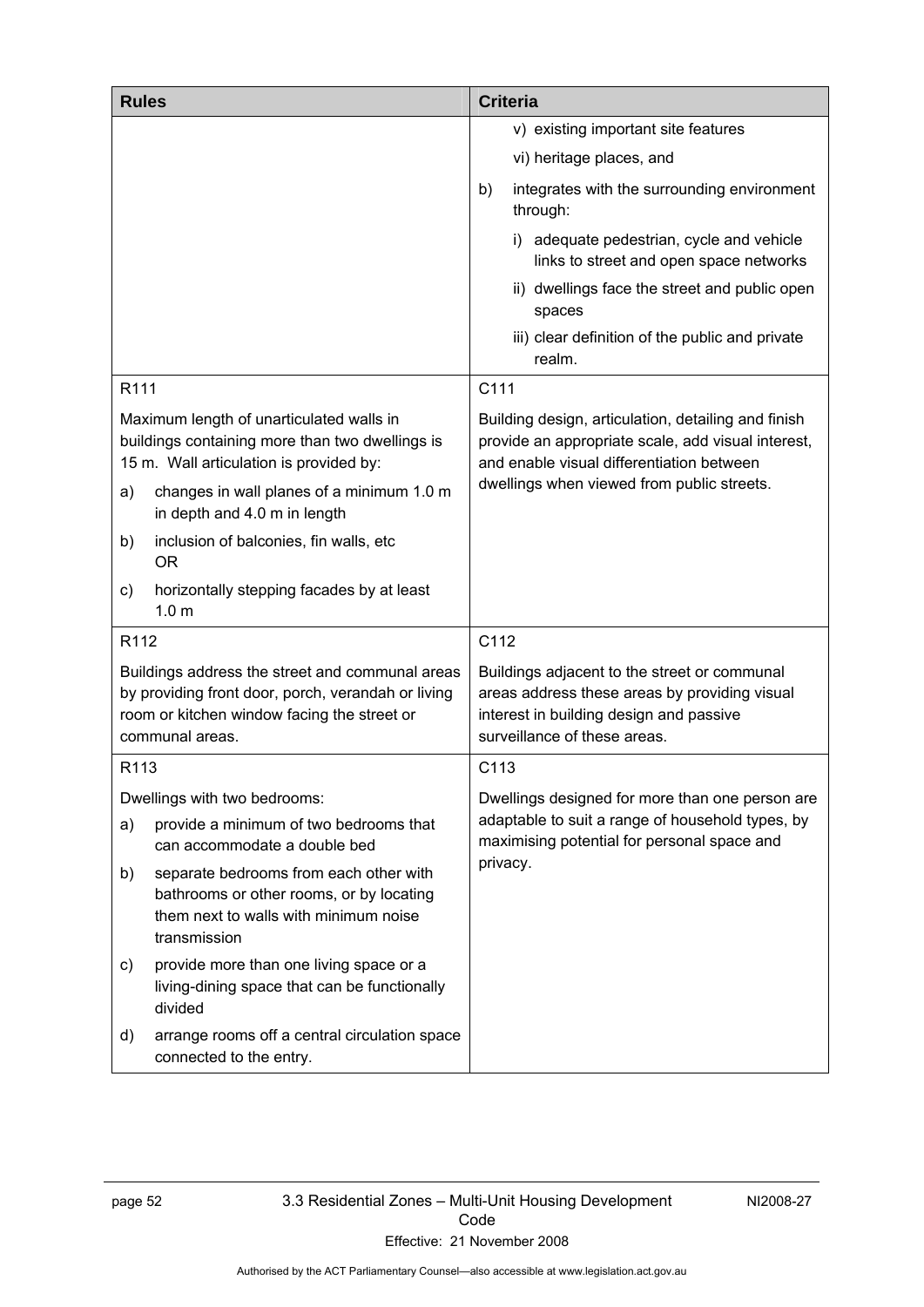| <b>Rules</b>                                                                                                  | <b>Criteria</b>                                                                                                                                                                                     |  |
|---------------------------------------------------------------------------------------------------------------|-----------------------------------------------------------------------------------------------------------------------------------------------------------------------------------------------------|--|
|                                                                                                               | C114                                                                                                                                                                                                |  |
| There is no applicable rule.                                                                                  | Entries to dwellings:<br>are clearly visible from streets or internal<br>a)<br>driveways so that visitors can easily identify<br>a particular dwelling eg. articulated with a<br>verandah or porch; |  |
|                                                                                                               | give the resident a sense of personal<br>b)<br>address, shelter and transitional space<br>around the entry; and                                                                                     |  |
|                                                                                                               | help provide a level of security for the<br>C)<br>occupants.                                                                                                                                        |  |
| 3.2 Materials and Finish                                                                                      |                                                                                                                                                                                                     |  |
|                                                                                                               | C115                                                                                                                                                                                                |  |
| There is no applicable rule.                                                                                  | Development uses appropriate building materials<br>and colours to add visual interest and reduce<br>visual bulk.                                                                                    |  |
| R116                                                                                                          | C116                                                                                                                                                                                                |  |
| Courtyard walls are constructed with the same<br>material and finish as used in the main building.            | Materials used in the construction of courtyard<br>walls are compatible and complements the<br>design of the main building/s, and where relevant,<br>the streetscape character of the locality.     |  |
| R117                                                                                                          | C117                                                                                                                                                                                                |  |
| Walls to exposed basement parking structures:                                                                 | Garages and parking structures are sited and                                                                                                                                                        |  |
| are enclosed in masonry construction, as a<br>a)<br>continuation of the external wall of the main<br>building | designed so as not to dominate the dwelling<br>frontage by ensuring that roof form, materials and<br>detailing complement that of the associated<br>dwelling.                                       |  |
| have ventilation openings treated as part of<br>b)<br>the facade with grilles and screens.                    |                                                                                                                                                                                                     |  |
|                                                                                                               | C118                                                                                                                                                                                                |  |
| There is no applicable rule.                                                                                  | Building materials visible from public areas and<br>adjoining properties are compatible and<br>complementary with the character of<br>neighbouring buildings.                                       |  |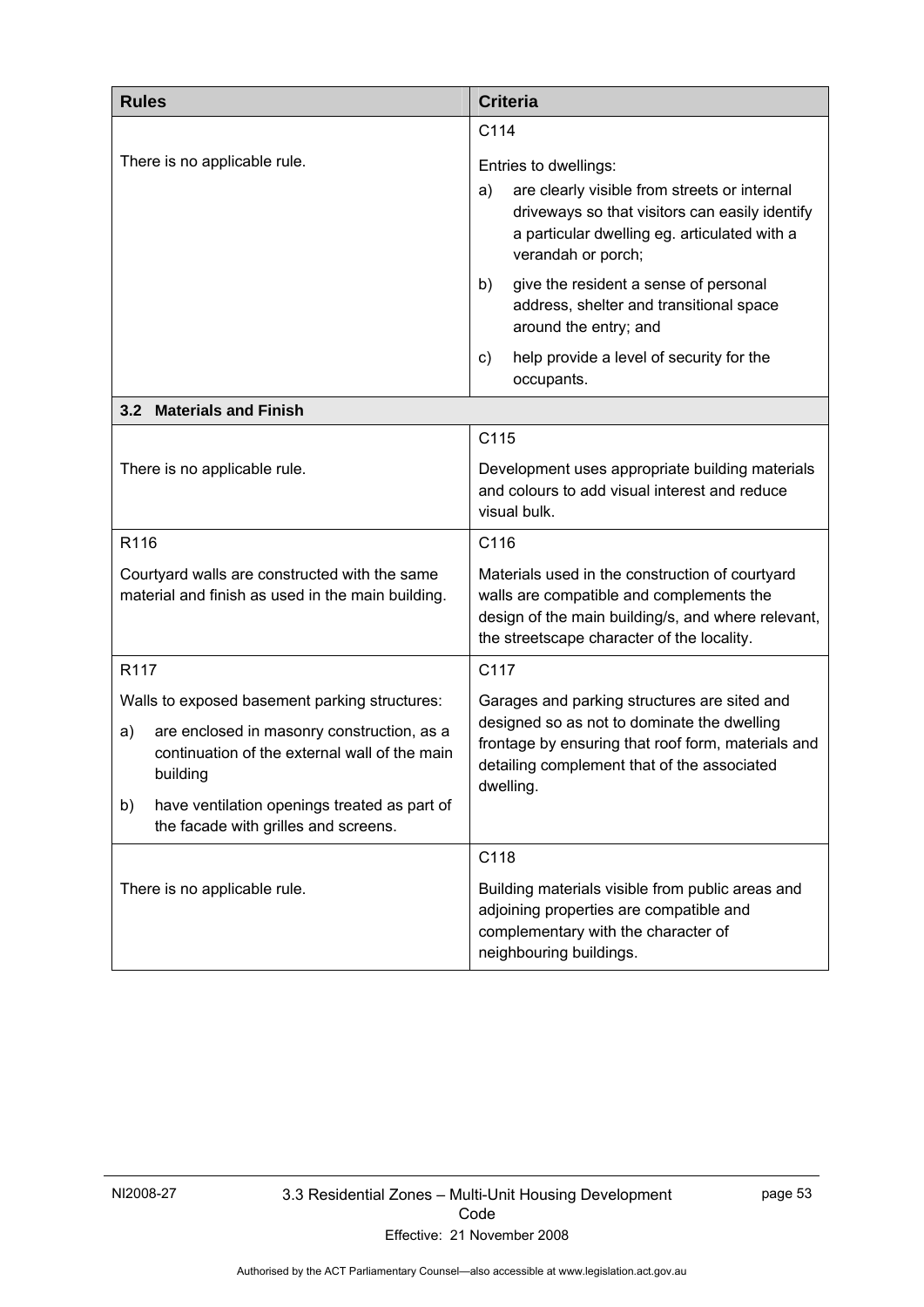| <b>Rules</b>                                                                                                                                                                                                                                                                                                                             | <b>Criteria</b>                                                                                                                                                                                                                                                                    |  |
|------------------------------------------------------------------------------------------------------------------------------------------------------------------------------------------------------------------------------------------------------------------------------------------------------------------------------------------|------------------------------------------------------------------------------------------------------------------------------------------------------------------------------------------------------------------------------------------------------------------------------------|--|
| R <sub>119</sub>                                                                                                                                                                                                                                                                                                                         | C119                                                                                                                                                                                                                                                                               |  |
| Structures and plant and equipment situated on<br>the roof are not visible from the street or<br>unleased Territory Land unless exempt under<br>Planning & Development Act 2007. This includes<br>water tanks, solar energy devices, evaporative<br>cooling or air conditioning devices, a radio mast<br>or aerial, or a satellite dish. | Any structures and plant and equipment situated<br>on or visible above the roofline are not<br>excessively obtrusive or significantly impact on<br>the amenity of the streetscape or neighbours.                                                                                   |  |
| 3.3 Interface                                                                                                                                                                                                                                                                                                                            |                                                                                                                                                                                                                                                                                    |  |
| R <sub>120</sub>                                                                                                                                                                                                                                                                                                                         |                                                                                                                                                                                                                                                                                    |  |
| Fences are permitted in accordance with the<br>Common Boundaries Act 1981.                                                                                                                                                                                                                                                               | This is a mandatory requirement. There is no<br>applicable criterion.                                                                                                                                                                                                              |  |
|                                                                                                                                                                                                                                                                                                                                          | C121                                                                                                                                                                                                                                                                               |  |
| There is no applicable rule.                                                                                                                                                                                                                                                                                                             | Fences may be permitted where the proposal<br>meets the requirements contained in the<br>Residential Boundary Fences General Code.                                                                                                                                                 |  |
| R <sub>122</sub>                                                                                                                                                                                                                                                                                                                         |                                                                                                                                                                                                                                                                                    |  |
| Free standing walls or fencing are not permitted<br>forward of the building line unless previously<br>approved in an estate development plan or<br>consistent with a relevant precinct code.                                                                                                                                             | This is a mandatory requirement. There is no<br>applicable criterion.                                                                                                                                                                                                              |  |
| R <sub>123</sub>                                                                                                                                                                                                                                                                                                                         | C123                                                                                                                                                                                                                                                                               |  |
| Maximum height for courtyard walls and fences<br>forward of the building line are:<br>1 m, where of solid construction<br>a)<br>1.5 m, where incorporating openings with<br>b)<br>vertical or horizontal grilles, which result in<br>the wall or fence being not less than 50%<br>transparent.                                           | Courtyard walls and fences forward of the<br>building line may be considered where they<br>enable use of private open space abutting the<br>street or provide an acoustic barrier to traffic<br>noise whilst maintaining opportunities for casual<br>surveillance of public places |  |
|                                                                                                                                                                                                                                                                                                                                          | C124                                                                                                                                                                                                                                                                               |  |
| There is no applicable rule.                                                                                                                                                                                                                                                                                                             | Courtyard walls and fences forward of the<br>building line:                                                                                                                                                                                                                        |  |
|                                                                                                                                                                                                                                                                                                                                          | incorporate architectural detail to assist in<br>a)<br>highlighting entrances and creating a sense<br>of communal identity within the streetscape                                                                                                                                  |  |
|                                                                                                                                                                                                                                                                                                                                          | are designed and detailed to provide visual<br>b)<br>interest to the streetscape and provide for                                                                                                                                                                                   |  |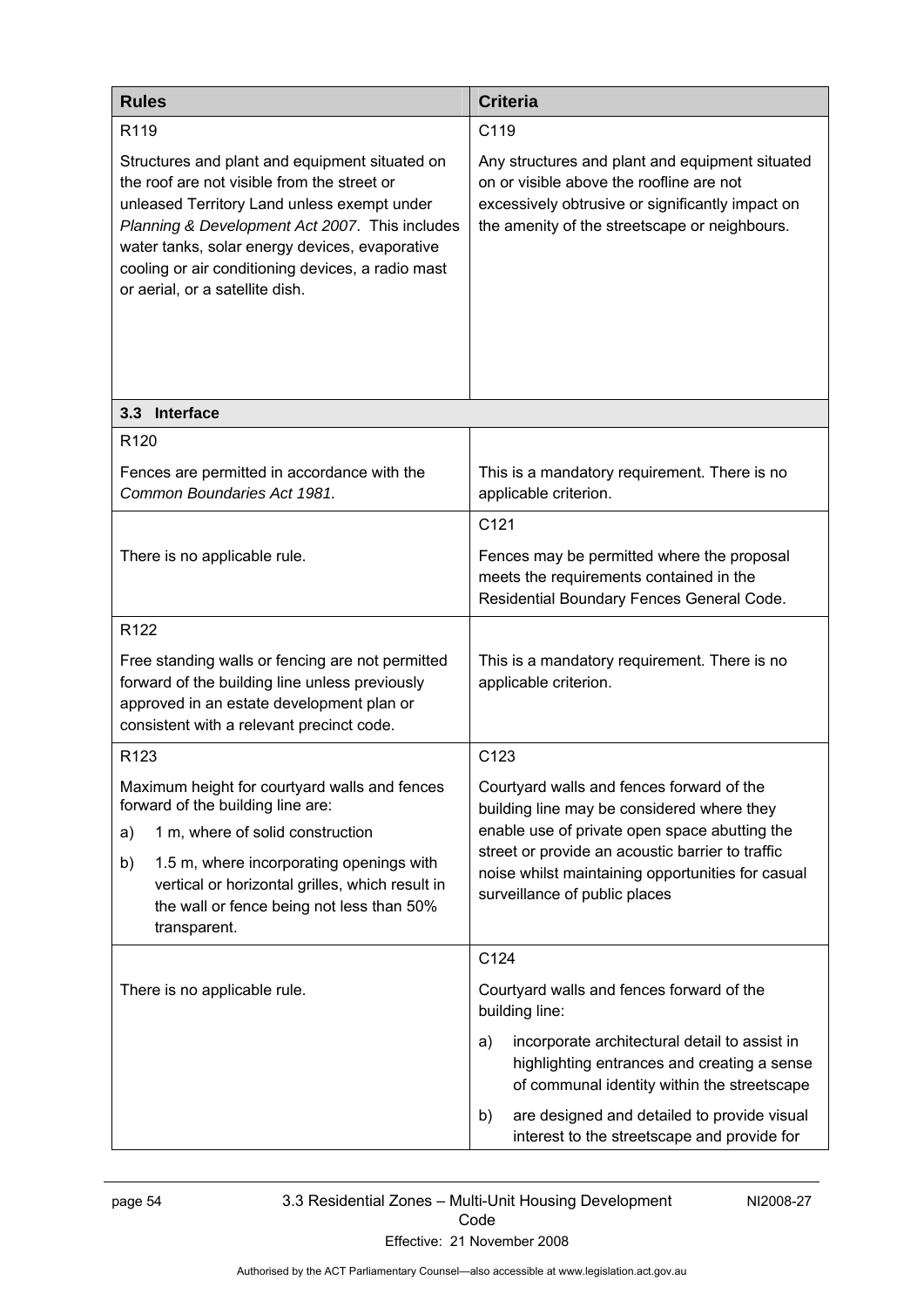| <b>Rules</b>                                                                                                                                                                                                                                                            | <b>Criteria</b>                                                                                                                                                                                                                       |  |
|-------------------------------------------------------------------------------------------------------------------------------------------------------------------------------------------------------------------------------------------------------------------------|---------------------------------------------------------------------------------------------------------------------------------------------------------------------------------------------------------------------------------------|--|
|                                                                                                                                                                                                                                                                         | landscaping to reduce their scale and soften<br>the visual impact of the wall surfaces                                                                                                                                                |  |
|                                                                                                                                                                                                                                                                         | use materials that are compatible with and<br>C)<br>complement the design of the main<br>building/s and, where relevant, the<br>streetscape character of the locality.                                                                |  |
| R <sub>125</sub>                                                                                                                                                                                                                                                        | C125                                                                                                                                                                                                                                  |  |
| Courtyard walls and fences do not replace<br>existing mature hedges.                                                                                                                                                                                                    | Replacement of mature hedges with courtyard<br>walls and fences may be considered where the<br>hedge is a listed weed species or is similarly<br>inappropriate, or not an important element of the<br>streetscape.                    |  |
| R126                                                                                                                                                                                                                                                                    | C126                                                                                                                                                                                                                                  |  |
| A minimum separation of 9 m is provided<br>between the windows of habitable rooms of<br>facing dwellings. This distance is 12 m for<br>windows above the first floor level.                                                                                             | Direct overlooking of main internal living areas<br>and private open spaces of other dwellings are<br>limited by building layout, location and design of<br>windows and balconies, screening devices and<br>landscape, or remoteness. |  |
| R <sub>127</sub>                                                                                                                                                                                                                                                        | C127                                                                                                                                                                                                                                  |  |
| Where windows of habitable rooms of facing<br>dwellings are within 9 m, they:                                                                                                                                                                                           | Direct views between the windows of habitable<br>rooms of adjacent dwellings are screened or                                                                                                                                          |  |
| are offset from the edge of one window to<br>a)<br>the edge of the other by a distance of 2 m<br><b>OR</b>                                                                                                                                                              | obscured by use of architectural devices or<br>landscape screening where it is demonstrated<br>that building design and siting can not achieve                                                                                        |  |
| have sill heights of 1.7 m above the finished<br>b)<br>floor level<br>0R                                                                                                                                                                                                | the desired level of visual privacy and where<br>screening devices are integrated into the building<br>design.                                                                                                                        |  |
| have fixed obscure glazing in any part of the<br>C)<br>window below 1.7 m above the finished floor<br>level.                                                                                                                                                            |                                                                                                                                                                                                                                       |  |
| R <sub>128</sub>                                                                                                                                                                                                                                                        | C128                                                                                                                                                                                                                                  |  |
| Outlook from windows and balconies of an upper<br>floor level dwelling are designed, screened or<br>obscured to prevent overlooking of more than<br>50% of the private open space of a lower floor<br>level dwelling directly below and within the same<br>development. | Direct overlooking of private open spaces of other<br>dwellings is limited by building layout, location<br>and design of windows and balconies, screening<br>devices and landscape, or remoteness.                                    |  |
| Where screening devices are to be utilised to limit<br>overlooking they are to be solid translucent<br>screens or perforated panels or trellises which                                                                                                                  |                                                                                                                                                                                                                                       |  |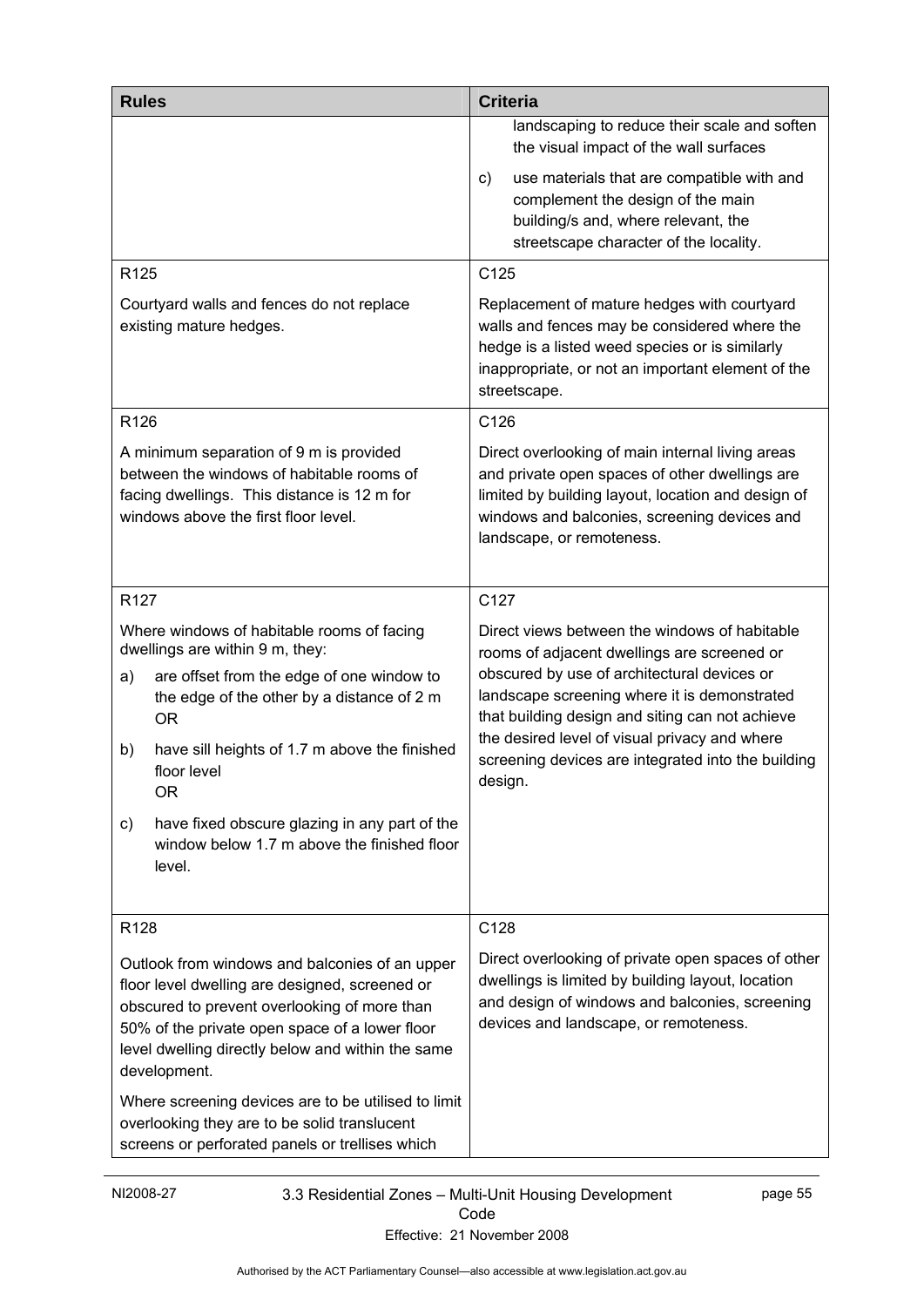| <b>Rules</b>                                                                                                                                                                                |                                                                                                                                                                                                        | <b>Criteria</b>                                                                                                   |  |
|---------------------------------------------------------------------------------------------------------------------------------------------------------------------------------------------|--------------------------------------------------------------------------------------------------------------------------------------------------------------------------------------------------------|-------------------------------------------------------------------------------------------------------------------|--|
|                                                                                                                                                                                             | have a maximum of 25% opening and which are:                                                                                                                                                           |                                                                                                                   |  |
| a)                                                                                                                                                                                          | permanent or fixed                                                                                                                                                                                     |                                                                                                                   |  |
| b)                                                                                                                                                                                          | the same colour as the associated building.                                                                                                                                                            |                                                                                                                   |  |
|                                                                                                                                                                                             | 3.4 Accessibility (Mobility)                                                                                                                                                                           |                                                                                                                   |  |
| R129                                                                                                                                                                                        |                                                                                                                                                                                                        |                                                                                                                   |  |
|                                                                                                                                                                                             | 10% of the dwellings of any multi-unit housing<br>development consisting of 10 or more dwellings<br>are designed to meet the relevant Australian<br>Standard for Adaptable Housing.                    | This is a mandatory requirement. There is no<br>applicable criterion.                                             |  |
| R130                                                                                                                                                                                        |                                                                                                                                                                                                        | C130                                                                                                              |  |
| Work.                                                                                                                                                                                       | A minimum of 20% of ground floor level dwellings<br>comply with the access requirements of<br>AS1428.1 Design for Access and Mobility Part 1:<br><b>General Requirements for Access - New Building</b> | The development meets the requirements of the<br>Access and Mobility General Code.                                |  |
|                                                                                                                                                                                             | 3.5 Crime Prevention                                                                                                                                                                                   |                                                                                                                   |  |
|                                                                                                                                                                                             |                                                                                                                                                                                                        | C131                                                                                                              |  |
|                                                                                                                                                                                             | There is no applicable rule.                                                                                                                                                                           | Clear lines of sight and well-lit areas and routes<br>are provided throughout development, particularly<br>for:   |  |
|                                                                                                                                                                                             |                                                                                                                                                                                                        | driveways and car parks<br>a)                                                                                     |  |
|                                                                                                                                                                                             |                                                                                                                                                                                                        | routes from car-parking areas<br>b)                                                                               |  |
|                                                                                                                                                                                             |                                                                                                                                                                                                        | public areas<br>C)                                                                                                |  |
|                                                                                                                                                                                             |                                                                                                                                                                                                        | dwelling entries<br>d)                                                                                            |  |
|                                                                                                                                                                                             |                                                                                                                                                                                                        | lift and stair lobbies to apartments.<br>e)                                                                       |  |
| R132                                                                                                                                                                                        |                                                                                                                                                                                                        | C132                                                                                                              |  |
| External lighting is provided to building frontages,<br>to all pathways, roads, laneways and car-parking<br>areas in accordance with Australian Standard<br>AS1158.1.3 Pedestrian Lighting. |                                                                                                                                                                                                        | External lighting is provided in accordance with<br>the ACT Crime Prevention and Urban Design<br>Resource Manual. |  |
| R133                                                                                                                                                                                        |                                                                                                                                                                                                        | C133                                                                                                              |  |
| a)                                                                                                                                                                                          | Building design allows visitors who<br>approach the front door to be seen without<br>the need to open the door.                                                                                        | Building entries provide a sense of security for<br>both residents and visitors.                                  |  |
| <b>AND</b>                                                                                                                                                                                  |                                                                                                                                                                                                        |                                                                                                                   |  |
| b)                                                                                                                                                                                          | Entrance doors, stairwells and balconies are<br>to be configured so that access and<br>entrance to each dwelling is simple, safe,<br>secure, direct and easily used by both<br>residents and visitors  |                                                                                                                   |  |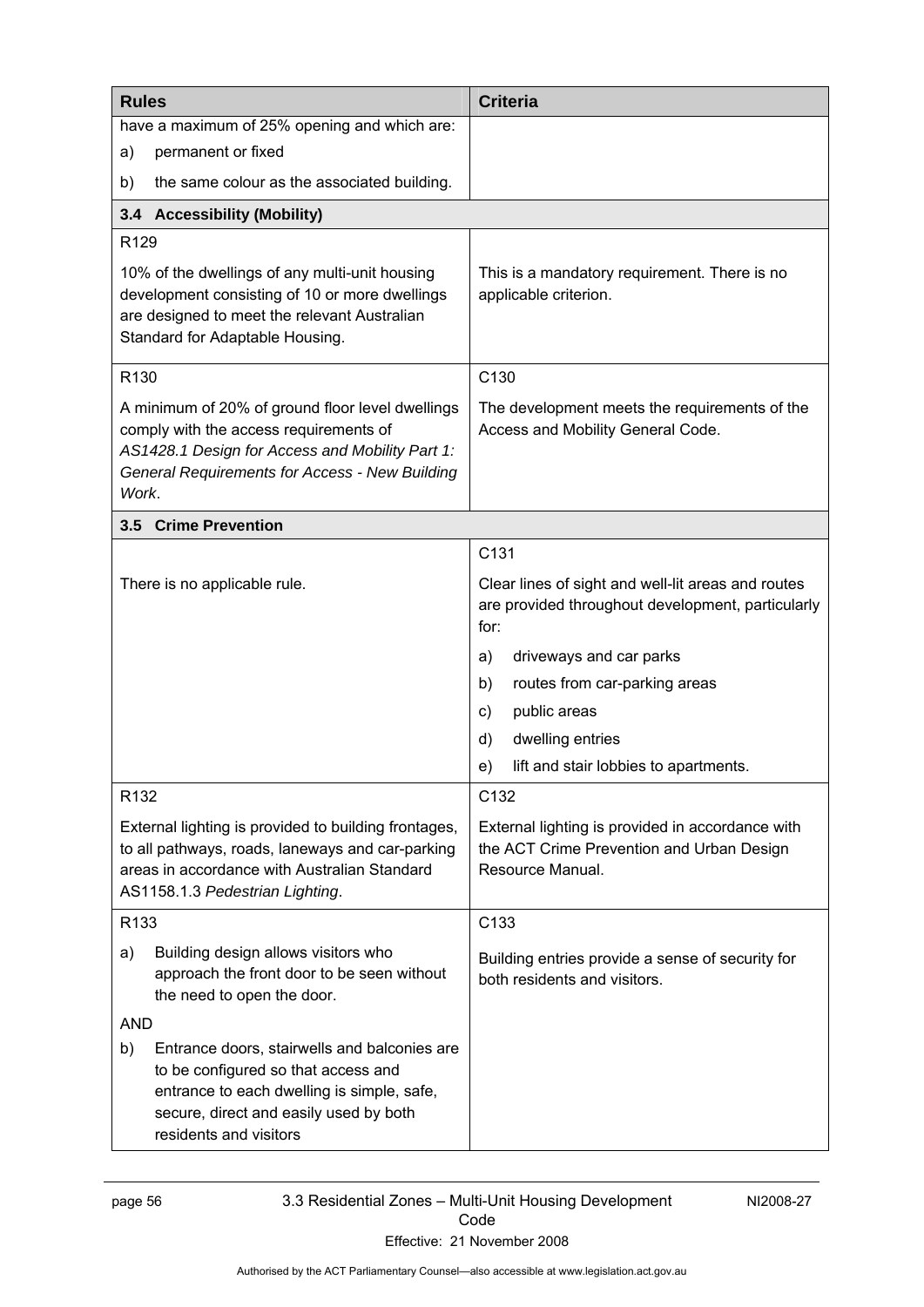# **Element 4: Parking and Site Access**

- a) To encourage design of access and parking as part of the overall landscape design of the development
- b) To provide convenient, accessible and safe access and parking to meet the needs of the residents and visitors and service vehicles

| c) Car parking and garages do not dominate the frontage of development |  |  |
|------------------------------------------------------------------------|--|--|

| <b>Rules</b>                                                                                                    | <b>Criteria</b>                                                                                                                                                  |  |
|-----------------------------------------------------------------------------------------------------------------|------------------------------------------------------------------------------------------------------------------------------------------------------------------|--|
| <b>4.1 Vehicle Access</b>                                                                                       |                                                                                                                                                                  |  |
| R <sub>134</sub>                                                                                                | C134                                                                                                                                                             |  |
| Individual parking spaces are accessed from a<br>common driveway in developments of more than<br>two dwellings. | Where development is on a corner block access<br>may be provided from both street frontages<br>where:                                                            |  |
|                                                                                                                 | the amenity of neighbouring residential<br>a)<br>areas and streetscapes is not unacceptably<br>affected by the provision of parking and<br>access                |  |
|                                                                                                                 | no traffic hazards are created by the<br>b)<br>provision of access and parking facilities for<br>a development                                                   |  |
|                                                                                                                 | the safety of all users, especially<br>c)<br>pedestrians and cyclists, is considered                                                                             |  |
|                                                                                                                 | the creation of community surveillance of car<br>d)<br>parking areas by people using neighbouring<br>areas                                                       |  |
|                                                                                                                 | parking generated by a development does<br>e)<br>not unacceptably affect the safe and<br>efficient functioning of traffic and access to<br>neighbouring areas    |  |
|                                                                                                                 | adequate supply of parking for the level of<br>f)<br>demand generated by the development                                                                         |  |
|                                                                                                                 | safe and efficient access for all users, with<br>g)<br>the needs of residents and visitors being<br>catered for by the on-site provision of<br>adequate parking. |  |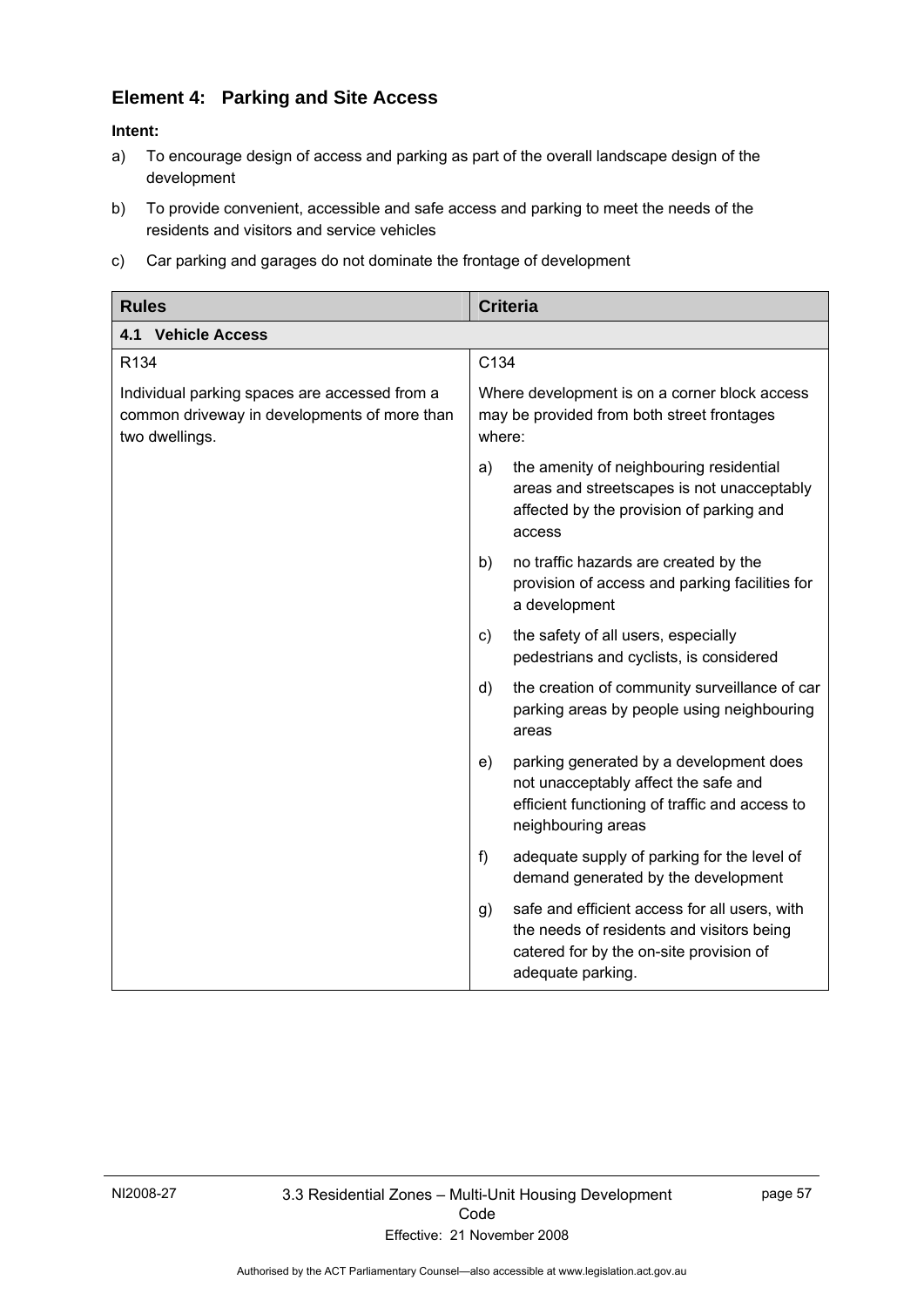| <b>Rules</b>                                                                                                                                                                                                                                                                                                                                                                      |                                                                                                                                                                                                                                                                                                                                                   | <b>Criteria</b>                                                                                                                                                                                                                |
|-----------------------------------------------------------------------------------------------------------------------------------------------------------------------------------------------------------------------------------------------------------------------------------------------------------------------------------------------------------------------------------|---------------------------------------------------------------------------------------------------------------------------------------------------------------------------------------------------------------------------------------------------------------------------------------------------------------------------------------------------|--------------------------------------------------------------------------------------------------------------------------------------------------------------------------------------------------------------------------------|
| R <sub>135</sub>                                                                                                                                                                                                                                                                                                                                                                  |                                                                                                                                                                                                                                                                                                                                                   | C135                                                                                                                                                                                                                           |
| In relation to driveways, access/internal roads<br>and car parks:                                                                                                                                                                                                                                                                                                                 |                                                                                                                                                                                                                                                                                                                                                   | Driveways allow safe and efficient vehicle<br>movement and good connections to the existing                                                                                                                                    |
| a)                                                                                                                                                                                                                                                                                                                                                                                | Walls of dwelling incorporating an opening<br>to a habitable room are to be setback are to<br>be setback a minimum of 1.5 m. This<br>setback may be reduced to 1 m where there<br>is an intervening fencing 1.5 m high or<br>greater, or where the window sill is a<br>minimum of 1.5 m above the driveway,<br>access/internal road and car park. | street network as well as providing a high quality<br>pedestrian priority environment.                                                                                                                                         |
| b)                                                                                                                                                                                                                                                                                                                                                                                | the minimum width of driveways and access<br>roads is 3 m                                                                                                                                                                                                                                                                                         |                                                                                                                                                                                                                                |
| C)                                                                                                                                                                                                                                                                                                                                                                                | where there are changes in direction or<br>intersections, the internal radius of the<br>driveways and access road are at least 4 m                                                                                                                                                                                                                |                                                                                                                                                                                                                                |
| d)                                                                                                                                                                                                                                                                                                                                                                                | where more than 10 car spaces are served<br>and the driveways and access road<br>connects to a public road, the entrance is at<br>least 5 m wide for a distance of 7 m from the<br>street front boundary to allow vehicles to<br>pass each other                                                                                                  |                                                                                                                                                                                                                                |
| e)                                                                                                                                                                                                                                                                                                                                                                                | a turning space is provided so cars can<br>enter and leave in a forward direction where<br>a driveway:                                                                                                                                                                                                                                            |                                                                                                                                                                                                                                |
|                                                                                                                                                                                                                                                                                                                                                                                   | i) serves 5 or more care spaces, or                                                                                                                                                                                                                                                                                                               |                                                                                                                                                                                                                                |
|                                                                                                                                                                                                                                                                                                                                                                                   | ii) serves 5 or more care spaces, or                                                                                                                                                                                                                                                                                                              |                                                                                                                                                                                                                                |
|                                                                                                                                                                                                                                                                                                                                                                                   | iii) serves 3 or more care spaces, or                                                                                                                                                                                                                                                                                                             |                                                                                                                                                                                                                                |
|                                                                                                                                                                                                                                                                                                                                                                                   | iv) connects to a major road.                                                                                                                                                                                                                                                                                                                     |                                                                                                                                                                                                                                |
| R <sub>136</sub>                                                                                                                                                                                                                                                                                                                                                                  |                                                                                                                                                                                                                                                                                                                                                   | C136                                                                                                                                                                                                                           |
| In accordance with section 148 of the Planning<br>and Development Act 2007, applications are<br>accompanied by a statement of compliance<br>from the Department of Territory and Municipal<br>Services stating that the verge crossovers are<br>designed and sited to comply with the<br>requirements of ACT Urban Services Design<br>Standards for Kerb Crossings and Driveways. |                                                                                                                                                                                                                                                                                                                                                   | If a statement of compliance is not provided, the<br>application will be referred to the Department of<br>Territory and Municipal Services in accordance<br>with the requirements of the Planning and<br>Development Act 2007. |
| There is no applicable rule.                                                                                                                                                                                                                                                                                                                                                      |                                                                                                                                                                                                                                                                                                                                                   | C137<br>Service areas and set down arrangements<br>provide for the efficient operations of the<br>development whilst protecting resident amenity<br>and avoiding impacts on adjoining streets.                                 |

page 58 3.3 Residential Zones – Multi-Unit Housing Development Code Effective: 21 November 2008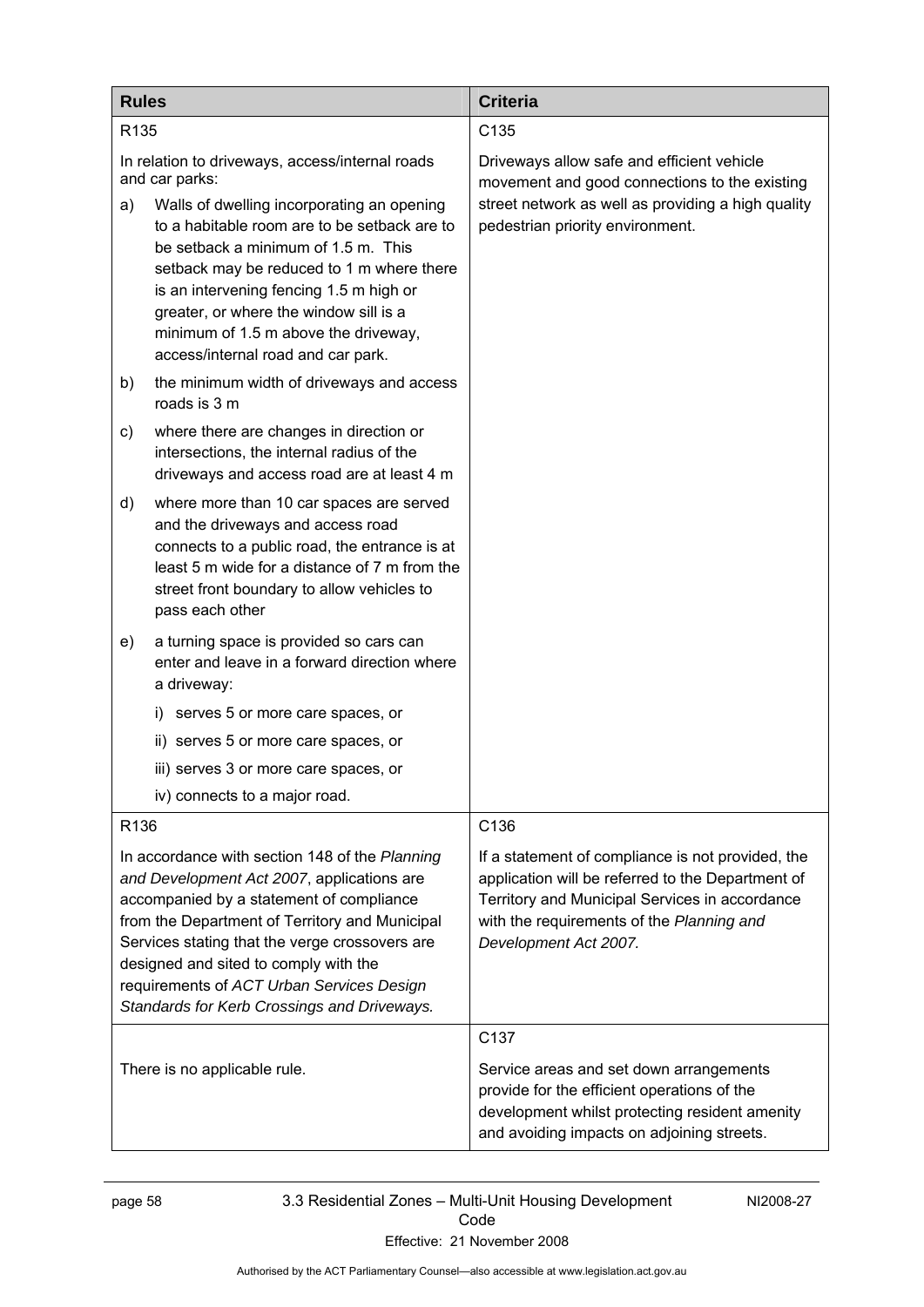| <b>Rules</b>                                                                                                                                                                                      | <b>Criteria</b>                                                                                                                                                                                     |  |  |
|---------------------------------------------------------------------------------------------------------------------------------------------------------------------------------------------------|-----------------------------------------------------------------------------------------------------------------------------------------------------------------------------------------------------|--|--|
| 4.2 Parking                                                                                                                                                                                       |                                                                                                                                                                                                     |  |  |
| R <sub>138</sub>                                                                                                                                                                                  | C138                                                                                                                                                                                                |  |  |
| Car-parking areas are located behind the building<br>or incorporated into the dwelling.                                                                                                           | Car parking areas are located to minimise visual<br>impact from the street and so as not to dominate<br>the development frontage.                                                                   |  |  |
| R <sub>139</sub>                                                                                                                                                                                  | C139                                                                                                                                                                                                |  |  |
| The maximum width of garages and carports is<br>6 m, or 50% of the frontage of the dwelling,<br>whichever is less, except or entries to basement<br>car parking which are a maximum width of 8 m. | Garages and car parking structures are designed<br>and sited so they do not dominate the dwelling or<br>development frontage.                                                                       |  |  |
|                                                                                                                                                                                                   | C140                                                                                                                                                                                                |  |  |
| There is no applicable rule.                                                                                                                                                                      | Car-parking areas and driveways are designed,<br>surfaced and sloped to encourage and facilitate<br>stormwater infiltration on site.                                                                |  |  |
|                                                                                                                                                                                                   | C141                                                                                                                                                                                                |  |  |
| There is no applicable rule.                                                                                                                                                                      | Car parking areas are suitably landscaped and<br>surfaced to enhance amenity while providing for<br>security needs of residents and visitors, and to<br>avoid large expanses of hardstand surfaces. |  |  |
| <b>4.3 Circulation</b>                                                                                                                                                                            |                                                                                                                                                                                                     |  |  |
| R <sub>142</sub>                                                                                                                                                                                  | C142                                                                                                                                                                                                |  |  |
| Shared entries (e.g. interior stairways, corridors<br>or balcony walkways) serve a maximum of nine<br>dwellings.                                                                                  | Building design provides residents with a<br>a)<br>sense of personal address, shelter and<br>transitional space at the entry to a dwelling.                                                         |  |  |
|                                                                                                                                                                                                   | Dwelling entry is easily identifiable and<br>b)<br>accessible for visitors.                                                                                                                         |  |  |
|                                                                                                                                                                                                   | C143                                                                                                                                                                                                |  |  |
| There is no applicable rule.                                                                                                                                                                      | Shared entries, doors and passageways are<br>direct and wide enough to allow for furniture<br>movement and wheelchair access.                                                                       |  |  |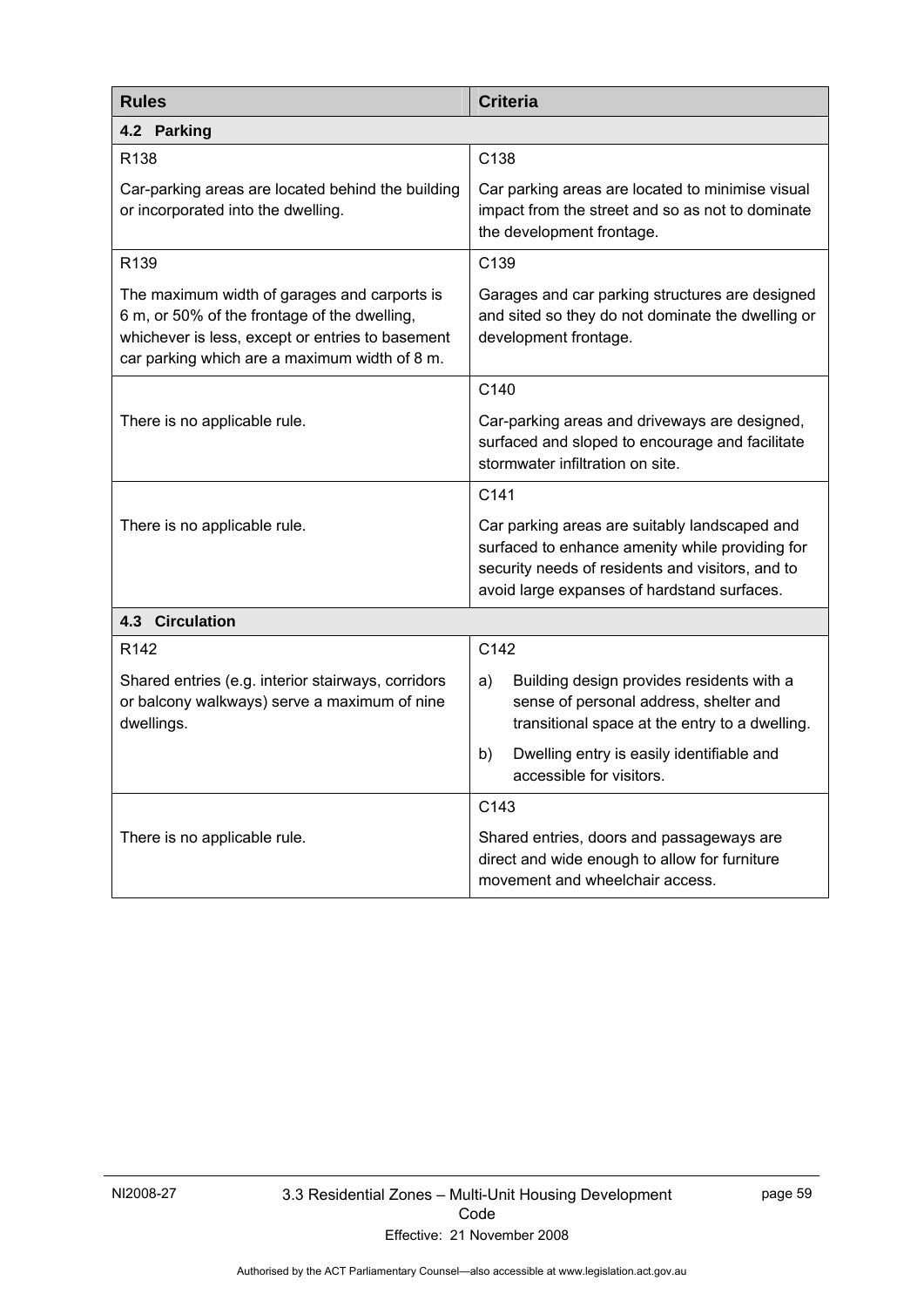# **Element 5: Amenity**

#### **Intent:**

To ensure:

- a) Dwellings provide their occupants with adequate levels of comfort, acoustic privacy, security and amenity
- b) Development is sited and designed to optimise solar access to private open space and living areas of dwellings
- c) Dwellings are provided with private and useable private open space that is integrated with, and directly accessible from, the living areas of the dwelling
- d) Any communal open space provided for dwellings is clearly defined and useable and helps create a pleasant, safe and attractive living environment
- e) Buildings are integrated with landscape elements
- f) New development blends into the landscape setting of an established streetscape and neighbourhood
- g) The appearance and amenity of new development is enhanced

| <b>Rules</b>                                                                                                                                                                                                                                                                                                                                                                 | <b>Criteria</b>                                                                                         |  |
|------------------------------------------------------------------------------------------------------------------------------------------------------------------------------------------------------------------------------------------------------------------------------------------------------------------------------------------------------------------------------|---------------------------------------------------------------------------------------------------------|--|
| 5.1 Solar Access                                                                                                                                                                                                                                                                                                                                                             |                                                                                                         |  |
| R <sub>144</sub>                                                                                                                                                                                                                                                                                                                                                             | C144                                                                                                    |  |
| Buildings opposite a window to a habitable room<br>do not exceed the height created by a plane<br>projected at 60 degree above horizontal from<br>750 mm above the floor level at the window for a<br>lateral distance defined by a 60 degree arc from<br>the centre of the window.                                                                                          | Building envelopes and dwelling layouts optimise day<br>lighting of dwellings.                          |  |
| R <sub>145</sub>                                                                                                                                                                                                                                                                                                                                                             | C145                                                                                                    |  |
| North-facing windows to main living areas are<br>setback from any building on the same block so<br>that the building is sited within a plane projected<br>at 30 degrees above horizontal from 750 mm<br>above floor level at the window for a lateral<br>distance of up to 30 degrees east and west of<br>north, or set back at least 3 m from any<br>boundary to the north. | Building envelopes and dwelling layouts optimise<br>energy efficiency.                                  |  |
| R146                                                                                                                                                                                                                                                                                                                                                                         | C146                                                                                                    |  |
| Development is sited to allow a minimum of 3<br>hours of direct sunlight onto the floor or wall of<br>the internal primary living space and the private<br>open space of any dwelling within the<br>development and any dwelling/s adjacent the<br>subject site, between the hours of 9.00am and<br>3.00pm on 21 June (winter solstice).                                     | Optimum winter sunlight to north-facing windows of<br>living areas and private open spaces is achieved. |  |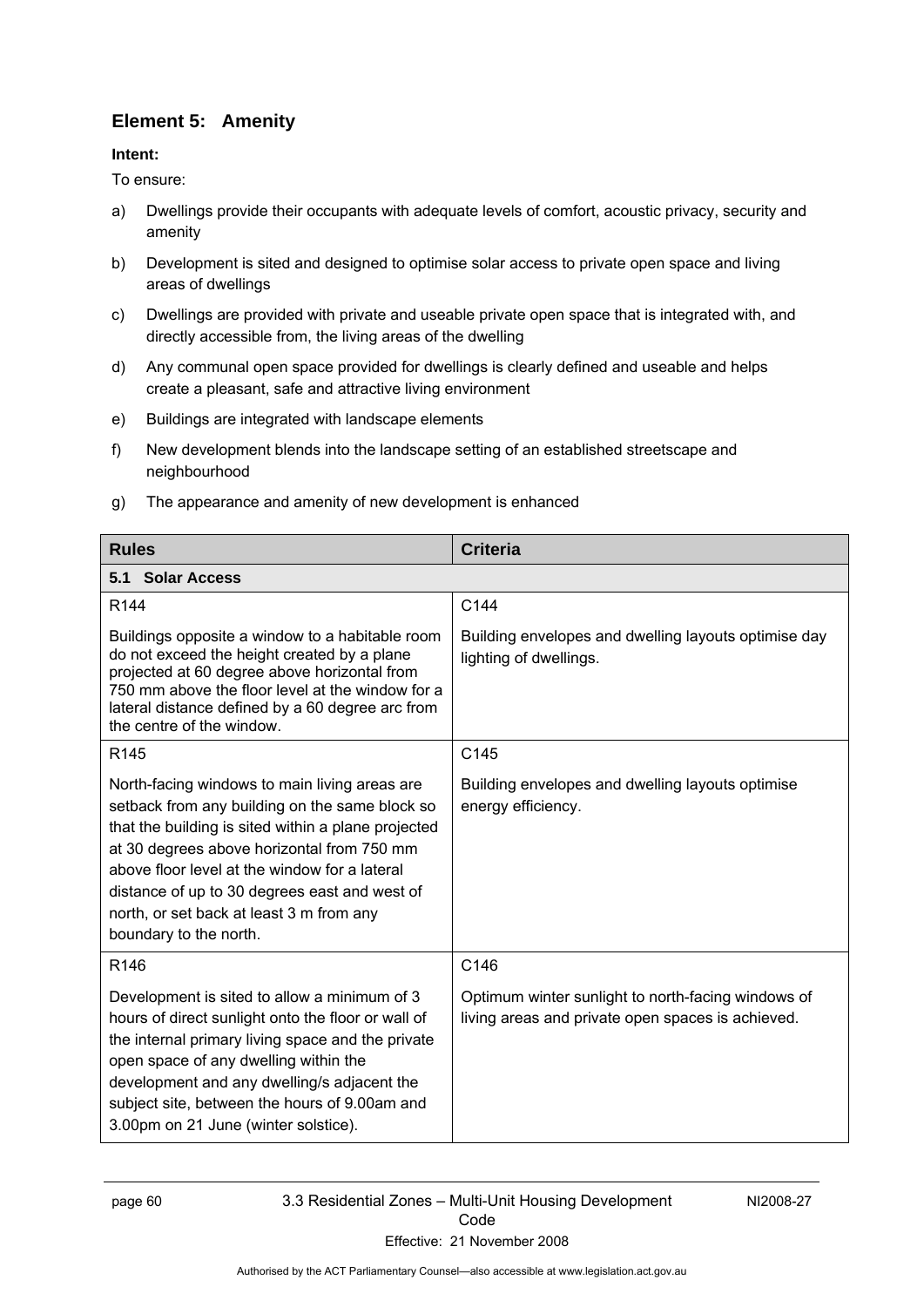| <b>Rules</b>                      |                                                                                                                                                                                                                                                                                                                                                                                                                                                       | <b>Criteria</b>                                                                                                                                             |                                                                                                                                                                                                                                                                                                                                                                                                                                                                                       |  |
|-----------------------------------|-------------------------------------------------------------------------------------------------------------------------------------------------------------------------------------------------------------------------------------------------------------------------------------------------------------------------------------------------------------------------------------------------------------------------------------------------------|-------------------------------------------------------------------------------------------------------------------------------------------------------------|---------------------------------------------------------------------------------------------------------------------------------------------------------------------------------------------------------------------------------------------------------------------------------------------------------------------------------------------------------------------------------------------------------------------------------------------------------------------------------------|--|
| <b>Neighbourhood Plans</b><br>5.2 |                                                                                                                                                                                                                                                                                                                                                                                                                                                       |                                                                                                                                                             |                                                                                                                                                                                                                                                                                                                                                                                                                                                                                       |  |
| There is no applicable rule.      |                                                                                                                                                                                                                                                                                                                                                                                                                                                       | C147<br>Where a Neighbourhood Plan exists,<br>development demonstrates response to the key<br>strategies and actions of the relevant Neighbourhood<br>Plan. |                                                                                                                                                                                                                                                                                                                                                                                                                                                                                       |  |
|                                   | 5.3 Private Open Space                                                                                                                                                                                                                                                                                                                                                                                                                                |                                                                                                                                                             |                                                                                                                                                                                                                                                                                                                                                                                                                                                                                       |  |
| R148                              |                                                                                                                                                                                                                                                                                                                                                                                                                                                       | C148                                                                                                                                                        |                                                                                                                                                                                                                                                                                                                                                                                                                                                                                       |  |
| a)<br>b)<br>c)<br>d)<br>e)<br>f)  | The area of private open space for ground level<br>dwellings are:<br>a minimum of 30 $m2$ in RZ3 zones<br>a minimum of 24 $m2$ in RZ4 zones<br>a minimum dimension of 4 m x 4 m<br>screened from public view<br>directly accessible from a main daytime<br>living area of the dwelling<br>able to achieve a minimum 3 hours of direct<br>sunlight onto 50% of the ground between<br>the hours of 9.00 am and 3.00 pm on 21<br>June (winter solstice). | a)<br>b)<br>C)                                                                                                                                              | The area of private open space is:<br>large enough to suit the projected requirements of<br>the dwelling's occupants and to accommodate<br>outdoor recreation needs and service functions<br>such as clothes drying<br>capable of serving as an extension of the function<br>of the dwelling and of being accessed from a<br>main living area of the dwelling<br>oriented to enable solar access and helping to<br>achieve comfortable year round use by the<br>dwelling's occupants. |  |
|                                   | There is no applicable rule.                                                                                                                                                                                                                                                                                                                                                                                                                          | C149                                                                                                                                                        |                                                                                                                                                                                                                                                                                                                                                                                                                                                                                       |  |
|                                   |                                                                                                                                                                                                                                                                                                                                                                                                                                                       |                                                                                                                                                             | The area of private open space is capable of<br>supporting small trees and shrubs in natural ground.                                                                                                                                                                                                                                                                                                                                                                                  |  |
| R <sub>150</sub>                  |                                                                                                                                                                                                                                                                                                                                                                                                                                                       | C <sub>150</sub>                                                                                                                                            |                                                                                                                                                                                                                                                                                                                                                                                                                                                                                       |  |
|                                   | The area of private open space for upper floor<br>level dwellings is:                                                                                                                                                                                                                                                                                                                                                                                 |                                                                                                                                                             | The area of private open space for upper floor level<br>dwellings is:                                                                                                                                                                                                                                                                                                                                                                                                                 |  |
| a)<br>b)<br>c)                    | be a minimum area of 6 $m2$ with a minimum<br>dimension of 1.8 m<br>be directly accessible from a main daytime<br>living area of the dwelling<br>incorporate a minimum area of 2 $m2$ for<br>service functions, such as air conditioners<br>and clothes drying, which is additional to<br>this minimum area.                                                                                                                                          | a)<br>b)<br>c)                                                                                                                                              | large enough to suit the projected requirements of<br>the dwelling's occupants and to accommodate<br>outdoor recreation needs and service functions<br>such as clothes drying<br>capable of serving as an extension of the function<br>of the dwelling and of being accessed from a<br>main living area of the dwelling<br>oriented to enable solar access and helping to<br>achieve comfortable year round use by the<br>dwelling's occupants.                                       |  |
|                                   |                                                                                                                                                                                                                                                                                                                                                                                                                                                       |                                                                                                                                                             |                                                                                                                                                                                                                                                                                                                                                                                                                                                                                       |  |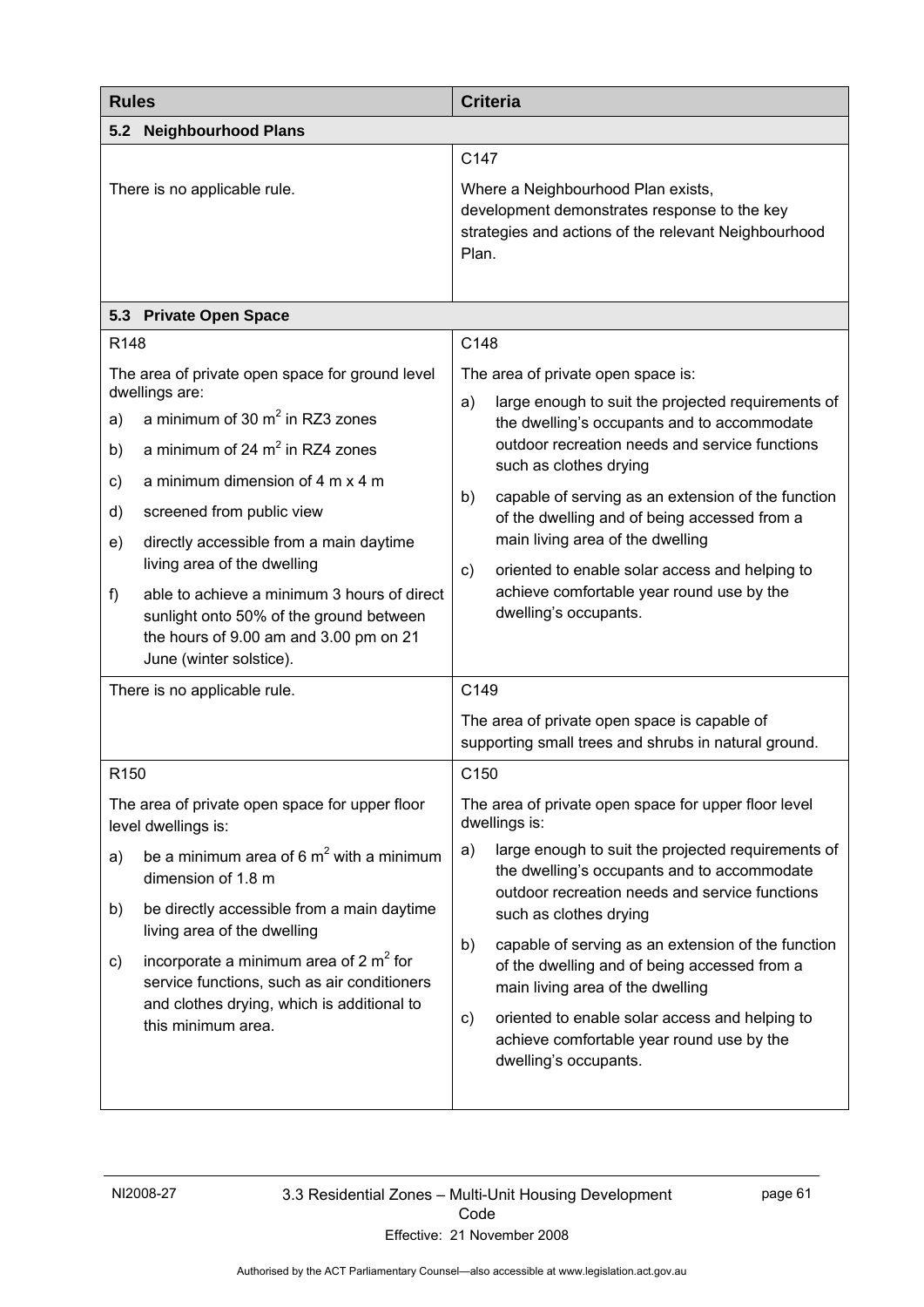| <b>Rules</b>                                                                                                                                                                                                                                                                                                                                                                                                                                  | <b>Criteria</b>                                                                                                                                                                                                                                                                                                                                                                      |
|-----------------------------------------------------------------------------------------------------------------------------------------------------------------------------------------------------------------------------------------------------------------------------------------------------------------------------------------------------------------------------------------------------------------------------------------------|--------------------------------------------------------------------------------------------------------------------------------------------------------------------------------------------------------------------------------------------------------------------------------------------------------------------------------------------------------------------------------------|
| There is no applicable rule.                                                                                                                                                                                                                                                                                                                                                                                                                  | C151<br>The location of private open space takes advantage of<br>outlook and natural features of the site and helps to<br>achieve comfortable year round use.                                                                                                                                                                                                                        |
| 5.4 Communal Open Space                                                                                                                                                                                                                                                                                                                                                                                                                       |                                                                                                                                                                                                                                                                                                                                                                                      |
| R <sub>152</sub><br>For apartment developments, 20% of the total<br>site area is to be provided as communal open<br>space that is centrally located with at least 50%<br>located on natural ground level.<br>Note: The calculation of the communal open space does not<br>include front setbacks or narrow strips of residual land not<br>visually or physically incorporated into the area, or areas not<br>readily accessible by residents. | C152<br>Communal open space:<br>contributes to the legibility and character of the<br>a)<br>development<br>b)<br>provides for a range of uses and activities<br>$\mathsf{c})$<br>contributes, wherever possible, to stormwater<br>management<br>provides landscaping to enhance and define the<br>d)<br>area, including provision for large scale trees and<br>deep rooted planting. |
| R <sub>153</sub><br>Total open space for town house developments<br>(including private open space) is not less than<br>50 $m2$ per townhouse and is located at ground<br>level.                                                                                                                                                                                                                                                               | C153<br>Both private and communal open space is provided for<br>town house developments. The communal open<br>space:<br>contributes to the legibility and character of the<br>a)<br>development<br>provides for a range of uses and activities<br>b)<br>contributes, wherever possible, to stormwater<br>C)<br>management<br>provides landscaping to enhance the area.<br>d)         |
| Landscaping<br>5.5                                                                                                                                                                                                                                                                                                                                                                                                                            |                                                                                                                                                                                                                                                                                                                                                                                      |
| There is no applicable rule.                                                                                                                                                                                                                                                                                                                                                                                                                  | C154<br>An evaluation of existing trees is undertaken and<br>a)<br>a comprehensive landscape design, indicating the<br>size and type of species proposed, is submitted<br>for consideration.                                                                                                                                                                                         |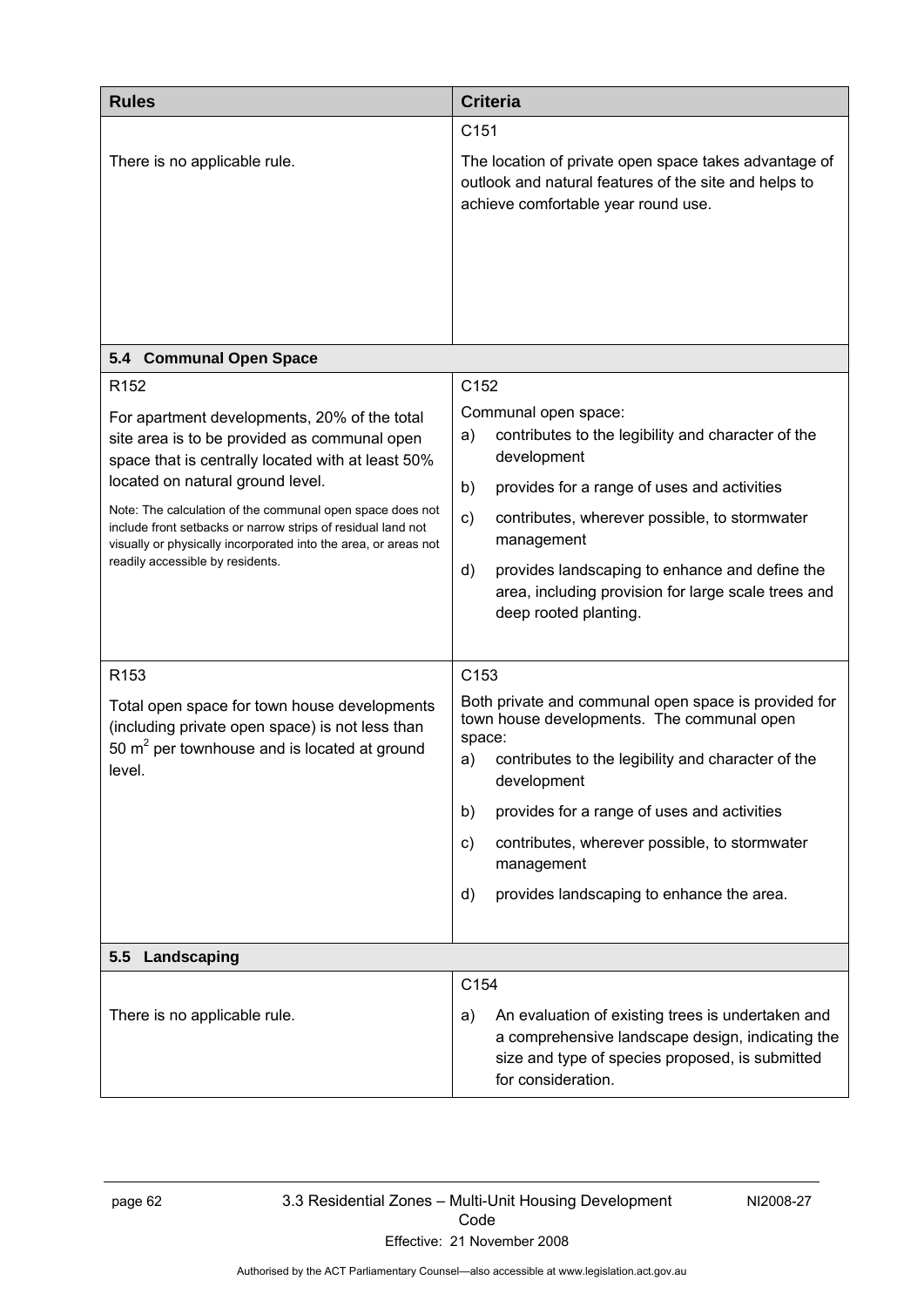| <b>Rules</b>                 |                                                                                                        | <b>Criteria</b>                                                                                                                                                                                                                                            |
|------------------------------|--------------------------------------------------------------------------------------------------------|------------------------------------------------------------------------------------------------------------------------------------------------------------------------------------------------------------------------------------------------------------|
|                              | C155                                                                                                   |                                                                                                                                                                                                                                                            |
| There is no applicable rule. | Landscape design establishes a character that blends<br>development into the existing streetscape and: |                                                                                                                                                                                                                                                            |
|                              | a)                                                                                                     | is sensitive to site and landscape attributes                                                                                                                                                                                                              |
|                              | b)                                                                                                     | maximises on-site infiltration of stormwater runoff<br>by minimising areas of paved or sealed<br>landscaping                                                                                                                                               |
|                              | $\mathsf{c})$                                                                                          | respects and protects streetscapes and<br>landscapes of documented heritage significance                                                                                                                                                                   |
|                              | d)                                                                                                     | is of an appropriate scale relative to the road<br>reserve width and building bulk;                                                                                                                                                                        |
|                              | e)                                                                                                     | retains major existing trees wherever practicable                                                                                                                                                                                                          |
|                              | f                                                                                                      | uses vegetation types and landscaping styles and<br>scale that complement the streetscape and the<br>landscape of adjoining development                                                                                                                    |
|                              | g)                                                                                                     | integrates with parks, reserves and public<br>transport corridors                                                                                                                                                                                          |
|                              | h)                                                                                                     | does not adversely affect the structure of the<br>proposed buildings                                                                                                                                                                                       |
|                              | i)                                                                                                     | ensures good visibility along paths and driveways<br>and avoids dense landscaping near thoroughfares                                                                                                                                                       |
|                              | j)                                                                                                     | contributes to energy efficiency and amenity by<br>providing substantial shade in summer, especially<br>to west-facing windows and open car-parking<br>areas, and admitting winter sunlight to outdoor<br>and indoor living areas, especially to the north |
|                              | k)                                                                                                     | improves privacy and minimises overlooking<br>between dwellings                                                                                                                                                                                            |
|                              | $\vert$                                                                                                | satisfies maintenance and utility requirements and<br>minimises the visual impact of aboveground<br>utilities                                                                                                                                              |
|                              | m)                                                                                                     | minimises risk of damage to overhead and<br>underground power lines and other services                                                                                                                                                                     |
|                              | n)                                                                                                     | provides safe and secure pathways and access to<br>all facilities on site                                                                                                                                                                                  |
|                              | O()                                                                                                    | provides adequate sight lines for vehicles and<br>pedestrians, especially near street corners and<br>intersections                                                                                                                                         |
|                              | p)                                                                                                     | does not obscure or obstruct dwelling entries,<br>paths and driveways to reduce the actual or<br>perceived personal safety and security.                                                                                                                   |
|                              |                                                                                                        |                                                                                                                                                                                                                                                            |

**Code**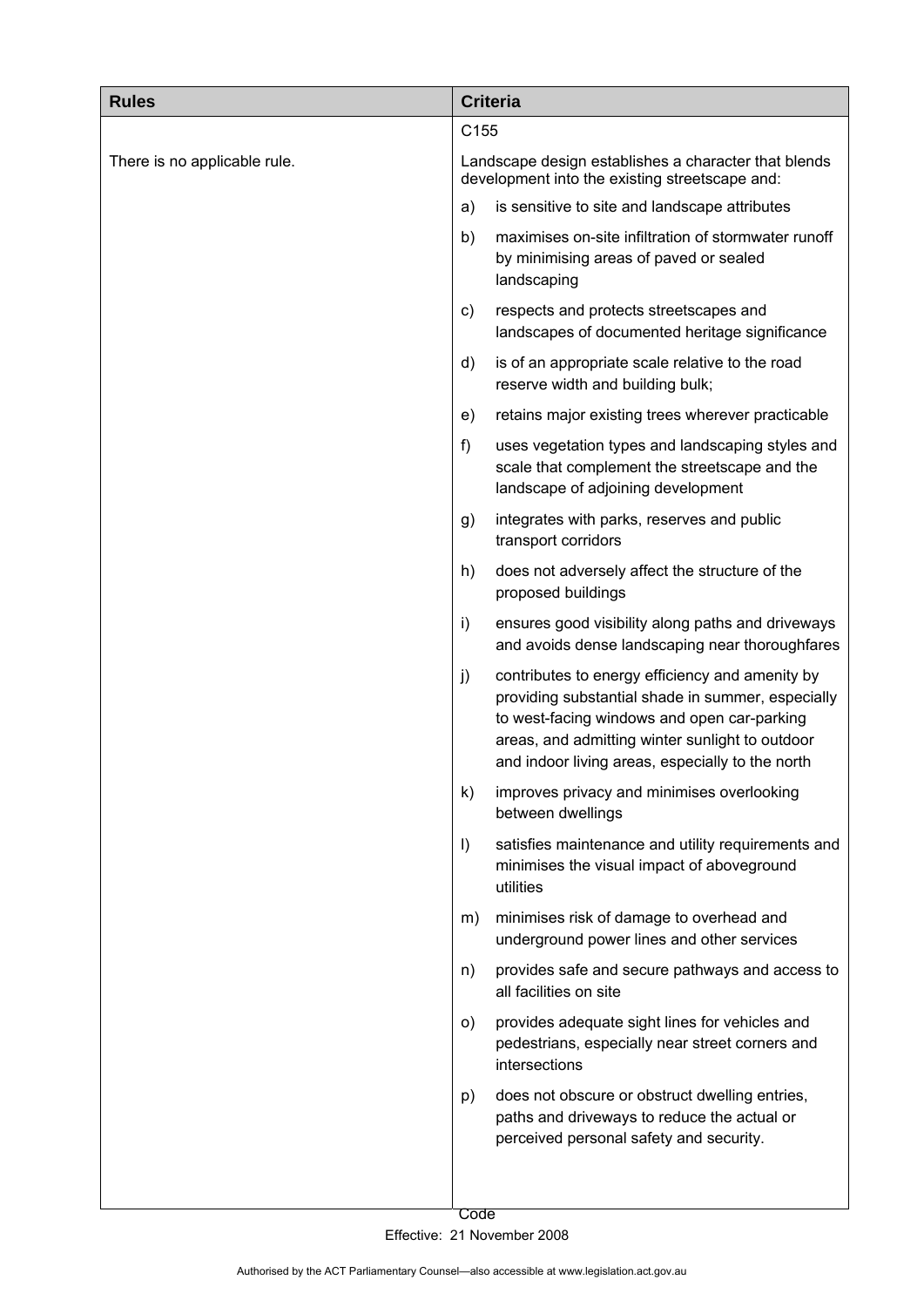| <b>Rules</b>                                                                                                                                                |                                                                                                                                                                                                                                                                               | <b>Criteria</b>                                                                                                                                                                                                             |  |  |
|-------------------------------------------------------------------------------------------------------------------------------------------------------------|-------------------------------------------------------------------------------------------------------------------------------------------------------------------------------------------------------------------------------------------------------------------------------|-----------------------------------------------------------------------------------------------------------------------------------------------------------------------------------------------------------------------------|--|--|
| 5.6 Acoustic Privacy                                                                                                                                        |                                                                                                                                                                                                                                                                               |                                                                                                                                                                                                                             |  |  |
| R <sub>156</sub>                                                                                                                                            |                                                                                                                                                                                                                                                                               | C156                                                                                                                                                                                                                        |  |  |
| Buildings are constructed in accordance with<br>Australian Standard 3671: Acoustics - Road<br>Traffic Noise Intrusion, Building Siting and<br>Construction. |                                                                                                                                                                                                                                                                               | The design and siting of buildings minimises<br>noise penetration into dwellings exposed to off-<br>site noise. Separation distances or acoustic<br>barriers are provided to achieve acoustic privacy<br>between dwellings. |  |  |
|                                                                                                                                                             |                                                                                                                                                                                                                                                                               | C157                                                                                                                                                                                                                        |  |  |
| There is no applicable rule.                                                                                                                                |                                                                                                                                                                                                                                                                               | The siting and building design reduces the impact<br>of noise and provides acoustic privacy to<br>habitable rooms.                                                                                                          |  |  |
| R <sub>158</sub>                                                                                                                                            |                                                                                                                                                                                                                                                                               | C <sub>158</sub>                                                                                                                                                                                                            |  |  |
|                                                                                                                                                             | Bathrooms, hallways, stairways, storage rooms<br>and kitchens are located between noise sources<br>and habitable rooms where other methods of<br>noise attenuation are not provided.                                                                                          | The room layout of the dwelling reduces the<br>impact of noise and provides acoustic privacy to<br>habitable rooms.                                                                                                         |  |  |
| R <sub>159</sub>                                                                                                                                            |                                                                                                                                                                                                                                                                               | C <sub>159</sub>                                                                                                                                                                                                            |  |  |
| a)                                                                                                                                                          | Bedroom windows are located a minimum of<br>3 m from internal roads and driveways and<br>parking areas of other dwellings                                                                                                                                                     | The building design and siting provides acoustic<br>separation between active recreation areas,<br>parking areas, driveways and service equipment                                                                           |  |  |
| b)                                                                                                                                                          | Appliances (eg. heat pumps) are not located<br>adjacent to habitable rooms of any dwellings<br>on the site or neighbouring blocks                                                                                                                                             | areas and other noise sources (eg, busy roads)<br>and bedrooms and minimises high levels of<br>external noise entering dwellings.                                                                                           |  |  |
| c)                                                                                                                                                          | Garages are not located adjacent to<br>bedrooms of any dwellings.                                                                                                                                                                                                             |                                                                                                                                                                                                                             |  |  |
| R <sub>160</sub>                                                                                                                                            |                                                                                                                                                                                                                                                                               | C160                                                                                                                                                                                                                        |  |  |
| a)                                                                                                                                                          | Openings to a habitable room are as follows:<br>living areas: set back a minimum of 1.5 m<br>from internal roads, driveways, noise<br>generating service facilities and car parking<br>areas. The minimum setback of openings to<br>living areas may be reduced to 1 m where: | Vehicle circulation routes, communal open<br>spaces and noise generating service facilities and<br>parking areas are acoustically separated from<br>openings to habitable rooms through building<br>design and siting.      |  |  |
|                                                                                                                                                             | there is an intervening fence of 1.5 m or<br>i)<br>higher<br><b>OR</b>                                                                                                                                                                                                        |                                                                                                                                                                                                                             |  |  |
|                                                                                                                                                             | ii) the window sill is a minimum of 1.5 m<br>above the level of the internal road,<br>driveway or car park.                                                                                                                                                                   |                                                                                                                                                                                                                             |  |  |
| b)                                                                                                                                                          | bedrooms: set back a minimum of 3 m from<br>internal roads, driveways and car parking<br>areas.                                                                                                                                                                               |                                                                                                                                                                                                                             |  |  |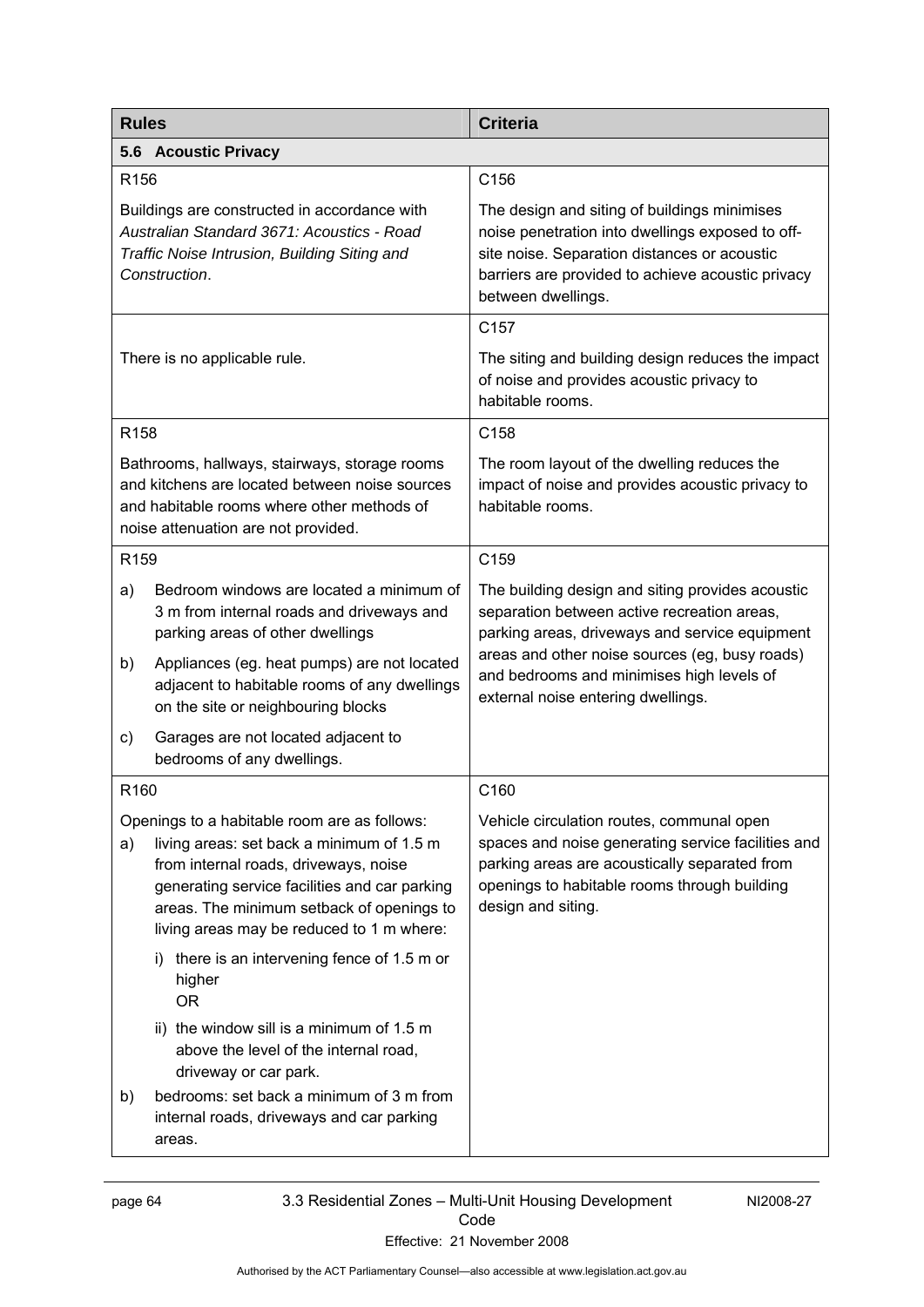| <b>Rules</b>                            | <b>Criteria</b>                                                                                 |
|-----------------------------------------|-------------------------------------------------------------------------------------------------|
| <b>Natural Ventilation</b><br>5.7       |                                                                                                 |
| R <sub>161</sub>                        | C <sub>161</sub>                                                                                |
| Buildings have a maximum depth of 12 m. | Dwellings are designed to provide acceptable<br>thermal conditions with regard to air movement. |

### **Element 7: Services**

- a) To ensure adequate provision of services and facilities to cater for demand from residents
- b) To protect easements and service reservations

| <b>Rules</b>                                                                                                                                                                                                                                | <b>Criteria</b>                                                                                                                                                                                                                                                                                                                                                                                                                                                 |  |  |
|---------------------------------------------------------------------------------------------------------------------------------------------------------------------------------------------------------------------------------------------|-----------------------------------------------------------------------------------------------------------------------------------------------------------------------------------------------------------------------------------------------------------------------------------------------------------------------------------------------------------------------------------------------------------------------------------------------------------------|--|--|
| <b>Utilities</b><br>7.1                                                                                                                                                                                                                     |                                                                                                                                                                                                                                                                                                                                                                                                                                                                 |  |  |
| R <sub>162</sub>                                                                                                                                                                                                                            | C162                                                                                                                                                                                                                                                                                                                                                                                                                                                            |  |  |
| Electrical and telecommunication reticulation is<br>undergrounded in developments involving more<br>than 2 blocks.                                                                                                                          | The design of the development satisfies<br>maintenance and utility requirements and<br>minimises the visual impact of above ground<br>utilities. Any electrical or telecommunications<br>equipment such as substations or switching<br>station, which are required as part of a<br>development, are to be located within lease<br>boundaries and where possible behind the<br>building line and screened by landscaping or<br>incorporated within the building. |  |  |
| 7.2 Storage Area                                                                                                                                                                                                                            |                                                                                                                                                                                                                                                                                                                                                                                                                                                                 |  |  |
| R <sub>163</sub>                                                                                                                                                                                                                            | C163                                                                                                                                                                                                                                                                                                                                                                                                                                                            |  |  |
| An enclosed space for storage is provided as<br>follows:                                                                                                                                                                                    | An enclosed space of $8m^2$ per dwelling is<br>provided exclusively for external secure storage.                                                                                                                                                                                                                                                                                                                                                                |  |  |
| studio and one bedroom dwellings: $4 m2$<br>a)<br>with a minimum 2 m height                                                                                                                                                                 | This space may form part of a carport or garage.                                                                                                                                                                                                                                                                                                                                                                                                                |  |  |
| two and three+ bedroom dwellings: 5 $m2$<br>b)<br>with a minimum 2 m height.                                                                                                                                                                |                                                                                                                                                                                                                                                                                                                                                                                                                                                                 |  |  |
| 7.3 Service Areas                                                                                                                                                                                                                           |                                                                                                                                                                                                                                                                                                                                                                                                                                                                 |  |  |
| R <sub>164</sub>                                                                                                                                                                                                                            | C164                                                                                                                                                                                                                                                                                                                                                                                                                                                            |  |  |
| Individual mailboxes are located at each ground<br>floor level dwelling entry, or in a mail box<br>structure located close to the main pedestrian<br>entrance to the site, in compliance with Australia<br>Post mail delivery requirements. | Mailboxes are located for convenient access by<br>residents and deliverers with passive surveillance<br>from the street or from active uses.                                                                                                                                                                                                                                                                                                                    |  |  |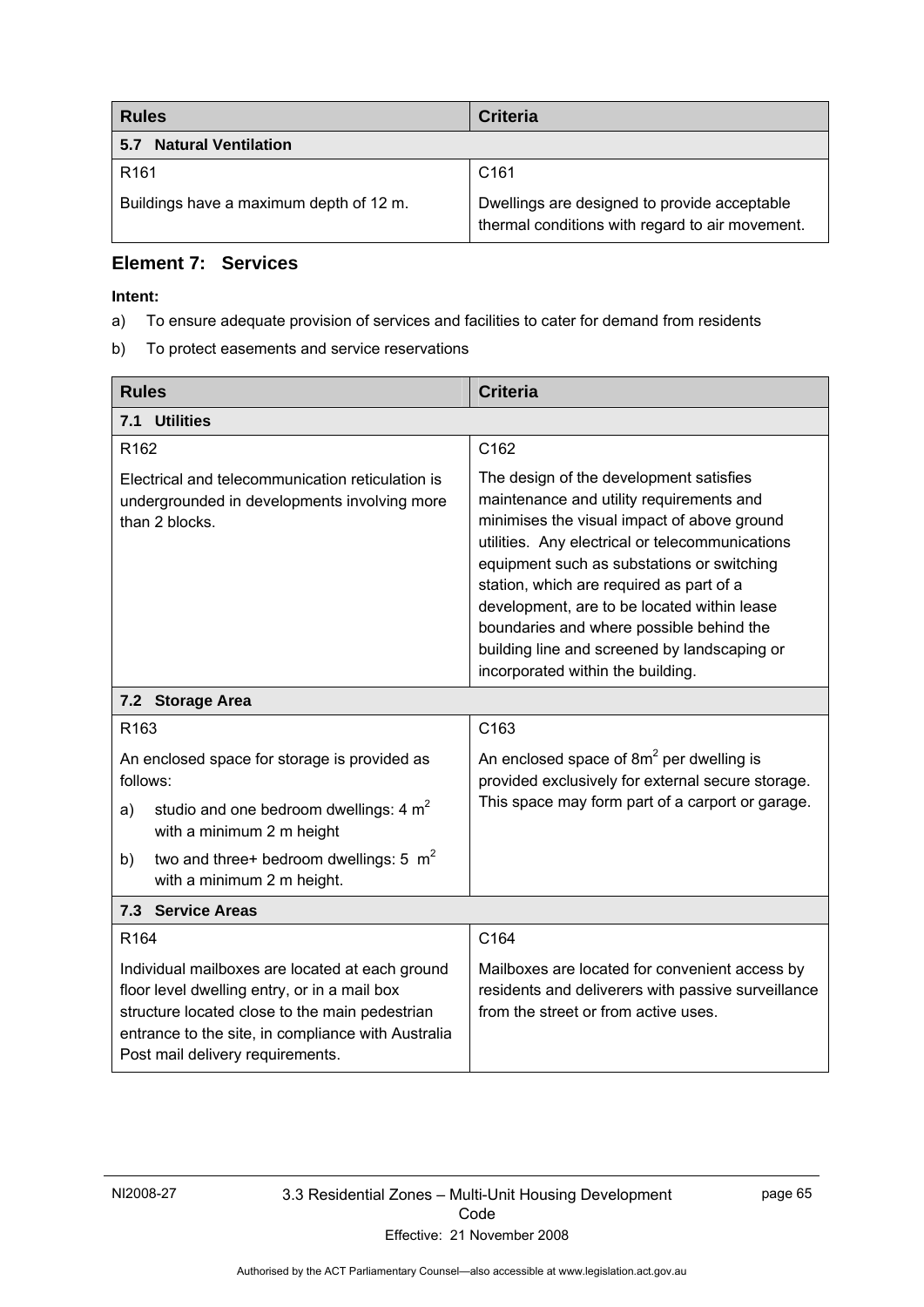| <b>Rules</b>                 | <b>Criteria</b>                                                                                                                                                                                                               |
|------------------------------|-------------------------------------------------------------------------------------------------------------------------------------------------------------------------------------------------------------------------------|
|                              | C <sub>165</sub>                                                                                                                                                                                                              |
| There is no applicable rule. | External clothes drying facilities are provided in<br>the form of:                                                                                                                                                            |
|                              | open air, communal clothes drying facilities<br>a)<br>that are easily accessible for all residents<br>and visually screened from public areas<br>and/or                                                                       |
|                              | b)<br>open air, private clothes drying facilities may<br>be located on private balconies provided thy<br>are additional to private open space<br>requirements (by $2m^2$ ) and screened from<br>view outside the development. |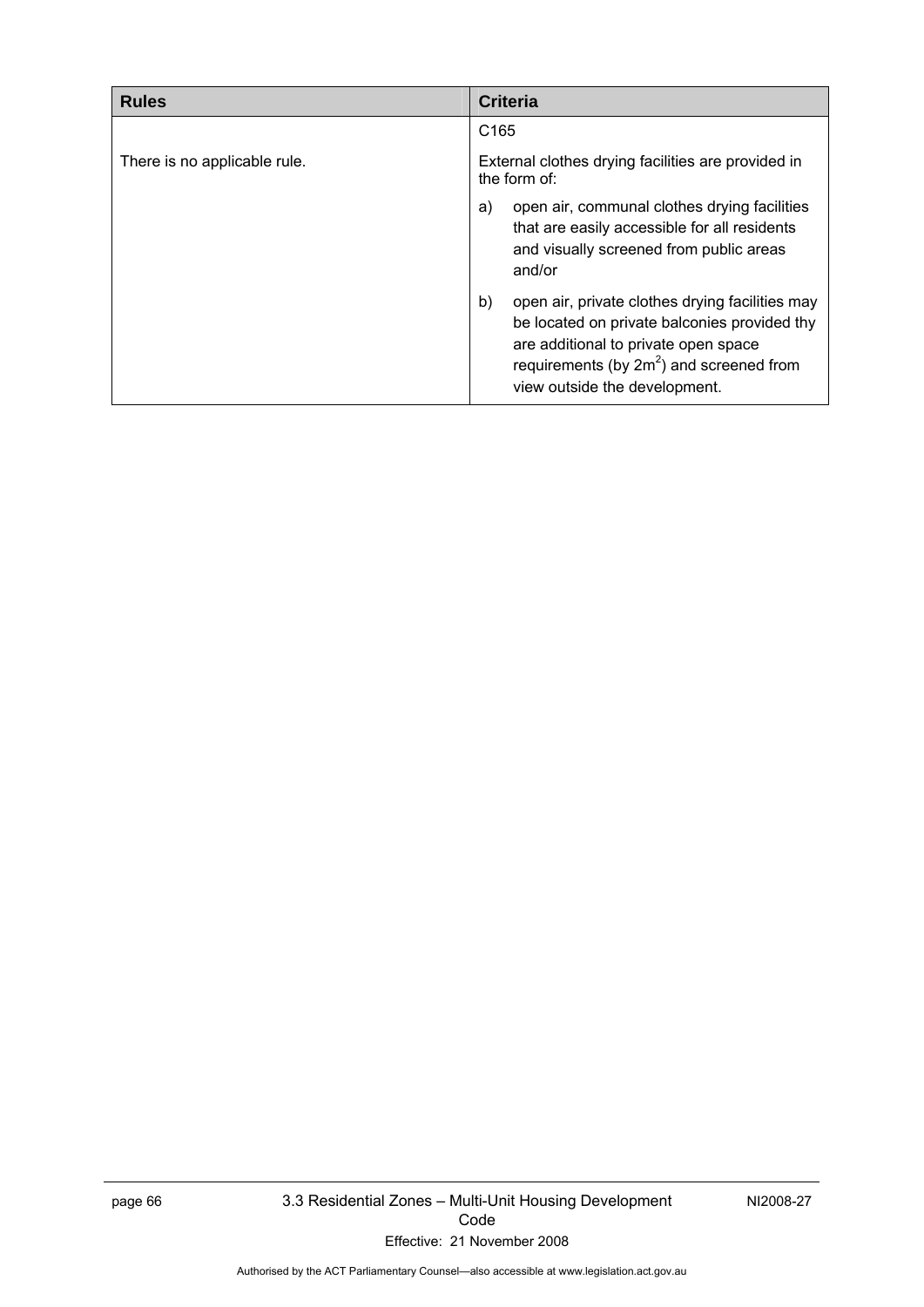# **Part C(4) - Multi Unit Housing – Kingston/Griffith – RZ5 Zone**

This Part of the Code applies to development applications for multi unit housing in excess of 2 storeys in the RZ5 High Density Zone as it applies to Kingston and Griffith. These controls apply instead of those contained in Part C(1) of the Code. Parts A and B of the Code also apply.

### **Element 2: Building and Site Controls**

- a) To obtain a scale of development that establishes a unified and coherent urban streetscape
- b) To provide densities appropriate to an area close to the Central National Area
- c) To protect isolated blocks
- d) To ensure occupants receive adequate sunlight and privacy, and reduce the dominance of built form on streetscapes and internal open spaces.

| <b>Rules</b>                                                                                                                                                                                                  | <b>Criteria</b>                                                                                                                                                                                                                                                                                                                                                                                |  |
|---------------------------------------------------------------------------------------------------------------------------------------------------------------------------------------------------------------|------------------------------------------------------------------------------------------------------------------------------------------------------------------------------------------------------------------------------------------------------------------------------------------------------------------------------------------------------------------------------------------------|--|
| <b>Block Amalgamations - Kingston Sections 27 and 28</b><br>2.1                                                                                                                                               |                                                                                                                                                                                                                                                                                                                                                                                                |  |
| R <sub>166</sub>                                                                                                                                                                                              | C <sub>166</sub>                                                                                                                                                                                                                                                                                                                                                                               |  |
| On Kingston Sections 27 and 28 adjacent to<br>Wentworth Avenue, blocks are to be<br>amalgamated so as to have a minimum area of<br>0.3ha, with a continuous length of at least 60m to<br>any street frontage. | Development on blocks smaller than 0.3ha is to<br>demonstrate that it achieves the highest<br>standards of architectural design and does not<br>impact on the amenity of neighbouring properties<br>or occupants of the proposed development.                                                                                                                                                  |  |
|                                                                                                                                                                                                               | C <sub>167</sub>                                                                                                                                                                                                                                                                                                                                                                               |  |
| There is no applicable rule.                                                                                                                                                                                  | Block amalgamations do not preclude other<br>blocks from being redeveloped.                                                                                                                                                                                                                                                                                                                    |  |
| 2.2<br><b>Redevelopment on Other Sections</b>                                                                                                                                                                 |                                                                                                                                                                                                                                                                                                                                                                                                |  |
|                                                                                                                                                                                                               | C <sub>168</sub>                                                                                                                                                                                                                                                                                                                                                                               |  |
| There is no applicable rule.                                                                                                                                                                                  | Where the development potential of blocks may<br>have been reduced due to previous patterns of<br>development, two block amalgamation or<br>redevelopment of single blocks may be<br>considered where the height and design of the<br>development will not significantly compromise the<br>amenity of residents of the proposed building and<br>residents of adjoining and adjacent dwellings. |  |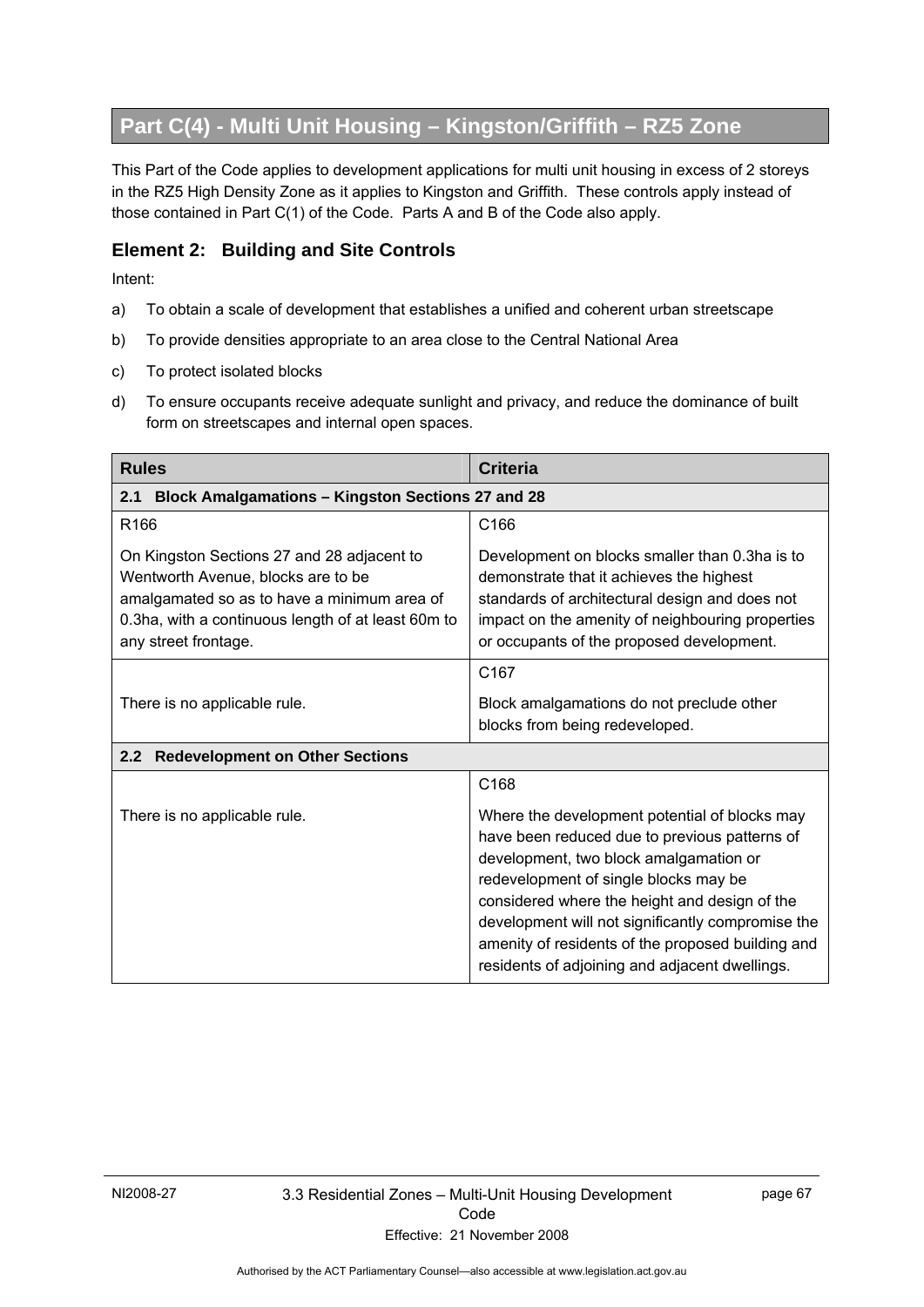| <b>Rules</b>     |                                                                                                                                                                                                             | <b>Criteria</b>                                                                                                                                                                                                                                       |
|------------------|-------------------------------------------------------------------------------------------------------------------------------------------------------------------------------------------------------------|-------------------------------------------------------------------------------------------------------------------------------------------------------------------------------------------------------------------------------------------------------|
|                  | 2.3 Building Height                                                                                                                                                                                         |                                                                                                                                                                                                                                                       |
| R169             |                                                                                                                                                                                                             | C169                                                                                                                                                                                                                                                  |
| a)               | 3 storeys in height.                                                                                                                                                                                        | The height of the development is predominantly 3                                                                                                                                                                                                      |
| b)               | 11 m in height from natural ground level to<br>the highest point of the parapet eaves or<br>fascia.                                                                                                         | storeys with a maximum height of 4 storeys.<br>Four storey elements are not the dominant<br>feature of a street frontage and respect the<br>established built form.                                                                                   |
| c)               | 15 m in height from natural ground level to<br>the highest point of the roof.                                                                                                                               |                                                                                                                                                                                                                                                       |
| 2.4              | <b>Building Height - Kingston Sections 27 and 28</b>                                                                                                                                                        |                                                                                                                                                                                                                                                       |
| R <sub>170</sub> |                                                                                                                                                                                                             | C170                                                                                                                                                                                                                                                  |
|                  | Where development is adjacent to blocks that are<br>unable to be amalgamated due to previous<br>patterns of development, then the maximum<br>building height at the interface is 2 storeys.                 | The development demonstrates that the highest<br>standards of architectural design can be achieved<br>and does not significantly compromise the<br>amenity of residents of the proposed building and<br>residents of adjoining and adjacent dwellings |
|                  | 2.5 Side and Rear Setback                                                                                                                                                                                   |                                                                                                                                                                                                                                                       |
| R <sub>171</sub> |                                                                                                                                                                                                             | C171                                                                                                                                                                                                                                                  |
| a)               | Side and rear setbacks are a minimum of:<br>6m where the design incorporates blank<br>walls, windows with sill heights greater than<br>1.7 m from the floor or windows with fixed<br>panes of obscure glass | Buildings are sited to minimise overlooking, and<br>ensure protection of visual and acoustic privacy,<br>of adjacent dwellings.                                                                                                                       |
| b)               | 12m where design incorporates other walls,<br>outer faces of unscreened decks, balconies<br>and external stairs.                                                                                            |                                                                                                                                                                                                                                                       |
|                  |                                                                                                                                                                                                             | C172                                                                                                                                                                                                                                                  |
|                  | There is no applicable rule.                                                                                                                                                                                | Setbacks are progressively increased as the<br>height of the wall/building increases so that the<br>built form does not adversely impact on the<br>amenity of neighbouring properties.                                                                |
| 2.6              | <b>Interface</b>                                                                                                                                                                                            |                                                                                                                                                                                                                                                       |
| R <sub>173</sub> |                                                                                                                                                                                                             |                                                                                                                                                                                                                                                       |
| a)               | The minimum distance between habitable<br>rooms of dwellings where there is a screen<br>wall is:                                                                                                            | This is a mandatory requirement. There is no<br>applicable criterion.                                                                                                                                                                                 |
|                  | i) Lower floor level - 6m                                                                                                                                                                                   |                                                                                                                                                                                                                                                       |
|                  | ii) Upper floor levels - 12m                                                                                                                                                                                |                                                                                                                                                                                                                                                       |
| b)               | The minimum distance between habitable<br>rooms of dwellings where there is no screen<br>wall is 12 m.                                                                                                      |                                                                                                                                                                                                                                                       |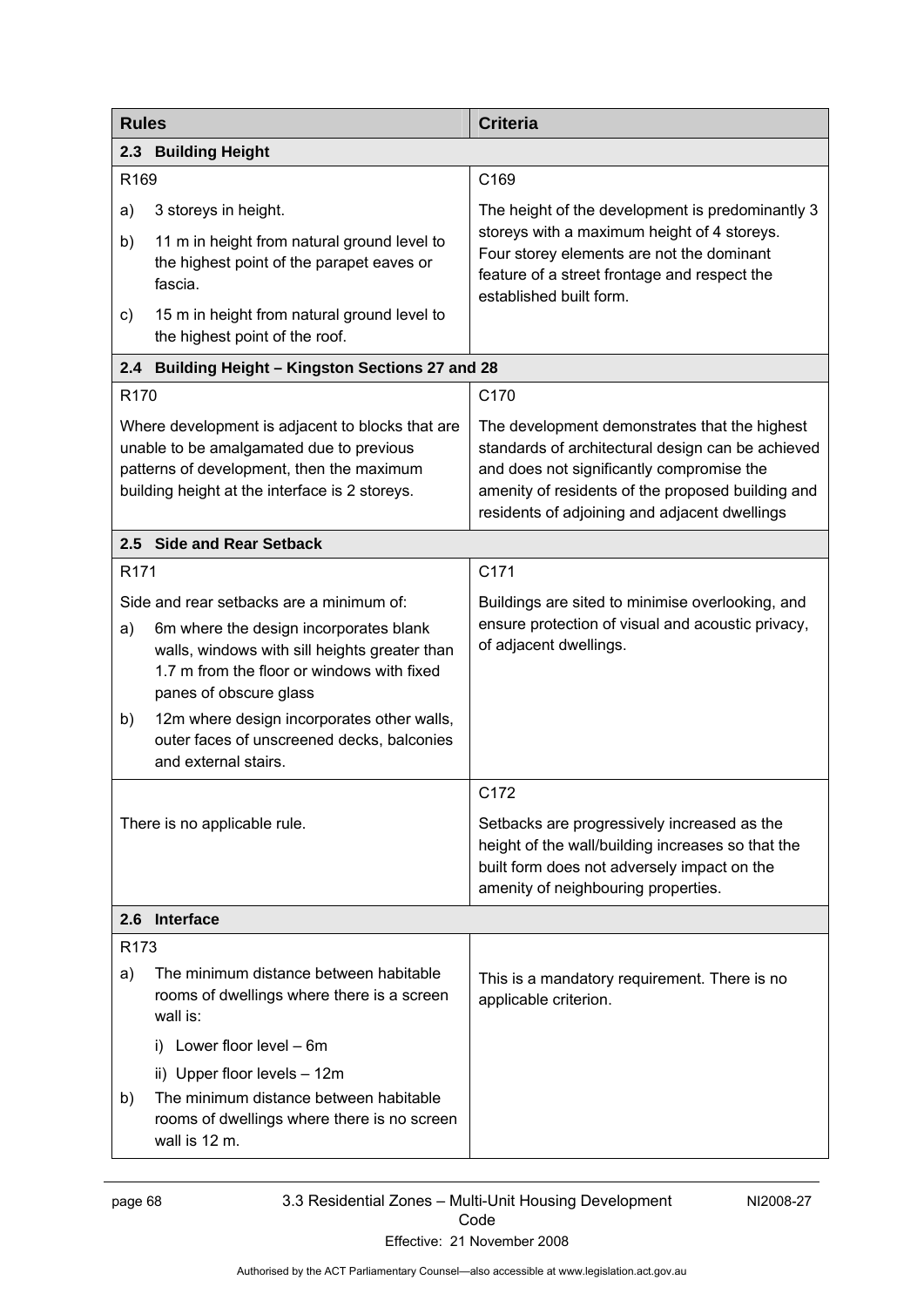| <b>Rules</b>     |                                                                                                                           | <b>Criteria</b>                                                                                      |
|------------------|---------------------------------------------------------------------------------------------------------------------------|------------------------------------------------------------------------------------------------------|
| C)               | The minimum distance between non-<br>habitable rooms is:                                                                  |                                                                                                      |
|                  | i) Lower floor level - 3m                                                                                                 |                                                                                                      |
|                  | ii) Upper floor levels - 6m                                                                                               |                                                                                                      |
| d)               | The minimum distance between non-<br>habitable rooms with blank walls or windows<br>with sill heights greater than 1.7 m: |                                                                                                      |
|                  | Lower floor level $-1.5m$                                                                                                 |                                                                                                      |
|                  | ii) Upper floor levels $-3m$                                                                                              |                                                                                                      |
| R <sub>174</sub> |                                                                                                                           | C174                                                                                                 |
|                  | Where buildings face an internal courtyard the<br>minimum interface distances is:                                         | Interface distances between internal buildings<br>provide visual and acoustic privacy for residents. |
|                  | Partly enclosed courtyard – 15 m<br>i)                                                                                    |                                                                                                      |
|                  | ii) Fully enclosed courtyard - 20 m                                                                                       |                                                                                                      |

### **Element 3: Built Form**

- a) To secure design excellence in all aspects of residential redevelopment
- b) To ensure that external design and siting of buildings, including external materials, colours and finishes, harmonise with attractive elements in surrounding development in the area.
- c) To ensure that building design, detailing and finishes provide an appropriate scale to the street, provide visual interest and relate ground floor levels on street frontages to adjacent foot paths and verges.
- d) To retain the existing landscape elements of the street scene and the overall treescape of the area and ensure service infrastructure does not cause deterioration in the streetscape.

| <b>Rules</b>                                                                                                                                                                                          | <b>Criteria</b>                                                                                                                    |
|-------------------------------------------------------------------------------------------------------------------------------------------------------------------------------------------------------|------------------------------------------------------------------------------------------------------------------------------------|
| <b>Building Design</b><br>3.1                                                                                                                                                                         |                                                                                                                                    |
| R <sub>175</sub><br>The maximum length of unarticulated walls to<br>street frontages is 15 m. Unarticulated walls are<br>to be punctuated by features such as bay<br>windows, verandas and balconies. | This is a mandatory requirement. There is no<br>applicable criterion.                                                              |
| There is no applicable rule.                                                                                                                                                                          | C <sub>176</sub><br>Exposed end walls incorporate architectural<br>elements, features or modulation to provide<br>visual interest. |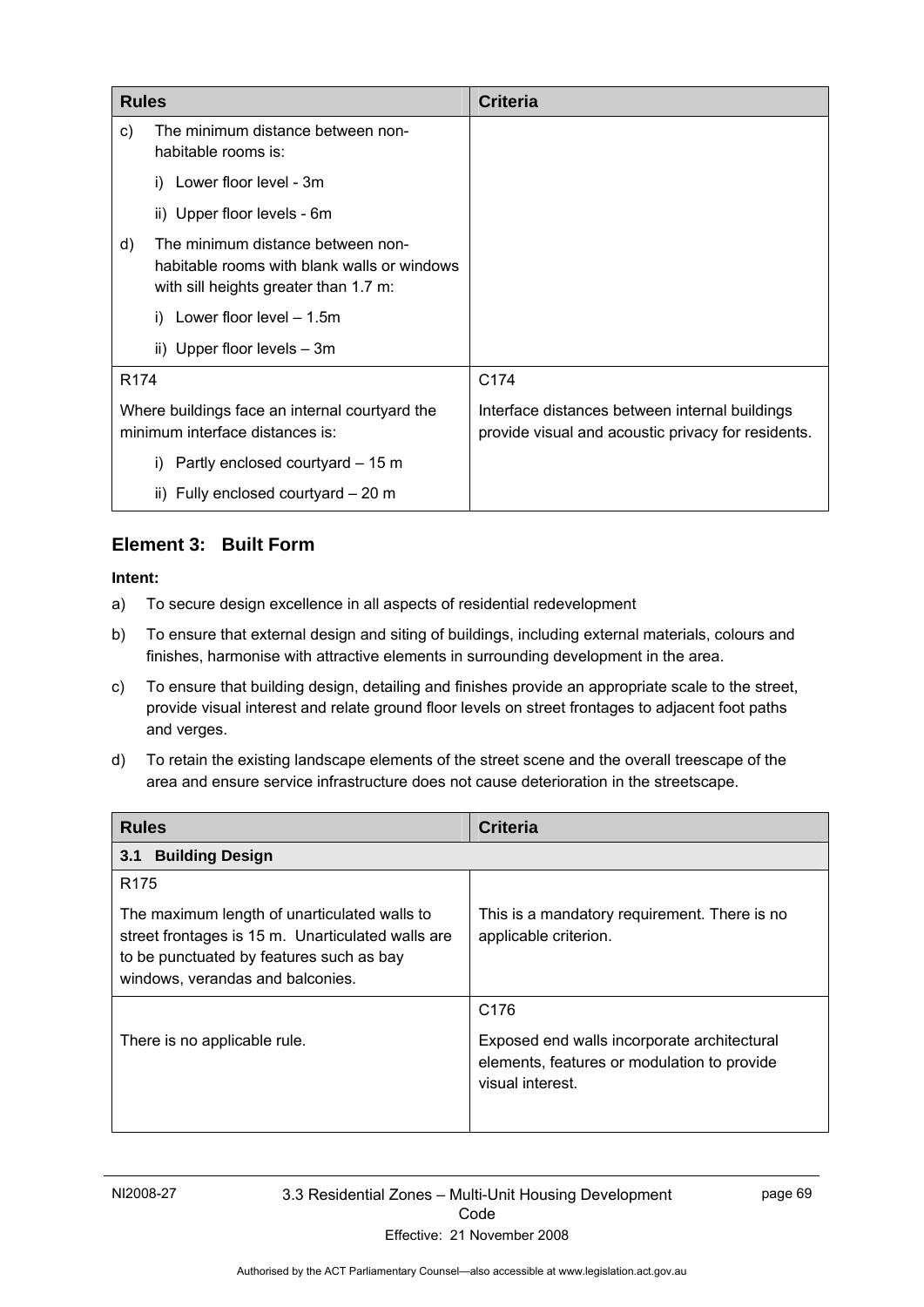| <b>Rules</b>                                                                                                                                  | <b>Criteria</b>                                                                                                                                                 |
|-----------------------------------------------------------------------------------------------------------------------------------------------|-----------------------------------------------------------------------------------------------------------------------------------------------------------------|
| R <sub>177</sub><br>With the exception of down pipes, there is no<br>externally exposed plumbing attached to building<br>walls.               | This is a mandatory requirement. There is no<br>applicable criterion.                                                                                           |
| 3.2 Building Design - Ground Floor Commercial Uses                                                                                            |                                                                                                                                                                 |
| R178                                                                                                                                          | C178                                                                                                                                                            |
| Where front building setbacks are less than 6m,<br>the minimum ground floor finished floor level to<br>finished ceiling level height is 3.6m. | Ground floor ceiling height beyond minimum<br>standards allows for more uses.                                                                                   |
| 3.3 Materials and Finish                                                                                                                      |                                                                                                                                                                 |
|                                                                                                                                               | C179                                                                                                                                                            |
| There is no applicable rule.                                                                                                                  | Development provides:                                                                                                                                           |
|                                                                                                                                               | Rich, imaginative and subtle design<br>a)<br>elements,                                                                                                          |
|                                                                                                                                               | Articulation in the horizontal and vertical<br>b)<br>planes,                                                                                                    |
|                                                                                                                                               | Detailing that adds interest and vitality to the<br>C)<br>streetscape.                                                                                          |
|                                                                                                                                               | C180                                                                                                                                                            |
| There is no applicable rule.                                                                                                                  | External materials and colours are respectful of<br>the surrounding built form.                                                                                 |
|                                                                                                                                               | C181                                                                                                                                                            |
| There is no applicable rule.                                                                                                                  | Roof colours are consistent throughout the<br>development and, if metal roofing is used, are<br>pre-coloured and non-reflective.                                |
|                                                                                                                                               | C182                                                                                                                                                            |
| There is no applicable rule.                                                                                                                  | Garages and carports use materials, colours, and<br>design details, including roof form and building<br>height, compatible with the primary building.           |
|                                                                                                                                               | C183                                                                                                                                                            |
| There is no applicable rule.                                                                                                                  | Basement and undercroft car parks are designed<br>and landscaped to avoid extensive exposure of<br>ventilation openings to streets and other<br>communal areas. |
| 3.4 Interface                                                                                                                                 |                                                                                                                                                                 |
|                                                                                                                                               | C184                                                                                                                                                            |
| There is no applicable rule.                                                                                                                  | Substantial landscaped areas are provided<br>a)<br>behind the front building zone to ensure that<br>the overall treescape of the area is<br>maintained.         |

page 70 3.3 Residential Zones – Multi-Unit Housing Development Code

NI2008-27

Effective: 21 November 2008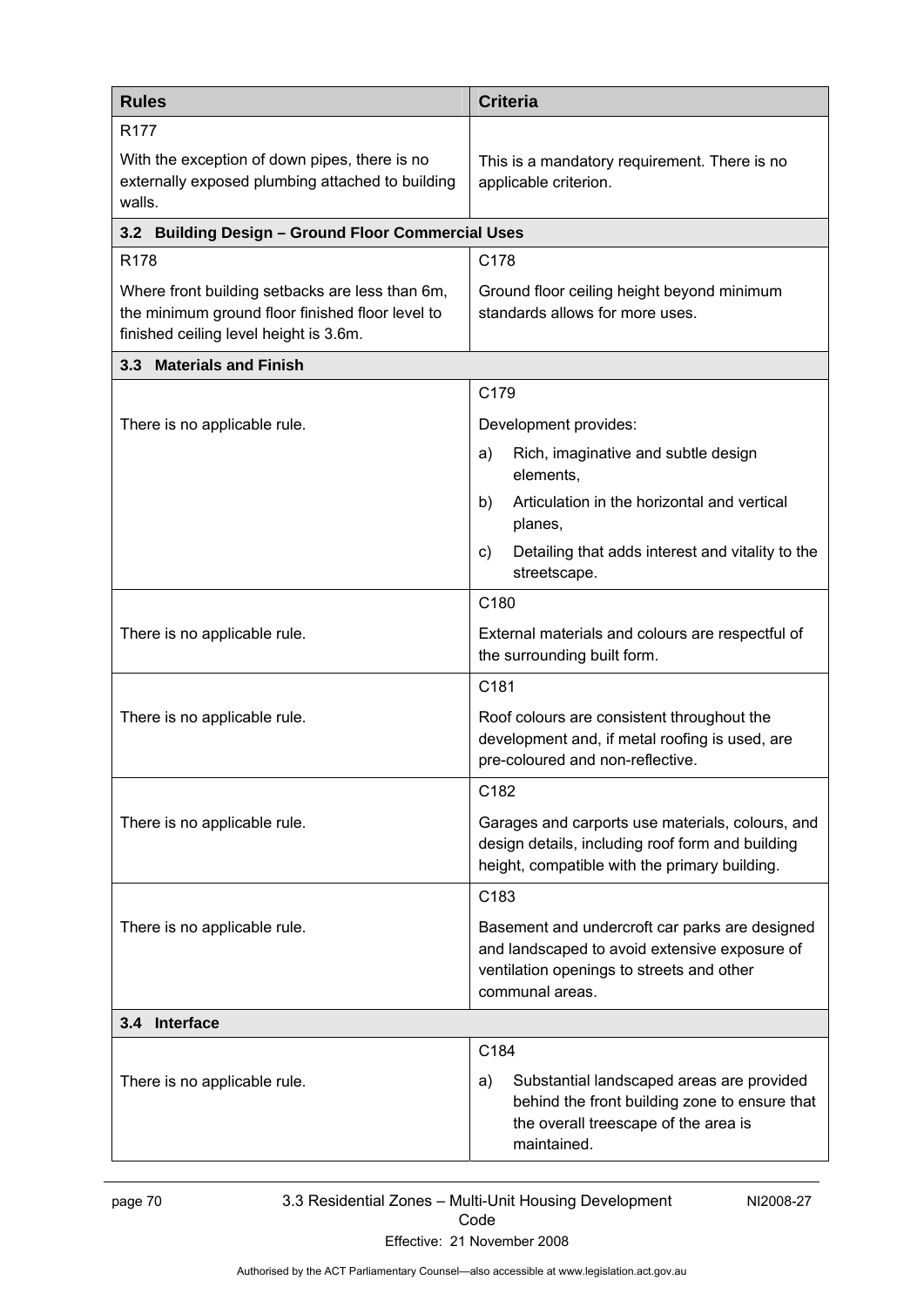| <b>Rules</b>                                  | <b>Criteria</b>                                                                                                                                 |
|-----------------------------------------------|-------------------------------------------------------------------------------------------------------------------------------------------------|
|                                               | Landscaping is predominantly at natural<br>b)<br>ground level to maximise tree height and<br>intensity.                                         |
|                                               | In small developments where there is rear<br>C)<br>parking or garaging areas they are designed<br>and constructed with extensive tree planting. |
|                                               | Courtyards are landscaped to a high<br>d)<br>standard.                                                                                          |
|                                               | C185                                                                                                                                            |
| There is no applicable rule.                  | Lower floors levels constructed above finished<br>ground level:                                                                                 |
|                                               | Are designed or landscaped to minimise<br>a)<br>visual disparities, and                                                                         |
|                                               | Do not exceed an average of one metre<br>b)<br>above natural ground level.                                                                      |
| 3.5 Courtyard Walls                           |                                                                                                                                                 |
| R186                                          |                                                                                                                                                 |
| Courtyard walls do not exceed 1.8m in height. | This is a mandatory requirement. There is no<br>applicable criterion.                                                                           |
|                                               | C <sub>187</sub>                                                                                                                                |
| There is no applicable rule.                  | Courtyard walls:                                                                                                                                |
|                                               | Consist of materials that harmonise with the<br>a)<br>materials, colours and finishes used in the<br>main body of the development               |
|                                               | Incorporate adequate space for appropriate<br>b)<br>landscaping to reduce the scale and visual<br>impact of large areas of walled surfaces,     |
|                                               | Incorporate gates where practicable and<br>C)<br>emphasise entries.                                                                             |
|                                               | Do not replace existing mature hedges.<br>d)                                                                                                    |
| 3.6 Accommodation Diversity                   |                                                                                                                                                 |
|                                               | C188                                                                                                                                            |
| There is no applicable rule.                  | A mix of unit types and sizes are provided within<br>the development to cater to a range of resident<br>needs.                                  |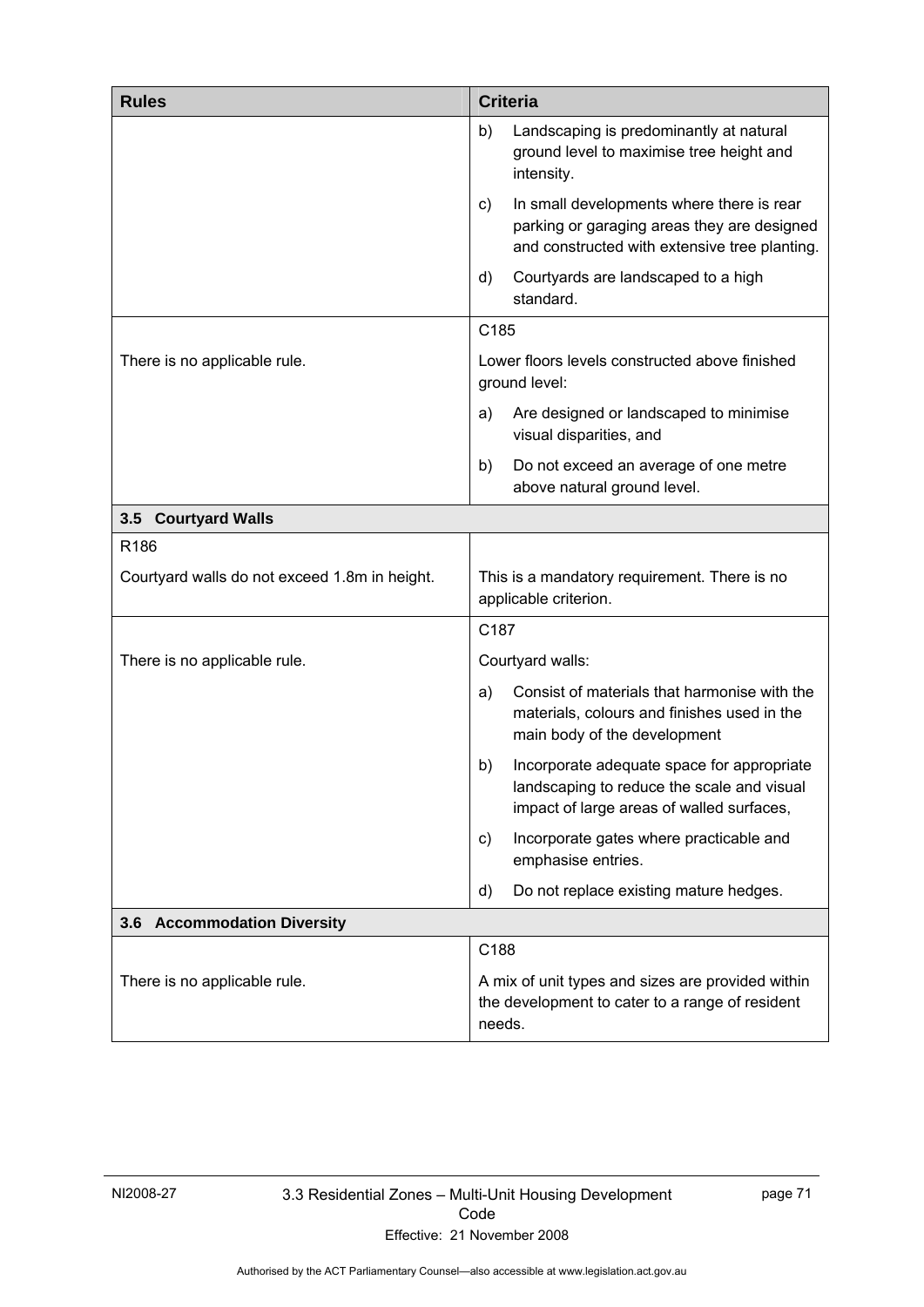### **Element 4: Parking and Site Access**

- a) To provide sufficient, convenient and safe car parking for residents, visitors and service vehicles
- b) To minimise the number of driveway crossings
- c) To minimise the visual impact of parking and service areas from the street and within the new development

| <b>Rules</b>                                                                                 | <b>Criteria</b>                                                                                                                                                           |
|----------------------------------------------------------------------------------------------|---------------------------------------------------------------------------------------------------------------------------------------------------------------------------|
| <b>4.1 Vehicle Access</b>                                                                    |                                                                                                                                                                           |
| R <sub>189</sub>                                                                             |                                                                                                                                                                           |
| Road pavements are 5.5 m wide with a minimum<br>18 m diameter turning circle where required. | This is a mandatory requirement. There is no<br>applicable criterion.                                                                                                     |
|                                                                                              | C190                                                                                                                                                                      |
| There is no applicable rule.                                                                 | Car parks, access ways, driveways and internal<br>roads allow comfortable, safe and efficient<br>vehicle movement and good connections to the<br>existing street network. |
| 4.2 Parking                                                                                  |                                                                                                                                                                           |
|                                                                                              | C191                                                                                                                                                                      |
| There is no applicable rule.                                                                 | Parking complies with the requirements of the<br>Parking and Vehicular Access General Code.                                                                               |
| R <sub>192</sub>                                                                             |                                                                                                                                                                           |
| Minimum dimensions of on-site car parking<br>spaces are 5.5 m x 2.5 m.                       | This is a mandatory requirement. There is no<br>applicable criterion.                                                                                                     |
| R <sub>193</sub>                                                                             | C <sub>193</sub>                                                                                                                                                          |
| Car parking spaces are not located between the<br>front boundary and the building line.      | Parking spaces are configured to minimise their<br>visual impact from the street and maintain<br>streetscape amenity.                                                     |
|                                                                                              | C194                                                                                                                                                                      |
| There is no applicable rule.                                                                 | Parking facilities are located close to and<br>convenient to dwellings, and are adequately lit at<br>night, sheltered and clearly defined.                                |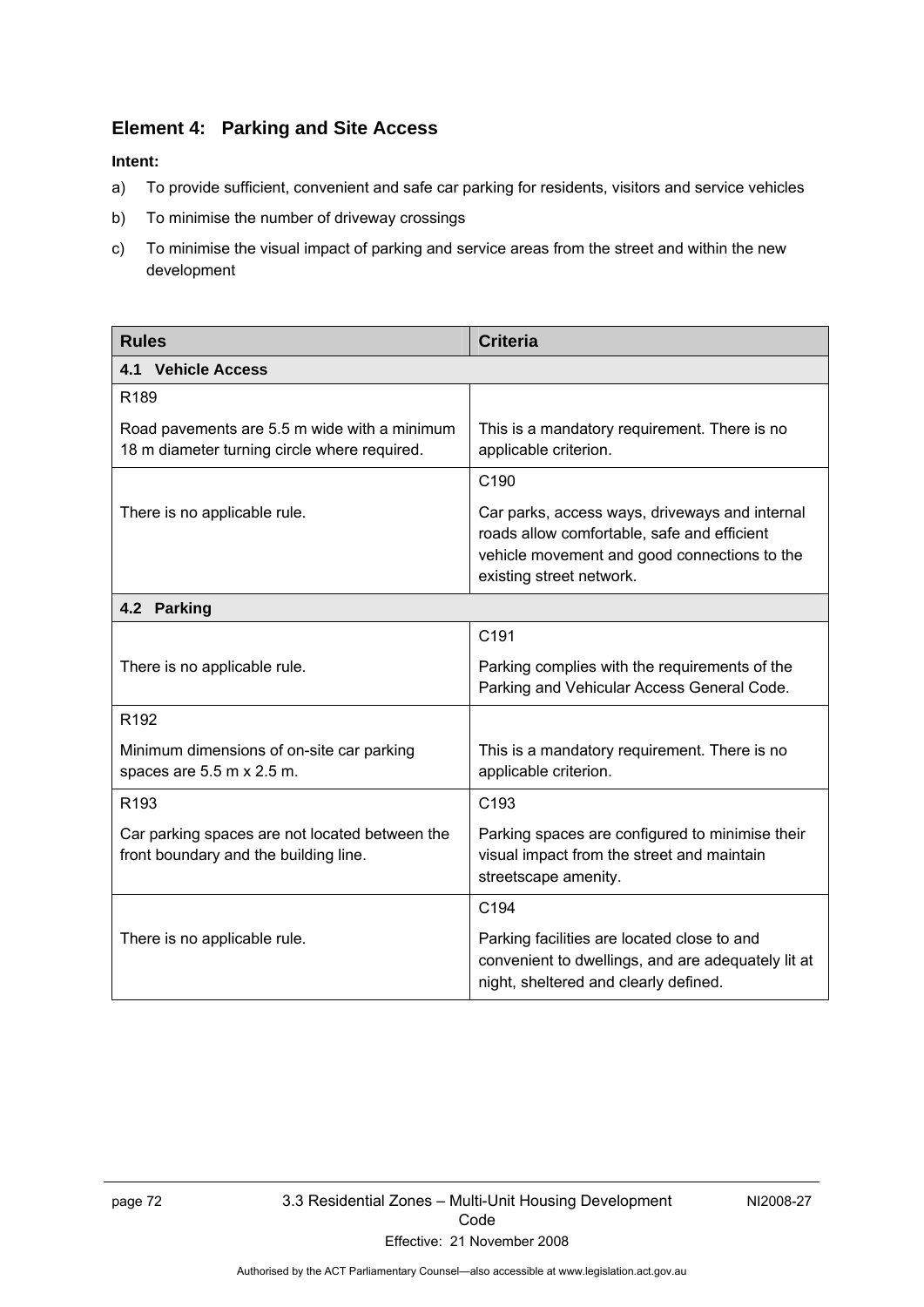## **Element 5: Amenity**

- a) To provide for an attractive living environment with maximised visual and acoustic privacy
- b) To integrate the landscape treatment with the building design
- c) To ensure communal open space provided for dwellings is clearly defined and useable and helps create a pleasant, safe and attractive living environment

| <b>Rules</b>                                                                                                                                                                                                                              | <b>Criteria</b>                                                                                                                                                                                                                                                                                                                      |
|-------------------------------------------------------------------------------------------------------------------------------------------------------------------------------------------------------------------------------------------|--------------------------------------------------------------------------------------------------------------------------------------------------------------------------------------------------------------------------------------------------------------------------------------------------------------------------------------|
| <b>Communal Open Space</b><br>5.1                                                                                                                                                                                                         |                                                                                                                                                                                                                                                                                                                                      |
| R <sub>195</sub>                                                                                                                                                                                                                          | C <sub>195</sub>                                                                                                                                                                                                                                                                                                                     |
| The minimum area of useable open space is 50%<br>of the gross floor area of the development.<br>A maximum of 40% of this space is provided as<br>private open space, such as private balconies,<br>courtyards, patios or private gardens. | Each dwelling is provided with enough high<br>quality useable open space to meet the<br>reasonable needs of residents and communal<br>open space is of a scale appropriate to the<br>development.                                                                                                                                    |
|                                                                                                                                                                                                                                           | C196                                                                                                                                                                                                                                                                                                                                 |
| There is no applicable rule.                                                                                                                                                                                                              | Large-scale redevelopments, where basement<br>parking is provided, include a centrally located<br>communal landscaped area occupying a<br>minimum of 20% of the total site area. This area<br>does not include remnant side or rear strips that<br>are not physically and visually incorporated into<br>the central landscaped zone. |
| 5.2 Private Open Space                                                                                                                                                                                                                    |                                                                                                                                                                                                                                                                                                                                      |
| R <sub>197</sub>                                                                                                                                                                                                                          |                                                                                                                                                                                                                                                                                                                                      |
| At least one area of private open space is<br>provided per dwelling to meet the following<br>minimum area and dimension requirements:                                                                                                     | This is a mandatory requirement. There is no<br>applicable criterion.                                                                                                                                                                                                                                                                |
| Lower floor level - 16 $m2$ with a minimum<br>a)<br>dimension of 4m                                                                                                                                                                       |                                                                                                                                                                                                                                                                                                                                      |
| Upper floor levels - $6 \text{ m}^2$ with a minimum<br>b)<br>dimension of 1.8m.                                                                                                                                                           |                                                                                                                                                                                                                                                                                                                                      |
| R <sub>198</sub>                                                                                                                                                                                                                          |                                                                                                                                                                                                                                                                                                                                      |
| Private open space is directly accessible from a<br>main daytime living area of the dwelling.                                                                                                                                             | This is a mandatory requirement. There is no<br>applicable criterion.                                                                                                                                                                                                                                                                |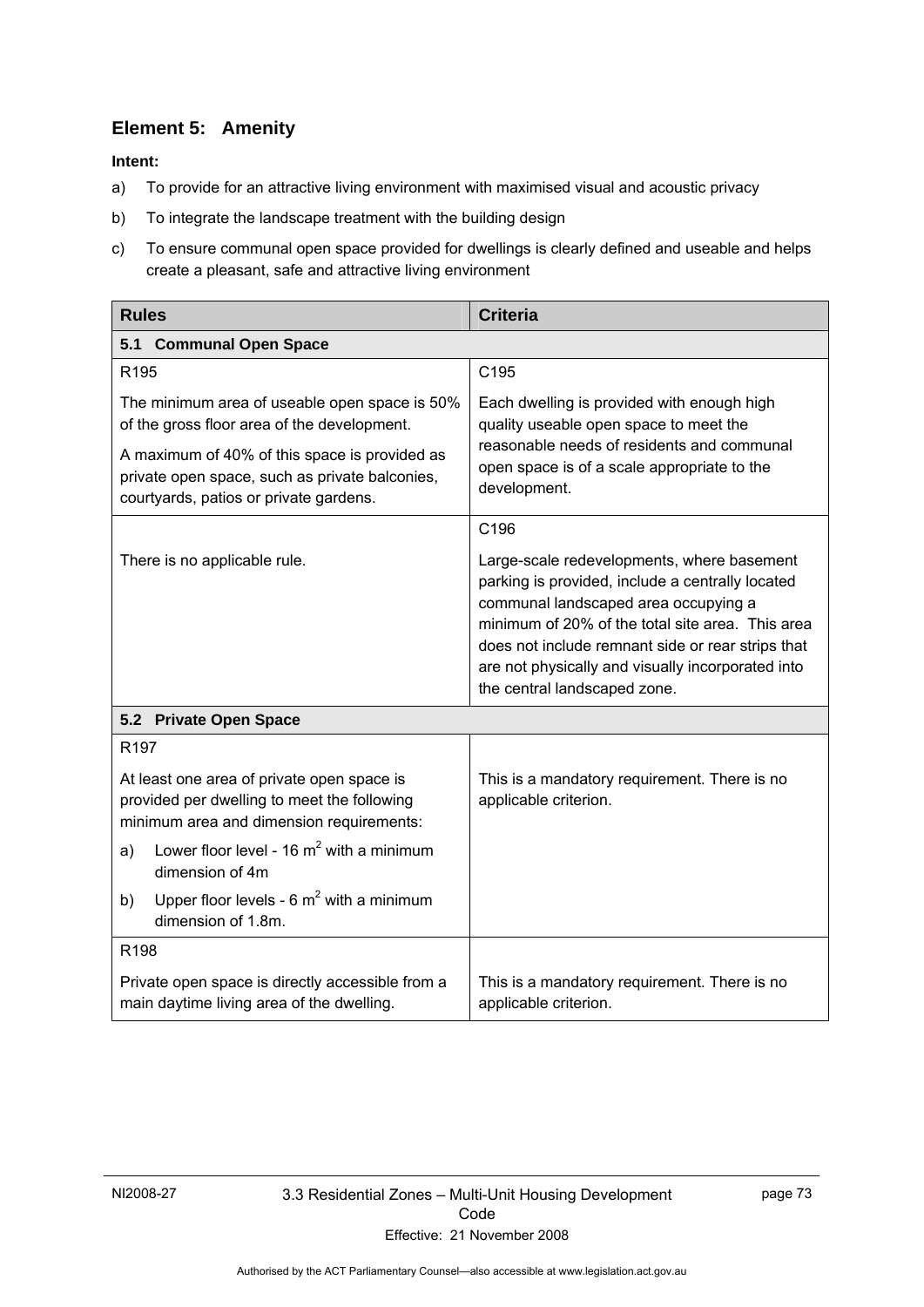| <b>Rules</b>                 | <b>Criteria</b>                                                                                     |
|------------------------------|-----------------------------------------------------------------------------------------------------|
| 5.3 Landscape                |                                                                                                     |
|                              | C199                                                                                                |
| There is no applicable rule. | Minimisation of extensive hard surfaced<br>a)<br>areas such as exposed concrete                     |
|                              | b)<br>Screening of parking and service areas                                                        |
|                              | Softening of hard surface areas by<br>C)<br>significant shrubs and tree planting                    |
|                              | d)<br>Improving privacy of adjacent developments<br>and dwellings, and minimising overlooking       |
|                              | Provision of advanced specimens to ensure<br>e)<br>high quality landscape following construction    |
|                              | f<br>Retention of existing vegetation where<br>practicable                                          |
|                              | Provision of attractive and coordinated street<br>g)<br>furniture and facilities to meet user needs |

### **Element 7: Services**

#### **Intent:**

To minimise the visual impact of services and service areas from the street and within the new development

| <b>Rules</b>                                                                                                                         | <b>Criteria</b>                                                       |  |
|--------------------------------------------------------------------------------------------------------------------------------------|-----------------------------------------------------------------------|--|
| <b>Easements and Utilities</b><br>7.1                                                                                                |                                                                       |  |
| R <sub>200</sub>                                                                                                                     |                                                                       |  |
| Electrical and telecommunications reticulation are<br>underground.                                                                   | This is a mandatory requirement. There is no<br>applicable criterion. |  |
| R <sub>201</sub>                                                                                                                     |                                                                       |  |
| Electrical substations, switching stations and<br>similar utilities are not located in streets and are<br>screened from public view. | This is a mandatory requirement. There is no<br>applicable criterion. |  |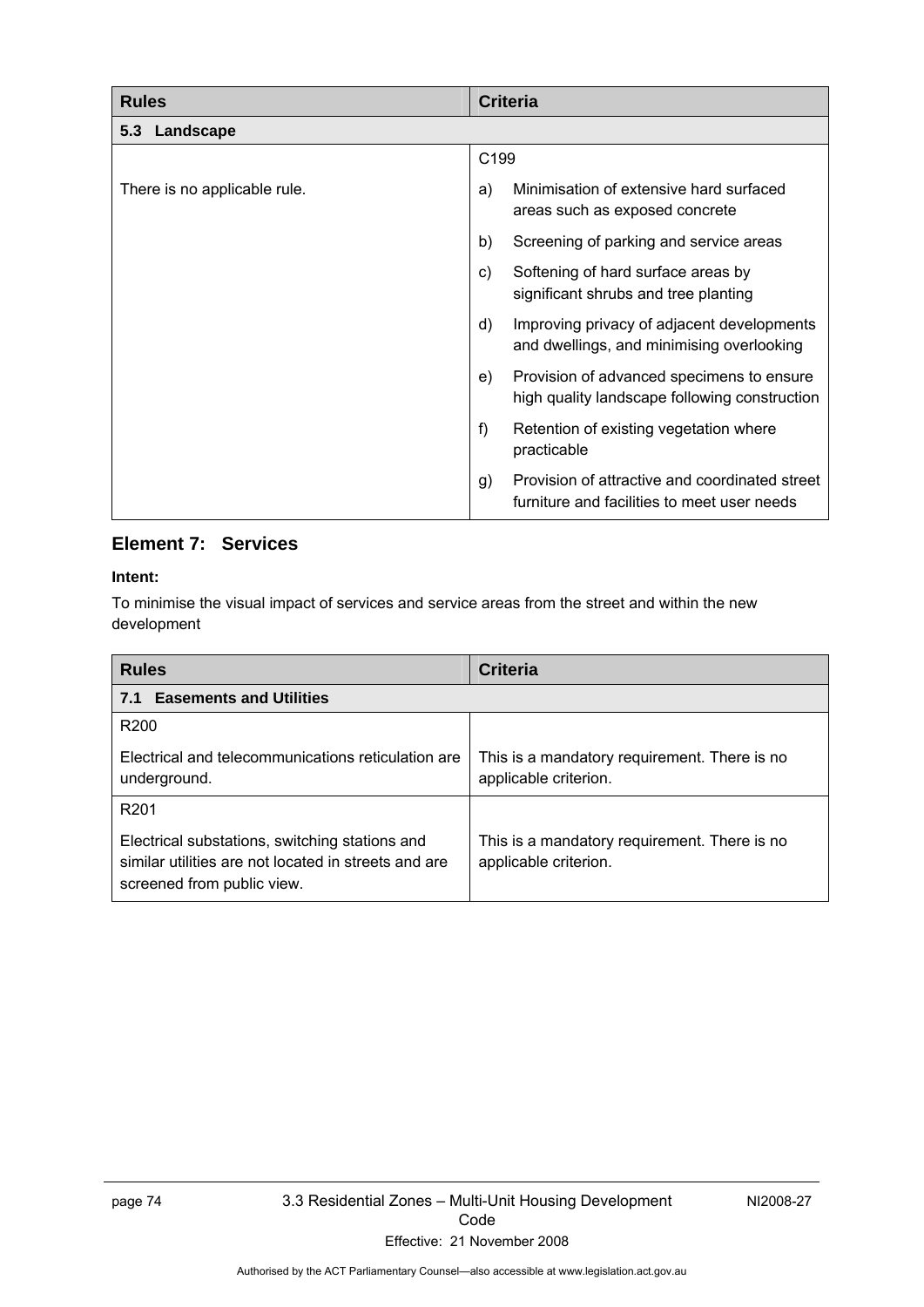# **Part C(5) - Multi Unit Housing – Other Areas – RZ4 and RZ5 Zones and All Areas in the Commercial Zones**

This Part of the Code applies to development applications for multi unit housing in the RZ4 – Medium Density Residential and RZ5 – High Density Residential Zones as they apply in Belconnen, Bruce, Hawker, Narrabundah, Woden District and Tuggeranong District. These controls apply instead of those contained in Part C(1) of the Code. Parts A and B of this Code also apply.

This Part of the Code also applies to development applications for multi unit housing in the CZ1 – Core, CZ2 – Business, CZ3 – Services, CZ4 Local Centre, CZ5 – Mixed Use and CZ6 – Leisure and Accommodation Zones. The requirements should be read in conjunction with the relevant Commercial Codes. Parts A and B of the relevant Commercial Zone Development Code or Precinct Code replace Parts A and B of this Code for development in the Commercial Zones.

### **Element 3: Built Form**

- a) To promote housing diversity by incorporating a range of apartment types and sizes within developments
- b) To provide building entries that are easily identifiable, assist in the identity and legibility of the development, and contribute to an appropriate streetscape response

| <b>Rules</b>                                                                                                                                                             | <b>Criteria</b>                                                                                                                                                                               |
|--------------------------------------------------------------------------------------------------------------------------------------------------------------------------|-----------------------------------------------------------------------------------------------------------------------------------------------------------------------------------------------|
| <b>Accommodation Diversity</b><br>3.1                                                                                                                                    |                                                                                                                                                                                               |
| R <sub>202</sub>                                                                                                                                                         | C202                                                                                                                                                                                          |
| Residential developments contain a combination<br>of dwelling types, including studio or 1-bedroom<br>dwellings, 2-bedroom dwellings, and dwellings<br>with 3+ bedrooms. | Buildings contain a diversity of apartment types<br>within developments to cater for different<br>household requirements.                                                                     |
|                                                                                                                                                                          | C203                                                                                                                                                                                          |
| There is no applicable rule.                                                                                                                                             | Building design incorporates a diversity of floor<br>plan layouts for each dwelling type and responds<br>to site conditions, interface with adjoining<br>development, aspect and orientation. |
| R204                                                                                                                                                                     | C204                                                                                                                                                                                          |
| Minimum dwelling floor areas are as follows:                                                                                                                             | Dwelling layouts provide functional living spaces,                                                                                                                                            |
| 40 $m2$<br>i) studio dwellings:                                                                                                                                          | flexibility in furniture layout, and maintain good<br>natural ventilation and day lighting.                                                                                                   |
| ii) one-bedroom dwellings: 50 $m2$                                                                                                                                       | Studio apartments less than 40 $m2$ may be                                                                                                                                                    |
| iii) two-bedroom dwellings: 70 m <sup>2</sup>                                                                                                                            | considered where there is adequate provision of                                                                                                                                               |
| iv) three+ bedroom dwellings: $95 \text{ m}^2$ .                                                                                                                         | shared facilities, for example, open space,<br>laundry, lounge, storage.                                                                                                                      |
| The minimum dwelling floor area excludes<br>balconies and car parking facilities. Storage<br>within dwellings is included in the area<br>calculations.                   |                                                                                                                                                                                               |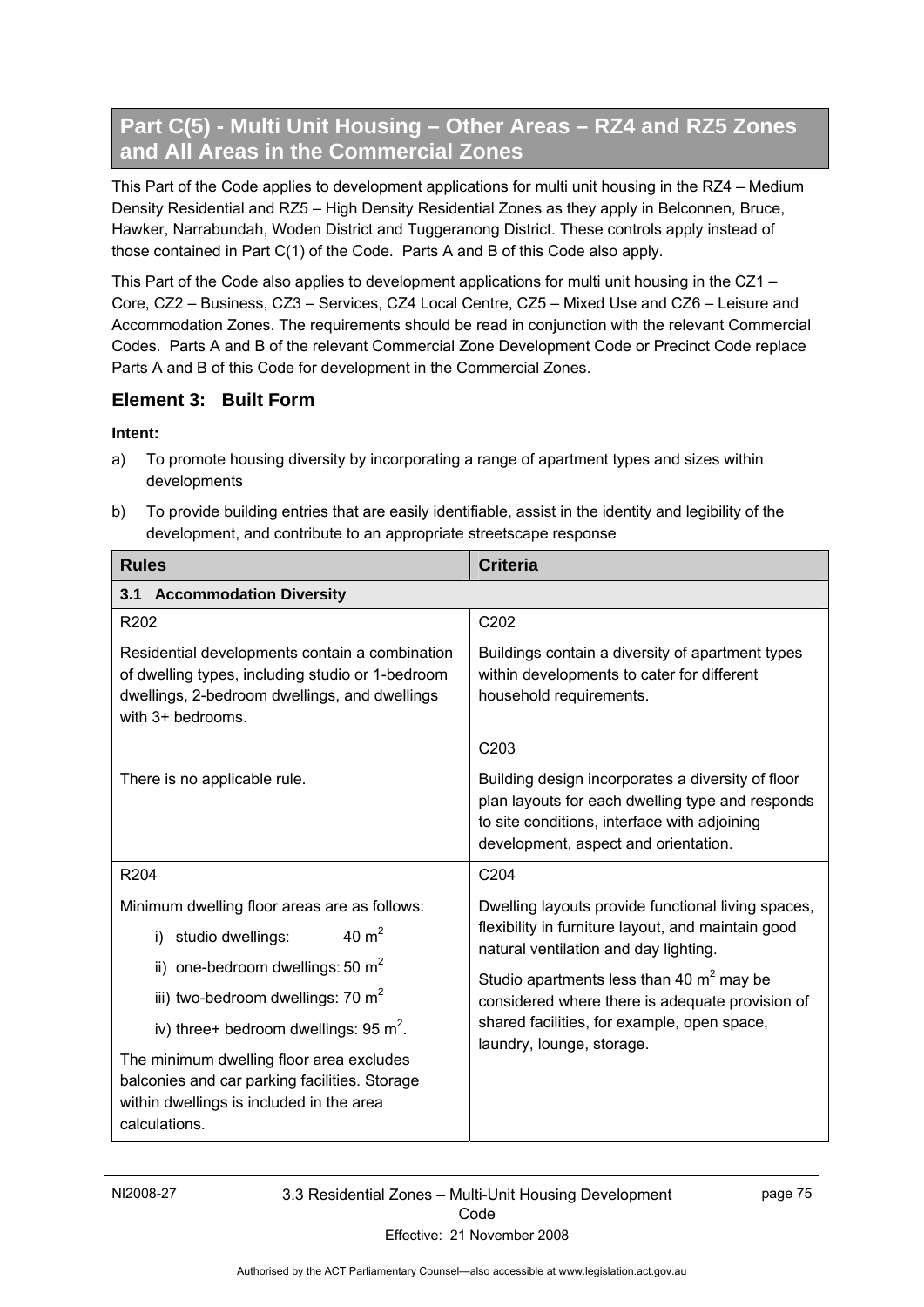| <b>Rules</b>                                                                                                                                                                                                                                                                                                                                          | <b>Criteria</b>                                                                                                                                        |
|-------------------------------------------------------------------------------------------------------------------------------------------------------------------------------------------------------------------------------------------------------------------------------------------------------------------------------------------------------|--------------------------------------------------------------------------------------------------------------------------------------------------------|
| R <sub>205</sub>                                                                                                                                                                                                                                                                                                                                      | C <sub>205</sub>                                                                                                                                       |
| At least 10% of the dwellings of any multi-unit<br>housing development consisting of 10 or more<br>dwellings are designed to comply with the<br>provisions of the Australian Standards and the<br>Access and Mobility General Code.                                                                                                                   | Residential development is easily adaptable to<br>suit the needs of people with disabilities and to<br>meet the needs of Canberra's ageing population. |
| 3.2 Entries                                                                                                                                                                                                                                                                                                                                           |                                                                                                                                                        |
| R206                                                                                                                                                                                                                                                                                                                                                  | C206                                                                                                                                                   |
| Common entries servicing multiple dwellings<br>establish a transitional area from the street or<br>internal pathways by providing:                                                                                                                                                                                                                    | Development provides a clear sense of address<br>for common and dwelling entries, sheltered<br>external spaces and secure foyer spaces (refer          |
| a secure lift or stair lobby with a minimum<br>a)<br>floor space measuring 2 x 2 m at the lift or<br>stair entry                                                                                                                                                                                                                                      | Figure C2).                                                                                                                                            |
| b)<br>an external sheltered area at the entry to the<br>common entry                                                                                                                                                                                                                                                                                  |                                                                                                                                                        |
| a clear line of sight between the lobby and<br>C)<br>the street or internal pathway.                                                                                                                                                                                                                                                                  |                                                                                                                                                        |
| R207                                                                                                                                                                                                                                                                                                                                                  | C207                                                                                                                                                   |
| Multiple entries to the development are provided<br>where front boundary setbacks are less than 6 m<br>and the frontage is more than 15 m long. Multiple<br>entries may include residential common entries,<br>individual ground floor dwelling entries, and<br>entries to non-residential uses.                                                      | Development provides multiple entries along a<br>street to promote activity on and surveillance of<br>the street.                                      |
| R208                                                                                                                                                                                                                                                                                                                                                  | C208                                                                                                                                                   |
| Common and individual dwelling entries have<br>separate access from non-residential uses, which<br>are clearly distinguishable and secured after<br>hours.                                                                                                                                                                                            | Development provides safety and security for<br>residents and visitors in entry and circulation<br>areas.                                              |
| R209                                                                                                                                                                                                                                                                                                                                                  |                                                                                                                                                        |
| The finished floor levels of common entries are at<br>a level that is equal to, or higher than, the verge<br>level adjoining the development and have a<br>continuous accessible path of travel between the<br>street and ground floor. Any level change at the<br>entry occurs within the building, while continuing<br>to meet access requirements. | This is a mandatory requirement. There is no<br>applicable criterion.                                                                                  |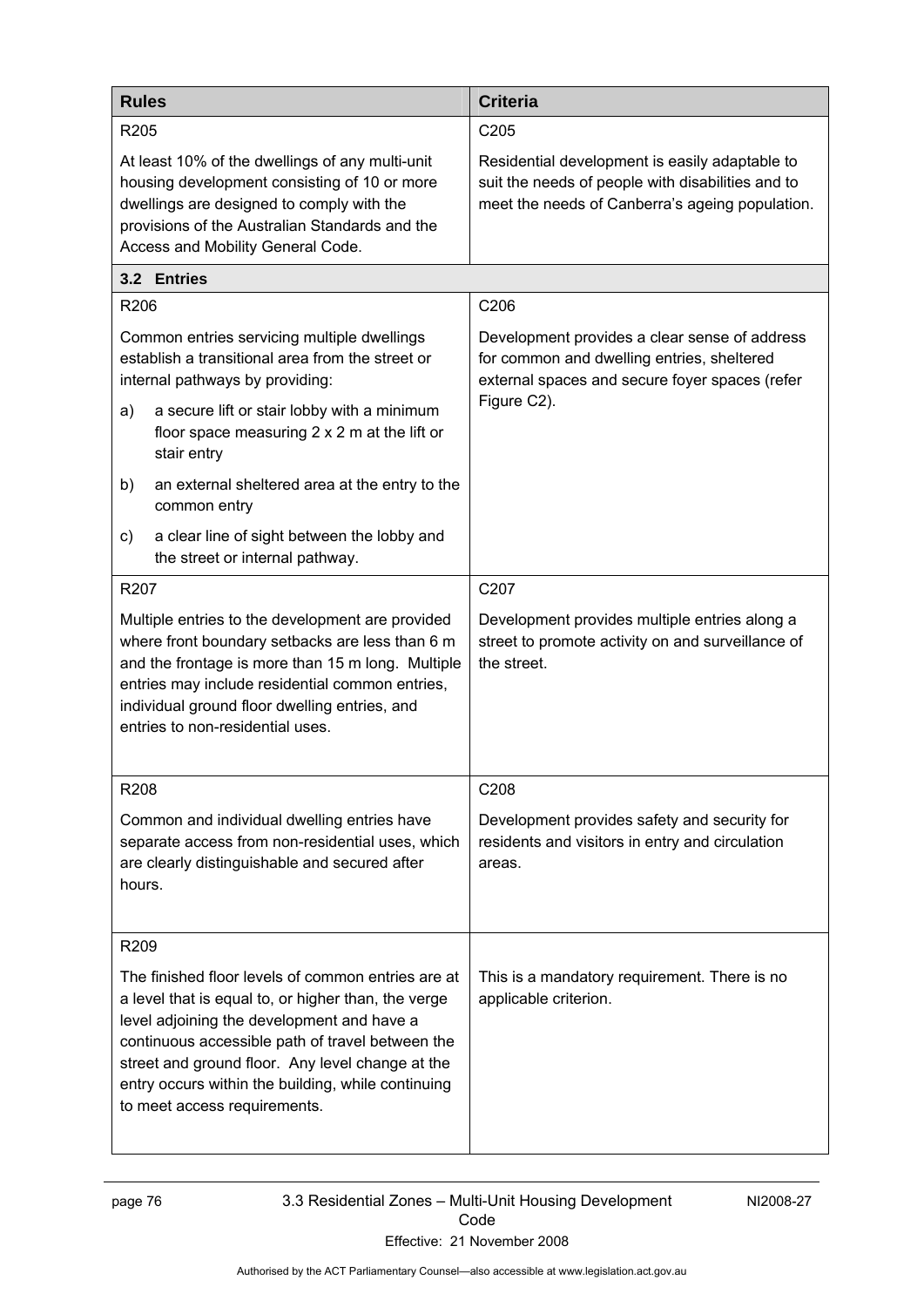| <b>Rules</b>                                                                                                                                                         | <b>Criteria</b>                                                                                                                                                          |
|----------------------------------------------------------------------------------------------------------------------------------------------------------------------|--------------------------------------------------------------------------------------------------------------------------------------------------------------------------|
| 3.3 Interface                                                                                                                                                        |                                                                                                                                                                          |
| R <sub>210</sub>                                                                                                                                                     | C210                                                                                                                                                                     |
| Minimum dimensions between primary and<br>secondary windows and balconies (Figure C3)<br>(both within a development and between<br>adjoining sites), are as follows: | External spaces between buildings are<br>appropriately proportioned to contribute to visual<br>privacy, solar access, wind mitigation, and<br>amenity of outdoor spaces. |
| primary window/balcony to primary<br>a)<br>window/balcony:                                                                                                           |                                                                                                                                                                          |
| i) up to four storeys or 12 m high: 12 m                                                                                                                             |                                                                                                                                                                          |
| ii) five to eight storeys<br>or up to 25 m high: 18 m                                                                                                                |                                                                                                                                                                          |
| iii) nine storey and above<br>or over 25 m:<br>24 m                                                                                                                  |                                                                                                                                                                          |
| primary window/balcony to secondary<br>b)<br>window/balcony:                                                                                                         |                                                                                                                                                                          |
| up to four storeys or 12 m high: 9 m<br>i)                                                                                                                           |                                                                                                                                                                          |
| ii) five to eight storeys<br>or up to 25 m high: 13 m                                                                                                                |                                                                                                                                                                          |
| iii) nine storeys and above<br>or over 25 m high: 18 m                                                                                                               |                                                                                                                                                                          |
| Secondary window/balcony to secondary<br>C)<br>window/balcony:                                                                                                       |                                                                                                                                                                          |
| up to four storeys or 12 m high: 6 m<br>i)                                                                                                                           |                                                                                                                                                                          |
| ii) five to eight storeys<br>or up to 25 m: 9 m                                                                                                                      |                                                                                                                                                                          |
| iii) nine storeys and above<br>or over 25 m high: 12 m                                                                                                               |                                                                                                                                                                          |
| On a side or rear boundary where<br>d)<br>redevelopment is likely, half the interface<br>distances will apply as a side boundary<br>setback.                         |                                                                                                                                                                          |
| No interface controls apply for blank walls.<br>e)                                                                                                                   |                                                                                                                                                                          |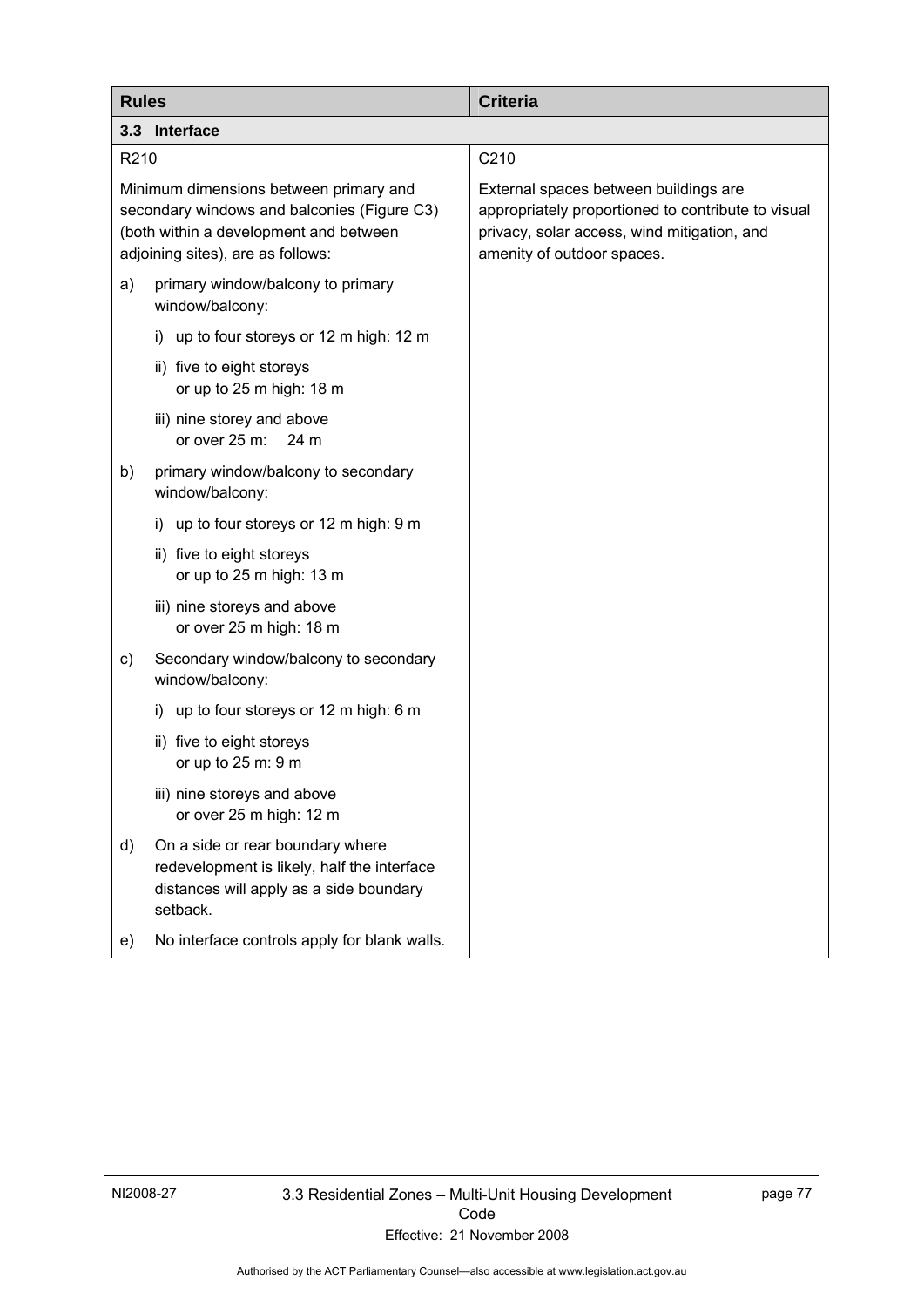### **Element 4: Parking and Site Access**

- a) To promote a sense of community and safety by providing opportunities for interaction between residents
- b) To design circulation routes, individual apartment entries and car-parking facilities that provide simple, safe, secure and direct access for both residents and visitors
- c) To integrate the location and design of car parking within the site and the building

| <b>Rules</b>                                                                                                                                                                                                                                                                                                                                                                                                                        | <b>Criteria</b>                                                                                                                                                                                                                                     |  |
|-------------------------------------------------------------------------------------------------------------------------------------------------------------------------------------------------------------------------------------------------------------------------------------------------------------------------------------------------------------------------------------------------------------------------------------|-----------------------------------------------------------------------------------------------------------------------------------------------------------------------------------------------------------------------------------------------------|--|
| 4.1<br><b>Circulation</b>                                                                                                                                                                                                                                                                                                                                                                                                           |                                                                                                                                                                                                                                                     |  |
| There is no applicable rule.                                                                                                                                                                                                                                                                                                                                                                                                        | C211<br>Clear lines of sight and well-lit circulation routes<br>are provided throughout the development,<br>particularly for:                                                                                                                       |  |
|                                                                                                                                                                                                                                                                                                                                                                                                                                     | routes from car-parking areas<br>a)<br>b)<br>common entries and corridors<br>communal areas<br>C)<br>d)<br>lift and stair lobbies to the apartments.                                                                                                |  |
| R212<br>Common circulation areas achieve the following<br>minimum dimensions:<br>a common lobby area with a minimum floor<br>a)<br>space measuring 2 x 2 m at the lift or stair<br>entry (not applicable to a fire stair, which is<br>in addition to a lift or a main stair access)<br>corridor lengths up to<br>b)<br>4 m from a common lobby: 1.5 m width<br>corridor lengths up to<br>c)<br>8 m from a common lobby: 1.8 m width | C212<br>The development:<br>achieves a high level of amenity to common<br>a)<br>circulation areas<br>includes well-proportioned lobbies and<br>b)<br>corridors<br>provides for the convenient movement of<br>$\mathsf{c})$<br>people and furniture. |  |
| d)<br>corridor lengths greater than<br>8 m from a common lobby: 2.0 m width                                                                                                                                                                                                                                                                                                                                                         |                                                                                                                                                                                                                                                     |  |
| R213<br>Apartment buildings without lift access have a<br>maximum stair rise of three storeys. An extra<br>storey is permitted only where access is available<br>from within third storey apartments (refer Figure<br>C4).                                                                                                                                                                                                          | This is a mandatory requirement. There is no<br>applicable criterion.                                                                                                                                                                               |  |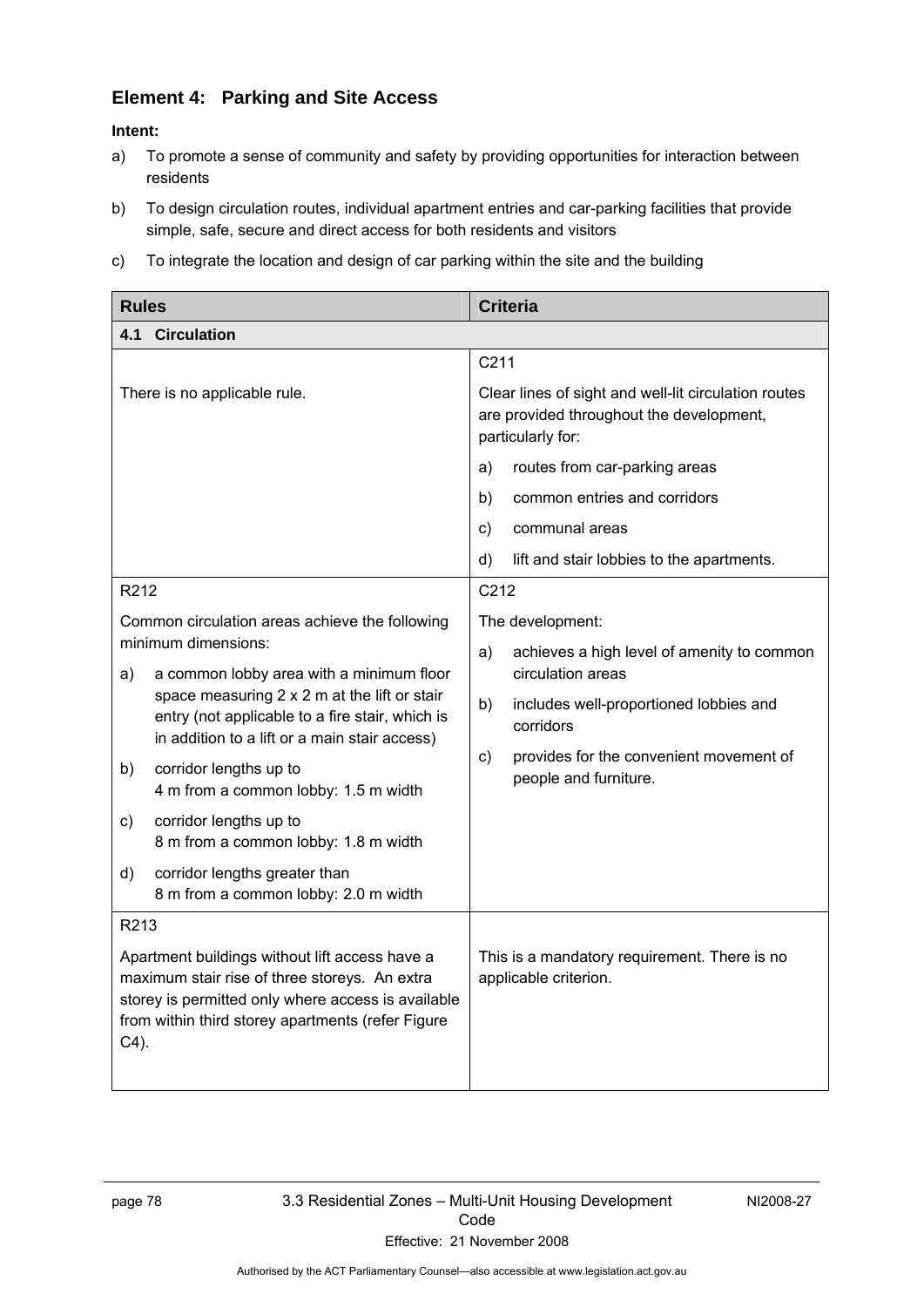| <b>Rules</b>                                                                                                                                                                        |                                                                                                                                                      | <b>Criteria</b>                                                                                                                                                             |                                                                                                                                                                                                                                                                                                 |
|-------------------------------------------------------------------------------------------------------------------------------------------------------------------------------------|------------------------------------------------------------------------------------------------------------------------------------------------------|-----------------------------------------------------------------------------------------------------------------------------------------------------------------------------|-------------------------------------------------------------------------------------------------------------------------------------------------------------------------------------------------------------------------------------------------------------------------------------------------|
| R214                                                                                                                                                                                |                                                                                                                                                      | C <sub>214</sub>                                                                                                                                                            |                                                                                                                                                                                                                                                                                                 |
|                                                                                                                                                                                     | Where apartments are accessible from a<br>common lift or stair lobby, floor levels contain no<br>more than nine apartments.                          |                                                                                                                                                                             | Individual Apartment entries are to be clearly<br>identifiable, provide simple, safe, secure, direct<br>access for both residents and visitors and the<br>development is to achieve                                                                                                             |
|                                                                                                                                                                                     |                                                                                                                                                      | a)                                                                                                                                                                          | a high level of public amenity and safety in<br>common lobbies,                                                                                                                                                                                                                                 |
|                                                                                                                                                                                     |                                                                                                                                                      | b)                                                                                                                                                                          | a high level of amenity within the<br>apartments,                                                                                                                                                                                                                                               |
|                                                                                                                                                                                     |                                                                                                                                                      | $\mathsf{c}$                                                                                                                                                                | an appropriate streetscape response.                                                                                                                                                                                                                                                            |
|                                                                                                                                                                                     |                                                                                                                                                      | C215                                                                                                                                                                        |                                                                                                                                                                                                                                                                                                 |
|                                                                                                                                                                                     | There is no applicable rule.                                                                                                                         |                                                                                                                                                                             | Apartments with entries that open directly onto<br>common spaces or public areas are to be clearly<br>visible from the development entry and provided<br>with transitional areas such as a verandah, porch<br>or like element and provide direct, secure, all-<br>weather access to apartments. |
|                                                                                                                                                                                     | 4.2 Parking                                                                                                                                          |                                                                                                                                                                             |                                                                                                                                                                                                                                                                                                 |
| R216                                                                                                                                                                                |                                                                                                                                                      | C216                                                                                                                                                                        |                                                                                                                                                                                                                                                                                                 |
| a)                                                                                                                                                                                  | Access to residential car parking facilities is<br>separated from non residential delivery and<br>service vehicle facilities.                        | The location and design of car parking is to be<br>integrated with the design of the site and the<br>building and provide safe and convenient car<br>parking for residents. |                                                                                                                                                                                                                                                                                                 |
| b)                                                                                                                                                                                  | The maximum horizontal travel distance<br>between dwelling entries and associated<br>residents' car parking spaces is 60 m.                          |                                                                                                                                                                             |                                                                                                                                                                                                                                                                                                 |
| c)                                                                                                                                                                                  | Convenient stair access to common entries<br>is provided from basement car parking<br>facilities in addition to any lift access that is<br>provided. |                                                                                                                                                                             |                                                                                                                                                                                                                                                                                                 |
| R <sub>2</sub> 17                                                                                                                                                                   |                                                                                                                                                      | C217                                                                                                                                                                        |                                                                                                                                                                                                                                                                                                 |
| Visitor parking is to be easily accessible, located<br>independent of secured resident parking and<br>allow visitors safe and direct pedestrian entry to<br>common building entries |                                                                                                                                                      |                                                                                                                                                                             | Visitor parking facilities allow visitors safe and<br>direct pedestrian access to the common entries.                                                                                                                                                                                           |
| Visitor parking facilities in basement levels are<br>located separately from secured resident parking<br>and before any security barriers.                                          |                                                                                                                                                      |                                                                                                                                                                             |                                                                                                                                                                                                                                                                                                 |
|                                                                                                                                                                                     | For developments with more than 50 dwellings,<br>short stay parking is provided for large furniture<br>delivery and removalist vans.                 |                                                                                                                                                                             |                                                                                                                                                                                                                                                                                                 |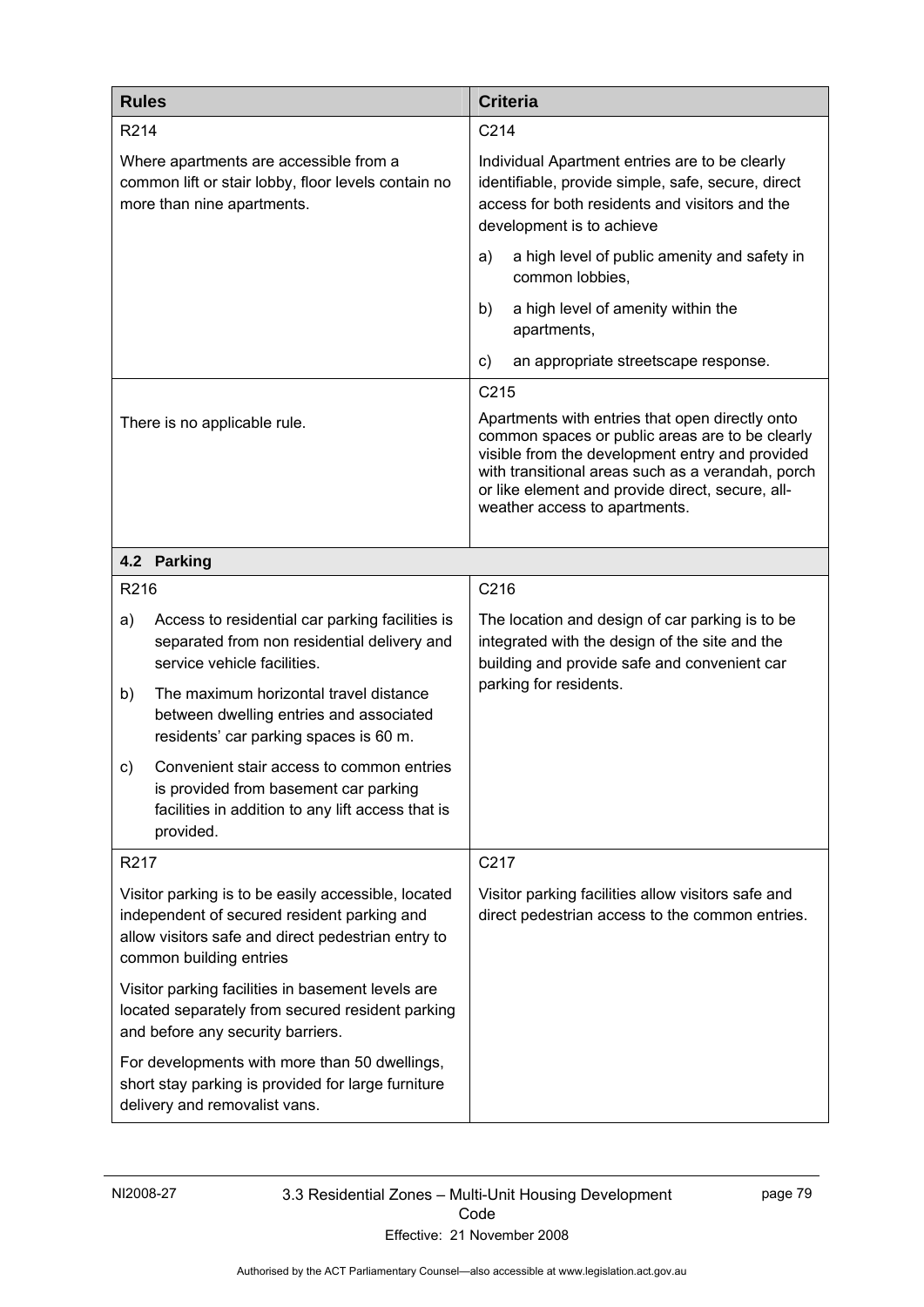| <b>Rules</b>     |                                                                                                                                                                                                                 | Criteria                                                                                                                                                                        |
|------------------|-----------------------------------------------------------------------------------------------------------------------------------------------------------------------------------------------------------------|---------------------------------------------------------------------------------------------------------------------------------------------------------------------------------|
| R <sub>218</sub> |                                                                                                                                                                                                                 | C <sub>218</sub>                                                                                                                                                                |
| are:<br>a)       | Car-parking facilities and vehicular access routes<br>separated from windows to habitable rooms<br>and external block boundaries by a<br>minimum of $1.5$ m                                                     | Site layout separates, by way of barriers, and/or<br>by distance parking areas and driveways to limit<br>vehicle light spill and minimise external noise<br>entering dwellings. |
| b)               | This set back may be reduced to 1.0m<br>where there is an intervening fence with a<br>minimum height of 1.5m or where the<br>window sill is greater than 1.5m above the<br>internal road, driveway or car park. |                                                                                                                                                                                 |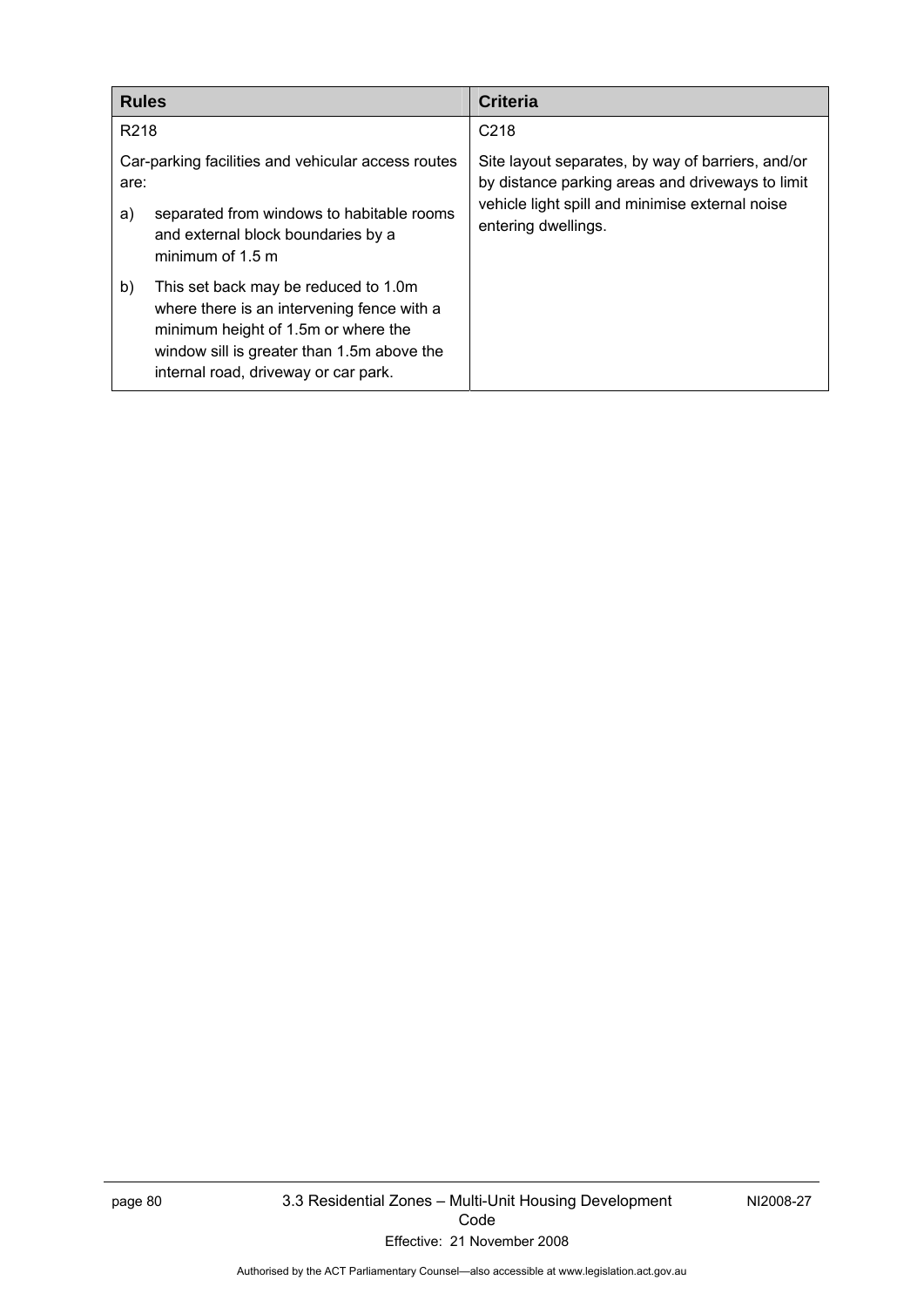# **Element 5: Amenity**

- a) To ensure building envelopes and apartment layouts are designed to maximise solar access, natural ventilation and daylight
- b) To ensure a proposed development reasonably anticipates likely future redevelopment on adjoining sites and does not compromise it
- c) To enhance residential amenity through design, siting and planting of areas of open space
- d) To respect, retain and conserve the important existing streetscape elements in established areas
- e) To ensure landscape and infrastructure development contributes to the energy efficiency, safety, and sustainability of the development
- f) To site and design apartment buildings and associated open spaces to provide visual and acoustic privacy, and to protect the privacy of neighbours

| <b>Rules</b>                                                                                                                                                                                                                                                                                                                                                                                                                   | <b>Criteria</b>                                                                                                                                                                                                                                                                            |  |  |
|--------------------------------------------------------------------------------------------------------------------------------------------------------------------------------------------------------------------------------------------------------------------------------------------------------------------------------------------------------------------------------------------------------------------------------|--------------------------------------------------------------------------------------------------------------------------------------------------------------------------------------------------------------------------------------------------------------------------------------------|--|--|
| <b>Visual Privacy</b><br>5.1                                                                                                                                                                                                                                                                                                                                                                                                   |                                                                                                                                                                                                                                                                                            |  |  |
| R219                                                                                                                                                                                                                                                                                                                                                                                                                           | C219                                                                                                                                                                                                                                                                                       |  |  |
| Windows and balconies of an upper floor level<br>apartment are to be designed to prevent<br>overlooking of more than 50% of the private open<br>space of a lower floor level apartment, either<br>within the same development or adjoining<br>development.                                                                                                                                                                     | The design and siting of the development<br>maximises visual privacy by avoiding overlooking<br>through the effective location of windows,<br>balconies and ground floor private open spaces.                                                                                              |  |  |
| Any primary window located within a screening<br>zone (refer Figure C5) between different<br>apartments is to be designed to prevent direct<br>views between the habitable rooms and private<br>open spaces of apartments on the same floor or<br>floors below. The screening zone is determined<br>by a 9m horizontal distance for the outer edge of<br>a window to a habitable room or balcony within a<br>$45^\circ$ angle. |                                                                                                                                                                                                                                                                                            |  |  |
| R220                                                                                                                                                                                                                                                                                                                                                                                                                           | C220                                                                                                                                                                                                                                                                                       |  |  |
| Screening devices such as opaque screens,<br>perforated panels, trellises, high windowsills or<br>obscure glass are not used to prevent<br>overlooking of main internal living areas and<br>private open space of other dwellings.                                                                                                                                                                                             | Developments that require screening devices to<br>achieve visual privacy may be considered where<br>it is demonstrated that building design and siting<br>or landscape screening can not achieve visual<br>privacy and where screening devices are<br>integrated into the building design. |  |  |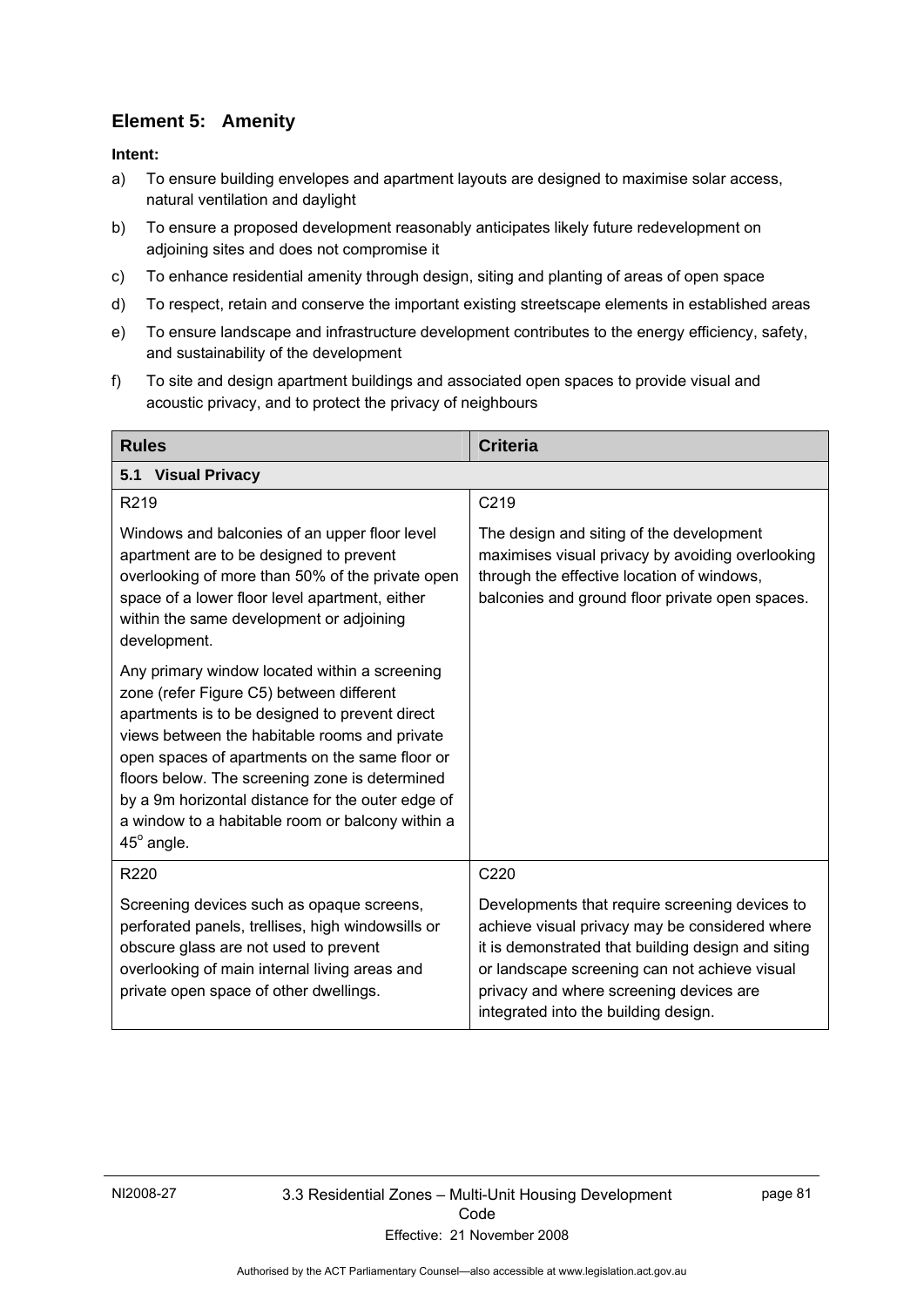| <b>Rules</b>                                                                                                                                                                                                                                                                                                        | <b>Criteria</b>                                                                                                                                                                    |
|---------------------------------------------------------------------------------------------------------------------------------------------------------------------------------------------------------------------------------------------------------------------------------------------------------------------|------------------------------------------------------------------------------------------------------------------------------------------------------------------------------------|
| 5.2 Solar Access                                                                                                                                                                                                                                                                                                    |                                                                                                                                                                                    |
| R221                                                                                                                                                                                                                                                                                                                | C221                                                                                                                                                                               |
| Any building opposite a window to a habitable<br>room is limited in height by a plane projected at<br>60° above horizontal from 750mm above the floor<br>level at the window for a lateral distance defined<br>by a $60^\circ$ arc from the centre of the window.                                                   | Buildings are to be sited and designed to provide<br>adequate daylight to habitable rooms and<br>minimise energy consumed for heating and<br>cooling.                              |
| Where a building opposite a window to a<br>habitable room does not meet the above control a<br>development may be considered if certification by<br>a suitably qualified person is provided indicating<br>that an average daylight factor of 2.5% across a<br>minimum of 60% of habitable room area is<br>achieved. |                                                                                                                                                                                    |
| R222                                                                                                                                                                                                                                                                                                                | C222                                                                                                                                                                               |
| Development is sited to allow a minimum of 3<br>hours of direct sunlight onto the floor or internal<br>wall of the main daytime living area and the front<br>edge of any associated private open space of at<br>least 70% of apartments between the hours of<br>9.00am and 3.00pm on 21 June (Winter Solstice).     | Buildings are to be sited and designed to<br>optimise solar access to north facing windows of<br>living areas and to private open space.                                           |
| R223                                                                                                                                                                                                                                                                                                                | C223                                                                                                                                                                               |
| When windows are located on west facing<br>facades, external shading is integrated into the<br>building design to protect windows from direct<br>sunlight in summer. Other energy saving<br>measures such as new glass technology must be<br>in addition to external shade protection.                              | Optimum winter sunlight is provided to west-<br>facing windows of living areas and appropriate<br>shading is provided in summer.                                                   |
| <b>Neighbourhood Plans</b><br>5.3                                                                                                                                                                                                                                                                                   |                                                                                                                                                                                    |
|                                                                                                                                                                                                                                                                                                                     | C224                                                                                                                                                                               |
| There is no applicable rule.                                                                                                                                                                                                                                                                                        | Where a Neighbourhood Plan exists,<br>development demonstrates response to the key<br>strategies and actions of the relevant<br>Neighbourhood Plan.                                |
| <b>Natural Ventilation</b><br>5.4                                                                                                                                                                                                                                                                                   |                                                                                                                                                                                    |
|                                                                                                                                                                                                                                                                                                                     | C225                                                                                                                                                                               |
| There is no applicable rule.                                                                                                                                                                                                                                                                                        | Apartment layouts are to ensure natural<br>ventilation is provided to habitable rooms by<br>cross or stack effect ventilation by maximising<br>separation between opening windows. |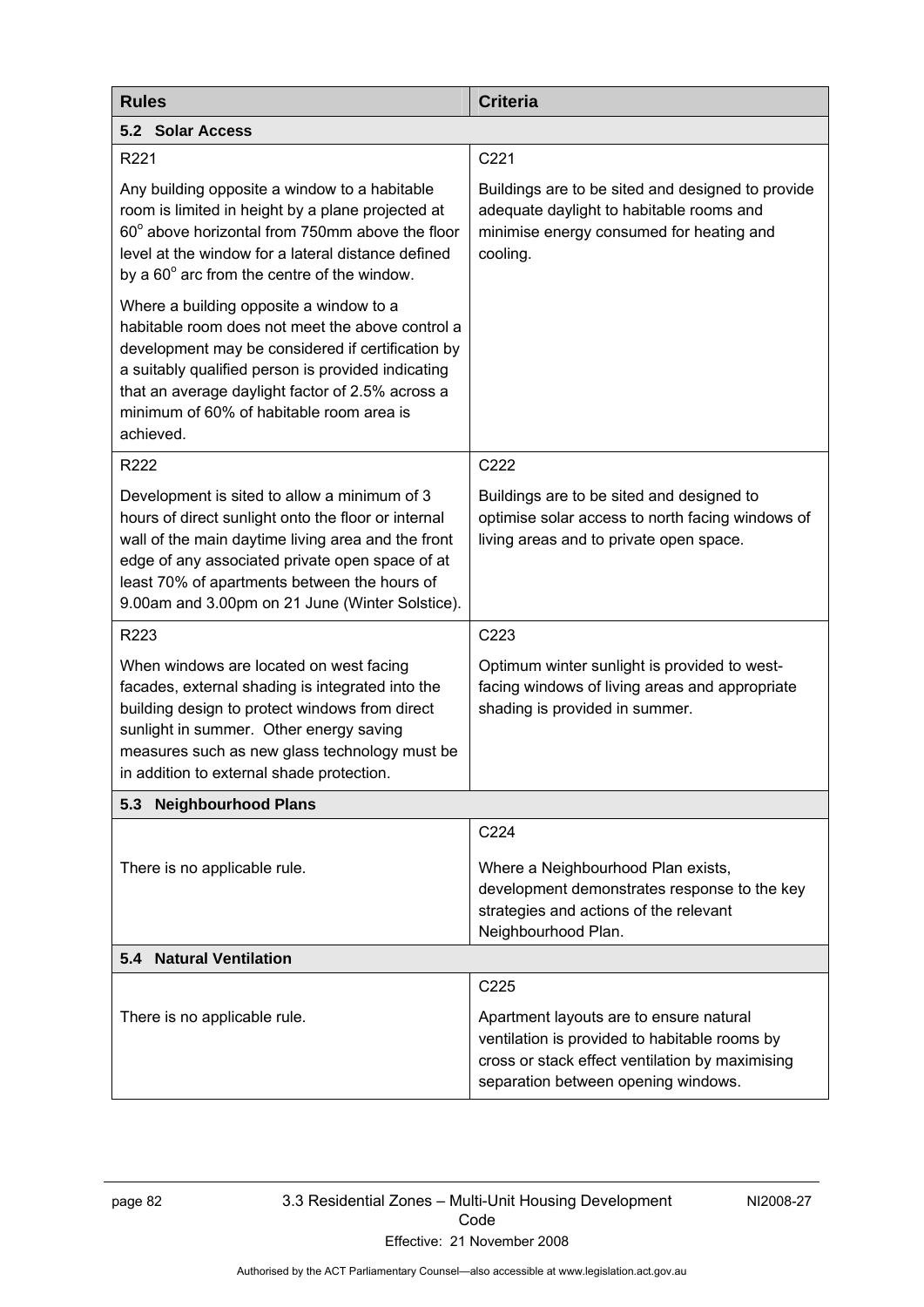| <b>Rules</b>     |                                                                                                                                                                                                                              | <b>Criteria</b>                                                                                                                                       |
|------------------|------------------------------------------------------------------------------------------------------------------------------------------------------------------------------------------------------------------------------|-------------------------------------------------------------------------------------------------------------------------------------------------------|
| R226             |                                                                                                                                                                                                                              | C226                                                                                                                                                  |
|                  | Habitable rooms, not including kitchens, achieve<br>the following minimum ceiling heights (refer<br>Figure C6):                                                                                                              | Ceiling heights in apartments are to maximise<br>natural ventilation and daylighting of habitable<br>rooms in apartments.                             |
| a)               | for room depth from window up to 6 m:<br>2.4 m minimum ceiling height                                                                                                                                                        |                                                                                                                                                       |
| b)               | for room depth from window up to 9 m:<br>2.7 m minimum ceiling height                                                                                                                                                        |                                                                                                                                                       |
| C)               | for room depth from window $> 9$ m:<br>3 m minimum ceiling height.                                                                                                                                                           |                                                                                                                                                       |
| R227             |                                                                                                                                                                                                                              | C227                                                                                                                                                  |
|                  | Studies or media rooms without direct access to<br>natural ventilation and daylighting are to have:                                                                                                                          | Studies or media rooms without direct access to<br>natural ventilation and daylighting may be                                                         |
| a)               | A maximum floor area of 9m <sup>2</sup>                                                                                                                                                                                      | considered where it can be demonstrated that<br>they cannot be used as a bedroom.                                                                     |
| b)               | Wide double doors with louvres for<br>ventilation                                                                                                                                                                            |                                                                                                                                                       |
| C)               | Built-in joinery such as a computer desk.                                                                                                                                                                                    |                                                                                                                                                       |
| 5.5              | <b>Noise</b>                                                                                                                                                                                                                 |                                                                                                                                                       |
| R228             |                                                                                                                                                                                                                              |                                                                                                                                                       |
|                  | Design and construction is to comply with<br>relevant sections of                                                                                                                                                            | This is a mandatory requirement. There is no<br>applicable criterion.                                                                                 |
| a)               | AS/NZS 3671 Acoustics - Road traffic noise<br>intrusion, building siting and construction                                                                                                                                    |                                                                                                                                                       |
| b)               | AS/NZS 2107 Acoustics - Recommended<br>design sound levels and reverberation terms<br>for building interiors,                                                                                                                |                                                                                                                                                       |
| C)               | <b>ACT Environment Protection Regulations</b><br>1997                                                                                                                                                                        |                                                                                                                                                       |
| d)               | <b>ACT Draft Noise Management Guideline</b><br>1996                                                                                                                                                                          |                                                                                                                                                       |
| R <sub>229</sub> |                                                                                                                                                                                                                              | C229                                                                                                                                                  |
|                  | Siting and configuration of development<br>components is to separate, by barriers, distance<br>and/or by design, noise sensitive sleeping and<br>living areas and private open spaces from noise<br>producing areas such as: | Apartment buildings and associated open spaces<br>are to be sited and design to provide acoustic<br>privacy and to protect the privacy of neighbours. |
| a)               | Active recreational areas like swimming<br>pools and tennis courts,                                                                                                                                                          |                                                                                                                                                       |
| b)               | Vehicle movement areas like parking,<br>driveways, roller doors and,                                                                                                                                                         |                                                                                                                                                       |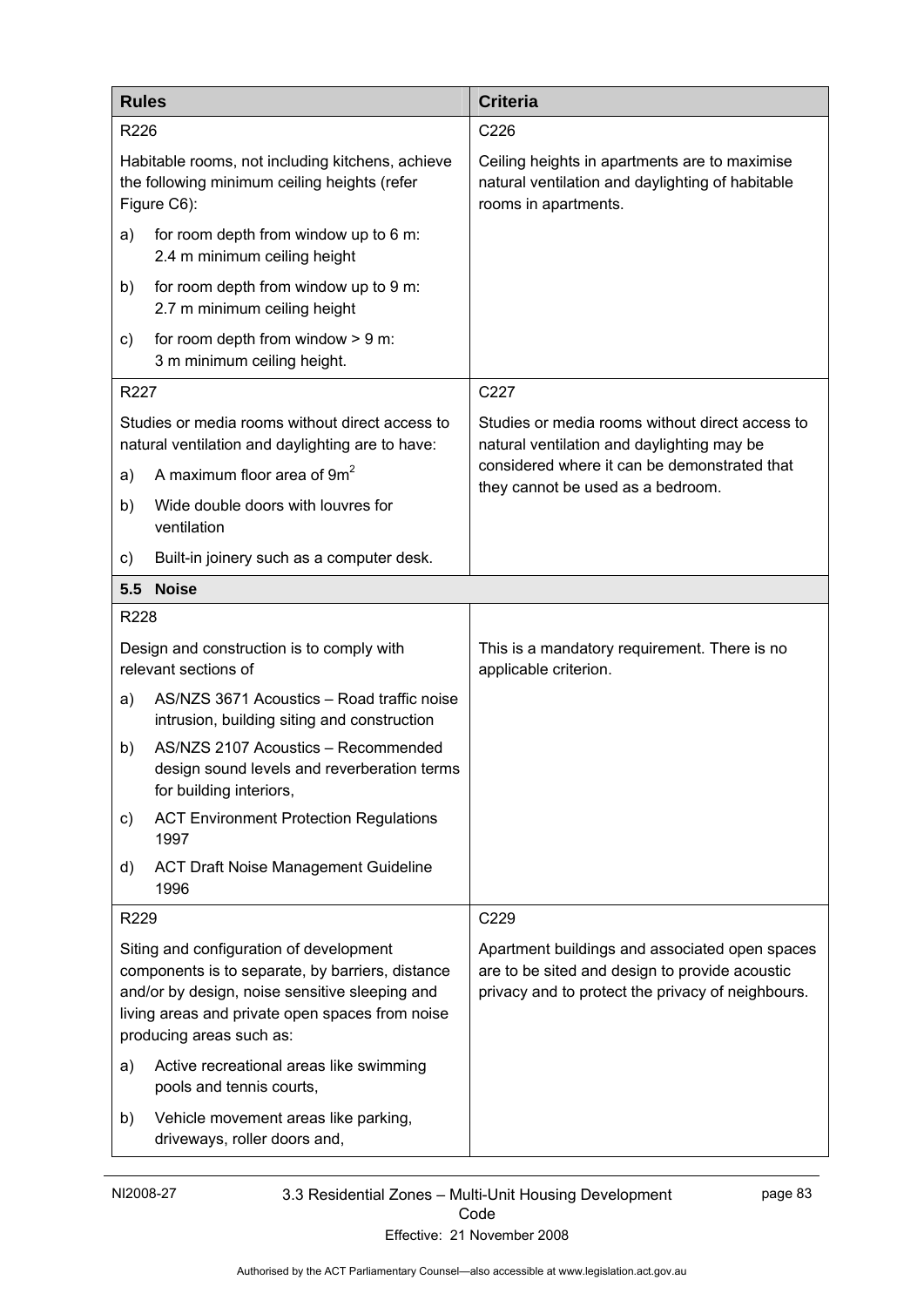| <b>Rules</b>                                                                                                                                                                                                                                                                                                                  | <b>Criteria</b>                                                                                                                                                                                                                                                                                                             |
|-------------------------------------------------------------------------------------------------------------------------------------------------------------------------------------------------------------------------------------------------------------------------------------------------------------------------------|-----------------------------------------------------------------------------------------------------------------------------------------------------------------------------------------------------------------------------------------------------------------------------------------------------------------------------|
| c)<br>Service equipment areas like pump<br>maintenance, garbage collection.                                                                                                                                                                                                                                                   |                                                                                                                                                                                                                                                                                                                             |
| R230                                                                                                                                                                                                                                                                                                                          | C230                                                                                                                                                                                                                                                                                                                        |
| A construction element that separates, or at<br>some stage in the future could separate, non-<br>residential uses from residential apartments have<br>a method of construction which can achieve the<br>following design sound reduction standards:<br>Airborne Sound<br>a)<br>Design: $R_w + C_{tr}$ of not less than 55 for | Apartments near other uses are designed with<br>regard to the potential noise from those activities<br>by locating noise-sensitive sleeping and living<br>areas and private open spaces away from the<br>noise source and by incorporating appropriate<br>noise reduction measures in the construction of<br>the buildings. |
| walls and floors.<br>Impact Sound<br>b)<br>Design:<br>$L'_n$ , of not more than 45 for<br>floors when the non-residential use is<br>located above the residential use: and $L'_n$ T,<br>of not more than 50 for floors when the<br>commercial use is located below the<br>residential use.                                    |                                                                                                                                                                                                                                                                                                                             |
| R231                                                                                                                                                                                                                                                                                                                          |                                                                                                                                                                                                                                                                                                                             |
| Continuous noise from air conditioning<br>mechanical ventilation or other equipment that is<br>provided within an apartment as part of the<br>building should not exceed 35dB(A) in bedrooms<br>or 40dB(A) in other rooms of that apartment, in<br>accordance with the procedures of AS/NZS 2107.                             | This is a mandatory requirement. There is no<br>applicable criterion.                                                                                                                                                                                                                                                       |
| 5.6 Private Open Space                                                                                                                                                                                                                                                                                                        |                                                                                                                                                                                                                                                                                                                             |
| R232                                                                                                                                                                                                                                                                                                                          | C232                                                                                                                                                                                                                                                                                                                        |
| Private open space for each dwelling on the<br>ground and podiums is provided and meets the<br>following requirements:                                                                                                                                                                                                        | Private open space is provided and is clearly<br>defined, useable, and meets requirements for<br>privacy, access, outdoor activities, and<br>landscaping.                                                                                                                                                                   |
| minimum area: $24 m2$<br>a)                                                                                                                                                                                                                                                                                                   | For the CZ1 Core, CZ2 Business and CZ3                                                                                                                                                                                                                                                                                      |
| minimum width: 4 m opening directly off a<br>b)<br>daytime living area.                                                                                                                                                                                                                                                       | Services Zone where it can be demonstrated that<br>surrounding commercial development will impact                                                                                                                                                                                                                           |
| Note: Space for service functions, such as air conditioners<br>and clothes drying, is additional to this minimum areas<br>specified above.                                                                                                                                                                                    | on the amenity of ground floor private open<br>space, the Authority may consider reducing the<br>amount of private open space provided.                                                                                                                                                                                     |
| R233                                                                                                                                                                                                                                                                                                                          | C233                                                                                                                                                                                                                                                                                                                        |
| Private open space for each upper floor dwelling<br>is provided in the form of a balcony which meets<br>the following requirements:                                                                                                                                                                                           | Private open space is clearly defined, useable<br>and meets requirements for privacy, access, and<br>outdoor activities.                                                                                                                                                                                                    |
| minimum area of balcony: 6 $m2$<br>a)                                                                                                                                                                                                                                                                                         |                                                                                                                                                                                                                                                                                                                             |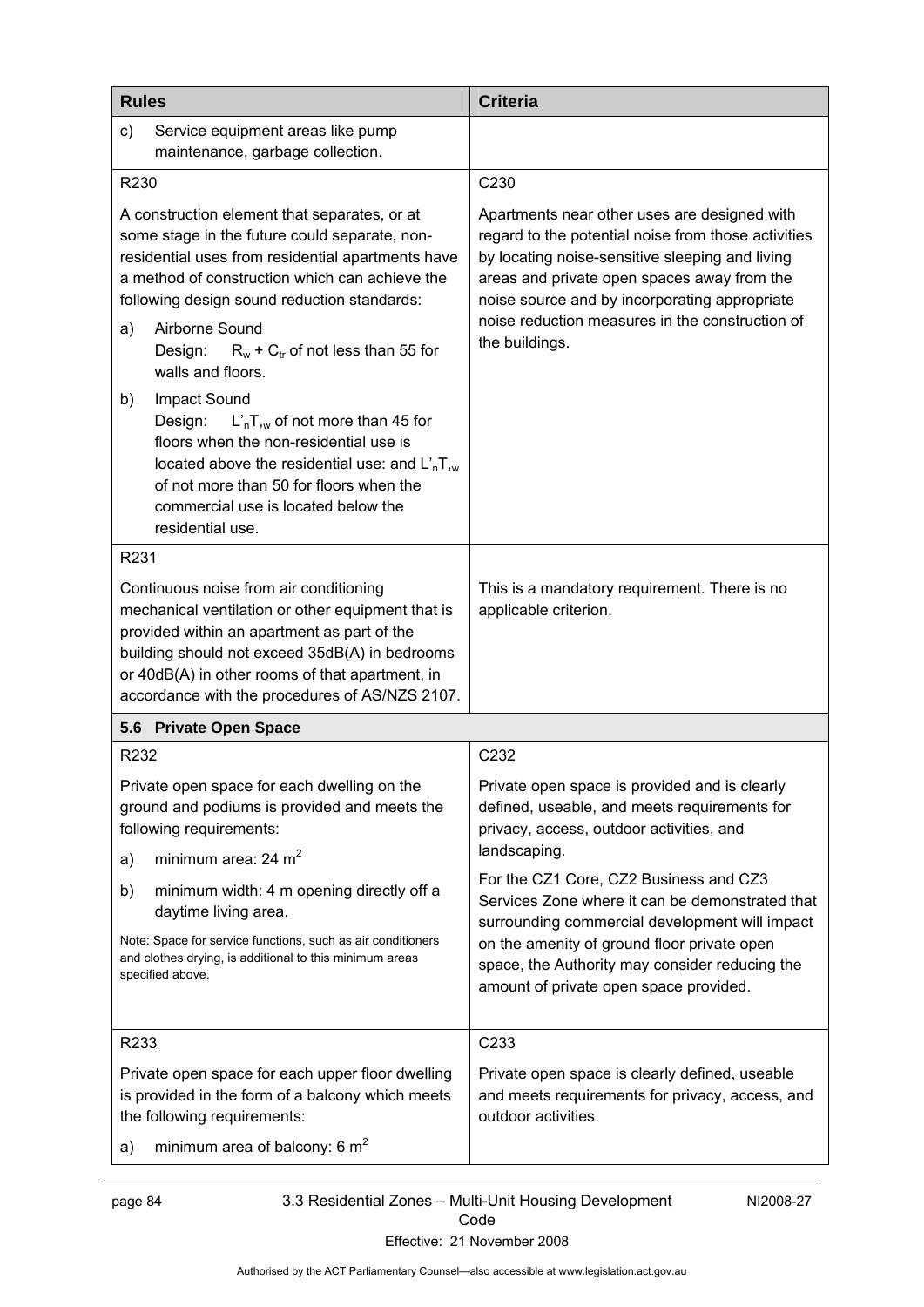| <b>Rules</b>                                                                                                                                                                                                                                   | <b>Criteria</b>                                                                                                                                                            |
|------------------------------------------------------------------------------------------------------------------------------------------------------------------------------------------------------------------------------------------------|----------------------------------------------------------------------------------------------------------------------------------------------------------------------------|
| b)<br>minimum width of 1.8 m<br>opening directly off a daytime living area.<br>Note: Space for service functions, such as air conditioners<br>and clothes drying, is additional to the minimum areas<br>specified above.                       |                                                                                                                                                                            |
| R234                                                                                                                                                                                                                                           | C234                                                                                                                                                                       |
| Private open spaces at ground and podium levels<br>are designed and located to achieve a minimum<br>of 3 hours of direct sunlight to a minimum of 50%<br>of the area between the hours of 9.00 am and<br>3.00 pm on 21 June (Winter Solstice). | Private open space is to provide for maximum<br>year round use.                                                                                                            |
| R235                                                                                                                                                                                                                                           | C235                                                                                                                                                                       |
| All balconies/terraces are integrated into the<br>overall architectural form and detail of the<br>building. Integration of balconies do not<br>negatively impact on solar access to apartments.                                                | Private open spaces are to visually enhance the<br>buildings and their setting.                                                                                            |
| R236                                                                                                                                                                                                                                           | C236                                                                                                                                                                       |
| Fully transparent balustrade construction is not<br>used on balconies for the first four floor levels<br>above street level.                                                                                                                   | Private open spaces at lower floors provide<br>privacy to residents and screen household items.                                                                            |
| <b>Communal Open Space</b><br>5.7                                                                                                                                                                                                              |                                                                                                                                                                            |
|                                                                                                                                                                                                                                                | C237                                                                                                                                                                       |
| There is no applicable rule.                                                                                                                                                                                                                   | The centrally located communal open space is:                                                                                                                              |
|                                                                                                                                                                                                                                                | directly accessible from common entries<br>a)                                                                                                                              |
|                                                                                                                                                                                                                                                | readily accessible to all residents<br>b)                                                                                                                                  |
|                                                                                                                                                                                                                                                | designed to provide for passive surveillance<br>C)                                                                                                                         |
|                                                                                                                                                                                                                                                | designed to screen views into adjacent<br>d)<br>dwellings and their private open space                                                                                     |
|                                                                                                                                                                                                                                                | able to be maintained and managed with<br>e)<br>minimal impact on the amenity of residents                                                                                 |
|                                                                                                                                                                                                                                                | f)<br>able to provide for larger plants with deep<br>root systems.                                                                                                         |
|                                                                                                                                                                                                                                                | C238                                                                                                                                                                       |
| There is no applicable rule.                                                                                                                                                                                                                   | Sufficiently deep soil zones are provided within<br>the common open space to enable the<br>establishment and healthy growth of deep-rooted<br>plants into natural subsoil. |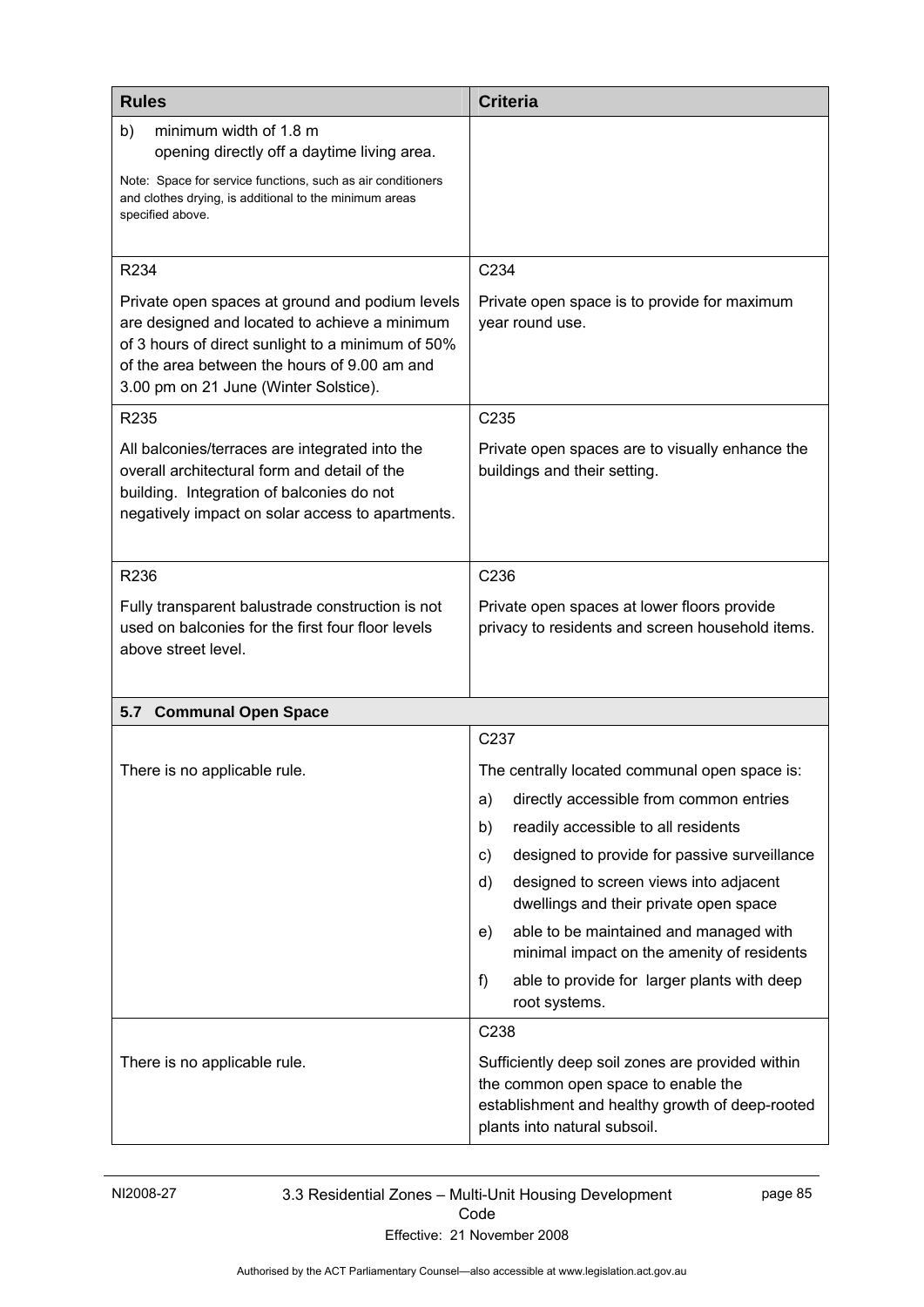| <b>Rules</b>                                                                                                                                                                                                                                                                                                                                                               | <b>Criteria</b>                                                                                                                                                                                                                                                                                |
|----------------------------------------------------------------------------------------------------------------------------------------------------------------------------------------------------------------------------------------------------------------------------------------------------------------------------------------------------------------------------|------------------------------------------------------------------------------------------------------------------------------------------------------------------------------------------------------------------------------------------------------------------------------------------------|
| R239                                                                                                                                                                                                                                                                                                                                                                       | C239                                                                                                                                                                                                                                                                                           |
| An area of communal open space is provided that<br>is centrally located and comprises at least 20% of<br>the total site area. The calculation of the<br>communal open space area is not to include front<br>setbacks or narrow strips of residual land that are<br>not visually or physically incorporated into the<br>area, or areas not readily accessible by residents. | Communal open space is clearly defined,<br>useable and meets requirements for privacy,<br>access, outdoor activities and landscaping<br>Communal open space may include shared<br>indoor facilities for use by all residents, such as<br>gymnasiums, pools, reading rooms and lounge<br>rooms. |
|                                                                                                                                                                                                                                                                                                                                                                            | C240                                                                                                                                                                                                                                                                                           |
| There is no applicable rule.                                                                                                                                                                                                                                                                                                                                               | A proposal providing less than 20% common<br>open space may be considered where:                                                                                                                                                                                                               |
|                                                                                                                                                                                                                                                                                                                                                                            | Communal open space is clearly defined,<br>a)<br>useable and meets user requirements for<br>privacy, access, outdoor activities and<br>landscaping;                                                                                                                                            |
|                                                                                                                                                                                                                                                                                                                                                                            | Appropriate shared indoor facilities are<br>b)<br>provided for use by all residents in lieu of<br>outdoor space, including a gymnasium, pool,<br>reading room and/or lounge room;                                                                                                              |
|                                                                                                                                                                                                                                                                                                                                                                            | There are less than 20 apartments;<br>C)                                                                                                                                                                                                                                                       |
|                                                                                                                                                                                                                                                                                                                                                                            | The site is in a constrained urban area; or<br>d)                                                                                                                                                                                                                                              |
|                                                                                                                                                                                                                                                                                                                                                                            | The site adjoins a large area of public open<br>e)<br>space.                                                                                                                                                                                                                                   |
|                                                                                                                                                                                                                                                                                                                                                                            | C241                                                                                                                                                                                                                                                                                           |
| There is no applicable rule.                                                                                                                                                                                                                                                                                                                                               | To contribute to the quality and amenity of open<br>space on rooftops and car park structures<br>adequate soil depths are provided to support<br>appropriately scaled trees and/or trellises and<br>shade structures that support climbing plants.                                             |
| R242                                                                                                                                                                                                                                                                                                                                                                       |                                                                                                                                                                                                                                                                                                |
| On major avenues, where a proposal is not built<br>to the side boundary, at least one side boundary<br>setback should be available for deep rooted<br>planting.                                                                                                                                                                                                            | This is a mandatory requirement. There is no<br>applicable criterion.                                                                                                                                                                                                                          |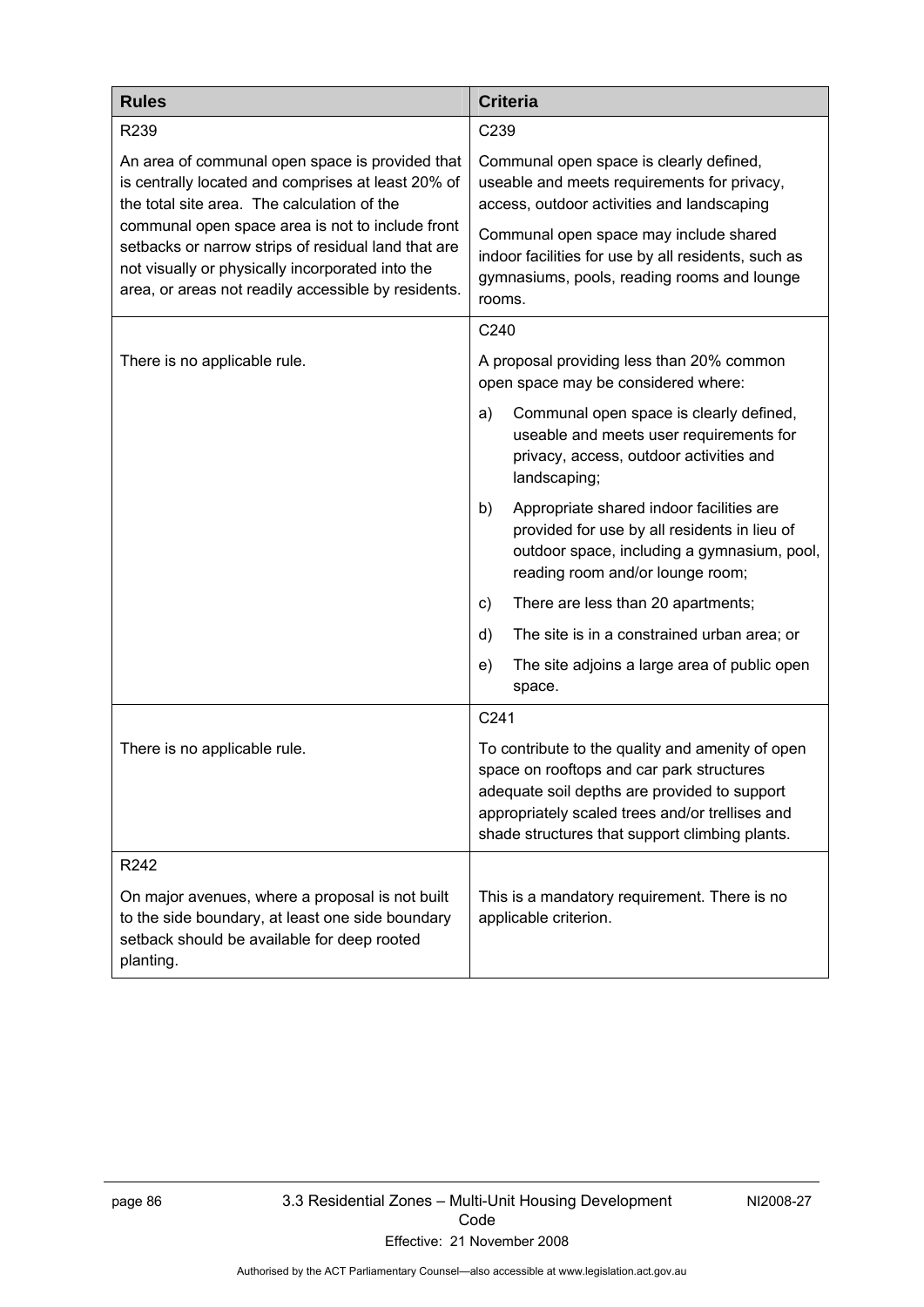### **Element 7: Services**

- a) To provide a convenient area suitable for storage of everyday household items within easy access of the apartment
- b) To ensure a minimum space provision for sporting, leisure fitness and hobby equipment
- c) To ensure clothes drying facilities are appropriately screened from public view
- d) To locate common and private services to maintain streetscape and residential amenity

| <b>Rules</b>                                                                                                                                                                                                                       | <b>Criteria</b>                                                                                                                                                                     |
|------------------------------------------------------------------------------------------------------------------------------------------------------------------------------------------------------------------------------------|-------------------------------------------------------------------------------------------------------------------------------------------------------------------------------------|
| <b>Lighting</b><br>7.1                                                                                                                                                                                                             |                                                                                                                                                                                     |
|                                                                                                                                                                                                                                    | C243                                                                                                                                                                                |
| There is no applicable rule.                                                                                                                                                                                                       | Lighting to external circulation routes, dwelling<br>entries, driveways and car parks is legible and<br>provides for personal safety and security.                                  |
| <b>Mailboxes</b><br>7.2                                                                                                                                                                                                            |                                                                                                                                                                                     |
| R <sub>244</sub>                                                                                                                                                                                                                   | C244                                                                                                                                                                                |
| Mailboxes for dwellings are located at street<br>entries to residential developments and comply<br>with the requirements of Australia Post Terms<br>and Conditions, 'Appendix 2: Street Mail Service<br>- Conditions of Delivery'. | Mailboxes are located for convenient access by<br>residents and deliverers with passive surveillance<br>from the street or from active uses.                                        |
| 7.3 Clothes Drying                                                                                                                                                                                                                 |                                                                                                                                                                                     |
|                                                                                                                                                                                                                                    | C245                                                                                                                                                                                |
| There is no applicable rule.                                                                                                                                                                                                       | External clothes drying facilities are provided in<br>the form of:                                                                                                                  |
|                                                                                                                                                                                                                                    | open-air, communal clothes drying facilities<br>a)<br>that are easily accessible for all residents<br>and visually screened from public areas                                       |
|                                                                                                                                                                                                                                    | an area of 2 $m^2$ , in addition to the minimum<br>b)<br>private open space requirement for private<br>balconies, and screened from view from on-<br>site and external open spaces. |
| 7.4 Storage                                                                                                                                                                                                                        |                                                                                                                                                                                     |
| R <sub>246</sub>                                                                                                                                                                                                                   | C246                                                                                                                                                                                |
| Storage facilities are provided at the following<br>minimum rates:                                                                                                                                                                 | Dwellings are provided with adequate secure<br>storage areas.                                                                                                                       |
| studio and one-bedroom dwellings: $4 m2$<br>a)<br>with a minimum height of 2 m                                                                                                                                                     |                                                                                                                                                                                     |
| two and three+ bedroom dwellings: $5 m2$<br>b)<br>with a minimum height of 2 m.                                                                                                                                                    |                                                                                                                                                                                     |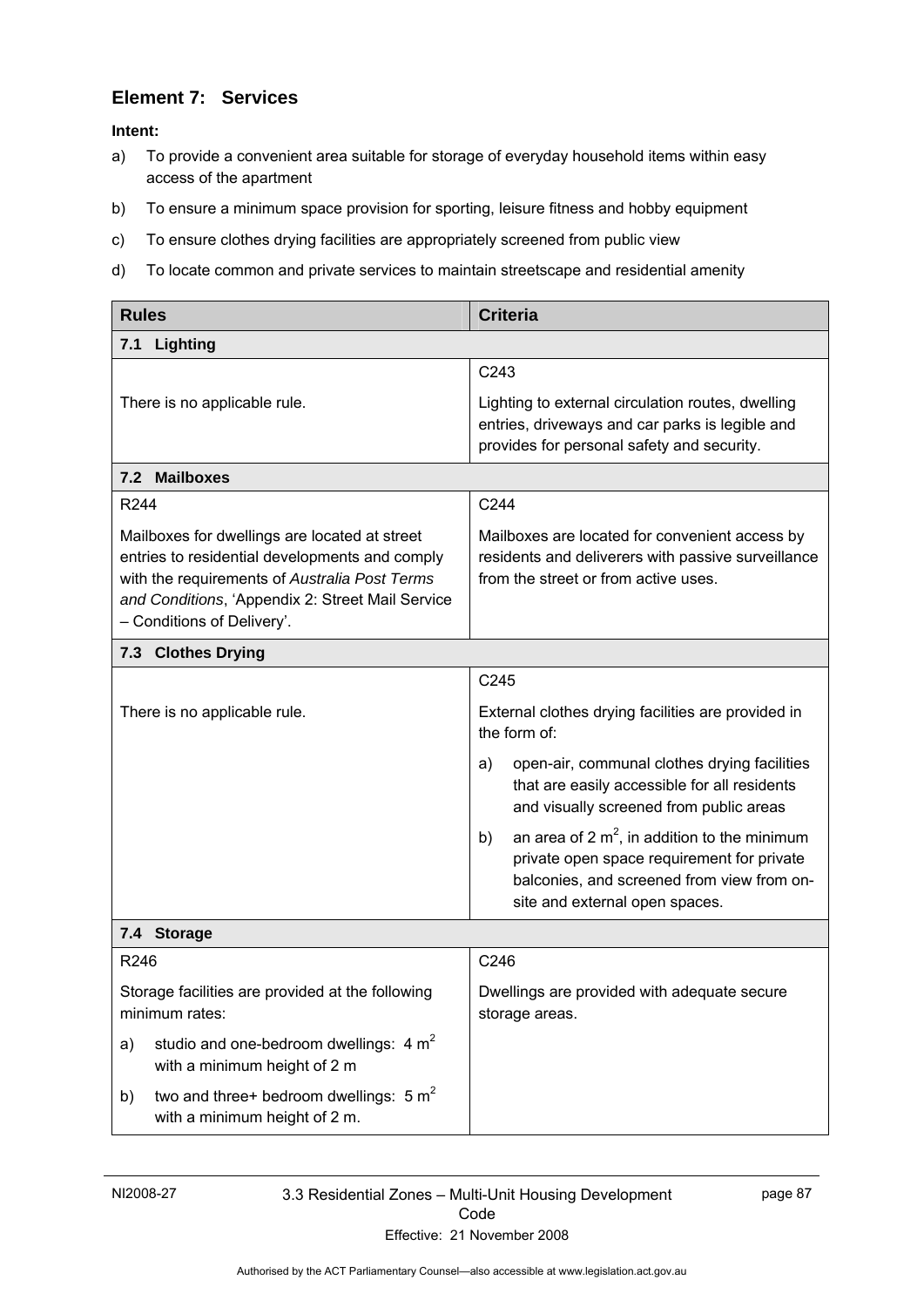| <b>Rules</b>                                                                                                                       | <b>Criteria</b>                                                                                                                                                |
|------------------------------------------------------------------------------------------------------------------------------------|----------------------------------------------------------------------------------------------------------------------------------------------------------------|
| At least 50% of the total storage area is provided<br>within apartments and is accessible from either<br>the hall or living areas. |                                                                                                                                                                |
|                                                                                                                                    | C <sub>247</sub>                                                                                                                                               |
| There is no applicable rule.                                                                                                       | Where bicycle storage is provided within the<br>dwelling storage rate, the storage is configured to<br>allow for unimpeded storage and removal of<br>bicycles. |



Higher amenity is created through multiple common building entries that creates a high proportion of dual aspect apartments



Lower amenity is created by a double loaded corridor that increases proportion of single aspect apartments

# **Figure C2 Shared Entries**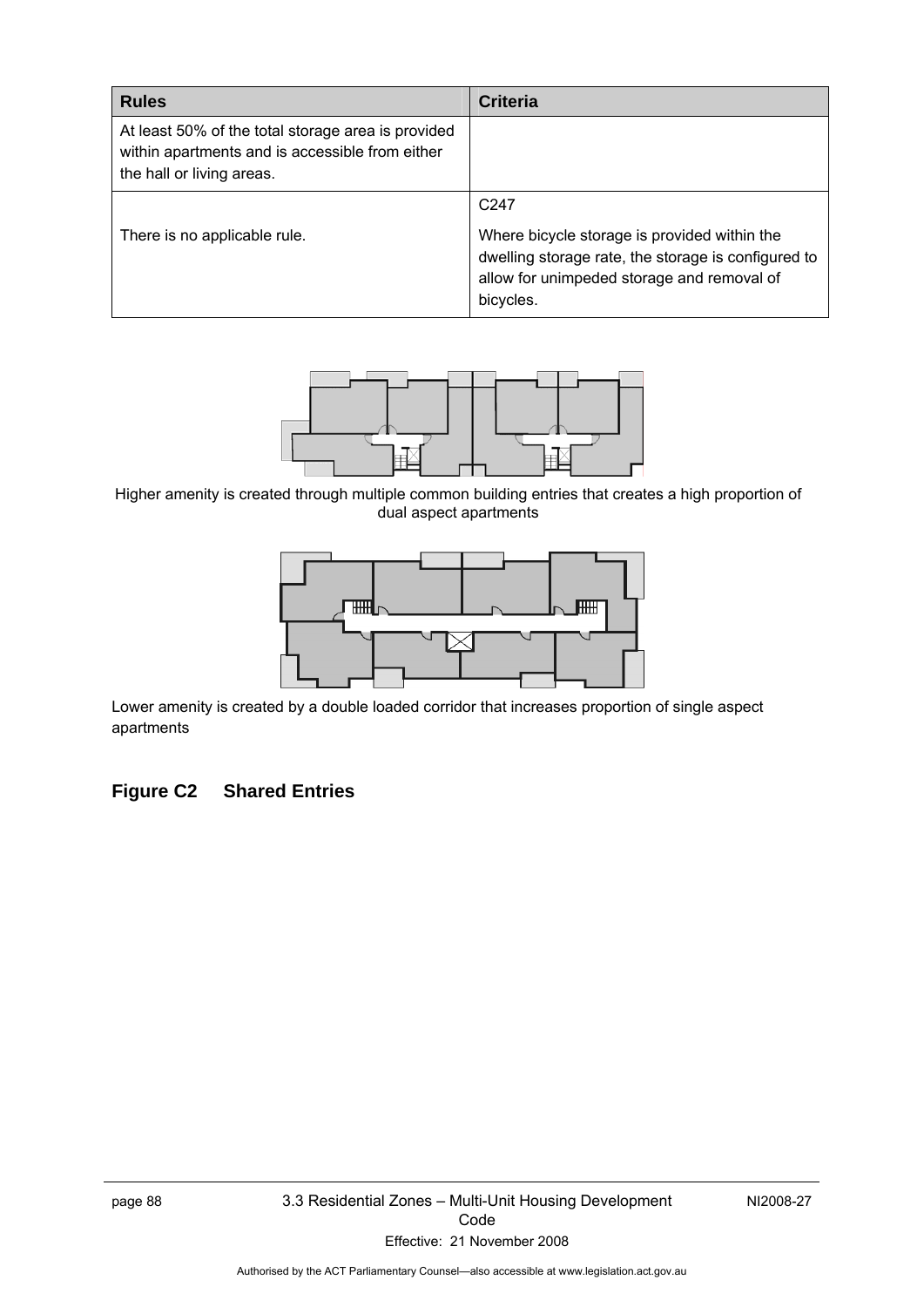

#### **Figure C3 Building Interfaces**

#### NI2008-27 3.2 Residential Zones - Single Dwelling Housing Development Code Effective: 21 November 2008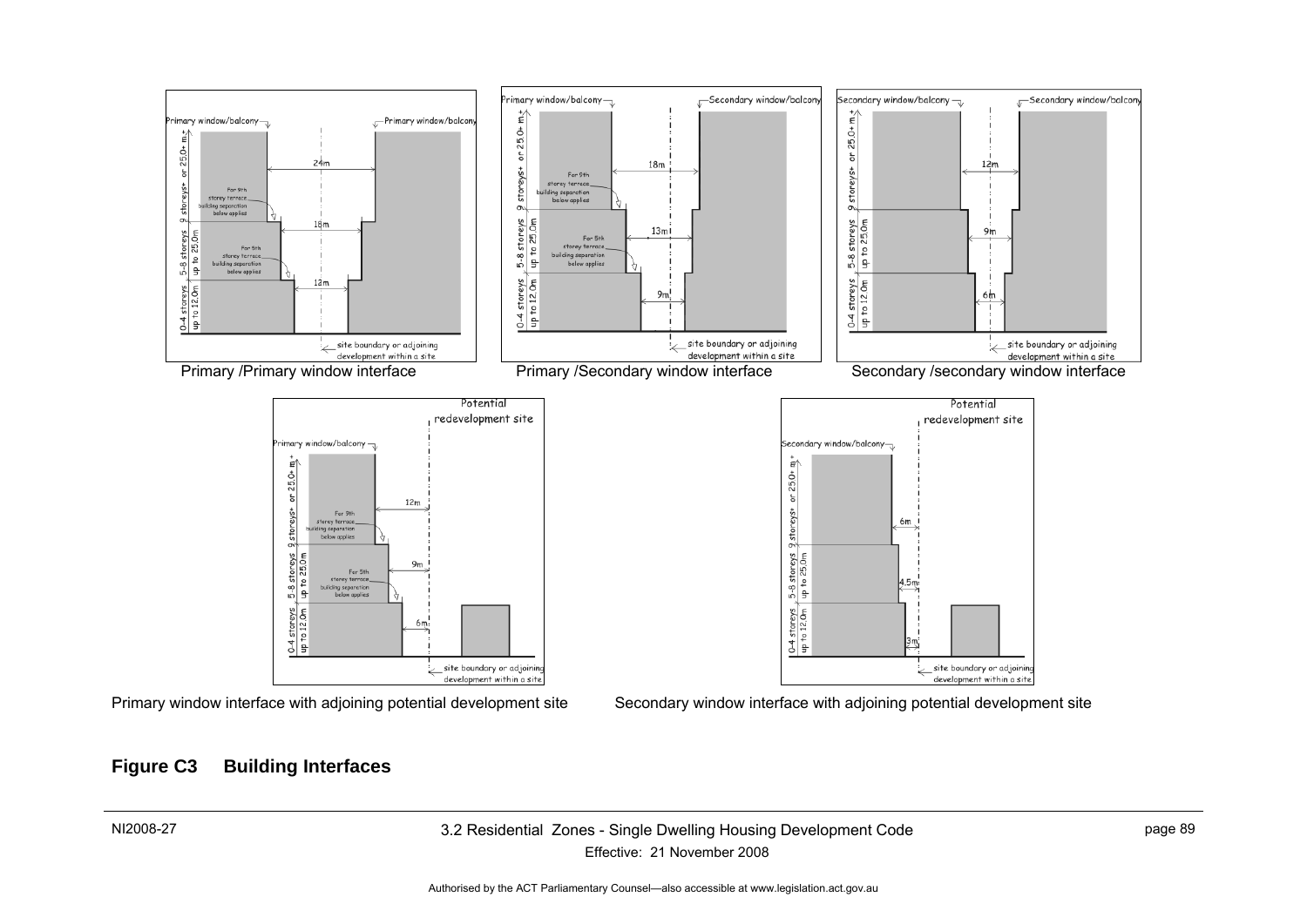

Walk-up apartment buildings: The path of travel from either ground floor building entry or from basement car parks to the front door of an apartment is a maximum of stair rise of three storeys (including basement car park levels).

# **Figure C4 Buildings Without Lift Access**



# **Figure C5 Screening Zones**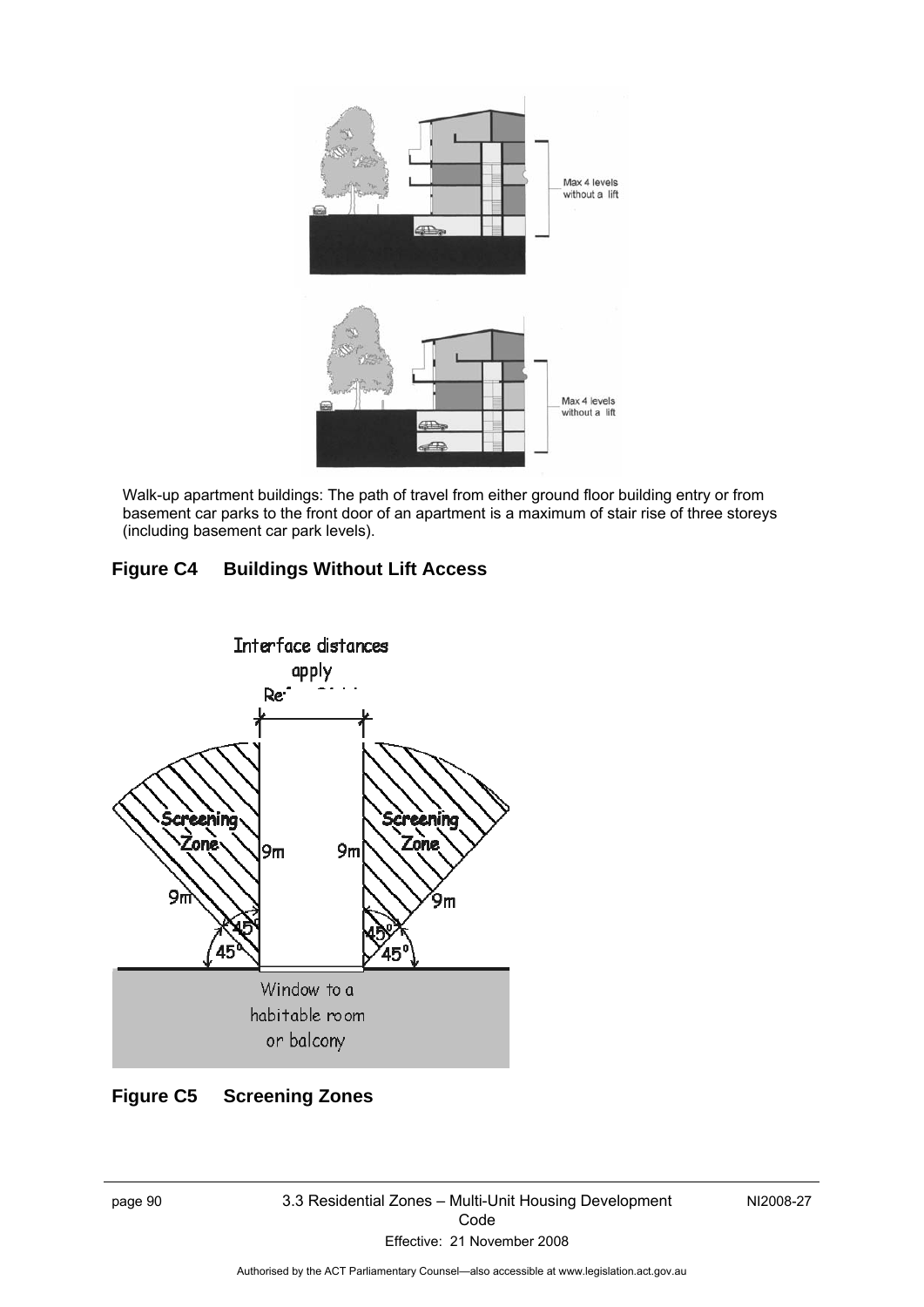

Ceiling height and room depth up to 6m



Ceiling height and room depth between 6m and 9m



Ceiling height and room depth between 9m and 12m

### **Figure C6 Ceiling Heights and Room Depths**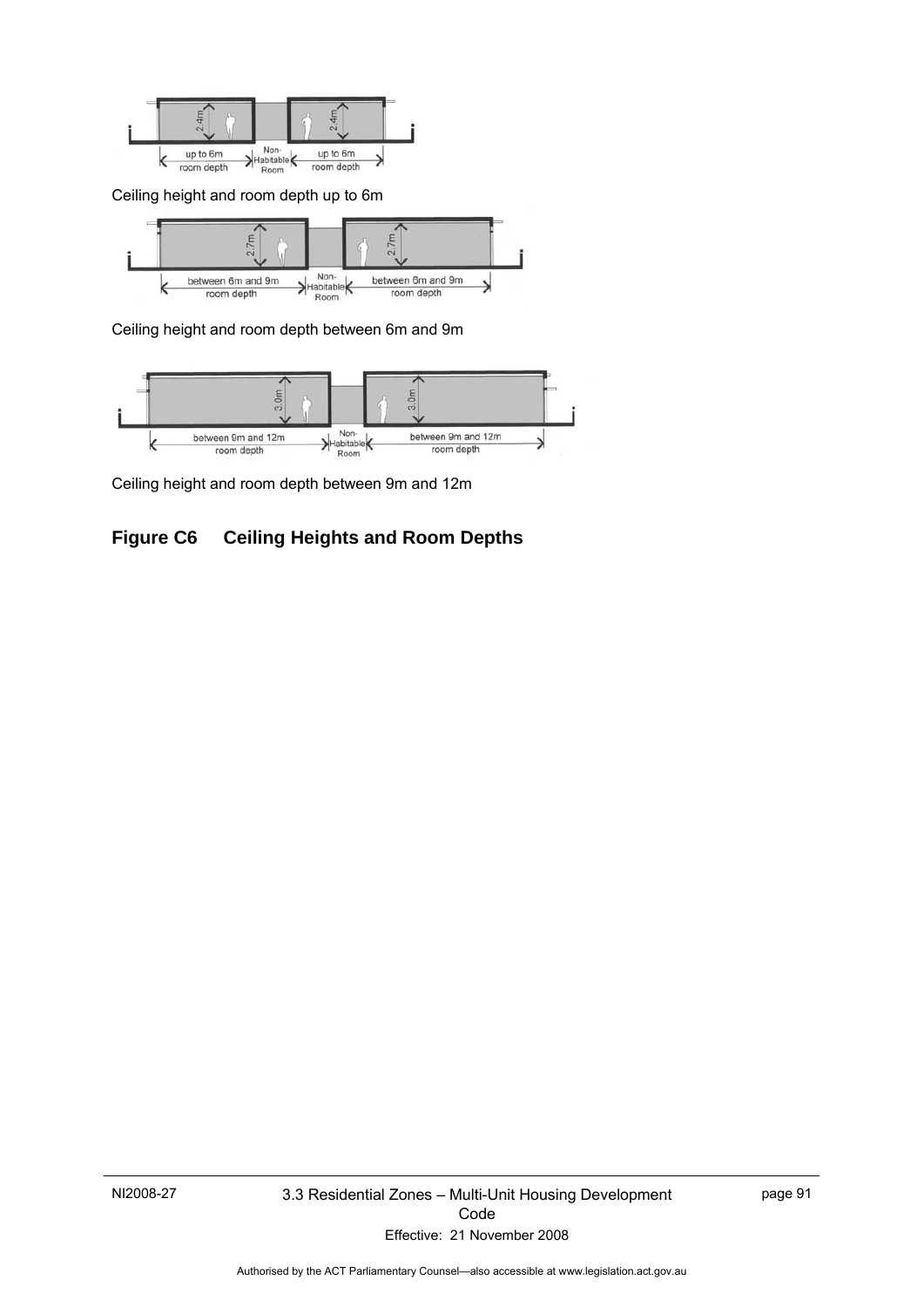# **Part D - Development Type Controls - Other Forms of Residential Development and Non-Residential Development**

 This Part of the Code applies to development applications for other forms of residential development (not including single dwelling housing) and for non-residential development in all Residential Zones. Parts A and B of this Code also apply as does C(1) of the Residential Zones – Single Dwelling Housing Development Code.

### **Element 1: Restrictions on Use**

#### **Intent:**

- a) To protect the amenity of the area by restricting the agglomeration of non residential and other forms of residential activities
- b) To ensure the development is of a compatible scale with surrounding residential development and residential character of the locality (being predominantly detached housing)
- c) To ensure ease of access to essential non residential activities
- d) The community's lifecycle housing needs are met through well-designed adaptable housing
- e) To provide for a range of residential forms whilst maintaining the residential character of the locality

| <b>Rules</b>                                                                                                                                                                                                              | <b>Criteria</b>                                                                                                                                                                                          |  |
|---------------------------------------------------------------------------------------------------------------------------------------------------------------------------------------------------------------------------|----------------------------------------------------------------------------------------------------------------------------------------------------------------------------------------------------------|--|
| <b>Development Standards</b><br>1.1                                                                                                                                                                                       |                                                                                                                                                                                                          |  |
| R <sub>248</sub><br>Except as expressly provided for in any Item to<br>this Element, the provisions of Parts A and B of<br>this Code and Part C(1) of the Residential Zones<br>- Single Dwelling Housing Development Code | This is a mandatory requirement. There is no<br>applicable criterion.                                                                                                                                    |  |
| apply to development identified in this Element.                                                                                                                                                                          |                                                                                                                                                                                                          |  |
| 1.2 Plot Ratio                                                                                                                                                                                                            |                                                                                                                                                                                                          |  |
|                                                                                                                                                                                                                           | C <sub>249</sub>                                                                                                                                                                                         |  |
| There is no applicable rule.                                                                                                                                                                                              | Notwithstanding any other provisions relating to<br>plot ratio, on land where a lawfully constructed<br>building exceeds the stipulated maximum plot<br>ratio a new building or buildings up to the same |  |

atio, a new building or buildings up to the same plot ratio may be permitted subject to consideration of any adverse impact resulting from increase in building bulk and providing that the development does not involve an increase in the number of dwellings on the land.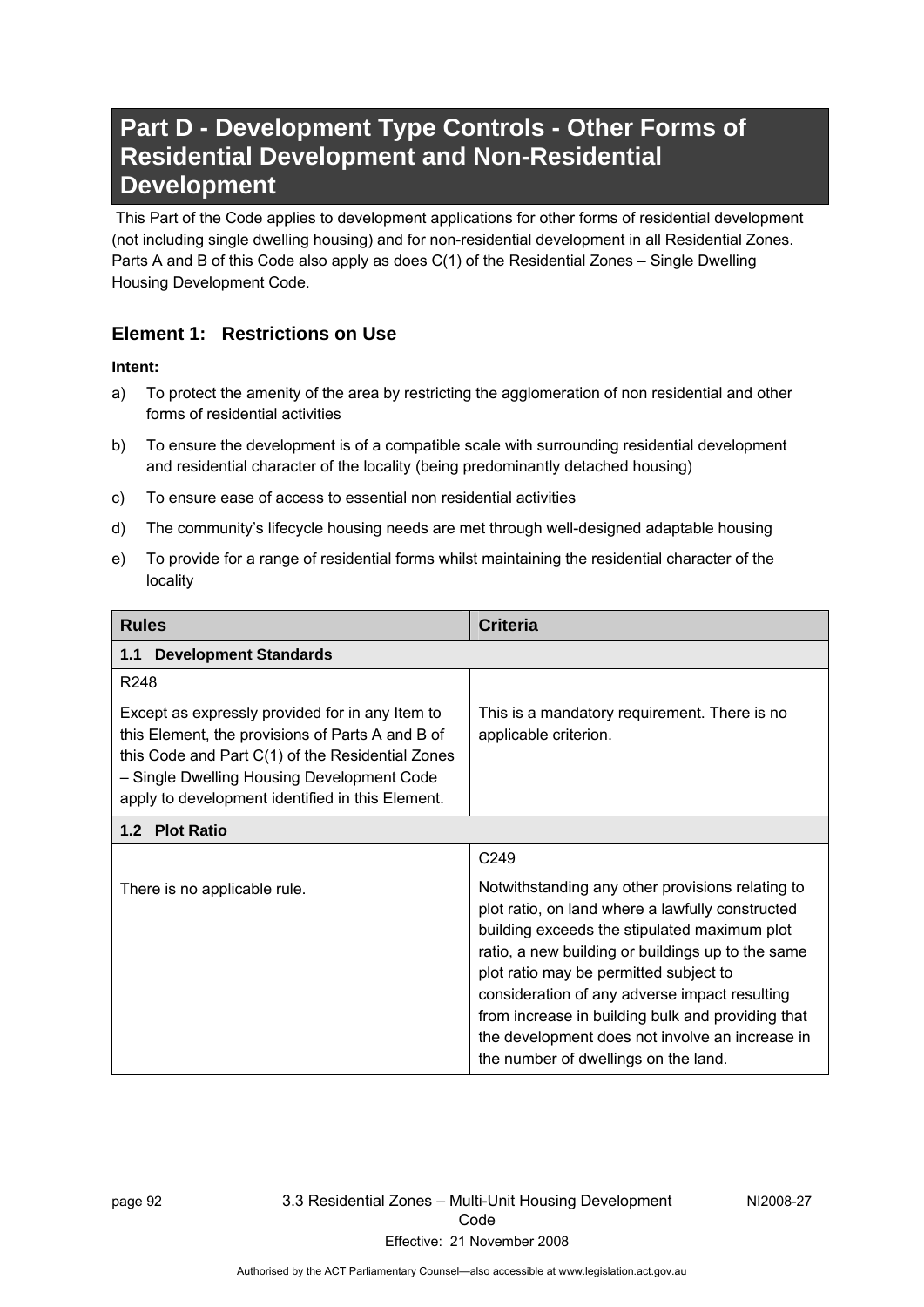| <b>Rules</b>                                                                                                                                                                                                                                                                                                         |                                                                                                                                                            | <b>Criteria</b>                                                                                                                                                                                   |  |  |
|----------------------------------------------------------------------------------------------------------------------------------------------------------------------------------------------------------------------------------------------------------------------------------------------------------------------|------------------------------------------------------------------------------------------------------------------------------------------------------------|---------------------------------------------------------------------------------------------------------------------------------------------------------------------------------------------------|--|--|
|                                                                                                                                                                                                                                                                                                                      | 1.3 Habitable Suite                                                                                                                                        |                                                                                                                                                                                                   |  |  |
| R250                                                                                                                                                                                                                                                                                                                 |                                                                                                                                                            | C250                                                                                                                                                                                              |  |  |
| The applicant submits a statutory declaration<br>stating that, while the habitable suite is occupied<br>as a separate domicile, it will be occupied only by<br>a person who is providing care to or receiving<br>care from an occupant of the main dwelling for<br>reasons of infirmity (due to age) or disability.  |                                                                                                                                                            | This is a mandatory requirement. There is no<br>merit criterion.                                                                                                                                  |  |  |
|                                                                                                                                                                                                                                                                                                                      |                                                                                                                                                            | C <sub>251</sub>                                                                                                                                                                                  |  |  |
| There is no applicable rule.                                                                                                                                                                                                                                                                                         |                                                                                                                                                            | It is demonstrated and documented how the<br>a)<br>habitable suite will be integrated into the<br>dwelling, and how kitchen facilities will be<br>removed when the care is no longer<br>required. |  |  |
| R252                                                                                                                                                                                                                                                                                                                 |                                                                                                                                                            |                                                                                                                                                                                                   |  |  |
|                                                                                                                                                                                                                                                                                                                      | The habitable suite is as follows:                                                                                                                         | This is a mandatory requirement. There is no                                                                                                                                                      |  |  |
| a)                                                                                                                                                                                                                                                                                                                   | permitted only on a block on which a single<br>dwelling is erected                                                                                         | applicable criterion.                                                                                                                                                                             |  |  |
| b)                                                                                                                                                                                                                                                                                                                   | complies with all relevant items in Parts A<br>and B of this Code and Part C(1) of the<br>Residential Zones - Single Dwelling<br>Housing Development Code. |                                                                                                                                                                                                   |  |  |
| R253                                                                                                                                                                                                                                                                                                                 |                                                                                                                                                            | C <sub>253</sub>                                                                                                                                                                                  |  |  |
|                                                                                                                                                                                                                                                                                                                      | The habitable suite is as follows:                                                                                                                         | To protect the single dwelling housing character<br>and amenity of predominantly detached housing<br>areas.                                                                                       |  |  |
| a)                                                                                                                                                                                                                                                                                                                   | maximum gross floor area of 70m <sup>2</sup>                                                                                                               |                                                                                                                                                                                                   |  |  |
| b)                                                                                                                                                                                                                                                                                                                   | 1 parking space in addition to that required<br>by the main dwelling                                                                                       |                                                                                                                                                                                                   |  |  |
| 1.4 Relocatable Unit                                                                                                                                                                                                                                                                                                 |                                                                                                                                                            |                                                                                                                                                                                                   |  |  |
| R <sub>254</sub>                                                                                                                                                                                                                                                                                                     |                                                                                                                                                            |                                                                                                                                                                                                   |  |  |
| The applicant submits a statutory declaration<br>stating that, while the relocatable unit is occupied<br>as a separate domicile, it will be occupied only by<br>a person who is providing care to or receiving<br>care from an occupant of the main dwelling for<br>reasons of infirmity (due to age) or disability. |                                                                                                                                                            | This is a mandatory requirement. There is no<br>applicable criterion.                                                                                                                             |  |  |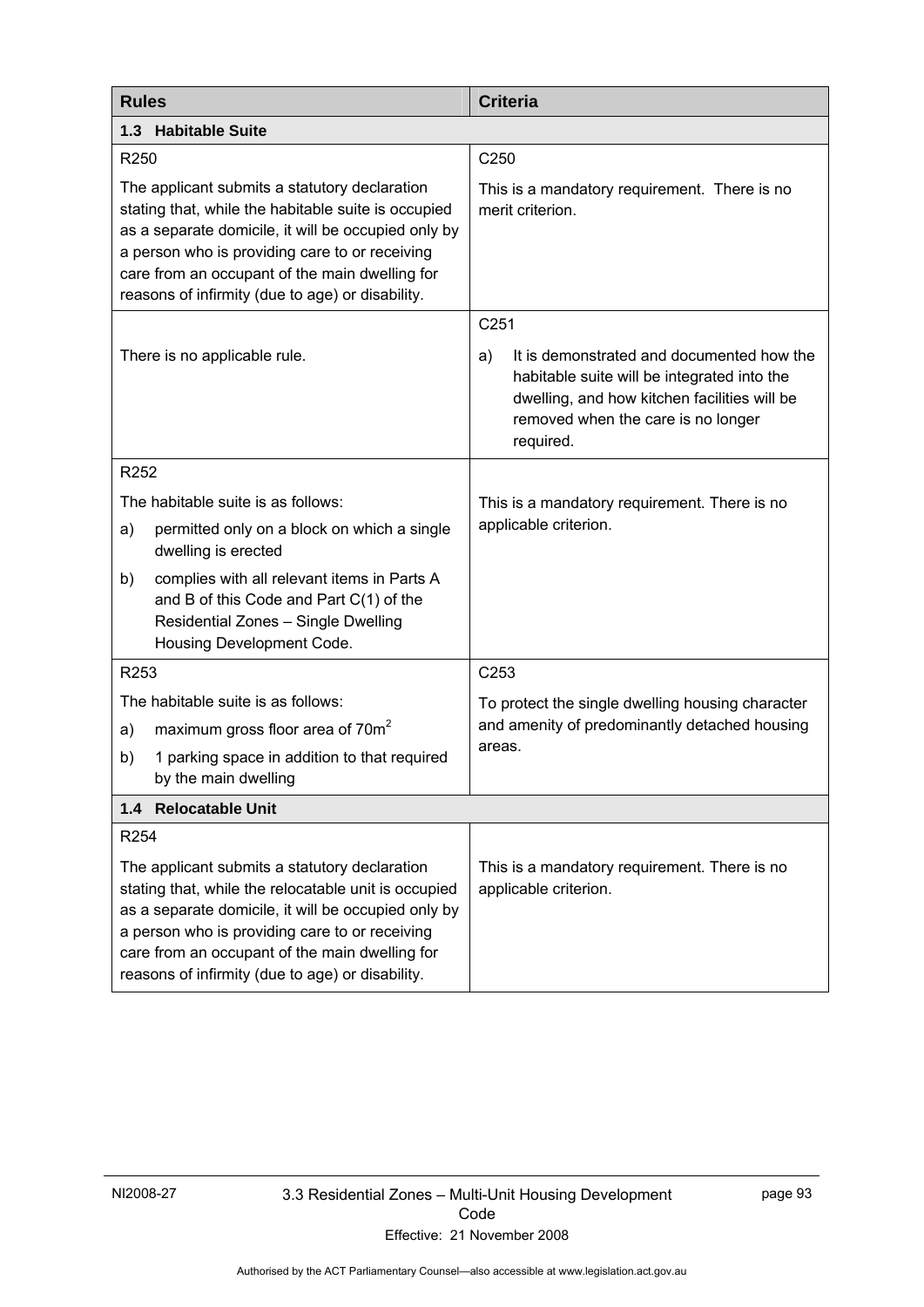| <b>Rules</b>                                                                                                                                                                                        |                                                                                                                                                            | <b>Criteria</b>                                                                                                                                                                                        |  |  |  |
|-----------------------------------------------------------------------------------------------------------------------------------------------------------------------------------------------------|------------------------------------------------------------------------------------------------------------------------------------------------------------|--------------------------------------------------------------------------------------------------------------------------------------------------------------------------------------------------------|--|--|--|
|                                                                                                                                                                                                     | R255                                                                                                                                                       |                                                                                                                                                                                                        |  |  |  |
| The relocatable unit is as follows:                                                                                                                                                                 |                                                                                                                                                            | This is a mandatory requirement. There is no                                                                                                                                                           |  |  |  |
| a)                                                                                                                                                                                                  | permitted only on a block on which a single<br>dwelling is erected                                                                                         | applicable criterion.                                                                                                                                                                                  |  |  |  |
| b)                                                                                                                                                                                                  | complies with all relevant items in Parts A<br>and B of this Code and Part C(1) of the<br>Residential Zones - Single Dwelling<br>Housing Development Code. |                                                                                                                                                                                                        |  |  |  |
| R256                                                                                                                                                                                                |                                                                                                                                                            | C256                                                                                                                                                                                                   |  |  |  |
| a)                                                                                                                                                                                                  | The relocatable unit is as follows:                                                                                                                        | To protect the single dwelling housing character                                                                                                                                                       |  |  |  |
|                                                                                                                                                                                                     | i) maximum gross floor area of 70 $m2$                                                                                                                     | and amenity of predominantly detached housing                                                                                                                                                          |  |  |  |
|                                                                                                                                                                                                     | ii) 1 parking space in addition to that<br>required by the main dwelling                                                                                   | areas.                                                                                                                                                                                                 |  |  |  |
|                                                                                                                                                                                                     | iii) the unit is sited and designed so that:                                                                                                               |                                                                                                                                                                                                        |  |  |  |
|                                                                                                                                                                                                     | iv) the wall height does not exceed 3.5 m                                                                                                                  |                                                                                                                                                                                                        |  |  |  |
|                                                                                                                                                                                                     | v) it is at the rear of the main dwelling.                                                                                                                 |                                                                                                                                                                                                        |  |  |  |
| b)                                                                                                                                                                                                  | The minimum setback from any window or<br>opening in a wall of the main dwelling is<br>3.5 m.                                                              |                                                                                                                                                                                                        |  |  |  |
| 1.5                                                                                                                                                                                                 | Boarding House, Child Care Centre, Community Activity Centre and Residential Care<br><b>Accommodation</b>                                                  |                                                                                                                                                                                                        |  |  |  |
|                                                                                                                                                                                                     |                                                                                                                                                            | C <sub>257</sub>                                                                                                                                                                                       |  |  |  |
| There is no applicable rule.                                                                                                                                                                        |                                                                                                                                                            | It is demonstrated that the use will not have<br>a)<br>a significant adverse impact on surrounding<br>residential development.                                                                         |  |  |  |
|                                                                                                                                                                                                     |                                                                                                                                                            | The building form and materials have a<br>b)<br>domestic character and scale compatible<br>with the locality.                                                                                          |  |  |  |
|                                                                                                                                                                                                     |                                                                                                                                                            | <b>Exception:</b> These criteria are not applicable to<br>childcare centres in Belconnen, Section 55, Block<br>37, Section 66, Section 67, Block 3, and part<br>Block 2, and Section 88, part Block 1. |  |  |  |
| R <sub>258</sub>                                                                                                                                                                                    |                                                                                                                                                            | C258                                                                                                                                                                                                   |  |  |  |
| These uses are permitted only where:                                                                                                                                                                |                                                                                                                                                            | To protect the amenity of the areas by restricting                                                                                                                                                     |  |  |  |
| a)                                                                                                                                                                                                  | there is a maximum of 1 of these uses per<br>section                                                                                                       | the agglomeration of non residential activities and<br>to ensure that the development is of a compatible                                                                                               |  |  |  |
| b)                                                                                                                                                                                                  | there is a maximum plot ratio of 35%                                                                                                                       | scale with surrounding residential development.                                                                                                                                                        |  |  |  |
| <b>Exception:</b> These rules are not applicable to<br>childcare centres in Belconnen, Section 55, Block<br>37, Section 66, Section 67, Block 3, and part<br>Block 2, and Section 88, part Block 1. |                                                                                                                                                            |                                                                                                                                                                                                        |  |  |  |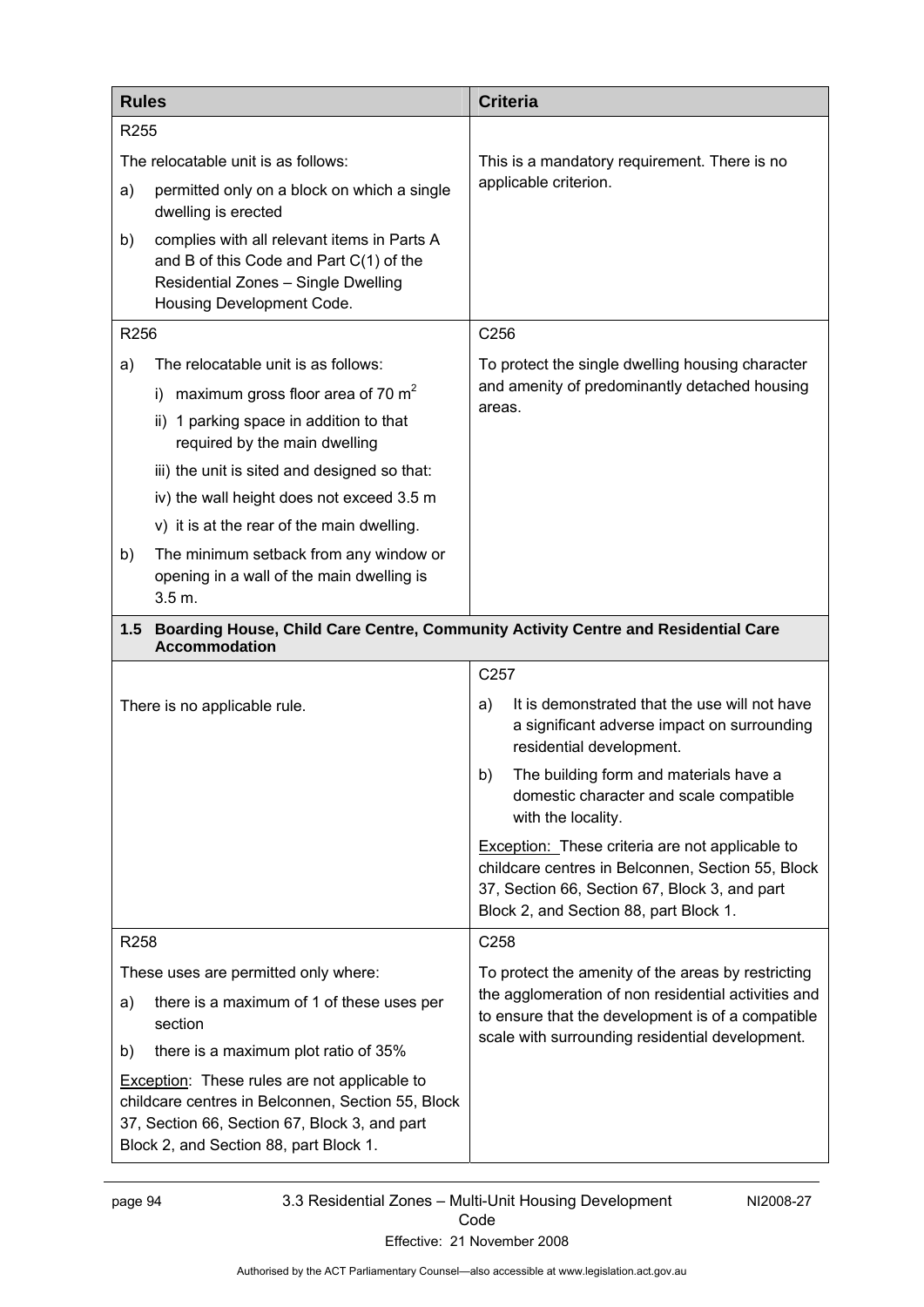| <b>Rules</b>                                                                                                                                                                                                               | <b>Criteria</b>                                                                                                                                                                   |
|----------------------------------------------------------------------------------------------------------------------------------------------------------------------------------------------------------------------------|-----------------------------------------------------------------------------------------------------------------------------------------------------------------------------------|
| <b>Supportive Housing</b><br>1.6                                                                                                                                                                                           |                                                                                                                                                                                   |
|                                                                                                                                                                                                                            | C259                                                                                                                                                                              |
| There is no applicable rule.                                                                                                                                                                                               | It is demonstrated that the use will not have<br>a)<br>a significant adverse impact on surrounding<br>residential development.                                                    |
|                                                                                                                                                                                                                            | The building form and materials have a<br>b)<br>domestic character and scale compatible<br>with the locality.                                                                     |
| R260                                                                                                                                                                                                                       |                                                                                                                                                                                   |
| All dwellings for the purpose of supportive<br>housing are designed to meet the relevant<br>Australian Standard for adaptable housing and<br>any relevant considerations in the Access and<br><b>Mobility General Code</b> | This is a mandatory requirement. There is no<br>applicable criterion.                                                                                                             |
| R261                                                                                                                                                                                                                       |                                                                                                                                                                                   |
| In the RZ1 Zone, on a standard block (or a block<br>resulting from the consolidation of these blocks),<br>the maximum plot ratio is 35% where supportive<br>housing is included on the block.                              | This is a mandatory requirement. There is no<br>applicable criterion.                                                                                                             |
| 1.7 Guest House                                                                                                                                                                                                            |                                                                                                                                                                                   |
| R262                                                                                                                                                                                                                       |                                                                                                                                                                                   |
| Guest houses are permitted only:                                                                                                                                                                                           | This is a mandatory requirement. There is no                                                                                                                                      |
| at a maximum of 1 per section and only<br>a)<br>where adjacent to a commercial zone                                                                                                                                        | applicable criterion.                                                                                                                                                             |
| on blocks abutting Northbourne Avenue in<br>b)<br>Downer, Sections 34 and 44                                                                                                                                               |                                                                                                                                                                                   |
| in Belconnen Section 55, Block 37, Section<br>c)<br>66, Section 67, Block 3 and part Block 2,<br>and Section 88, part Block 1                                                                                              |                                                                                                                                                                                   |
| <b>Health Facility</b><br>1.8                                                                                                                                                                                              |                                                                                                                                                                                   |
| R263                                                                                                                                                                                                                       | C263                                                                                                                                                                              |
| A health facility is permitted where:                                                                                                                                                                                      | To protect the amenity of the areas by restricting                                                                                                                                |
| there is a maximum of one per section<br>a)                                                                                                                                                                                | the agglomeration of non residential activities to<br>ensure that health facilities are located in areas                                                                          |
| b)<br>it is adjacent to a group centre or local<br>centre; or                                                                                                                                                              | which are easily and safely accessible.                                                                                                                                           |
| in Belconnen, Section 55, Block 37, Section<br>c)<br>66, Section 67, Block 3 and part Block 2,<br>and Section 88, part Block 1.                                                                                            | <b>Exception:</b> These criteria are not applicable in<br>Belconnen, Section 55, Block 37, Section 66,<br>Section 67, Block 3, and part Block 2, and<br>Section 88, part Block 1. |